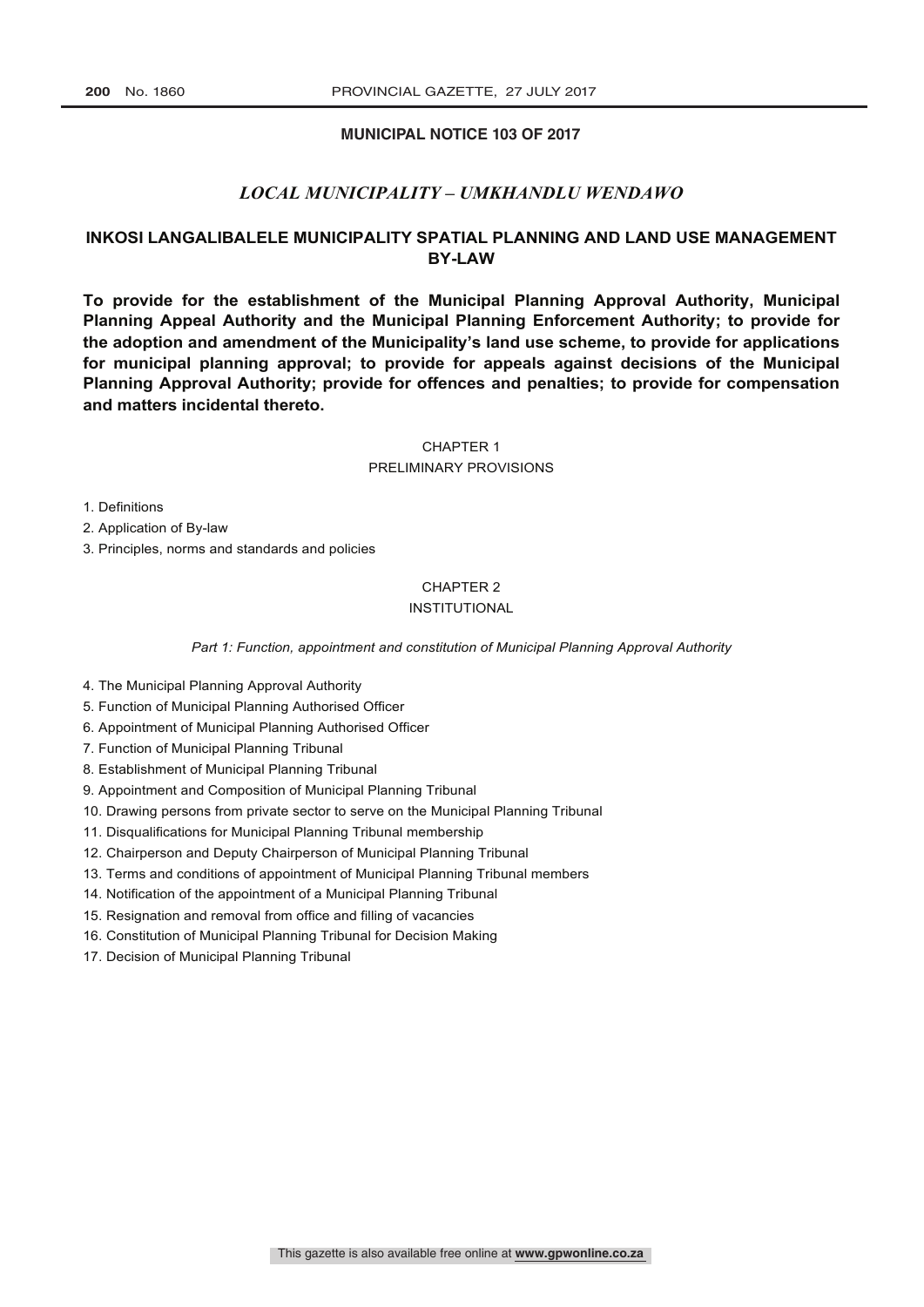## *Part 2: Support for Municipal Planning Tribunal and Municipal Council*

- 18. Function of Municipal Planning Registrar and Deputy Municipal Planning Registrar
- 19. Appointment of the Municipal Planning Registrar and Deputy Municipal Planning Registrar
- 20. Function of Expert Technical Advisor
- 21. Appointment of Expert Technical Advisor

#### *Part 3: Categorisation of applications for municipal planning approval*

22. Categorisation of applications for municipal planning approval

#### *Part 4: Function, appointment and constitution of Municipal Planning Appeal Authority*

- 23. The Municipal Planning Appeal Authority
- 24. Function of Municipal Planning Appeal Authority
- 25. Presiding Officer for Appeal Authority

## *Part 5: Support for Municipal Planning Appeal Authority*

26. Function of Municipal Planning Appeal Authority Registrar and Deputy Municipal Planning Appeal Authority Registrar

27. Appointment of Municipal Planning Appeal Authority Registrar and Deputy Municipal Planning Appeal Authority **Registrar** 

- 28. Function of Expert Technical Advisor
- 29. Appointment of Expert Technical Advisor

#### *Part 6: Function and appointment of the Municipal Planning Enforcement Authority*

- 30. Function of Municipal Planning Enforcement Officer
- 31. Appointment of Municipal Planning Enforcement Officer

#### *Part 7: Independence, conflict of interest, liability and indemnity*

- 32. Independence of Municipal Planning Approval Authority and Municipal Planning Appeal Authority
- 33. Declaration of Interest
- 34. Holding more than one office simultaneously
- 35. Recusal
- 36. Conflict of interest of Municipal Planning Enforcement Officer
- 37. Liability of Municipal Planning Approval Authority, Municipal Planning Appeal Authority and their support staff
- 38. Legal indemnification

# CHAPTER 3

# LAND USE SCHEME

- 39. Purpose of land use scheme
- 40. Contents of land use scheme
- 41. Legal effect of land use scheme
- 42. Existing land use scheme
- 43. Adoption of land use scheme
- 44. Inclusion of land that is occupied in an unstructured manner by a traditional community or indigent households in the land use scheme
- 45. Review of land use scheme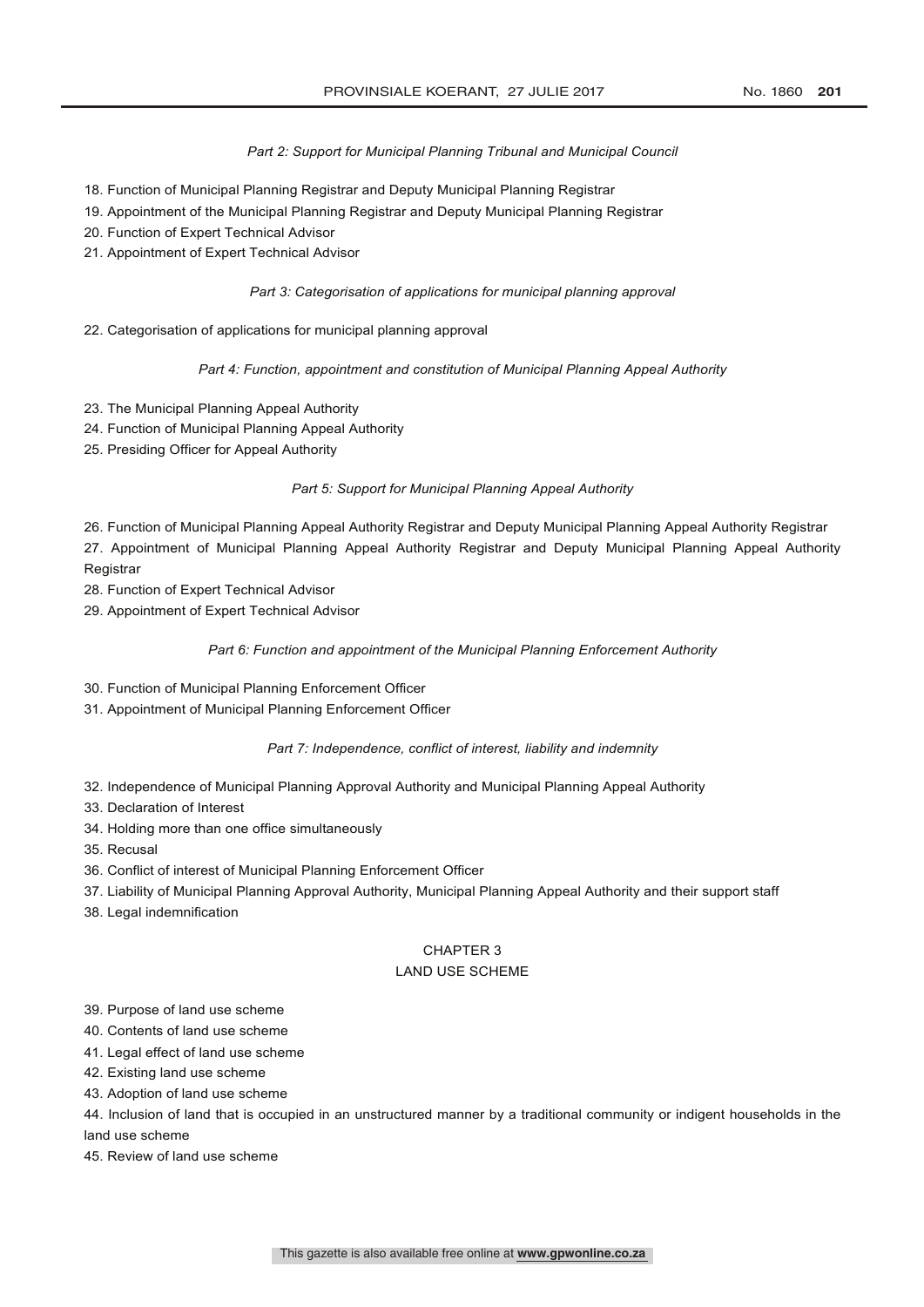#### CHAPTER 4

### MUNICIPAL PLANNING APPROVAL

46. Activities for which an application for municipal planning approval is required

- 47. Activities for which an application for municipal planning approval is not required
- 48. Restrictive conditions of title and servitudes that may be removed, amended or suspended in terms of this By-law
- 49. Conditions of title and servitudes that may not be removed, amended or suspended in terms of this By-law
- 50. Relationship between municipal planning approval and the Municipality's Integrated Development Plan
- 51. Relationship between land use scheme and other municipal planning approvals
- 52. Relationship between municipal planning approval and other approvals
- 53. Procedure for municipal planning approval
- 54. Municipal Planning Approval Authority's decision

55. Record of Decision

- 56. Persons who must be informed of a Municipal Planning Approval Authority's decision
- 57. Appeal against Municipal Planning Approval Authority's decision
- 58. Effective date of Municipal Planning Approval Authority's decision on application
- 59. Prohibition on making a substantially similar application, if an application was refused
- 60. Certification of compliance with conditions of approval
- 61. Transfer of roads, parks and other open spaces
- 62. Disclosure that land is not registrable before compliance with conditions
- 63. Vesting of ownership of land after permanent closure of municipal road or public place

64. Lodging of plans and documents with Surveyor-General for the subdivision of land, consolidation of land or the permanent closure of a municipal road or public place

- 65. Diagram and general plan for the subdivision of land or consolidation of land
- 66. Registration of ownership for subdivision of land, consolidated of land or opening of township register
- 67. Lodging of deeds, plans and documents with Registrar of Deeds for permanent closure of municipal road or public place
- 68. Lodging of deeds, plans and documents with Registrar of Deeds pursuant to an application for the removal, amendment, or suspension of a restrictive condition of title or servitude and certificate of compliance with certain conditions of approval

69. Application for an amendment to a Municipal Planning Approval Authority's Record of Decision to correct an error in the wording of the decision, correct a spelling error, update a property description, or update a reference to a law, person, institution, place name or street name

70. Application for a non-material amendment to a decision on an application or cancellation of municipal planning approval

- 71. Cancellation or partial cancellation by Municipality of rights that have not been fully exercised
- 72. Process for the cancellation or partial cancellation of rights by Municipality that have not been fully exercised

## CHAPTER 5

# MUNICIPAL PLANNING PROPOSAL BY A MUNICIPALITY

73. Municipal Planning proposal by a Municipality

74. Process for municipal planning approval for a proposal by a Municipality

## CHAPTER 6 APPEALS

75. Appeal processes

- 76. Condonation
- 77. Decision of Municipal Planning Appeal Authority
- 78. Reasons for decision of Municipal Planning Appeal Authority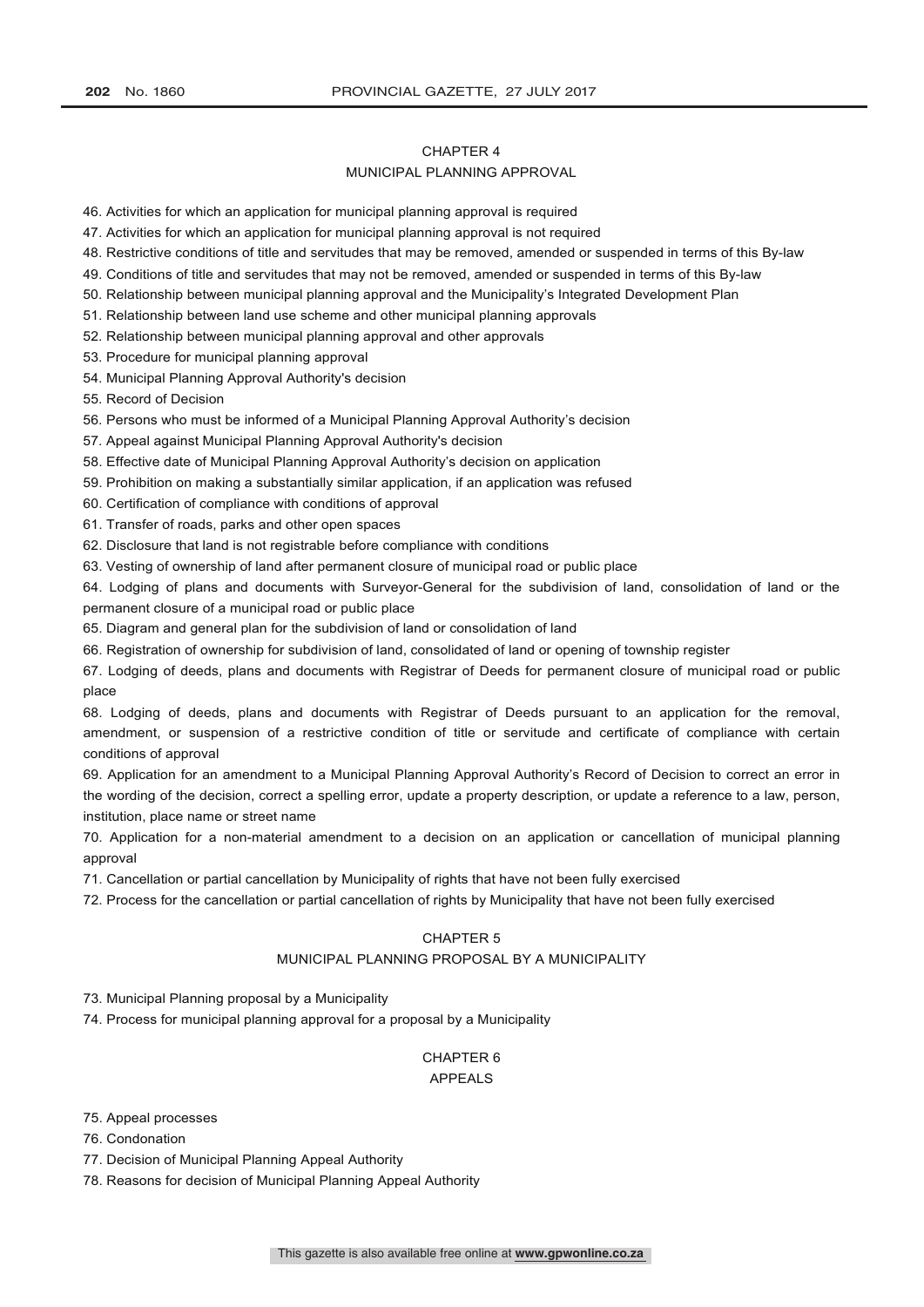79. Notification of outcome of appeal

80. Legal effect of decision of Municipal Planning Appeal Authority

- 81. Relationship between appeals in terms of this By-law and appeals in terms of section 62 of the Municipal Systems Act
- 82. Proceedings before Municipal Planning Appeal Authority open to public
- 83. Costs
- 84. Offences in connection with proceedings before Municipal Planning Appeal Authority
- 85. Municipal Planning Appeal Authority Registrar must keep records relating to appeals

# CHAPTER 7

# ENFORCEMENT

#### *Part 1: Offences, penalties and disconnection of services*

- 86. Offences and penalties in relation to municipal planning approval
- 87. Additional penalties
- 88. Reduction or disconnection of engineering services to prevent the continuation of activity that constitutes an offence

#### *Part 2: Prosecution*

- 89. Lodging of complaint
- 90. Powers of Municipal Planning Enforcement Officer
- 91. Warrant of entry for enforcement purposes
- 92. Observance of confidentiality pertaining to entry for enforcement purposes
- 93. Presumption that member of the managing body of a corporate body or partner in a partnership committed activity that constitutes an offence

94. Failure by land owner's association, body corporate or share block company to execute obligation in terms of condition of approval

95. Relief by court

- 96. Relationship between remedies provided for in this By-law and other statutory and common law remedies
- 97. Display of notice on land that activity is unlawful

98. Persons who may approach High Court for enforcement of rights granted by Act, a land use scheme adopted in terms of this By-law or municipal planning approval in terms of this By-law

## *Part 3: Subsequent application for municipal planning approval*

99. Subsequent application for municipal planning approval

*Part 4: Misconduct by official approving the use of land or erection buildings or contrary to the Act, a land use scheme or a restrictive condition of title or servitude registered against land*

100. Misconduct by official employed by organ of state who approves the erection of buildings or use of land without prior approval in terms of the Act

101. Offence by owner for failure to lodge diagrams, plans and documents with the Surveyor-General after cancellation or partial cancellation of municipal planning approval for subdivision or consolidation of land or township establishment 102. Offence by owner for failure to lodge deeds, plans and documents with Registrar of Deeds after cancellation or partial cancellation of municipal planning approval for subdivision or consolidation of land or township establishment

# CHAPTER 8

#### **COMPENSATION**

103. Compensation arising from a proposal by a Municipality to zone a privately-owned land for a purpose which makes it impossible to develop any part thereof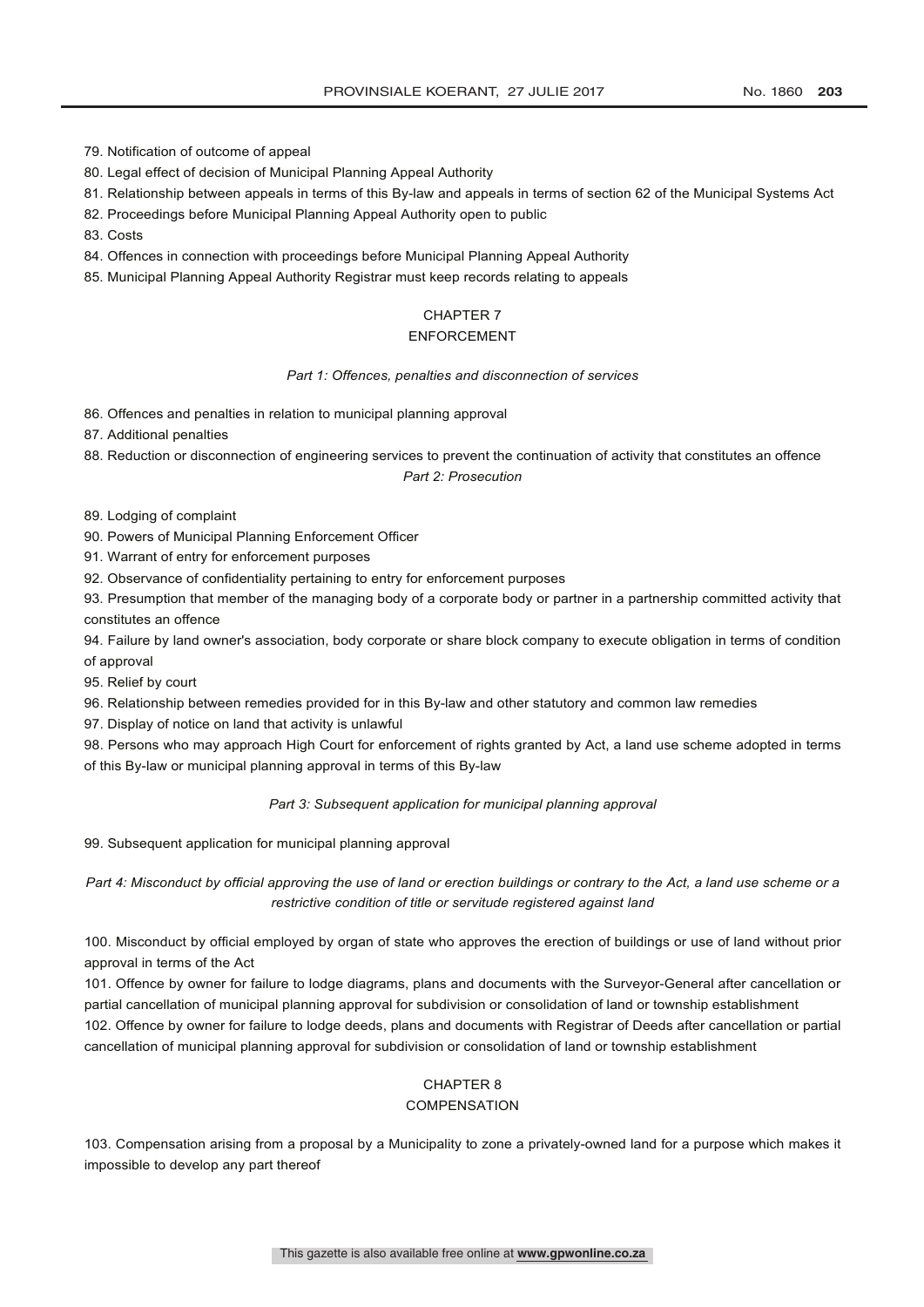- 104. Compensation arising from removal, amendment or suspension of a condition of title
- 105. Compensation arising from permanent closure of municipal road or public place by Municipality

106. Amount of compensation

# CHAPTER 9

## SERVICE OF DOCUMENTS

107. Service of documents

108. Service of documents on Municipal Planning Registrar

109. Service of documents on Municipal Planning Appeal Authority Registrar

110. Date of service of document

# CHAPTER 10

# DELEGATIONS AND AGENCY AGREEMENTS

111. Agency agreement between municipalities for performance of functions in terms of Act

112. Agency agreement with traditional council

113. Delegations by Municipality

## CHAPTER 11

#### KEEPING OF RECORDS AND ACCESS TO INFORMATION

114. Record of a land use scheme

115. Record of applications for municipal planning approval

116. Notice of approval of sectional title plan, diagram and general plan

117. Notice of allocation of land in terms of the customary law

118. Access to information held by Municipal Planning Registrar

119. Access to information held by Municipal Planning Appeal Authority Registrar

120. Access to information held by Municipal Manager

## CHAPTER 12

#### GENERAL PROVISIONS

121. Declaration of land as land for the settlement in an unstructured manner by a traditional community or indigent households

122. Calculation of number of days

123. Effect of change of ownership of land to which an application for municipal planning approval relates

124. Ceding of rights associated with a person who commented on an application for municipal planning approval to new land owner

125. Application for leave to intervene in application for municipal planning approval or appeal

126. Transitional arrangements and savings

127. Short title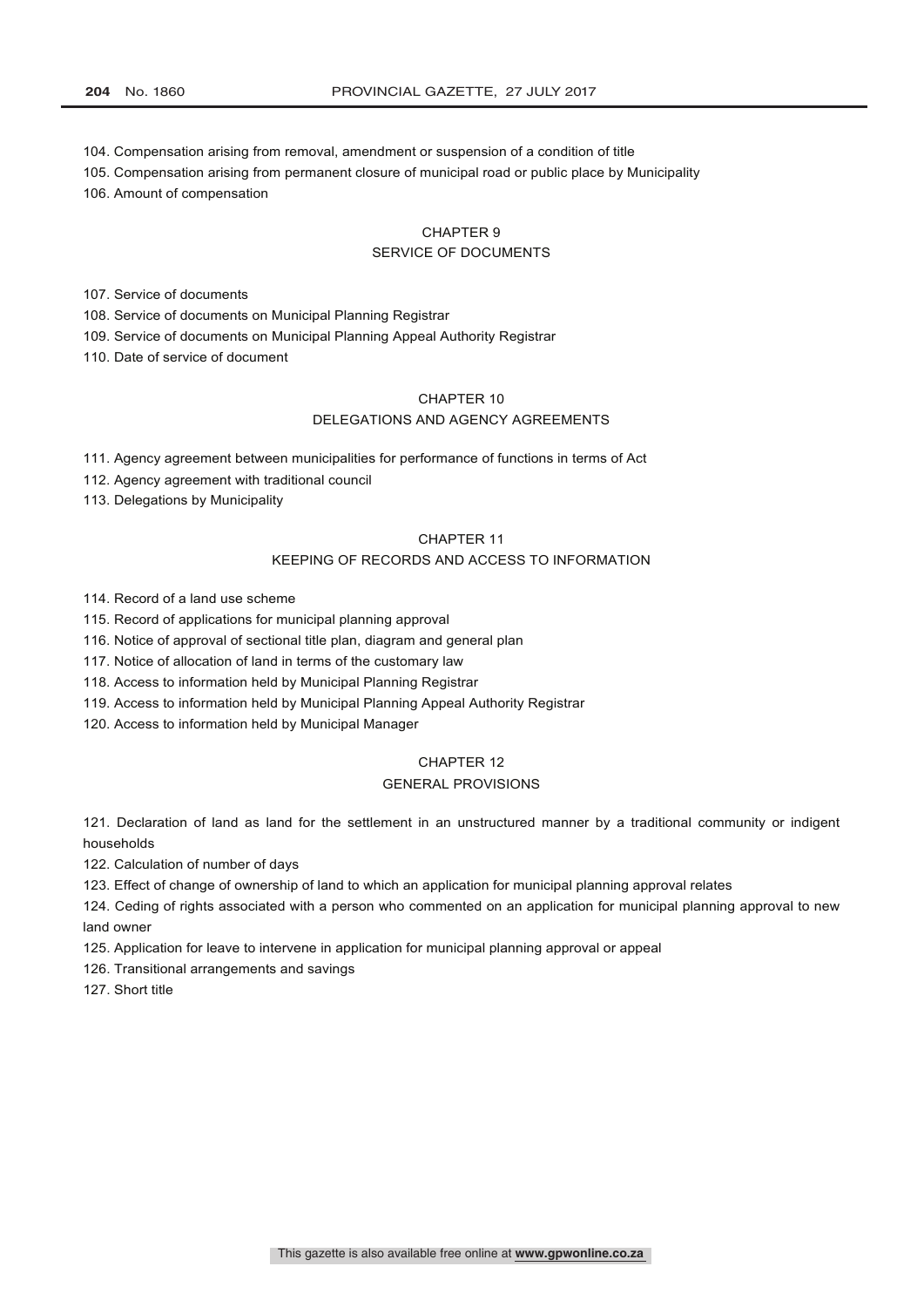### SCHEDULE 1

# CATEGORISATION OF APPLICATIONS FOR DECISION BY THE MUNICIPAL PLANNING APPROVAL AUTHORITY

- 1. Applications for municipal planning approval that may be decided by a Municipal Planning Authorised Officer
- 2. Applications for municipal planning approval that must be decided by the Chairperson of a Municipal Planning Tribunal or a tribunal member designated by the Chairperson
- 3. Applications for municipal planning approval that must be decided by the Municipal Planning Tribunal
- 4. Applications for municipal planning approval that must be decided by the Municipal Council

## SCHEDULE 2

# ACTIVITIES IN AREAS SITUATED OUTSIDE THE AREA OF A LAND USE SCHEME THAT REQUIRE MUNICIPAL PLANNING APPROVAL

1. Activities that require municipal planning approval outside the area of a land use scheme

2. Land use definitions

#### SCHEDULE 3

# APPLICATION PROCESSES: ALL APPLICATIONS, EXCEPT AN APPLICATION FOR A DWELLING ON LAND DEMARCATED FOR THE SETTLEMENT IN AN UNSTRUCTURED MANNER BY A TRADITIONAL COMMUNITY OR INDIGENT HOUSEHOLDS (SCHEDULE 6)

- 1. Persons who may make an application
- 2. Applications that must be prepared by a person with a qualification and experience in land use planning or law
- 3. Pre-application procedure
- 4. Failure by an organ of state to comment on an application for municipal planning approval
- 5. Lodging of application
- 6. Records of receipt of application, request for additional information and confirmation that application is complete
- 7. Provision of additional information
- 8. Confirmation of lodging of complete application, if additional information was required
- 9. Referral of application affecting the national interest to the Minister of Rural Development and Land Reform
- 10. Monitoring of application by the responsible Member of the Executive Council
- 11. Public notice of application
- 12. Applicant's right to respond
- 13. Referral of application to Municipal Planning Approval Authority
- 14. Site inspection
- 15. Public hearing
- 16. Registered planner's report on an application
- 17. Time in which a Municipal Planning Authorised Officer or a Municipal Planning Tribunal must decide an application
- 18. Municipal Planning Tribunal's recommendation on an application that must be decided by the Municipal Council
- 19. Referral of application that must be decided by the Municipal Council to the council
- 20. Time in which a Municipal Council must decide an application.

# SCHEDULE 4

## PUBLIC NOTICE

- 1. Methods of public notice
- 2. Contents of public notice
- 3. Joint public notice for an application for municipal planning approval and an application for environmental authorisation
- 4. Joint public notice for an application for municipal planning approval and an application for a mining right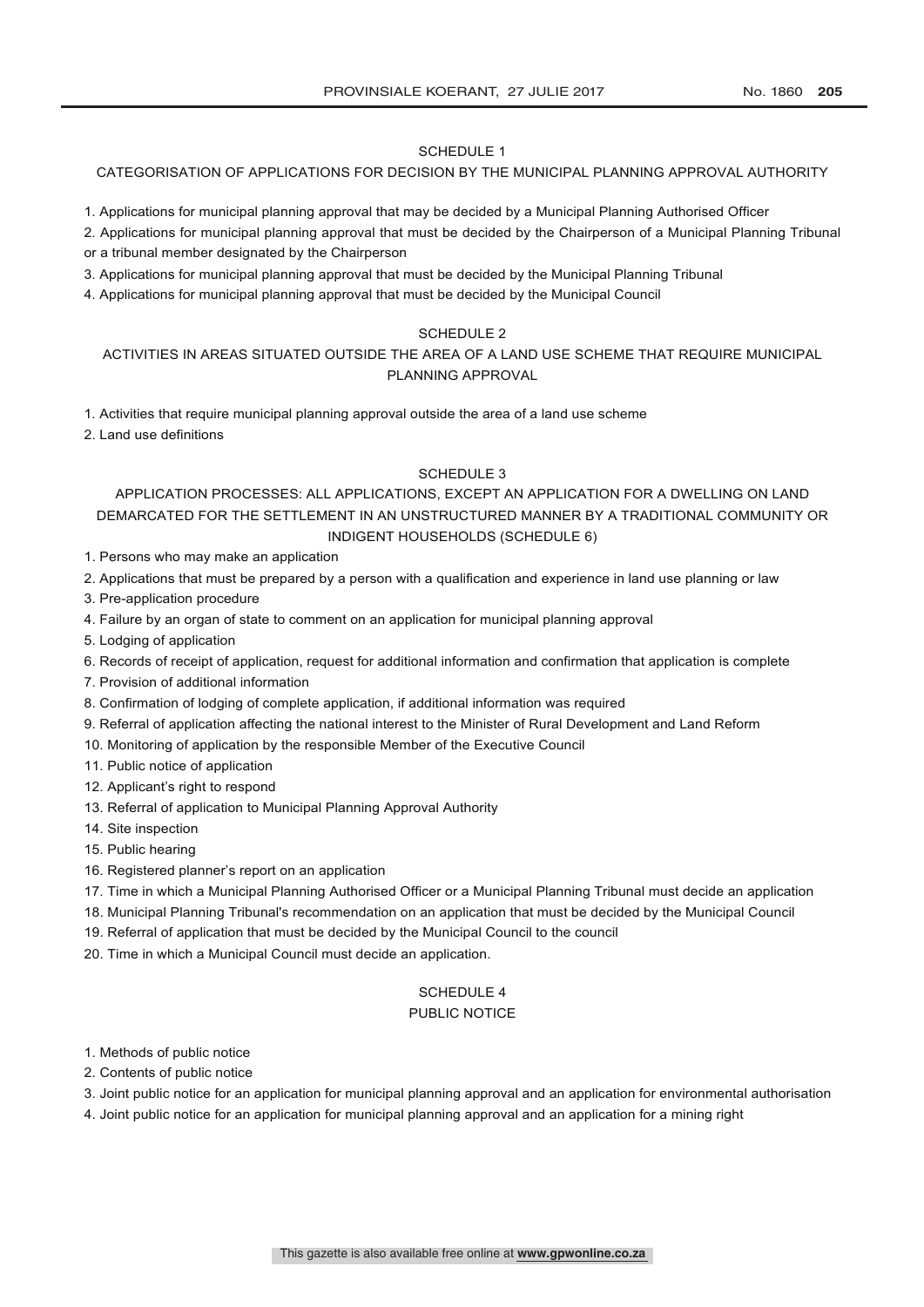### SCHEDULE 5

# PROCEDURE FOR AMENDING AN APPLICATION OR DECISION FOR MUNICIPAL PLANNING APPROVAL AND CANCELLATION OF MUNICIPAL PLANNING APPROVAL

1. Application for an amendment to an application for municipal planning prior to notice of decision on the main application.

2. Application for an amendment to a Municipal Planning Approval Authority's Record of Decision to correct an error or update a reference.

3. Application for a non-material amendment to a decision on an application or cancellation of municipal planning approval.

4. Matters that a Municipal Planning Approval Authority must consider when deciding if an application qualifies as an application for a non-material amendment to a decision.

### SCHEDULE 6

APPLICATION PROCESS FOR A DWELLING ON LAND DEMARCATED FOR THE SETTLEMENT IN AN UNSTRUCTURED MANNER BY A TRADITIONAL COMMUNITY OR INDIGENT HOUSEHOLDS

1. Persons who may make an application

2. Lodging of application

3. Confirming availability of the site

4. Granting of municipal planning approval

5. Transfer of municipal planning approval

## SCHEDULE 7

# MATTERS THAT A MUNICIPAL PLANNING APPROVAL AUTHORITY MUST CONSIDER WHEN IT DECIDES OR MAKES A RECOMMENDATION ON AN APPLICATION FOR MUNICIPAL PLANNING APPROVAL

1. Matters that a Municipal Planning Approval Authority must consider when it decides or makes a recommendation on an application for municipal planning approval.

#### SCHEDULE 8

#### INFORMATION THAT MUST BE INCLUDED IN RECORD OF DECISION

1. Information that must be included in a Record of Decision on an application for municipal planning approval.

## SCHEDULE 9 APPEAL PROCESS

*Part 1: Lodging of memorandum of appeal, lodging of responding memorandum, summonsing of person to lodge document and collation of documents*

1. Lodging of memorandum of appeal

2. Lodging of responding memorandum

3. Parties to an appeal hearing

4. Withdrawal of appeal or opposition to appeal

- 5. Powers of Municipal Planning Appeal Authority with regard to witness
- 6. Issuing and service of subpoena to secure attendance of witness
- 7. Powers of Municipal Planning Appeal Authority with regard to document required to decide appeal

8. Issuing and service of subpoena to obtain document

9. Collation of documents required to decide appeal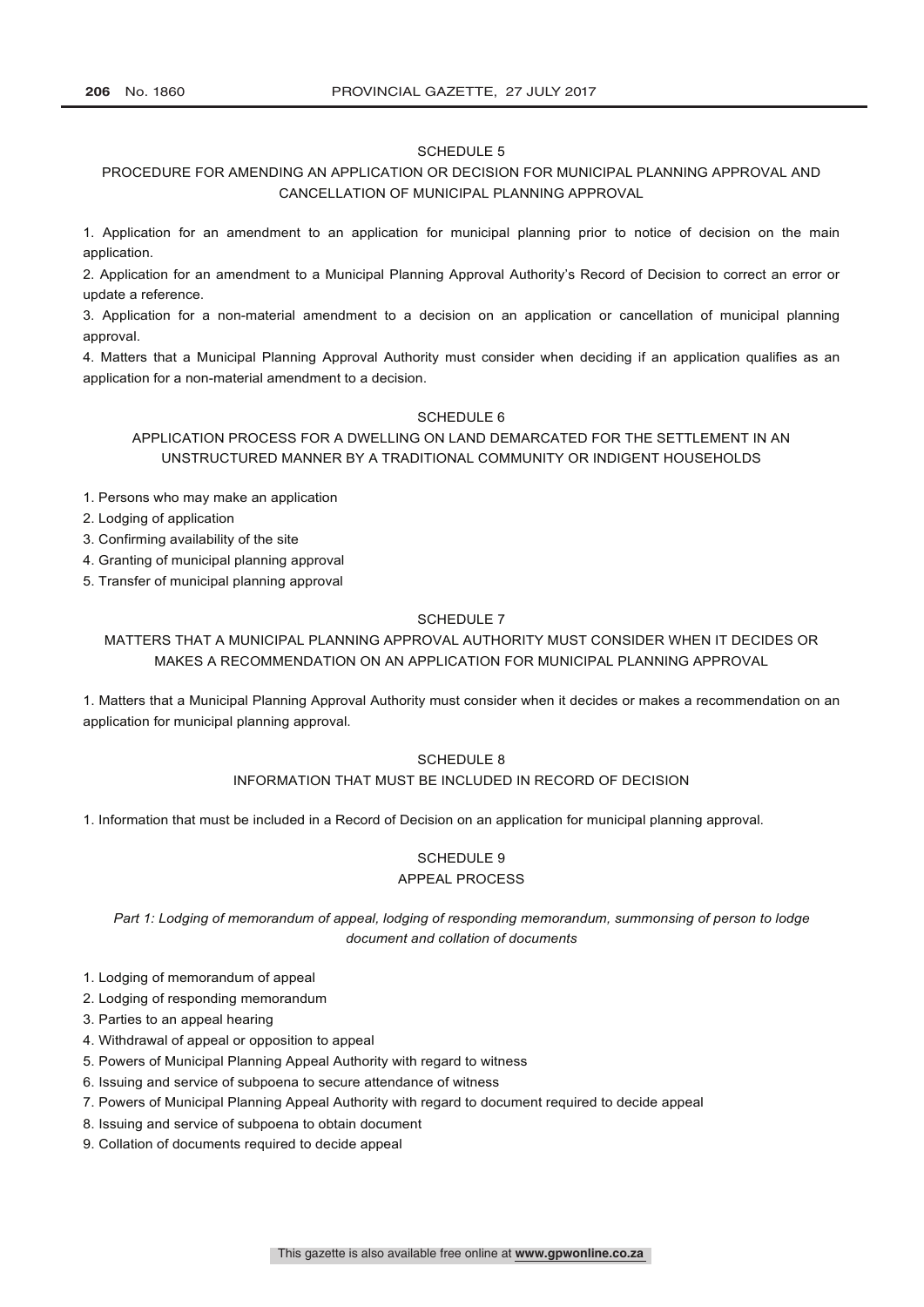### *Part 2: Setting down of appeal for hearing, site inspection and hearing of appeal*

- 10. Setting down of appeal for hearing
- 11. Rescinding of an appeal due to undue delay by appellant
- 12. Postponement of site inspection or hearing
- 13. Site inspection
- 14. Hearing
- 15. Hearing of appeal in absence of parties
- 16. Circumstances in which hearing may be dispensed with

## SCHEDULE 10

## APPLICATION FOR LATE LODGING OF MEMORANDUM OF APPEAL

1. Application for late lodging of memorandum of appeal

2. Opposition by an applicant to late lodging of a memorandum of appeal

- 3. Matters relevant in determining merits of late lodging of a memorandum of appeal
- 4. Decision on application for late lodging of a memorandum of appeal
- 5. Notice of decision on application for late lodging of a memorandum of appeal

## SCHEDULE 11

# URGENT APPLICATION TO THE MUNICIPAL PLANNING APPEAL AUTHORITY TO CONFIRM THAT AN APPEAL IS INVALID OR FOR THE PARTIAL COMMENCEMENT OF A DECISION APPROVING AN APPLICATION FOR MUNICIPAL PLANNING APPROVAL

1. Urgent application to the Municipal Planning Appeal Authority to confirm that an appeal is invalid or for the partial commencement of a decision approving an application for municipal planning approval

2. Opposition to an urgent application

3. Matters relevant in determining merits of an urgent application to confirm that an appeal is invalid

4. Matters relevant in determining merits of an urgent application for the partial commencement of a decision approving an application for municipal planning approval

5. Decision on urgent application

6. Notice of decision on urgent application

# SCHEDULE 12

# TRANSITIONAL MEASURES

# *Part 1: Town Planning Ordinance*

1. Application for special consent approved in terms of the Town Planning Ordinance

2. Pending application for special consent in terms of the Town Planning Ordinance

#### *Part 2: Local Authorities Ordinance*

3. Application for permanent closure of a municipal road approved in terms of the Local Authorities Ordinance

4. Application for permanent closure of a public place approved in terms of the Local Authorities Ordinance

5. Pending application for permanent closure of a municipal road in terms of the Local Authorities Ordinance

6. Pending application for permanent closure of a public place in terms of the Local Authorities Ordinance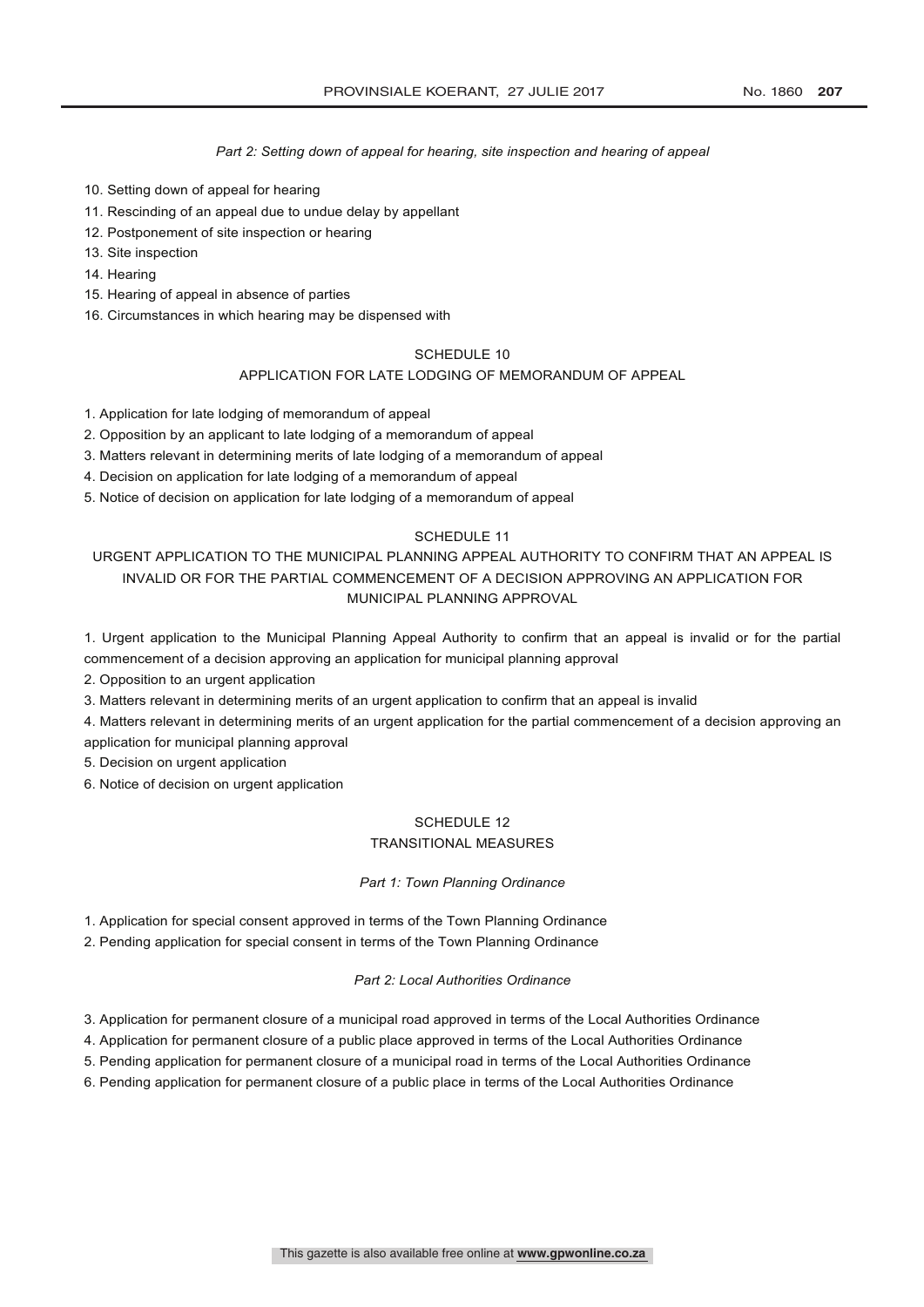#### *Part 3: Less Formal Township Establishment Act*

7. Less formal settlement or township approved in terms of the Less Formal Township Establishment Act

*Part 3: Development Facilitation Act*

8. Development approved in terms of the Development Facilitation Act

9. Functions of designated officer may be performed by Municipality

10. Power reserved by Development Tribunal or Development Appeal Tribunal in a decision on an application in terms of the Development Facilitation Act

#### *Part 4: KwaZulu-Natal Planning and Development Act*

11. Application approved in terms of KwaZulu-Natal Planning and Development Act

12. Application in terms of a repealed planning law that must regarded as an application approved in terms of KwaZulu-Natal Planning and Development Act

13. Pending application in terms of KwaZulu-Natal Planning and Development Act

14. Validation of decision made in terms of KwaZulu-Natal Planning and Development Act after 30 June 2015 but before the commencement of this By-law

# CHAPTER 1 PRELIMINARY PROVISIONS

## **Definitions**

**1.** In this By-law, unless the context clearly gives it another meaning –

"**adjacent land**" means all land that borders a property and all land that would have bordered a property, if they were not separated by a river, road, railway line, power transmission line, pipeline, or a similar feature;

"**appellant**" means a person who has lodged an appeal in terms of section 57(2);

"**approval**" in relation to an application for Municipal Planning Approval means approval in terms of section 54(3)(a) of this By-law and includes the conditions of approval;

"**Architectural Profession Act**" means the Architectural Profession Act, 2000 (Act No. 44 of 2000);

"**attorneys or advocates**" means a person admitted to practice as an attorney in terms of the Attorneys Act, 1979 (Act No 53 of 1979) or as an advocate in terms of the Advocates Act 1964 (Act No. 74 of 1964);

"**building line**" means a rear space, side space or street front space;

"**Deeds Registries Act**" means the Deeds Registries Act, 1937 (Act No. 47 of 1937);

"**Deeds Registry**" means a deeds registry established in terms of section 1(1)(a) of the Deeds Registries Act, 1937 (Act No 47 of 1937);

"**Development Facilitation Act**" means the Development Facilitation Act, 1995 (Act No. 67 of 1995);

"**District Municipality**" means the uThukela District Municipality;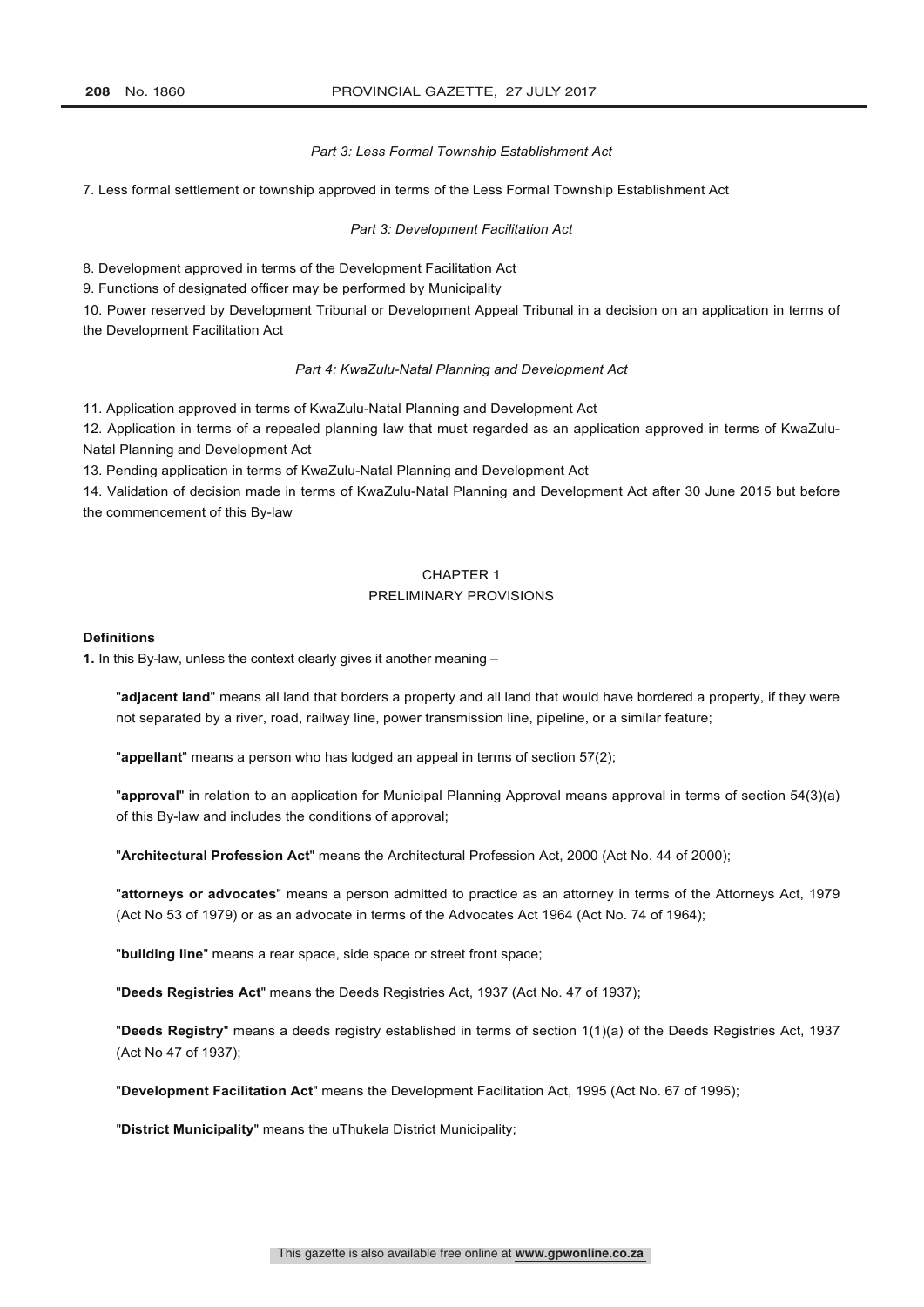"**engineering services**" means infrastructure for –

- (a) roads;
- (b) stormwater drainage;
- (c) water;
- (d) electricity;
- (e) telecommunication;
- (f) sewerage disposal;
- (g) waste water disposal; and
- (h) solid waste disposal;

"**Executive Authority**" means the executive committee or executive mayor of the Municipality or, if the Municipality does not have an executive committee or executive mayor, a committee of councillors appointed by the Municipal Council;

"**Gazette**" means the KwaZulu-Natal Provincial Gazette;

"**Geomatics Professions Act**" Geomatics Professions Act, 2013, (Act No. 19 of 2013)

"**indemnify**" means an undertaking to pay any damages, claim or taxed costs awarded by a court or agreed to by the municipality in terms of a formal settlement process;

"**Integrated Development Plan**" means the Integrated Development Plan adopted by the Municipality in terms of section 25(1) of the Municipal Systems Act;

"**land**" means −

(a) any piece of land depicted on a diagram approved by the Surveyor General and registered in the Deeds Registry, including an erf, a sectional title unit, a lot, a plot, a stand, a farm and a portion or piece of land, and (b) unsurveyed state land;

"**land owner's association**" means an organisation established by owners of a group of properties to collectively regulate their conduct and share the costs of maintaining and improving shared infrastructure and services, including a home owner's association;

"**Local Authorities Ordinance**" means the Local Authorities Ordinance, 1974 (Ordinance No. 25 of 1974);

"**lodge**" has the same meaning as "serve", except in relation to the lodging of plans and documents with the Surveyor-General or the lodging of deeds, plans and documents with the Registrar of Deeds;

"**Municipality**" means the Inkosi Langalibalele Local Municipality;

"**municipal area**" means the area of jurisdiction of the Municipality determined from time to time by the Municipal Demarcation Board established by section 2 of the Local Government: Municipal Demarcation Act, 1998 (Act No 27 of 1998);

"**Municipal Council**" means the Municipal Council of the Municipality established in terms of section 18 of the Municipal Structures Act;

"**Municipal Planning Appeal Authority**" means the Municipal Planning Appeal Authority contemplated in section 23;

"**Municipal Planning Approval Authority**" means the Municipal Planning Approval Authority contemplated in section 4;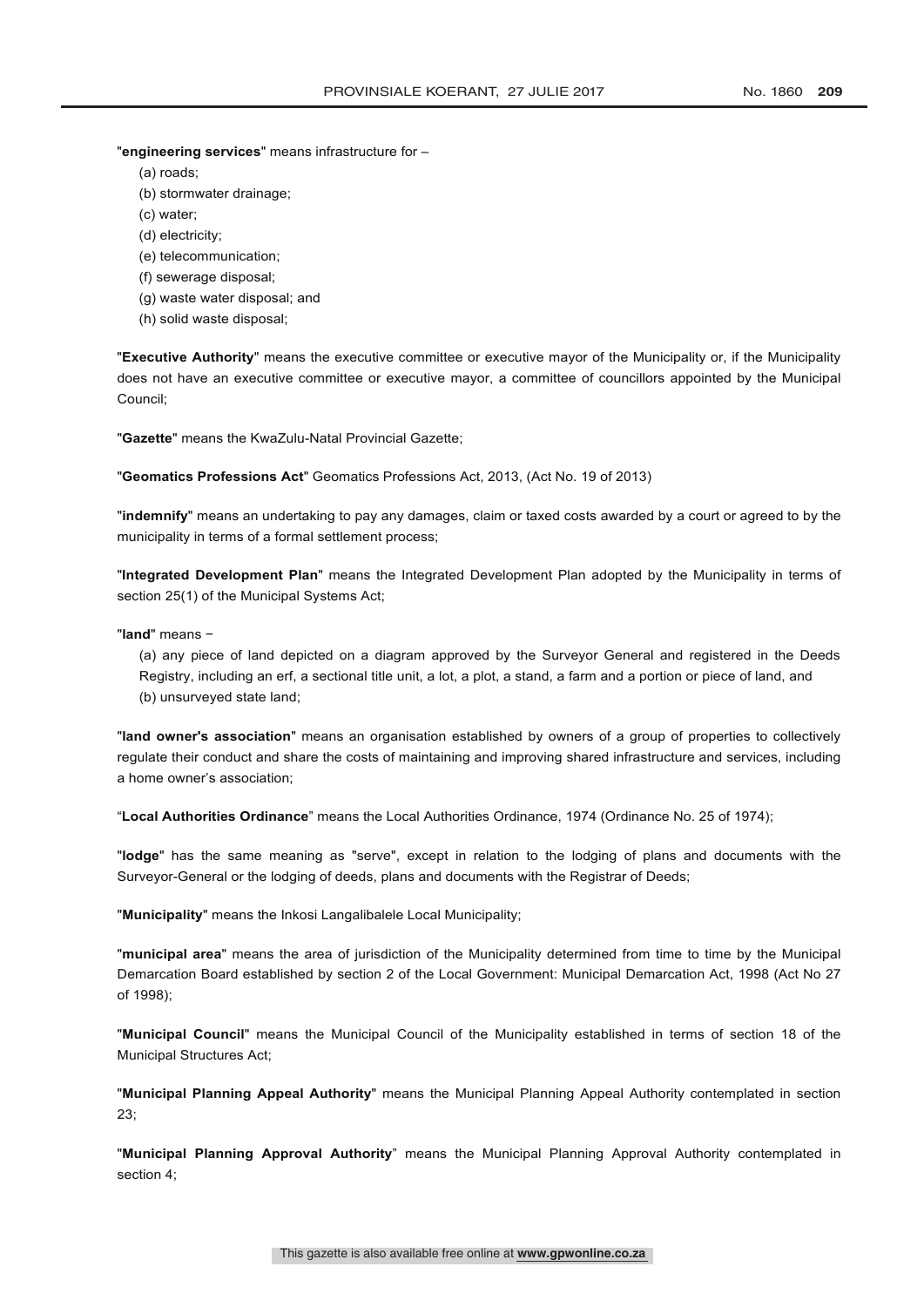"**Municipal Property Rates Act**" means the Local Government: Municipal Property Rates Act, 2004 (Act No. 6 of 2004);

"**Municipal Structures Act**" means the Local Government: Municipal Structures Act, 1998 (Act No 117 of 1998);

"**Municipal Systems Act**" means the Local Government: Municipal Systems Act, 2000, (Act No 32 of 2000);

"**notify**" has a corresponding meaning as "serve";

"**organ of state**" means an organ of state as defined in section 239 of the Constitution of the Republic of South Africa, 1996;

"**owner**" means −

- (a) the person in whose name land is registered in the deeds registry for KwaZulu-Natal;
- (b) the beneficial holder of a real right in land;
- (c) the person in whom land vests;

"**pending application**" means an application that has been made but for which the approval authority did not issue a record of decision or similar document before the commencement of this By-law;

"**person**" means a natural or juristic person and includes an organ of state;

"**Planning and Development Act**" means the KwaZulu-Natal Planning and Development Act, 2008, (Act No. 6 of 2008);

### "**Presiding Officer**" means –

(a) a member of a Municipal Planning Tribunal designated to preside over the determination of an application for municipal planning approval contemplated in section 16(5); or

(b) the Presiding Officer of the Municipal Planning Appeal Authority contemplated in section 25;

"**Promotion of Access to Information Act**" means the Promotion of Access to Information Act, 2000 (Act No. 2 of 2000)

"**public service infrastructure**" means public service infrastructure as defined in section 1 of the Municipal Property Rates Act;

"**rear space**" means a space, along the inside of a boundary of a property that does not meet a street boundary, in which no buildings may be erected, the extent of which is determined by a parallel line which is a set distance from the boundary;

"**Record of Decision**" means a Record of Decision of an application for municipal planning approval as contemplated in section 55;

"**Registered Planner**" means a professional or technical planner registered in terms of the Planning Profession Act, 2002 (Act No 36 of 2002), unless the South African Municipal Council for Planners has reserved the work to be performed by a Registered Planner in terms of section 16(2) of that Act in which case a 'Registered Planner' means the category of registered persons for whom the work has been reserved;

"**Sectional Titles Act**" means the Sectional Titles Act, 1986 (Act No. 95 of 1986);

"**serve**" in relation to a notice, order or other document means to serve the document concerned in the manner set out in section 107;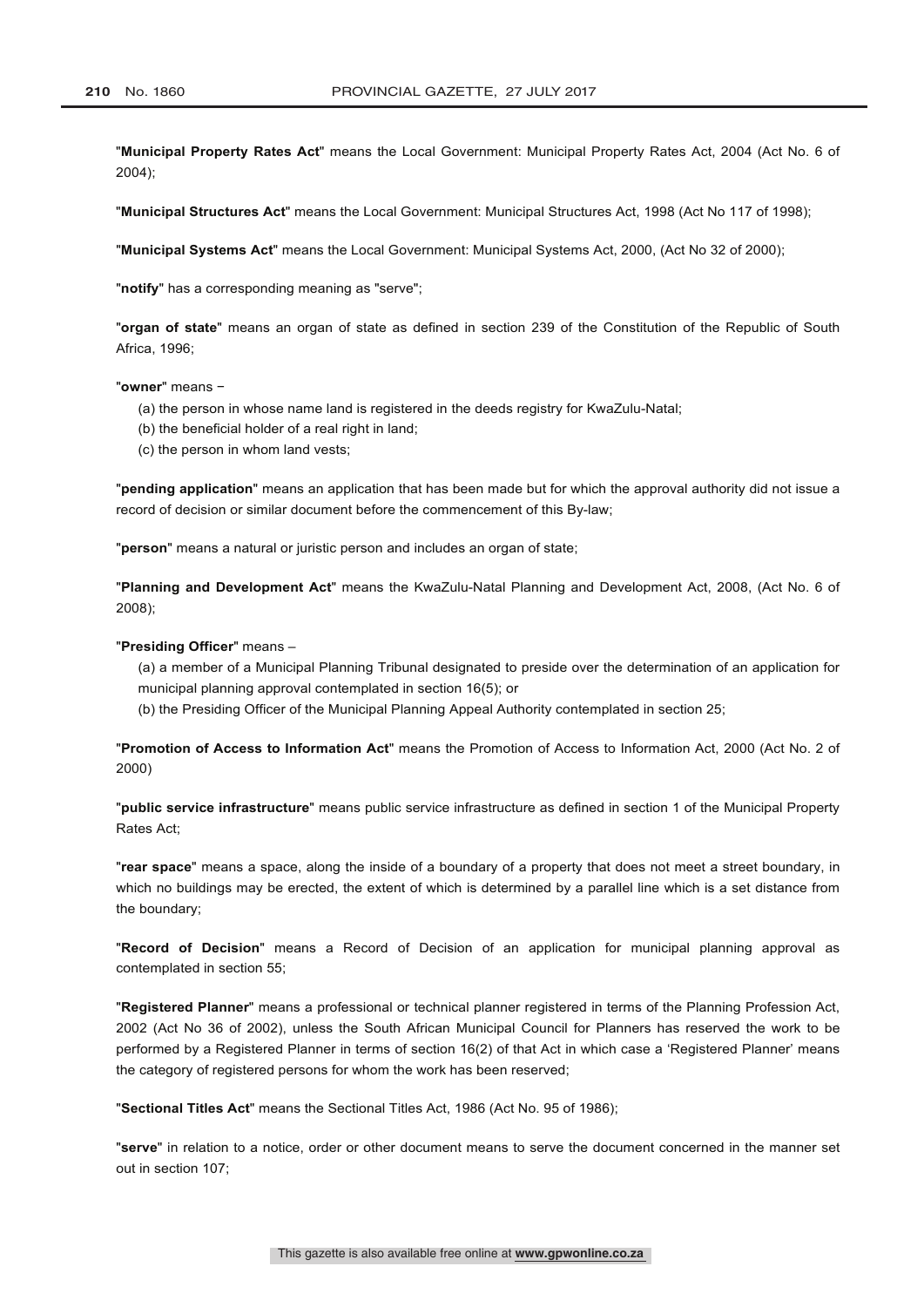"**shared services agreement**" means an agreement entered into between two or more municipalities, including the District Municipality, whereby the participating municipalities agree to share services described in the agreement;

"**side space**" means a space, along the inside of a boundary of a property that meets a street boundary, in which no buildings may be erected, the extent of which is determined by a parallel line which is a set distance from the boundary;

"**street front space**" means a space along the inside of a boundary of a property, that is contiguous with a street, public right of way or road reservation, in which no buildings may be erected, the extent of which is determined by a parallel line which is a set distance from the boundary;

"**Spatial Planning and Land Use Management Act**" means the Spatial Planning and Land Use Management Act 2013 (Act No. 16 of 2013);

"**Spatial Planning and Land Use Management Regulations: Land Use Management and General Matters**" means the Spatial Planning and Land Use Management Regulations: Land Use Management and General Matters, 2015 (Government Notice No. 239 of 2015);

"**Spatial Development Framework"** means the Spatial Development Framework adopted by the Municipality in terms of section 25(1) of the Municipal Systems Act and section 20(1) of the Spatial Planning and Land Use Management Act;

"**subdivision**" means the division of land in accordance with a layout plan into a combined total of less than fifty properties, including a remainder, but excluding land to be used for road purposes;

"**Subdivision of Agricultural Land Act**" means Subdivision of Agricultural Land Act, 1970 (Act No. 70 of 1970);

"**Surveyor-General**" means the Surveyor-General as defined in the Land Survey Act, 1997 (Act No. 8 of 1997);

"**Town Planning Ordinance**" means the KwaZulu-Natal Town Planning Ordinance, 1949 (Ordinance No. 27 of 1949);

"**township**" means the division of land in accordance with a layout plan into a combined total of fifty or more properties, including a remainder, but excluding land to be used for road purposes.

## **Application of By-law**

**2.**(1) This By-law is subject to section 2(2) of the Spatial Planning and Land Use Management Act that provides that, except as provided in the Spatial Planning and Land Use Management Act, no legislation may prescribe an alternative or parallel mechanism, measure, institution or system on spatial planning, land use, land use management and land development in a manner inconsistent with it.

(2) In terms of regulation 14 the Spatial Planning and Land Use Management Regulations: Land Use Management and General Matters –

(a) the manner and format in which an application for Municipal Planning Approval must be submitted shall be the manner and format prescribed in this By-law;

(b) the timeframes applicable to steps in the application process shall be the time frames prescribed in this By-law;

(c) the manner and extent of the public participation process for each type of application for Municipal Planning Approval shall be the manner and extent of public consultation prescribed in this By-law;;

(d) the manner and extent of the intergovernmental participation process for each type of application for Municipal Planning Approval shall be the manner and extent of public consultation prescribed in this By-law;;

(e) procedures for site inspections shall be the procedures prescribed in this By-law;;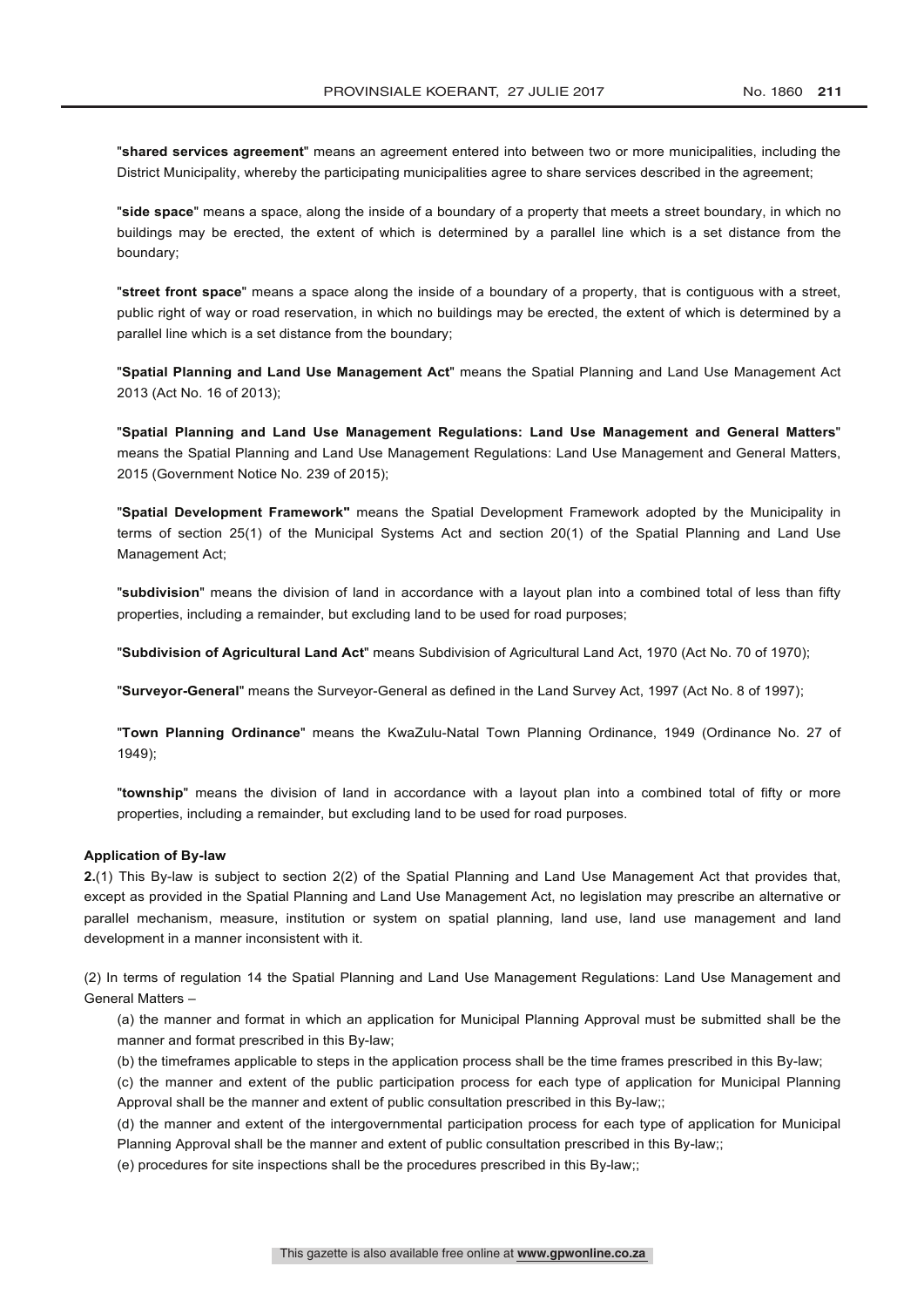(f) procedures for an amendment to an application for Municipal Planning Approval shall be the procedures prescribed in this By-law;

(g) the place where an application for Municipal Planning Approval must be submitted shall be the place prescribed in this By-law; and

(h) the procedure that provides for an application for Municipal Planning Approval that is, on face value, when submitted to a municipality, incomplete and an application for Municipal Planning Approval that, after substantive scrutiny by a municipality, requires additional information from the applicant shall be the procedure prescribed in this By-law.

(3) This By-law applies to all land within the jurisdiction of the Municipality, including land owned by an organ of state and the Municipality.

(4) This By-law binds every owner and their successors-in-title and every user of land, including the state, any organ of state or the Municipality.

## **Principles, norms and standards and policies**

**3.**(1) Any development principles and any norms and standards applicable to spatial planning, land development and land use management made in terms of national or provincial legislation apply to the Municipality.

(2) The Municipal Council may adopt policies not inconsistent with national legislation, provincial legislation or this By-law to guide applications or decision making in terms of this By-law.

(3) If the Municipal Council intends to adopt or amend a policy that may materially and adversely affect the rights of any individual or the public, the Municipality must follow a participation process and procedure which meets the requirements of the Municipal Systems Act.

# CHAPTER 2

# INSTITUTIONAL

*Part 1: Function, appointment and constitution of Municipal Planning Approval Authority*

## **The Municipal Planning Approval Authority**

**4.** The Municipal Planning Approval Authority comprises −

- (a) the Municipal Planning Authorised Officer
- (b) the Municipal Planning Tribunal; and
- (c) the Municipal Council.

## **Function of Municipal Planning Authorised Officer**

**5.**(1) A Municipal Planning Authorised Officer must decide applications for municipal planning approval in terms of section 22(1)(a).

### **Appointment of Municipal Planning Authorised Officer**

**6.**(1) The Municipal Manager must in writing −

(a) appoint a Municipal Planning Authorised Officer; or

(b) determine that the incumbent of a particular post on the Municipality's post establishment shall be a Municipal Planning Authorised Officer.

# (2) A Municipal Planning Authorised Officer –

(a) must be a municipal official or a municipal official employed in a full time capacity by another Municipality under a shared services agreement; and

(b) must be a Registered Planner.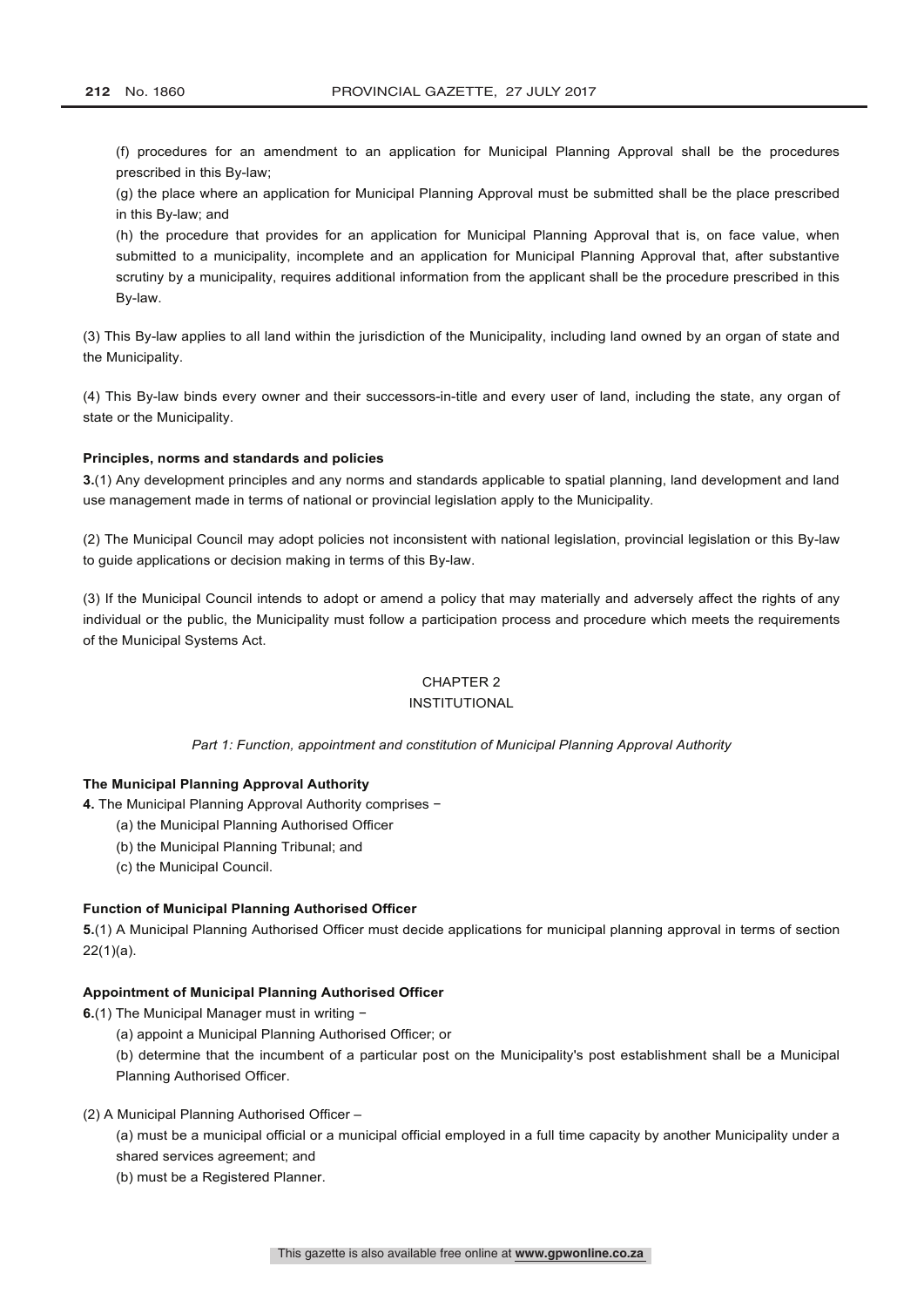(3) The Municipality may have as many Municipal Planning Authorised Officers as it requires.

### **Function of Municipal Planning Tribunal**

**7.** A Municipal Planning Tribunal must decide applications for municipal planning approval in terms of section 22(1)(b) or (c).

### **Establishment of Municipal Planning Tribunal**

**8.**(1) The Municipal Council must establish –

- (a) a Municipal Planning Tribunal
- (2) The Municipal Council may consider the following factors when deciding to establish a Municipal Planning Tribunal–
	- (a) the impact of this By-law on its financial, administrative and professional capacity;
	- (b) its ability to effectively implement the provisions of Chapter 4;
	- (c) the average number of applications for municipal planning approval that it deals with annually; and
	- (d) the development pressures in the Municipality.

## **Appointment and composition of Municipal Planning Tribunal**

**9.**(1) The Municipal Planning Tribunal consists of five or more members, who, by reason of their integrity, qualifications, expertise and experience are suitable for membership.

- (2) The Municipal Planning Tribunal must comprise of persons from the following categories −
	- (a) officials in the full-time service of the Municipality; and
	- (b) persons who are not municipal officials.
- (3) A member of the Municipal Planning Tribunal members who is not a municipal official may be
	- (a) an official or employee of any national or provincial organ of state;
	- (b) an official or employee of organised local government in KwaZulu-Natal; or
	- (c) a person drawn from the private sector.
- (4) A member of the Municipal Planning Tribunal who is drawn from the private sector must, subject to section 10(2), be −
	- (a) a Registered Planner;
	- (b) an attorney or advocate;
	- (c) persons registered in a category in terms of section 20(3) of the Natural Scientific Professions Act, 2003
	- (Act No 27 of 2003) within the field of environmental science;
	- (d) a person registered in a category in terms of section 18(1)(a) of the Engineering Profession Act, 2000, (Act No 46 of 2000);
	- (e) a person registered in a category in terms of section 18(1)(a) of the Architectural Profession; and
	- (f) a person registered in terms of section 13(1)(d) of the Geomatics Professions Act as a as a Land Surveyor.
- (5) A person is not disqualified from serving on a Municipal Planning Tribunal by virtue of the fact that he or she
	- (a) does not reside or is not employed in the area of the Municipality concerned; or
	- (b) serves on another Municipal Planning Tribunal.

(6) If the Municipality is of the opinion that it necessary to appoint additional or new members or a new Chairperson or a new Deputy-Chairperson, it may make additional or new appointments.

(7) The procedure for the appointment of Municipal Planning Tribunal members must be followed for the appointment of new or additional members or a new Chairperson or a new Deputy-Chairperson.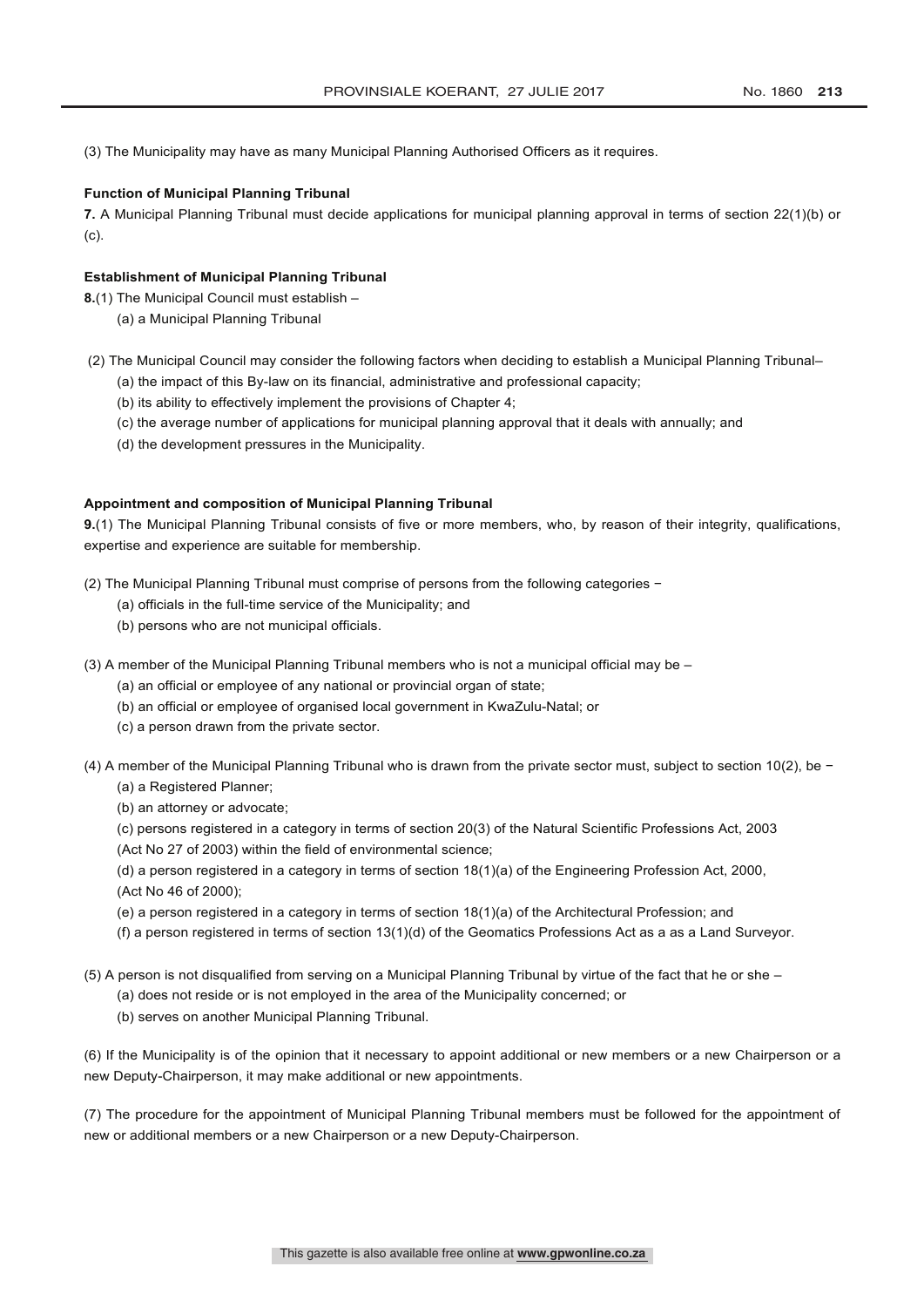(8) New or additional members will serve for the unexpired period of office of the Municipal Planning Tribunal to which he or she is appointed.

## **Drawing persons from private sector to serve on the Municipal Planning Tribunal**

**10.**(1) If the Municipality intends to appoint persons drawn from the private sector to serve on the Municipal Planning Tribunal, the Municipal Manager must –

- (a) request the professions' controlling bodies to call on interested persons who qualify to apply for appointment.
- (b) by notice in a newspaper circulating in its area call on interested persons who qualify to apply for appointment.

(2) If there is no or insufficient response to the notices calling on interested persons who qualify to apply for appointment, the Municipality may by notice in a newspaper circulating in its area call on interested persons who do not meet the requirements of section 9(4), but who has extensive knowledge of land use planning and development to apply for appointment.

(3) The Municipality must establish an evaluation panel consisting of officials in the service of the Municipality to evaluate nominations received in response to the call for nominations.

(4) The Municipality must consider the evaluation panel's recommendations when it appoints members drawn from the private sector who to serve on the Municipal Planning Tribunal.

(5) The Municipality may only appoint members drawn from the private sector who have responded to the invitation to serve on the Municipal Planning Tribunal.

## **Disqualifications for Municipal Planning Tribunal membership**

**11.** A person is disqualified from appointment as a member if he or she –

- (a) is a member of the Municipal Planning Appeal Authority;
- (b) is an un-rehabilitated insolvent;
- (c) is declared incapable of managing his or her own affairs by a court of law or under curatorship;

(d) is a member of Parliament, the provincial legislature, a Municipal Council or a House of Traditional Leaders, or if that person is nominated as a member of Parliament, the provincial legislature, a Municipal Council or a House of Traditional Leaders;

- (e) has at any time been removed from an office of trust on account of misconduct involving theft or fraud;
- (f) fails to disclose an interest in terms of section 33(1),
- (g) attended or participated in the proceedings of the Tribunal while having such interest; or
- (h) is convicted by a court of law of
	- (i) perjury, theft, fraud, bribery or corruption or any other offence involving dishonesty;
	- (ii) any offence under this By-law; or

(iii) any other offence for which he or she was sentenced to imprisonment without the option of a fine for a period longer than six months.

### **Chairperson and Deputy Chairperson of Municipal Planning Tribunal**

**12.**(1) The Municipality must designate a Chairperson and a Deputy Chairperson for a Municipal Planning Tribunal from the members who are Registered Planners, attorneys or advocates.

(2) A Deputy Chairperson of a Municipal Planning Tribunal must act in the place of the Chairperson of a Municipal Planning Tribunal whenever –

- (a) the office of the Chairperson is vacant; or
- (b) the Chairperson is absent or for any other reason temporarily unable to exercise his or her powers.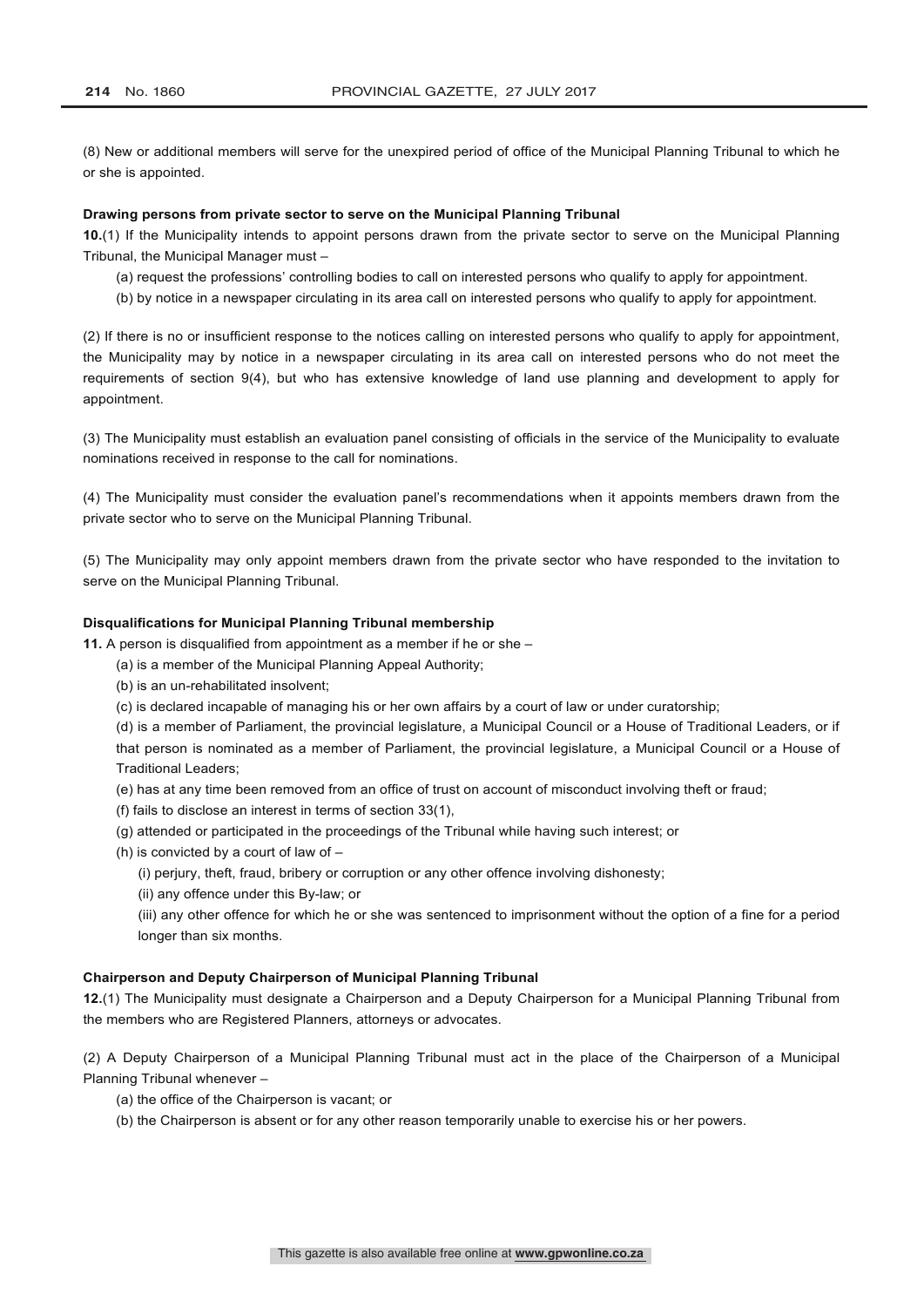(3) If the office of a Deputy Chairperson of a Municipal Planning Tribunal is vacant, or if a Deputy Chairperson is unable to act as Chairperson, the Municipality must designate one of the remaining members who are Registered Planners, attorneys or advocates.

#### **Terms and conditions of appointment of Municipal Planning Tribunal members**

**13.**(1) A member holds office for a period of five years, or such shorter period as the Municipal Council may determine in the member's letter of appointment.

(2) A member holds office on the terms and conditions determined by the Municipality in accordance with any national norms and standards determined by the Minister of Rural Development and Land Reform in terms of section 37(2) of the Spatial Planning and Land Use Management Act.

(3) A member who is drawn from the private sector must −

- (a) be remunerated and reimbursed from funds appropriated for that purpose by the Municipality;
- (b) be remunerated at a daily rate, as determined by the Municipality; and,
- (c) be reimbursed for travelling and subsistence expenses reasonably incurred.

## **Notification of the appointment of a Municipal Planning Tribunal**

**14.** Notice of the appointment of members to a Municipal Planning Tribunal must be published in the Gazette and in newspapers circulating in its area of jurisdiction announcing –

(a) that it has established a Municipal Planning Tribunal;

(b) the names of the persons that it has appointed to a Municipal Planning Tribunal, including the Chairperson and Deputy Chairperson;

(c) the date from which applications for municipal planning approval can be lodged for consideration by the Municipal Planning Tribunal; and,

(d) where and with whom applications for municipal planning approval can be lodged.

#### **Resignation and removal from office and filling of vacancies**

**15.**(1) A member may resign from the Municipal Planning Tribunal in writing by giving not less than 30 days' written notice to the Municipal Manager.

(2) The Municipality may remove a member from the Municipal Planning Tribunal –

- (a) if that person is unable to exercise or perform the powers associated with the office of a Municipal Planning Tribunal member due to physical disability or mental illness;
- (b) for failing to exercise or perform the powers attached to the office of a Municipal Planning Tribunal member diligently and efficiently; or
- (c) for misconduct.

(3) Any member of the Municipal Planning Tribunal who, subsequent to his or her appointment, becomes disqualified in terms of section 11 ceases immediately upon such disqualification being established to be a member of the Municipal Planning Tribunal.

(4) A member must vacate office if he or she is absent without a leave of absence having first been granted by the Chairperson of the Municipal Planning Tribunal from two consecutive meetings of the Tribunal for which reasonable notice was given to that member.

### **Constitution of Municipal Planning Tribunal for Decision Making**

**16.**(1) The Chairperson of a Municipal Planning Tribunal, in consultation with the Municipal Planning Registrar, must refer an application for municipal planning approval to at least three members of the Municipal Planning Tribunal designated by the Chairperson for the purposes of –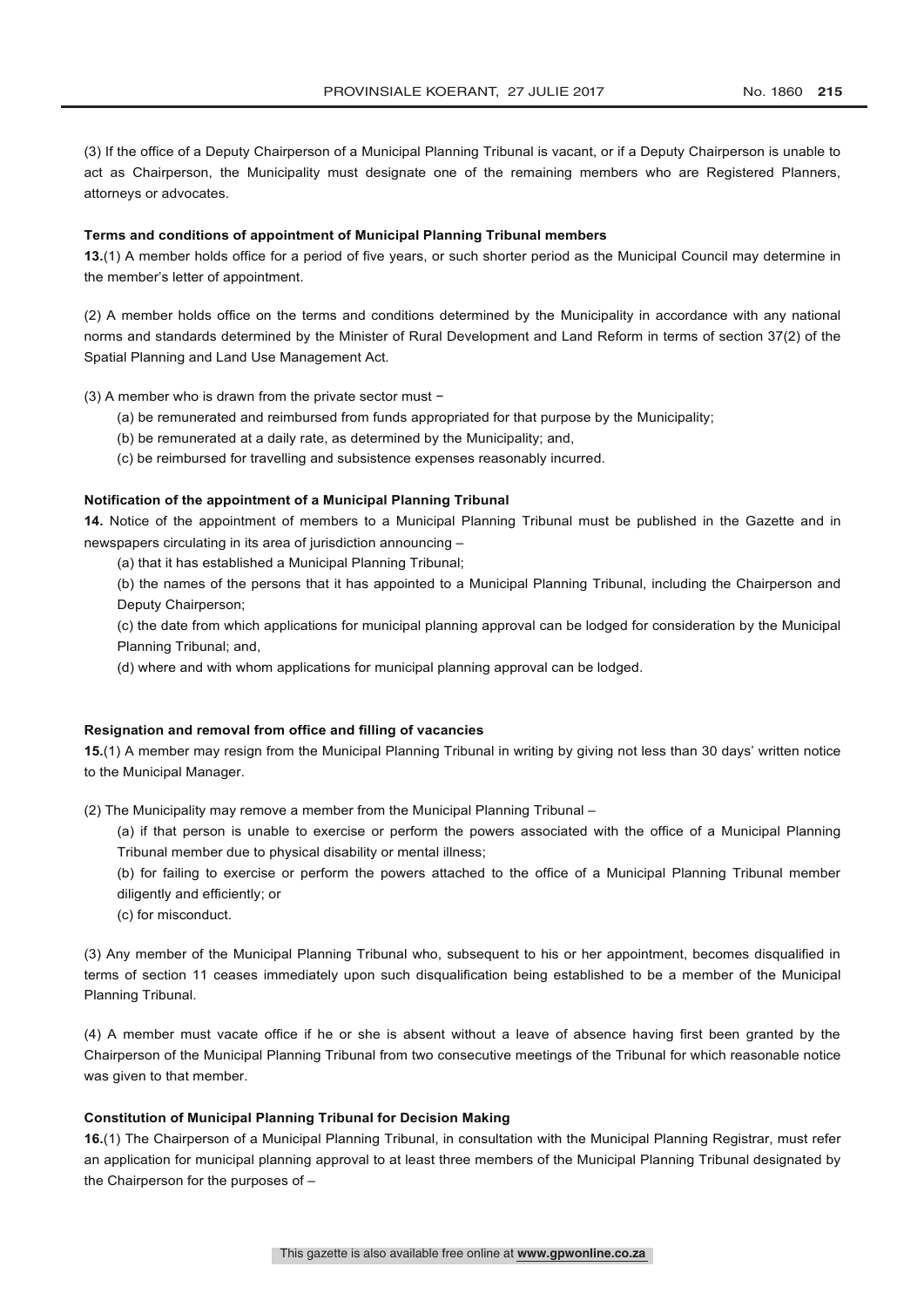- (a) deciding an application; or
- (b) making a recommendation on a an application to the Municipality.

(2) At least one of the members to whom an application for municipal planning approval has been referred to must be a Registered Planner.

(3) At least one of the members to whom an application for municipal planning approval has been referred to must be an official in the full-time service of the Municipality.

(4) At least one of the members to whom an application for municipal planning approval has been referred to must be a person who is not a municipal official.

(5) The Chairperson of the Municipal Planning Tribunal must designate one of the members to whom an application for municipal planning approval has been referred to, to be the Presiding Officer.

(6) A member designated includes the Chairperson himself or herself for the purposes of designating members or designating a Presiding Officer.

#### **Decision of Municipal Planning Tribunal**

**17.**(1) A recommendation or decision on an application for municipal planning approval is decided by a majority of the members designated by the Chairperson of a Municipal Planning Tribunal in terms of section 16(1) to make a recommendation or decision on the application.

(2) The Presiding Officer has a casting vote in the event of an equality of votes.

(3) The Presiding Officer must sign the decision of the Municipal Planning Tribunal.

#### *Part 2: Support for Municipal Planning Tribunal and Municipal Council*

## **Function of Municipal Planning Registrar and Deputy Municipal Planning Registrar**

**18.**(1) The Municipal Planning Registrar must provide administrative support to the Municipality's municipal planning approval authorities.

#### (2) A Deputy Municipal Planning Registrar must –

- (a) assist the Municipal Planning Registrar; and
- (b) act as the Municipal Planning Registrar, whenever
	- (i) the office of Municipal Planning Registrar is vacant; or

(ii) the Municipal Planning Registrar is absent or for any other reason temporarily unable to exercise his or her powers.

### **Appointment of the Municipal Planning Registrar and Deputy Municipal Planning Registrar**

**19.**(1) The Municipal Manager must –

(a) appoint a Municipal Planning Registrar; or

(b) determine that the incumbent of a particular post on the Municipality's establishment shall be a Municipal Planning Registrar.

# (2) The Municipal Manager may –

(a) appoint a Deputy Municipal Planning Registrar; or

(b) determine that the incumbent of a particular post on the Municipality's establishment shall be a Deputy Municipal Planning Registrar.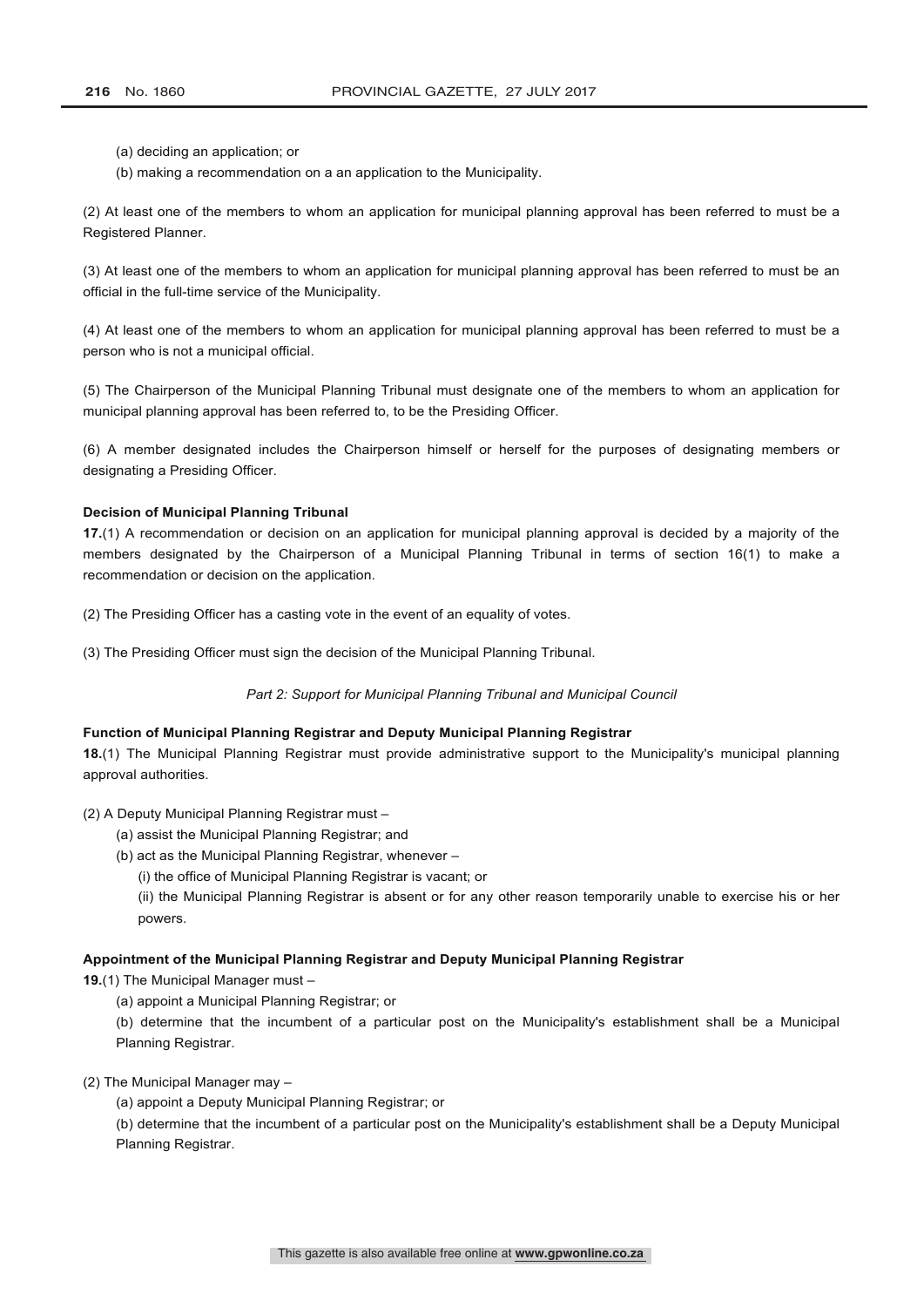(3) The Municipal Planning Registrar and a Deputy Municipal Planning Registrar must be municipal employees.

(4) The Municipality may have as many municipal planning registrars and deputy municipal planning registrars as it requires.

#### **Function of Expert Technical Advisor**

**20.** An Expert Technical Advisor must advise and assist a Municipal Planning Tribunal or Municipal Council to make a decision on an application for municipal planning approval.

### **Appointment of Expert Technical Advisor**

**21.**(1) A Municipal Planning Tribunal or Municipal Council may co-opt the services of an Expert Technical Advisor.

(2) An Expert Technical Advisor may be appointed on an ad hoc basis or for such period as the Municipality may decide and upon such terms and conditions as may be agreed with the Expert Technical Advisor.

(3) An Expert Technical Advisor is not a member of the Municipal Planning Tribunal or Municipal Council and has no voting rights.

(4) The Municipality may remunerate an Expert Technical Advisor who is not a national, provincial or municipal official.

*Part 3: Categorisation of applications for municipal planning approval*

#### **Categorisation of applications for municipal planning approval**

**22.**(1) Applications for municipal planning approval must be decided by −

- (a) a Municipal Planning Authorised Officer;
- (b) the Chairperson of the Municipal Planning Tribunal or a member of the Tribunal authorised by the Chairperson to do so;
- (c) the Municipal Planning Tribunal; or
- (d) the Municipal Council,

in accordance with Schedule 1.

(2) If a development requires both an application for municipal planning approval that must be decided by a Municipal Planning Authorised Officer and an application for municipal planning approval that must be decided by the Municipal Planning Tribunal, the Municipal Planning Tribunal must decide both applications.

(3) If a development requires both an application for municipal planning approval that may be decided by a Municipal Planning Authorised Officer and an application for municipal planning approval that must be decided by the Municipal Council, the Municipal Planning Tribunal must decide the application that could have been decided by the Municipal Planning Authorised Officer.

(4) If a development requires both an application for municipal planning approval that must be decided by a Municipal Planning Tribunal and an application for municipal planning approval that must be decided by the Municipal Council, then each must decide the application submitted to it separately, subject to section 55(2).

(5) A Municipal Planning Authorised Officer may, at any time, refer an application for municipal planning approval to a Municipal Planning Tribunal, if the Municipal Planning Authorised Officer is of the opinion that it warrants a decision by a Municipal Planning Tribunal –

- (a) due to the complexity of the application, or
- (b) due to the divisive nature of opinion on the application.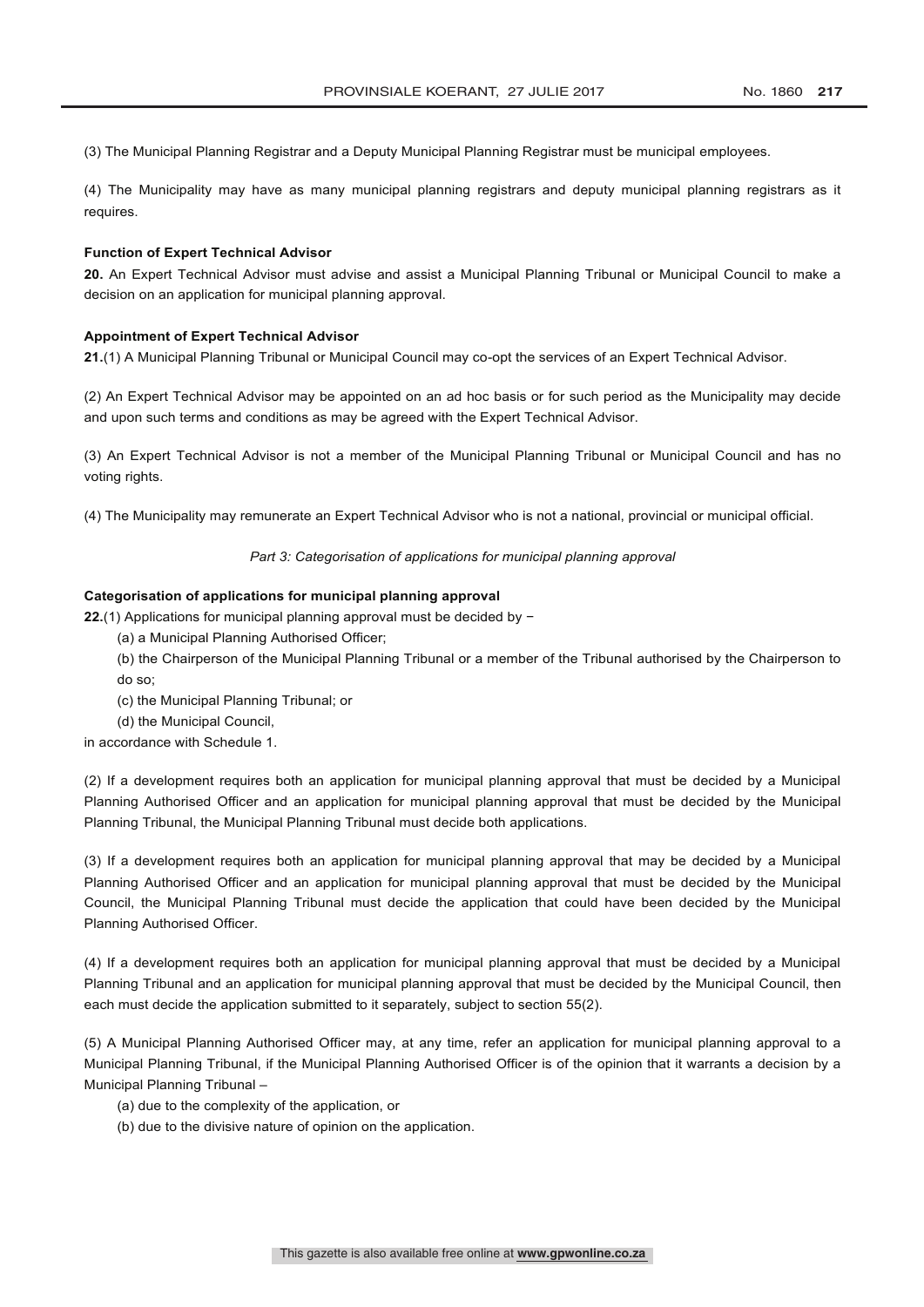(6) The time frames in which an action must be completed are not affected by the referral of an application for municipal planning approval by a Municipal Planning Authorised Officer to the Municipal Planning Tribunal.

(7) An application for municipal planning approval that must be decided by a Municipal Council may not be decided by any other person or body.

(8) An application for –

- (a) a material change to the Municipality's decision on an application for municipal planning approval; or
- (b) the cancellation of the Municipality's decision on an application for municipal planning approval, except a decision to adopt or amend land use scheme,

must be decided by the Municipal Planning Approval Authority that made the original decision for municipal planning approval.

*Part 4: Function, appointment and constitution of Municipal Planning Appeal Authority*

### **The Municipal Planning Appeal Authority**

**23.** The Municipal Planning Appeal Authority of the Municipality is the Executive Authority of the Municipality, unless the Municipal Council has delegated the power to decide appeals to –

- (i) a Municipal Councillor;
- (ii) a committee of municipal officials; or
- (iii) a municipal official.

## **Function of Municipal Planning Appeal Authority**

**24.** The Municipal Planning Appeal Authority must decide appeals against decisions on applications for municipal planning approval that have been decided by a Municipal Planning Authorised Officer or a Municipal Planning Tribunal.

## **Presiding Officer for Municipal Planning Appeal Authority**

**25.** The Presiding Officer of the Municipal Planning Appeal Authority is –

- (a) the Executive Mayor of the Municipality;
- (b) the Chairperson of the Executive Committee of the Municipality;

(c) the Chairperson of the Committee of Councillors, if a Municipality does not have an Executive Committee or Executive Mayor;

(d) the Municipal Councillor, Chairperson of the committee of municipal officials, or municipal official to whom the Municipal Council has delegated the power to decide appeals; or

(e) the Chairperson or a Presiding Officer appointed by the Chairperson of a body or institution outside of the Municipality that it has authorised to assume the obligations of an appeal authority.

## *Part 5: Support for Municipal Planning Appeal Authority*

# **Function of Municipal Planning Appeal Authority Registrar and Deputy Municipal Planning Appeal Authority Registrar**

**26.**(1) The Municipal Planning Appeal Authority Registrar and Deputy Municipal Planning Appeal Authority Registrar must provide administrative support to the Municipal Planning Appeal Authority, including –

- (a) making arrangements for site inspections to be conducted by the Municipal Planning Appeal Authority;
- (b) making arrangements suitable venues for all appeal hearings; and,
- (c) the recording and transcription of proceedings of the Municipal Planning Appeal Authority.

(2) The provisions of section 18(2) apply to the functions of a Deputy Municipal Planning Appeal Authority Registrar, except that –

(a) a reference to the Municipal Planning Registrar must be regarded as a reference to the Municipal Planning Appeal Authority Registrar; and,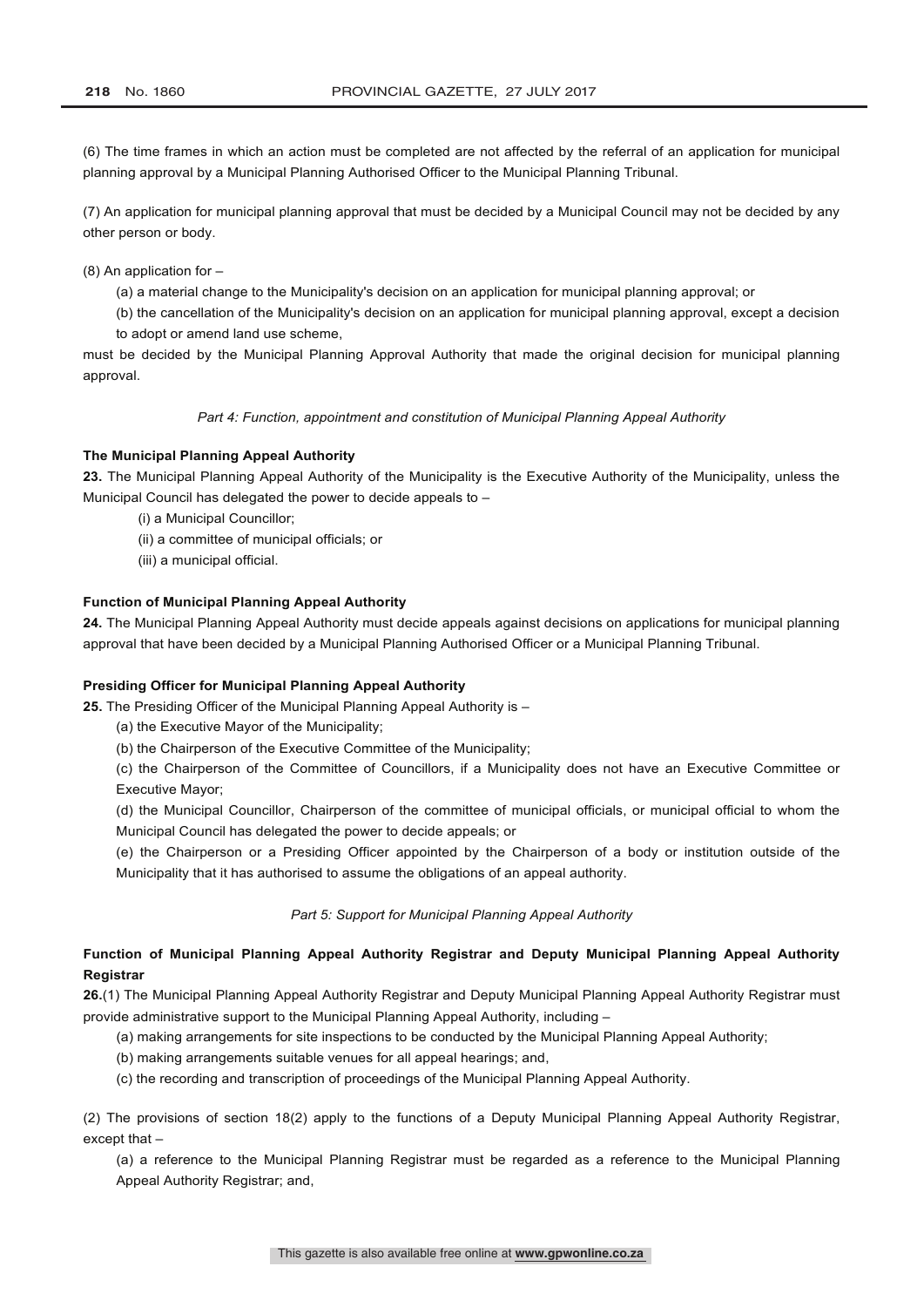(b) a reference to a Deputy Municipal Planning Registrar must be regarded as a reference to a Deputy Municipal Planning Appeal Authority Registrar.

# **Appointment of Municipal Planning Appeal Authority Registrar and Deputy Municipal Planning Appeal Authority Registrar**

**27.**(1) The provisions of section 19 apply to the appointment of a Municipal Planning Appeal Authority Registrar or Deputy Municipal Planning Appeal Authority Registrar, except that –

(a) a reference to the Municipal Planning Registrar must be regarded as a reference to the Municipal Planning Appeal Authority Registrar; and,

(b) a reference to a Deputy Municipal Planning Registrar must be regarded as a reference to a Deputy Municipal Planning Appeal Authority Registrar.

(2) If the Municipal Manager has not appointed a Registrar or Deputy Registrar as contemplated in this section, he or she must perform the functions of a Municipal Planning Appeal Authority Registrar.

(3) It is not necessary for the Municipal Manager to appoint a Municipal Planning Appeal Authority Registrar, if the Municipal Council has authorised a provincial body in terms of provincial legislation to perform this function.

## **Function of Expert Technical Advisor**

**28.** An Expert Technical Advisor must advise and assist the Municipal Planning Appeal Authority to make a decision on an appeal against a decision by a Municipal Planning Authorised Officer or the Municipal Planning Tribunal on an application for municipal planning approval.

## **Appointment of Expert Technical Advisor**

**29.** The provisions of section 21 apply to the appointment of an Expert Technical Advisor to assist the Municipal Planning Appeal Authority, except that a reference to the Municipal Planning Tribunal or Municipal Council must be regarded as a reference to the Municipal Planning Appeal Authority.

### *Part 6: Function and appointment of the Municipal Planning Enforcement Authority*

#### **Function of Municipal Planning Enforcement Officer**

**30.** A Municipal Planning Enforcement Officer must assist a Municipality with the enforcement of this By-law, the land use management scheme and the decisions of the Municipal Planning Approval Authority and Municipal Planning Appeal Authority.

#### **Appointment of Municipal Planning Enforcement Officer**

**31.**(1) The Municipal Manager or Municipal Manager of the District Municipality must appoint a Municipal Planning Enforcement Officer.

(2) A Municipal Planning Enforcement Officer must be a peace officer contemplated in section 334(1)(a) of the Criminal Procedure Act, 1977 (Act 51 of 1977).

(3) The Municipal Manager or Municipal Manager of the District Municipality may appoint as many municipal planning enforcement officers as the Municipality requires.

(4) The Municipal Manager or Municipal Manager of the District Municipality must issue a Municipal Planning Enforcement Officer with an identity card containing –

- (a) a photograph of that person;
- (b) the person's full names;
- (c) the person's identity number;
- (d) the person's designation;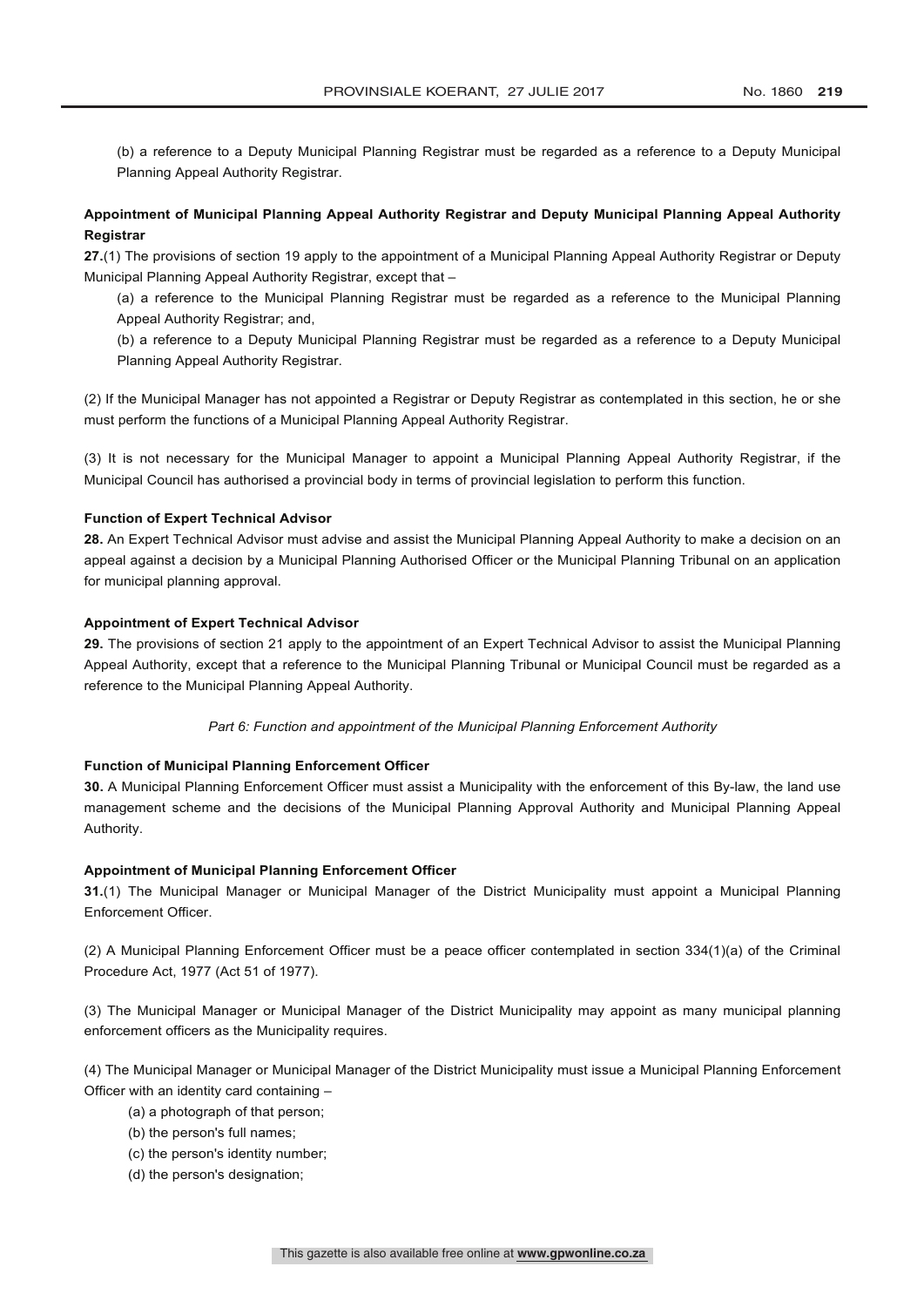- (e) the person's professional registration number (if applicable);
- (f) the date that the identity card was issued;
- (g) the period of validity of authorisation;
- (h) the signature of the person; and,
- (i) the Municipality's contact number.

(5) A Municipal Planning Enforcement Officer must on request produce his or her written identity card.

#### *Part 7: Independence, conflict of interest, liability and indemnity*

#### **Independence of Municipal Planning Approval Authority and Municipal Planning Appeal Authority**

**32.**(1) The Municipal Planning Approval Authority and Municipal Planning Appeal Authority must exercise their powers in an independent manner, free from governmental or any other outside interference or influence, and in accordance with the highest standards of integrity, impartiality, objectivity and professional ethics.

(2) No person, Municipality or organ of state may interfere with the functioning of the Municipal Planning Approval Authority and Municipal Planning Appeal Authority.

#### **Declaration of Interest**

**33.**(1) A Municipal Planning Authorised Officer, member of the Municipal Planning Tribunal, member of the Municipal Council, municipal official to whom the power to decide an appeal in terms of this By-law have been delegated, Municipal Planning Registrar, Deputy Municipal Planning Registrar, Municipal Planning Appeal Authority Registrar or Deputy Municipal Planning Appeal Authority Registrar must, within 10 days of being appointed, submit a written declaration to the Municipal Manager –

(a) declaring his or her financial or other interests in the planning sector or related sectors which may be in conflict with their appointment;

(b) declaring financial or other interests in development undertaken by family members and close associates in the Municipality; and,

(c) declaring any conviction for a Schedule 1 offence in terms of the Criminal Procedure Act, 1977 (Act No. 51 of 1977).

(2) If a person's interest status changes, he or she must, within 10 days of the date the change of status, submit a written declaration of the change to the Municipal Manager.

(3) The Municipal Manager must keep a register of the interests disclosed.

#### **Holding more than one office simultaneously**

**34.**(1) The same person may simultaneously hold more than one of the following offices of:

- (a) Municipal Planning Authorised Officer;
- (b) Municipal Planning Registrar;
- (c) Deputy Municipal Planning Registrar;
- (d) a member of the Municipal Planning Tribunal;
- (e) Municipal Planning Appeal Authority Registrar; and,
- (f) Deputy Municipal Planning Appeal Authority Registrar.

(2) It does not constitute a conflict of interest if a person serves as a Municipal Planning Authorised Officer and –

(a) Municipal Planning Registrar or Deputy Municipal Planning Registrar; or

(b) Municipal Planning Appeal Authority Registrar or Deputy Municipal Planning Appeal Authority Registrar,

on the same application for municipal planning approval.

(3) It does not constitute a conflict of interest if a person serves as member of the Municipal Planning Tribunal and –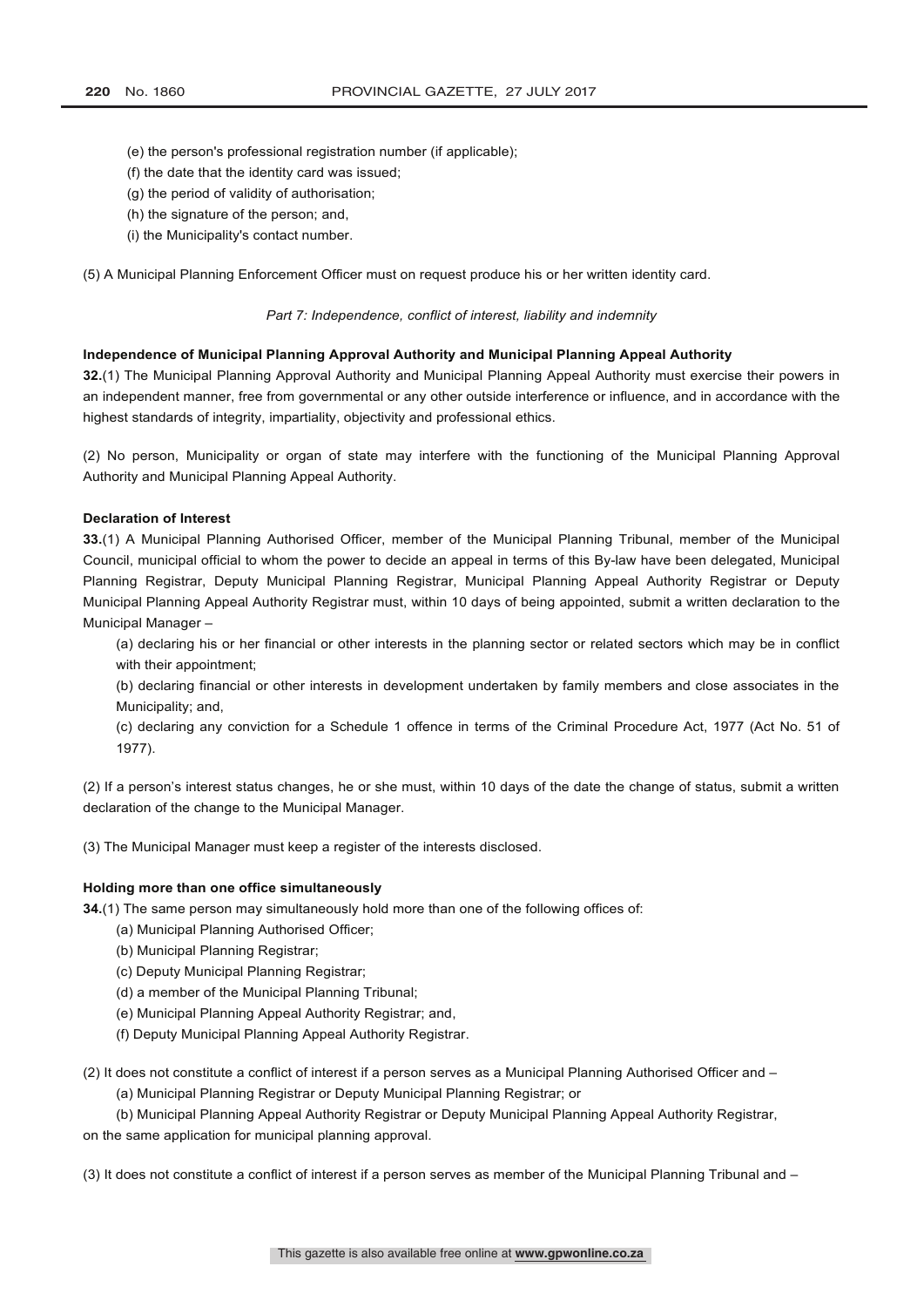(a) the Municipal Planning Registrar or Deputy Municipal Planning Registrar; or

(b) Municipal Planning Appeal Authority Registrar or Deputy Municipal Planning Appeal Authority Registrar, on the same application for municipal planning approval.

(4) It does not constitute a conflict of interest for a person to serve as member of the Municipal Planning Tribunal to decide or make a recommendation on an application for municipal planning approval in the capacity as both a Registered Planner and an official in the full-time service of the Municipality.

(5) It does not constitute a conflict of interest for a person to serve as member of the Municipal Planning Tribunal to decide or make a recommendation on an application for municipal planning approval in the capacity as both a Registered Planner and as a person who is not a municipal official.

(6) It constitutes a conflict of interest if a person serves as a member of the Municipal Planning Approval Authority and the Municipal Planning Appeal Authority.

(7) It constitutes a conflict of interest if a person serves as an Authorised Municipal Planning Official or a member of the Municipal Planning Tribunal and an Expert Technical Advisor for the Municipal Planning Appeal Authority on the same application for municipal planning approval.

(8) A Municipal Planning Enforcement Officer may not also hold the office of –

- (a) Municipal Planning Registrar;
- (b) Deputy Municipal Planning Registrar;
- (c) Municipal Planning Authorised Officer;
- (d) a member of a Municipal Planning Tribunal;
- (e) Municipal Planning Appeal Authority Registrar; or
- (f) Deputy Municipal Planning Appeal Authority Registrar.

(9) The Municipal Council may not delegate the power to decide an appeal in terms of this By-law to a Municipal Planning Enforcement Officer.

## **Recusal**

**35.**(1) A Municipal Planning Authorised Officer, member of the Municipal Planning Tribunal, member of the Municipal Council, municipal official to whom the power to decide an appeal in terms of this By-law have been delegated, Municipal Planning Registrar, Deputy Municipal Planning Registrar, Municipal Planning Appeal Authority Registrar or Deputy Municipal Planning Appeal Authority Registrar may not be present or participate in a matter in which –

(a) he or she; or

(b) his or her spouse, immediate family, business associate, employer or employee,

has any interest, whether pecuniary or otherwise.

(2) A member of the Municipal Planning Tribunal who has been designated by the Chairperson of the Municipal Planning Tribunal to make a recommendation on or decide an application for municipal planning approval or member of the Municipal Council must fully disclose the nature of an interest and recuse him or herself from the proceedings, if the member becomes aware of the possibility of having a disqualifying interest in an application.

(3) The recusal of a member of the Municipal Planning Tribunal or Municipal Council does not affect the validity of the proceedings conducted before the Municipal Planning Tribunal, Municipal Council or Executive Authority of the Municipality before the recusal, and the remaining members of the Municipal Planning Tribunal designated by the Chairperson of the Municipal Planning Tribunal, Municipal Council or Executive Authority of the Municipality are competent to make the recommendation or to decide the application or appeal, as long as the recusal occurs before the members of the Municipal Planning Tribunal, Municipal Council or Executive Authority of the Municipality adjourn to deliberate their decision.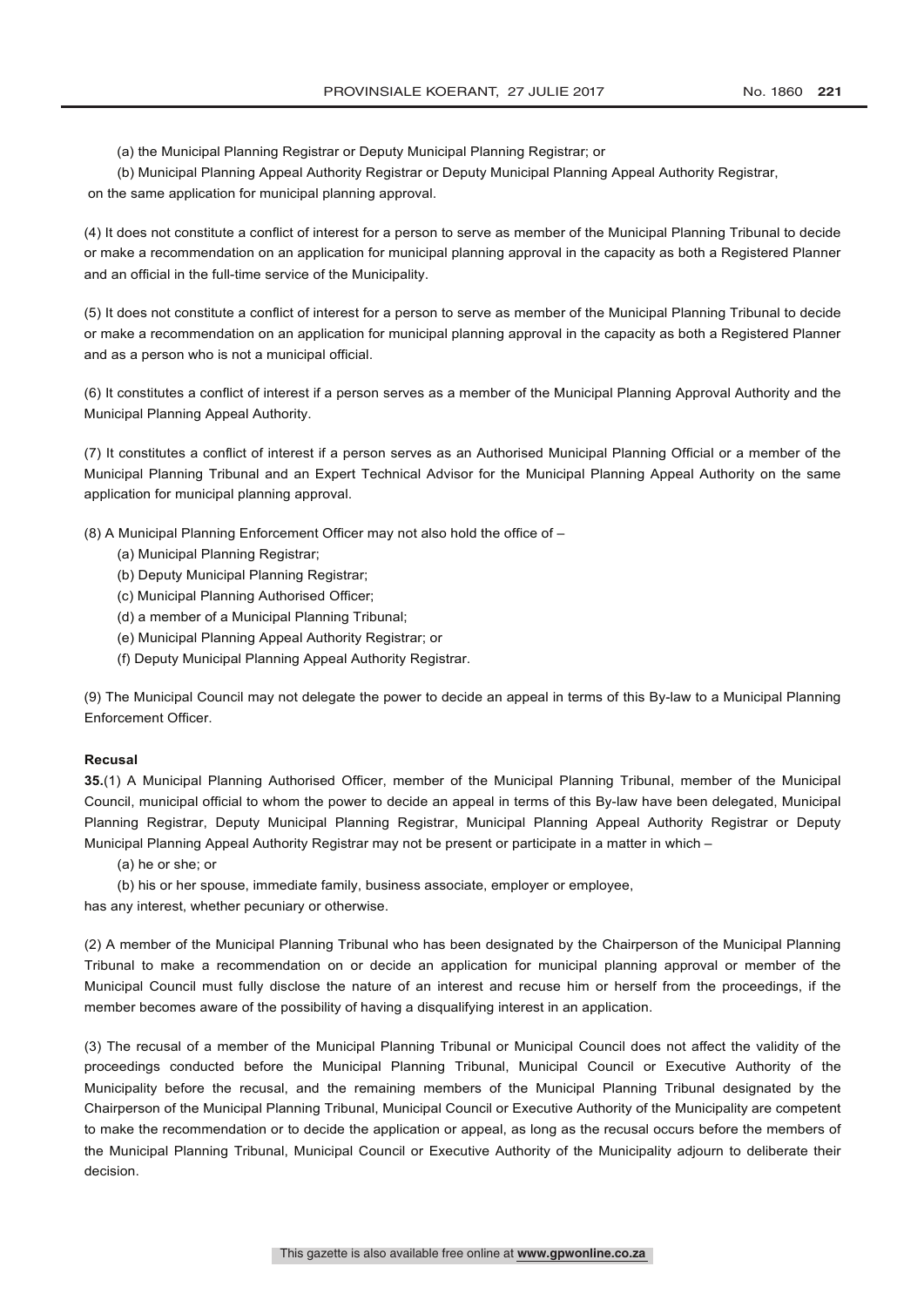(4) In the event that the Presiding Officer recuses him or herself, the Chairperson of a Municipal Planning Tribunal must designate another member who is a Registered Planner, attorney or advocate as Presiding Officer for the duration of the proceedings before the Tribunal.

### **Conflict of interest of Municipal Planning Enforcement Officer**

**36.** A Municipal Planning Enforcement Officer may not have a direct or indirect personal interest in the matter to be investigated.

### **Liability of Municipal Planning Approval Authority, Municipal Planning Appeal Authority and their support staff**

**37.** The Municipal Planning Approval Authority and Municipal Planning Appeal Authority, a member thereof and their support staff are not liable in respect of any legal proceedings in relation to an act performed in good faith in terms of this By-law.

### **Legal indemnification**

**38.**(1) If a claim is made or legal proceedings are instituted against a member of the Municipal Planning Approval Authority or Municipal Planning Appeal Authority or their support staff arising out of any act or omission by the member or support staff in the performance of his or her duties or the exercise of his or her powers in terms of this By-law, the Municipality must, if it is of the opinion that the person acted in good faith and without negligence −

- (a) if a civil claim or civil proceedings is instituted against the person
	- (i) indemnify the person in respect of such claim or proceedings; and,
	- (ii) provide legal representation for the person at the cost of the Municipality or pay taxed party and party costs of legal representation.
- (b) if a criminal prosecution is instituted against the person, provide for legal representation for the person at the cost of the Municipality.

(2) A member of the Municipal Planning Approval Authority or Municipal Planning Appeal Authority or their support staff has no legal indemnification if he or she, with regard to the act or omission, is liable in law and −

- (a) intentionally exceeded his or her powers;
- (b) made use of alcohol or drugs;
- (c) did not act in the course and scope of his or her employment, designation or appointment;
- (d) acted recklessly or intentionally;
- (e) made an admission that was detrimental to the Municipality; or

(f) failed to comply with or ignored standing instructions, of which he or she was aware of or could reasonably have been aware of, which led to the loss, damage or reason for the claim.

- (3) The Municipality may determine by means of a policy or by other means −
	- (a) the terms and conditions of such indemnity and legal representation; and

(b) circumstances in addition to the circumstances contemplated in this section in which indemnity or legal representation may be withdrawn by the Municipality.

# CHAPTER 3

#### LAND USE SCHEME

### **Purpose of land use scheme**

**39.**(1) The purpose of the land use scheme is to determine development rights and parameters in the Municipality in order  $t_0$  –

(a) give effect to the policies and plans of national, provincial and municipal government, including the Municipality's own policies and plans;

- (b) protect reasonable individual and communal interests in land;
- (c) promote sustainable and desirable development;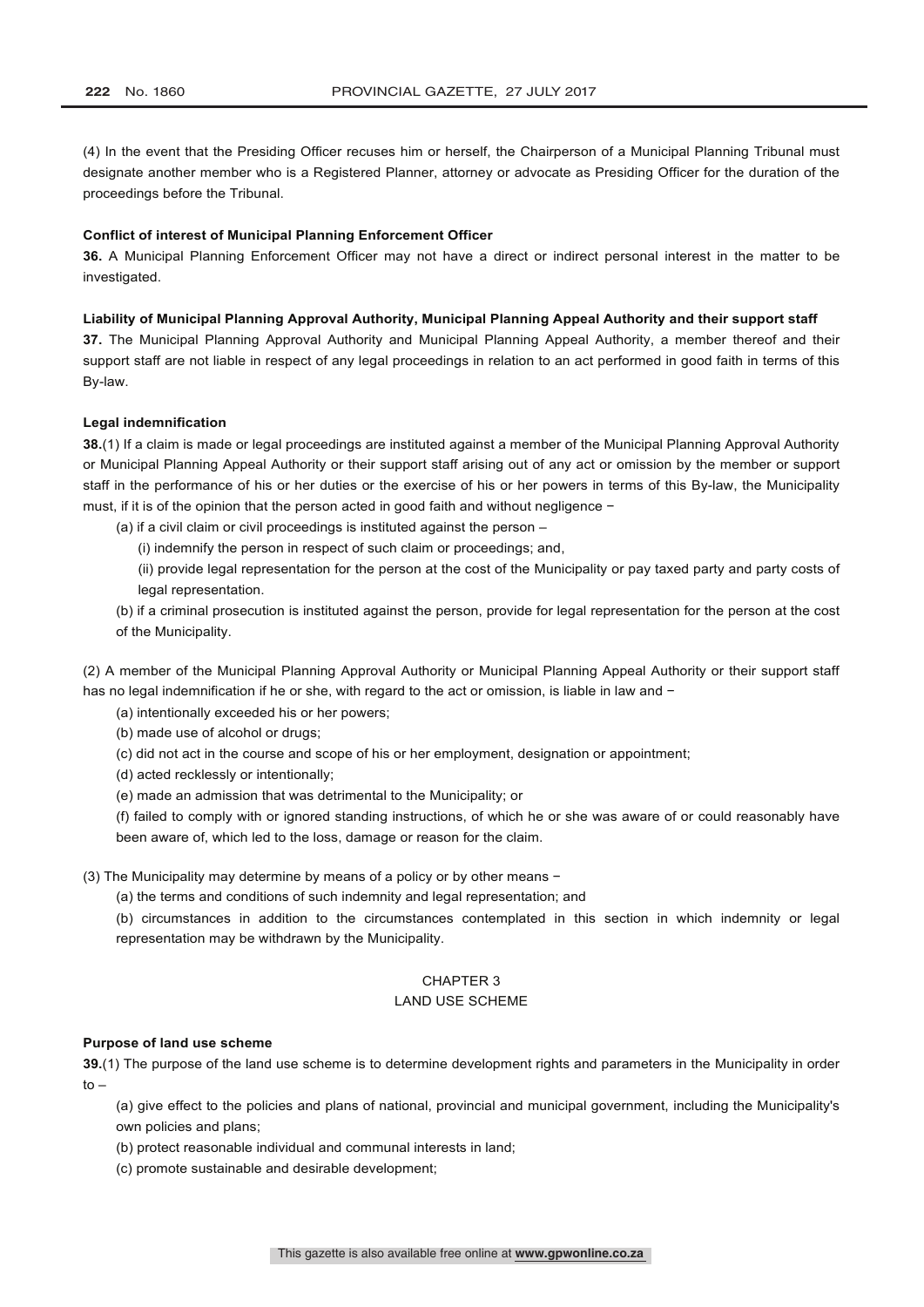(d) develop land in a manner that will promote the convenience, efficiency, economy, health, safety and general welfare of the public;

(e) promote social integration;

(f) promote economic growth and job creation;

(g) limit nuisance and undesirable conditions in the development of land;

(h) limit and mitigate the impact of development on the natural environment;

(i) promote the protection of valuable natural features and the conservation of heritage sites and areas of public value; and,

(j) promote national food security.

#### **Contents of land use scheme**

**40.**(1) A land use scheme must –

(a) be shown on maps with accompanying clauses and any other information that the Municipality considers necessary for illustrating or explaining the extent, content, provisions and effect of the land use scheme;

- (b) define the area to which it applies;
- (c) define the terminology used in the maps and clauses; and,

(d) specify –

(i) categories of land uses and development that are permitted and the conditions under which they are permitted; (ii) categories of land uses and development that may be permitted with the Municipality's consent in terms of the land use scheme, including –

- (aa) the criteria that will guide the Municipality in deciding whether to grant its consent;
- (bb) the controls which apply if the Municipality grants its consent;
- (cc) consents for which notice in a local newspaper is not required;

(e) categories of land uses and development that are not permitted;

(f) the extent to which land that was being used lawfully for a purpose that does not conform to the land use scheme may be continued to be used for that purpose and the extent to which buildings or structures on that land may be altered or extended;

(g) provisions to promote the inclusion of affordable housing in residential land development;

(h) land use and development incentives to promote the effective implementation of the Municipality's Spatial Development Framework and development policies; and,

(i) a schedule of amendments to the land use scheme.

(2) A land use scheme may include –

- (a) a schedule of land use scheme amendments and consents;
- (b) a schedule of consents granted in terms thereof; and,
- (b) schedules containing guidelines, forms and other information that is purely intended for information purposes.

#### **Legal effect of land use scheme**

**41.**(1) The land use scheme provides for land use and development rights and has the force of law and is binding on the Municipality, all other persons and organs of state.

(2) The right to use land for a purpose without the need to first obtain the consent of the Municipality in terms of the land use scheme vests in the land and not in a person.

(3) Consent in terms of the land use scheme vests in land and not in a person, unless the Municipal Planning Approval Authority concerned has determined that it constitutes a personal right in favour of a defined person and may only be exercised by that person.

(4) The right to use land for a purpose may not be alienated separately from the land to which it relates, unless the Municipality has provided in a by-law for the transfer of land use rights to other land.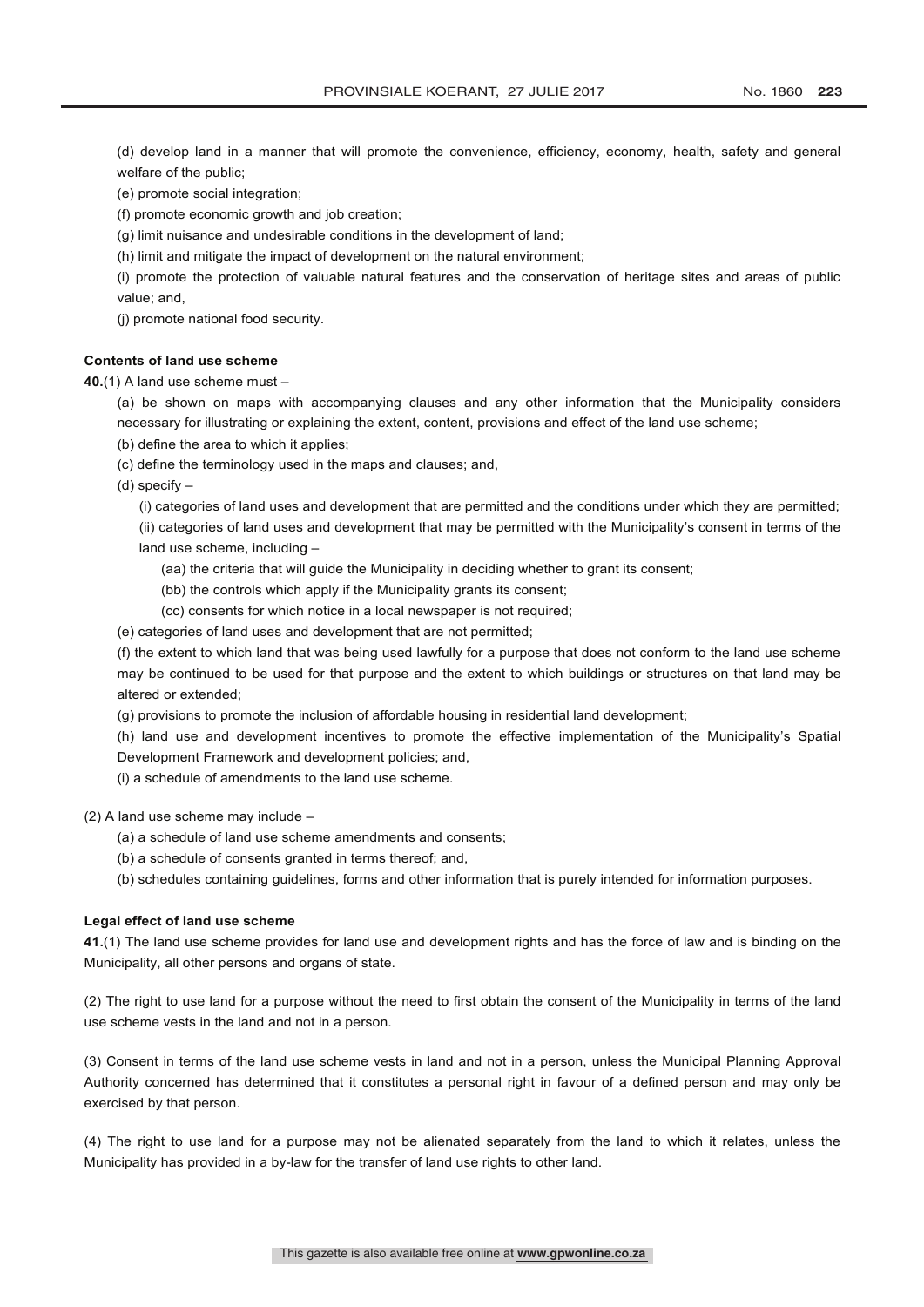(5) Land that was being used lawfully before the effective date for the adoption of land use scheme for a purpose that does not conform to the land use scheme may continue to be used for that purpose.

(6) If the use of land as contemplated in subsection (5) is discontinued for an uninterrupted period of more than 12 months, the land may no longer be used for that purpose.

#### **Existing land use scheme**

**42.** Upon the commencement of this By-law the land use scheme shall consist of –

(a) any land use scheme, including amendments to it, adopted in terms of section 13(1)(a) of the KwaZulu-Natal Planning and Development Act;

(b) any town planning scheme adopted, altered or amended in terms of section 47*bis*(4)(a) or section 47*bis*A(4) of the Town Planning Ordinance; and,

(c) any amendments by the Development Tribunal in terms of section 33(2)(h)(i) of the Development Facilitation Act to a town planning scheme adopted in terms of section 47*bis*(4)(a) or section 47*bis*A(4) of the Town Planning Ordinance.

## **Adoption of land use scheme**

**43.**(1) The Municipality must, by 1 July 2020, adopt a land use scheme in ESRI Shapefile format for its whole municipal area.

(2) A land use scheme may be progressively adopted and made applicable as resources and circumstances permit.

# **Inclusion of land that is occupied in an unstructured manner by a traditional community or indigent households in the land use scheme**

**44.**(1) If land that is occupied in an unstructured manner by a traditional community or indigent households is included in the land use scheme, the community's accepted land use patterns and land use management practices must not be unduly disturbed.

(2) The regulation of land use, controls associated therewith and the enforcement thereof may be introduced progressively as, in the opinion of the Municipal Council, adherence to the land use scheme warrants their introduction.

(3) The community and its leadership, including traditional leaders, must be consulted when land occupied by a traditional community or indigent households is included in a land use scheme.

(4) If the land occupied by indigent households is not administered by traditional leaders or any other legal entity, the Municipality must –

- (a) initiate the formation of an informal voluntary association consisting of the residents of the settlement over the age
- of 18 years to represent the community;
- (b) initiate the formation of a management committee elected by the members of the voluntary association; and
- (c) initiate the adoption of rules to govern the voluntary association.
- (5) The rules of a voluntary association must be democratic, inclusive and permit all opinions to be articulated.

(6) The Municipality, in consultation with the community and its leadership, including traditional leaders must −

- (a) identify all existing non-residential and non-agricultural informal rights to the land;
- (b) identify the land uses associated with the rights and the nature and extent of the rights;
- (c) locate the rights geographically on a map;
- (d) identify and record for each holder of a non-residential and non-agricultural informal right to the land − (i) the name, identity number and contact details of the holder of the informal right to the land;
	- (ii) the name of the household which the holder of the informal right to the land represents;
	- (iii) the name of the traditional area and of the isiGodi where the land is situated, if applicable;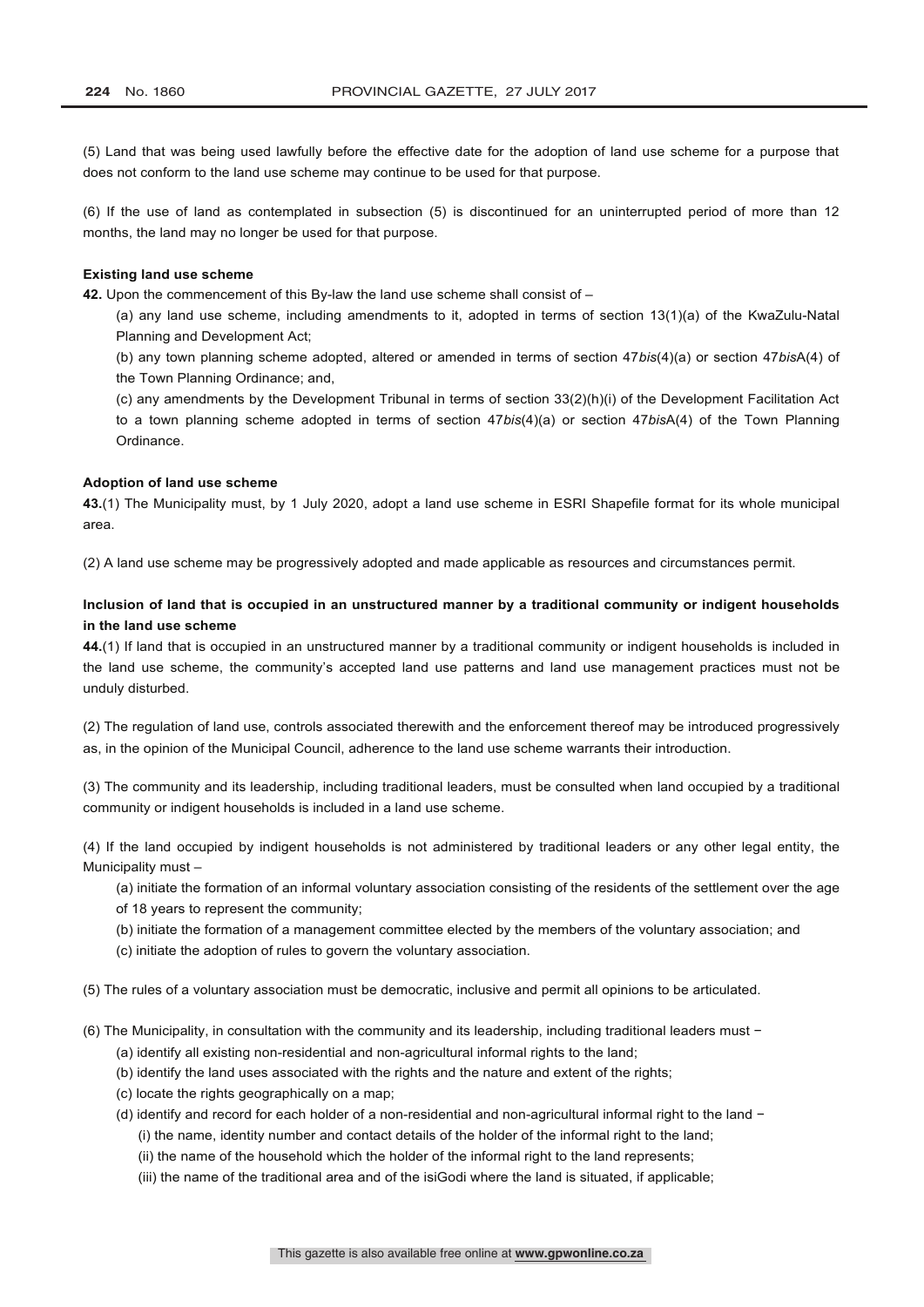(iv) the name of the Inkosi of the traditional area and of the isInduna of the isiGodi, if applicable;

(v) the GPS co-ordinates for the site to which the informal right applies with sufficient details to indicate its approximate extent; and,

(vi) photographic evidence of the site.

(7) The information contained in subsection (6) must inform the Municipality in the preparation of the land use scheme.

### **Review of land use scheme**

**45.**(1) The Municipality must review the land use scheme within six months after it has adopted an Integrated Development Plan for its elected term in terms of section 25 of the Municipal Systems Act.

(2) The process for the amendment of the land use scheme must be followed to update the land use scheme in accordance with the Municipality's recommendations.

# CHAPTER 4

#### MUNICIPAL PLANNING APPROVAL

### **Activities for which an application for municipal planning approval is required**

**46.** An application for municipal planning approval is required for –

- (a) the adoption of a land use scheme;
- (b) the amendment of a land use scheme;
- (c) the zoning or rezoning of land;

(d) a Municipality's consent in terms of a land use scheme;

(e) the repeal of a land use scheme;

(f) the development of land that is situated outside the area of a land use scheme, if the development constitutes an activity contemplated in Schedule 2;

(g) the extension or replacement of a building on land that is used for a purpose defined in Schedule 2, notwithstanding that municipal planning approval was not required at the time that the use of the original building for that purpose commenced;

(h) the subdivision of a land;

(i) the consolidation of land;

- (j) township establishment;
- (k) the notarial tying of adjacent land;

(l) the extension of a sectional title scheme by the addition of land to common property in terms of section 26 of the Sectional Titles Act;

(m) the permanent closure of a municipal road or a public place;

(n) the removal, amendment or suspension of a restrictive condition of title or a servitude;

(o) a material change to a Municipality's decision on an application for municipal planning approval;

(p) the cancellation of a Municipality's decision on an application for municipal planning approval, except a decision to adopt or amend a land use scheme.

#### **Activities for which an application for municipal planning approval is not required**

**47.**(1) An application for municipal planning approval is not required for an amendment to a land use scheme –

(a) for the creation of private roads, municipal roads, local roads or district roads when land is subdivided in accordance with the purpose for which it has been zoned in a land use scheme, unless the land use scheme expressly provides otherwise;

(b) to record the actual use of a land or preferred use of land that is used in accordance with the provisions of the land use scheme, unless the land use scheme expressly provides otherwise;

- (c) to record features and attributes, like historical buildings, archaeological sites an prominent ridges;
- (d) to identify and show land that is subject to the Subdivision of Agricultural Land Act;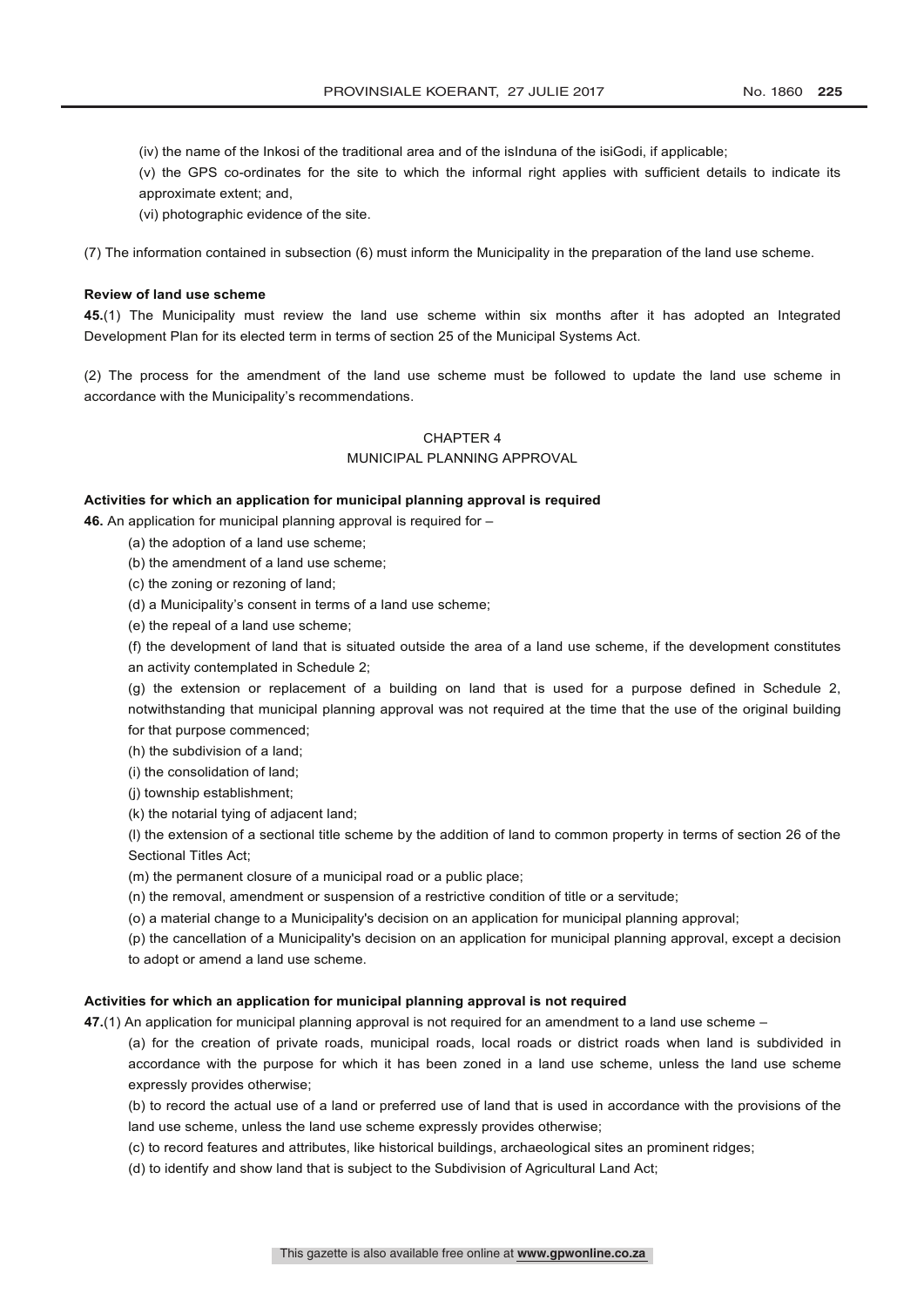(e) to identify and show geographical areas in which activities may not commence without environmental approval contemplated in section 24(2)(a) of the National Environmental Management Act, 1998 (Act No. 107 of 1998);

(f) to identify and show geographical areas in which activities may commence without environmental approval contemplated in section 24(2)(b) of the National Environmental Management Act, 1998 (Act No. 107 of 1998);

(g) to amend a schedule consisting of a register of land use scheme amendments;

(h) to amend a schedule consisting of a register of consents granted in terms of the land use scheme; and,

(i) to amend a schedule consisting of guidelines, forms and other information that is purely intended for information purposes

(2) An application for municipal planning approval is not required outside the area of a land use scheme for a development that does not constitute an activity listed in Schedule 2.

(3) An application for municipal planning approval is not required for the use of a building that is situated outside the area of a land use scheme, if –

(a) the building has been used for a purpose defined in Schedule 2; and,

(b) the use of the building for that purpose has commenced –

(i) before development approval was required for the development in terms of section 11(2) of the Town Planning Ordinance with effect from 1 August 1951;

(ii) before section 11(2) of the Town Planning Ordinance was amended to require development approval for the development with effect from 10 October 2008; or

(iii) before development approval was required in terms of section 14 of the KwaZulu Land Affairs Act, 1992 (Act No. 11 of 1992) with effect from 19 June 1998.

(4) An application for municipal planning approval contemplated in section 46(l) is not required for the permanent closure of a municipal road or a public place that has not been registered in separate ownership by the Registrar of Deeds, but an application contemplated in section 70 may be required to remove references to the proposed municipal road or public place from the Municipal Planning Approval Authority's Record of Decision.

# **Restrictive conditions of title and servitudes that may be removed, amended or suspended in terms of this By-law**

**48.**(1) A condition of title or servitude –

- (a) that is registered against land;
- (b) that the land is subject to; and,
- (c) that relates to –

(i) the subdivision or consolidation of the land;

- (ii) the purpose for which the land may be used; or
- (iii) requirements that must be complied with for the erection of buildings or the use of the land;

may be removed, amended or suspended in terms of this By-law.

(2) A restrictive condition or servitude imposed in terms of –

(a) a restrictive condition of title or servitude imposed by the Administrator, Premier or responsible Member of the Executive Council for Transport in terms of section 9(3) or 9A(1) of the Advertising on Roads and Ribbon Development Act, 1940 (Act No. 21 of 1940);

(b) the Roads Ordinance, 1968 (Ordinance No. 10 of 1968); or

(c) the KwaZulu Roads Amendment Act, 1978 (KwaZulu Act No. 11 of 1978),

may be removed, suspended or altered in terms of this Act with the express written consent of the Member of the Executive Council responsible for Transport.

(3) An endorsement in a title deed that a part of a property has been expropriated may be removed, suspended or altered in terms of this Act with the express written consent of the organ of state that expropriated the land.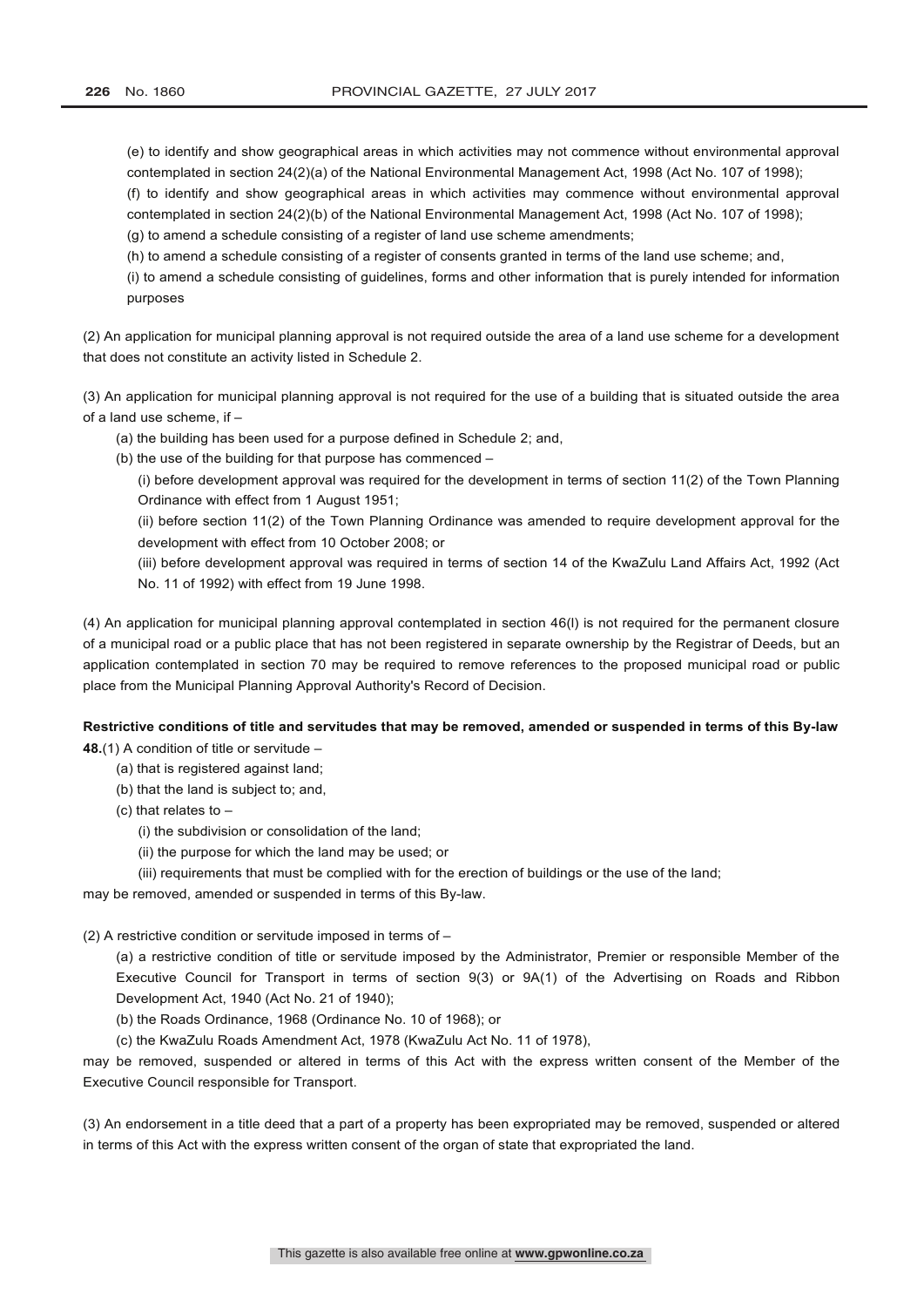#### **Conditions of title and servitudes that may not be removed, amended or suspended in terms of this By-law**

**49.**(1) A condition of title or servitude that benefits land may not be removed, amended or suspended, unless the corresponding restrictive condition of title or servitude that is subject to the condition or servitude is also removed, amended or suspended.

(2) A mineral right registered against land may not be removed, amended or suspended in terms of this By-law.

(3) A restrictive condition of title in favour of the KwaZulu-Natal Nature Conservation Board may not be removed, amended or suspended in terms of this By-law without the Board's written permission.

(4) A restrictive condition of title or servitude imposed by the South African Roads Board in terms of the South African Roads Board Act, 1988 (Act No. of 1988) may not be removed, amended or suspended in terms of this By-law.

(5) A restrictive condition of title or servitude imposed by the South African National Roads Agency Limited (SANRAL) in terms of section 44(3) of the South African National Roads Agency Limited and National Roads Act, 1998 (Act No. 7 of 1998) may not be removed, amended or suspended in terms of this By-law.

(6) A restrictive condition of title or servitude imposed by the Minister or the responsible Member of the Executive Council responsible for Roads in terms of sections 10(1)(c), 13(2)(b), 20(2)(b) or 21(2)(b) of the KwaZulu-Natal Provincial Roads Act may not be removed, amended or suspended in terms of this By-law.

(7) A restrictive condition relating to the sale of land, including a right to purchase land and a condition that the value of a building must exceed a minimum amount, may not be removed, suspended or altered in terms of this By-law.

(8) A restrictive condition relating to the inheritance of land, including a condition that grants a person the right to use the land for the person's lifetime, may not be removed, suspended or altered in terms of this By-law.

### **Relationship between municipal planning approval and the Municipality's Integrated Development Plan**

**50.**(1) The Integrated Development Plan does not confer any rights on a person or exempt a person from the need to obtain municipal planning approval contemplated in section 46.

(2) The Municipal Planning Approval Authority must be guided and informed by the Integrated Development Plans applicable in its area as contemplated in section 35(1) of the Municipal Systems Act when it decides an application for municipal planning approval.

(3) The Municipal Planning Approval Authority may refuse an application for municipal planning approval, even if the application conforms to the Integrated Development Plans applicable in its area.

(4) The Municipal Planning Approval Authority may not approve an application for municipal planning approval that is inconsistent with an Integrated Development Plan that is applicable in its area.

## (5) For the purposes of subsection (4) "inconsistent" means –

(a) that the Integrated Development Plan prohibits the use or development of the land for the purpose or in the manner proposed in the application for municipal planning approval:

(b) that the Integrated Development Plan proposes that the land should be used or developed for a purpose or in a manner that is irreconcilable with the application for municipal planning approval; or

(c) that the use or development of land is dependent on engineering services from the Municipality or another organ of state that according to the Integrated Development Plan will not be made available in the area in which the land that is the subject of the application for municipal planning approval is located.

(6) The Municipality may amend its Integrated Development Plan in terms of section 34(b) of the Municipal Systems Act in order to reconcile it with an application for municipal planning approval.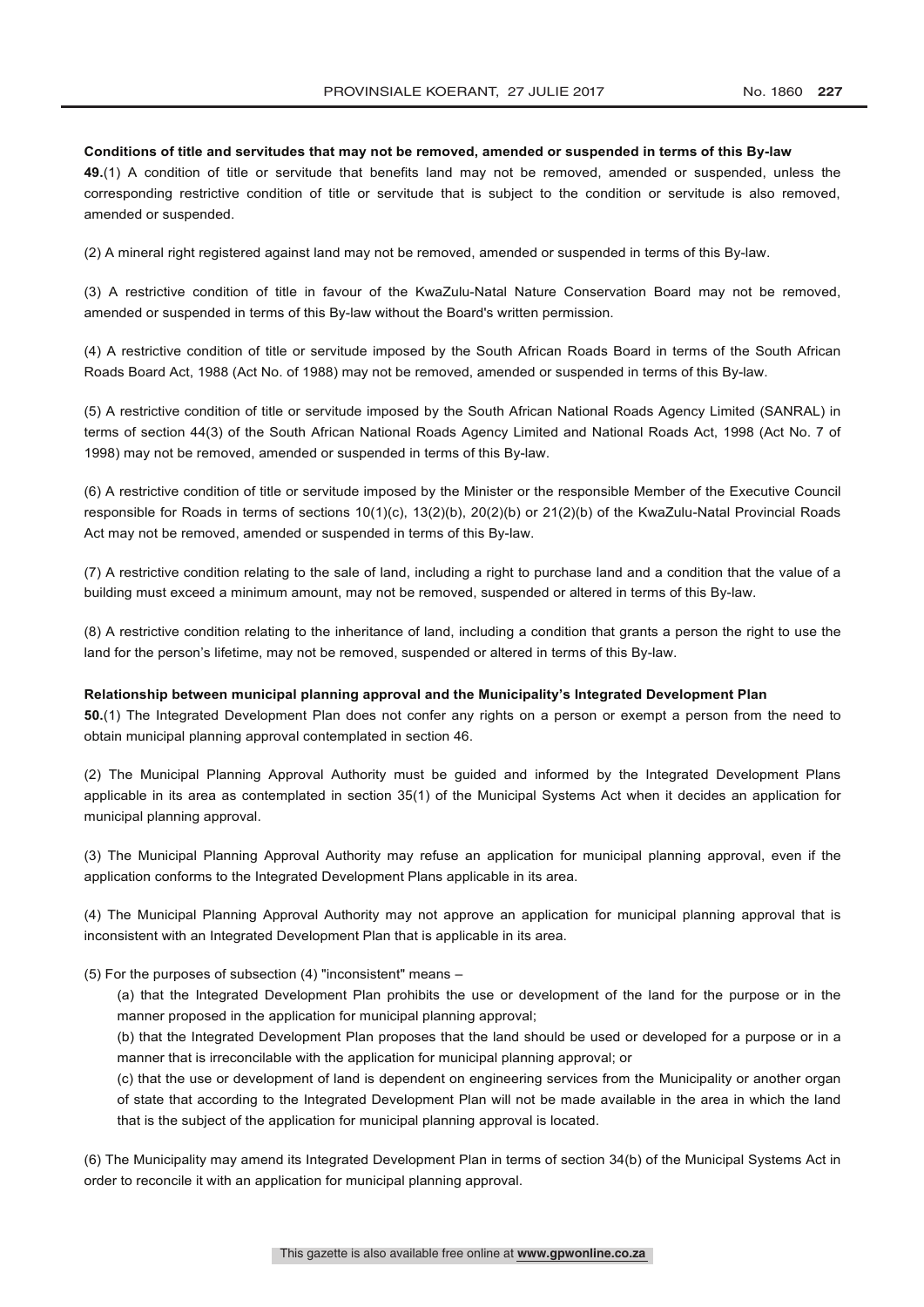(7) The Municipality may approve an amendment to its Integrated Development Plan in order to reconcile it with an application for municipal planning approval subject to a condition –

(a) that the amendment will only take effect on the effective date of the approval for the application for municipal planning approval; and,

(b) that the amendment will lapse, if the application for municipal planning approval is refused.

#### **Relationship between land use scheme and other municipal planning approvals**

**51.**(1) If a person wants to use land that is situated outside the area of a land use scheme for a purpose listed in Schedule 2, the Municipality must require an application to amend its land use scheme to accommodate the land use, unless –

(a) it does not have a land use scheme and the scale of the development does not justify the adoption of a land use scheme;

(b) the land is subject to the Subdivision of Agricultural Land Act and the Minister responsible for the administration thereof has approved the subdivision of the land in terms of section 3(a) read with section 4(2), but has refused to allow the Municipality to regulate the use of the land by a land use scheme in terms of section 3(g) read with section 4(2) of the Subdivision of Agricultural Land Act.

(2) The Municipality may not approve the subdivision of land or consolidation of land in conflict with the provisions of the land use scheme.

(3) An approval for the subdivision or consolidation of land or establishment of a township in conflict with the provisions of the land use scheme is invalid.

## **Relationship between municipal planning approval and other approvals**

**52.**(1) Municipal planning approval does not absolve an applicant from the need to obtain any other statutory approval for the activity.

(2) A sectional plan in terms of section 1 of the Sectional Titles Act that is in conflict with the provisions of the land use scheme is invalid.

(3) The Municipality or any other organ of state may not approve a building plan that is in conflict with–

- (a) the Municipality's land use scheme;
- (b) consent in terms of a land use scheme;
- (c) the development of land that is situated outside the area of a land use scheme;
- (d) the subdivision of land;
- (e) the consolidation of land;
- (f) the notarial tying of land;
- (g) the permanent closure of a municipal road or a public place; or
- (h) a condition of title relating to use or development of land.

(4) Building plan approval that is in conflict with –

- (a) a Municipality's approval for
	- (i) the Municipality's land use scheme;
	- (ii) consent in terms of a land use scheme;
	- (iii) the development of land that is situated outside the area of a land use scheme;
	- (iv) the subdivision of a land;
	- (v) the consolidation of land;
	- (vi) the notarial tying of land;
	- (vii) the permanent closure of a municipal road or a public place;
- (b) a condition of title relating to use or development of land;
- (c) a conservation servitude imposed by the KwaZulu-Natal Nature Conservation Board,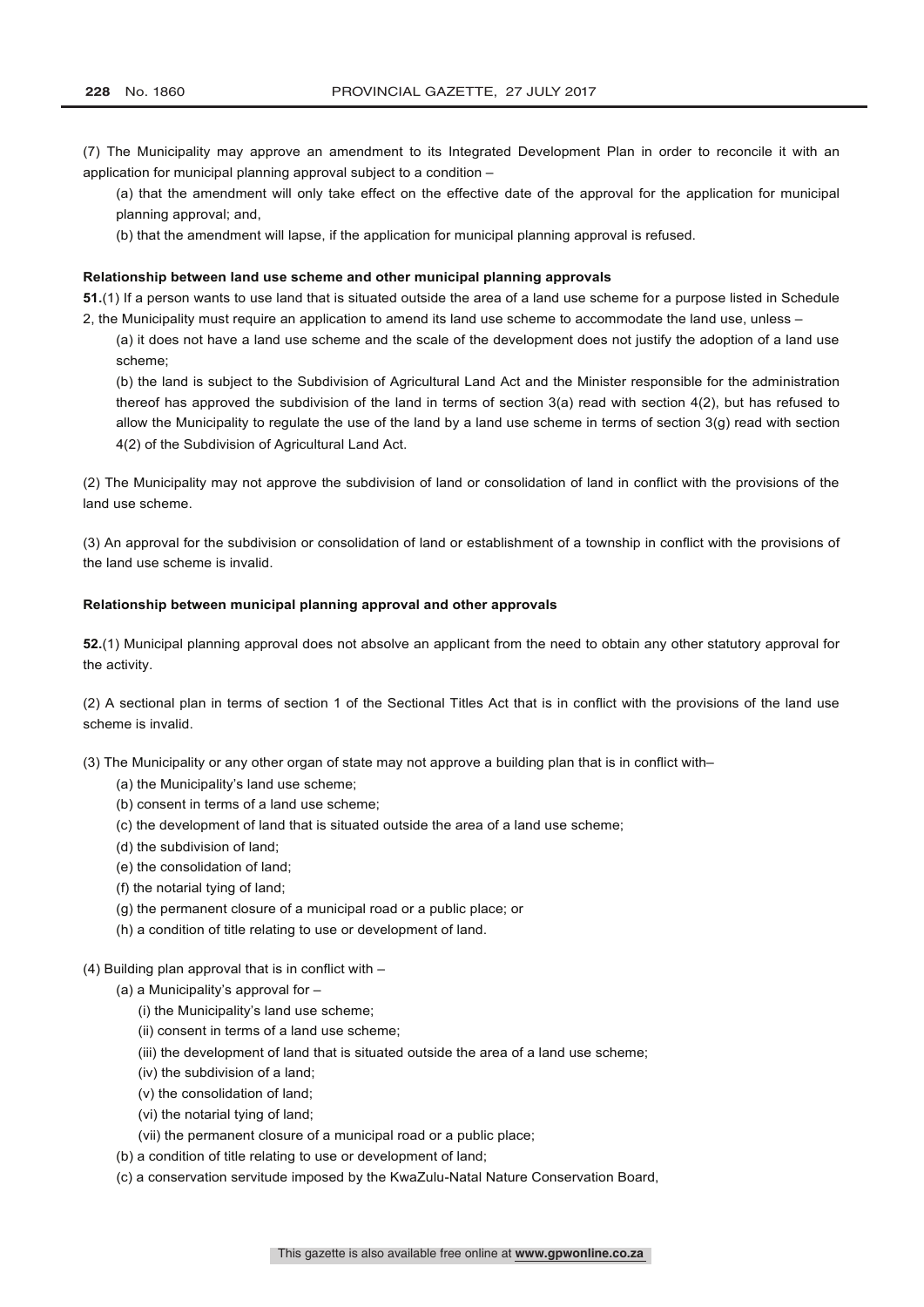is invalid.

(5) If an activity requires both municipal planning approval and building plan approval, municipal planning approval must be obtained before building plan approval may be granted.

#### **Procedure for municipal planning approval**

**53.**(1) The procedure in Schedule 3 must be followed for all applications for municipal planning approval, except for the erection of a dwelling house on land declared by the Municipality as land for the settlement in an unstructured manner by a traditional community or indigent households contemplated in section 121(1).

(2) The provisions of Schedule 4 apply, if public consultation is required as contemplated in item 11(1) of Schedule 3.

(3) An application for an amendment to an application for municipal planning approval prior to notice of a Municipal Planning Approval Authority's decision must follow the process in item 1 of Schedule 5.

(4) The procedure in Schedule 6 must be followed for an application for municipal planning approval for the erection of a dwelling house on land declared by the Municipality as land for the settlement in an unstructured manner by a traditional community or indigent households contemplated in section 121(1).

(5) The provisions of subsections (1) to (3) and sections 54 to 72 do not apply to an application for municipal planning approval for the erection of a dwelling house on land declared by the Municipality as land for the settlement of indigent households in an unstructured manner.

# **Municipal Planning Approval Authority's decision**

**54.**(1) A Municipal Planning Approval Authority must consider the matters listed in Schedule 7 when it decides or make a recommendation on an application for municipal planning approval.

(2) If the Municipal Planning Approval Authority is the Municipal Council –

- (a) it may consider a summary of the comments received in response to the public consultation process, instead of the comments; and,
- (b) it must consider the Tribunal's recommendation on the application in addition to the matters in Schedule 7.

(3) The Municipal Planning Approval Authority must –

- (a) approve, including partly approve; or
	- (b) refuse,

an application for municipal planning approval.

(4) The Municipal Planning Approval Authority may not approve an application for municipal planning approval that is inconsistent with –

- (a) the national planning norms and standards;
- (b) the provincial planning norms and standards;
- (c) Its Integrated Development Plan;

(d) its Spatial Development Framework, except where site specific circumstances justify a departure from its provisions.

- (5) The Municipal Planning Approval Authority may not approve an application for municipal planning approval for
	- (a) the Municipality's consent in terms of a land use scheme;
	- (b) the subdivision of land;
	- (c) the consolidation of land;
	- (d) the notarial tying of properties; or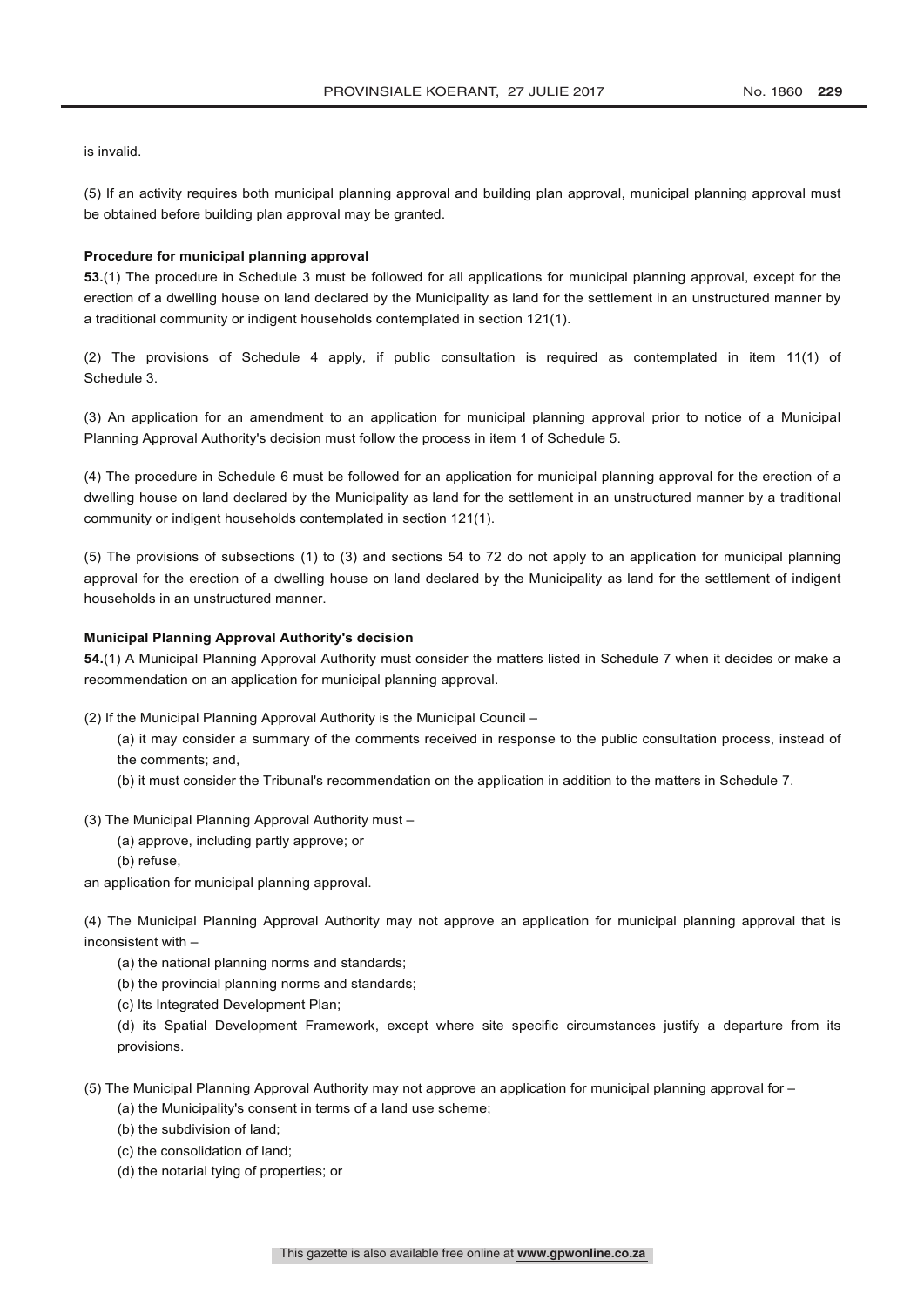(e) the permanent closure of a municipal road or a public place, that is in conflict with the land use scheme.

(6) The Municipal Planning Approval Authority may approve an application for municipal planning approval, subject to any conditions, including conditions relating to -

(a) the extent of the applicant's obligation to provide engineering services;

(b) the creation of a servitude in favour of the land or against the land in favour of other land;

(c) the removal, suspension or amendment of a condition of title or a servitude that prevents the development of the land in accordance with the Municipal Planning Approval Authority 's decision;

(d) a duty to furnish to the Municipality with a guarantee issued by a financial institution or other guarantor acceptable to the Municipality, within a period specified in the condition for an amount sufficient to cover the costs of –

- (i) fulfilling the obligations of the applicant to provide engineering services; or
- (ii) complying with any other condition of approval;

(e) arrangements for the transfer of a municipal road, park or open space to the Municipality;

(f) a prohibition on the alienation of a part of the land by means of a sectional title scheme in terms of the Sectional Titles Act or a share block in terms of the Share Blocks Control Act, 1980 (Act No. 59 of 1980);

(g) the regulation of buildings in the case of an application for a development situated outside the area of a land use scheme, including –

- (i) the maximum or minimum number of buildings which may be built;
- (ii) the maximum or minimum size of buildings;
- (iii) the location of buildings; and,
- (iv) restrictions on building materials.

(7) The Municipal Planning Approval Authority must make the conditions that it intends to impose available to the applicant and give the applicant a reasonable amount of time to comment on the conditions.

(8) If it is a condition for the approval of the subdivision of land or establishment of a township that the Municipality requires land for use as a municipal road, park or other open space, the applicant must, at his, her or its own cost transfer the land for use as a road, park or other open space to the Municipality.

(9) Land that the Municipality requires for use as a municipal road, park or other open space must be regarded as land of which the ownership vests in the municipality contemplated in section 32 of the Deeds Registries Act.

### **Record of Decision**

**55.**(1) If the Municipal Planning Approval Authority is an Municipal Planning Authorised Officer, the Municipal Planning Authorised Officer must draft the Record of Decision.

(2) If the Municipal Planning Approval Authority is a Municipal Planning Tribunal or the Municipal Council, a Registered Planner member designated by the Chairperson of a Municipal Planning Tribunal in terms of section 16(2) must draft the Record of Decision.

(3) If a development involved both a decision from a Municipal Planning Tribunal and the Municipal Council, a Registered Planner member designated by the Chairperson of a Municipal Planning Tribunal in terms of section 16(2) must draft a combined Record of Decision.

(4) A Record of Decision must include the information listed in Schedule 8.

## **Persons who must be informed of a Municipal Planning Approval Authority's decision**

**56.** The Municipal Planning Registrar must, within 21 days after a Municipal Planning Approval Authority decided to approve or refuse an application for municipal planning approval, serve a copy of the Record of Decision –

(a) on the applicant;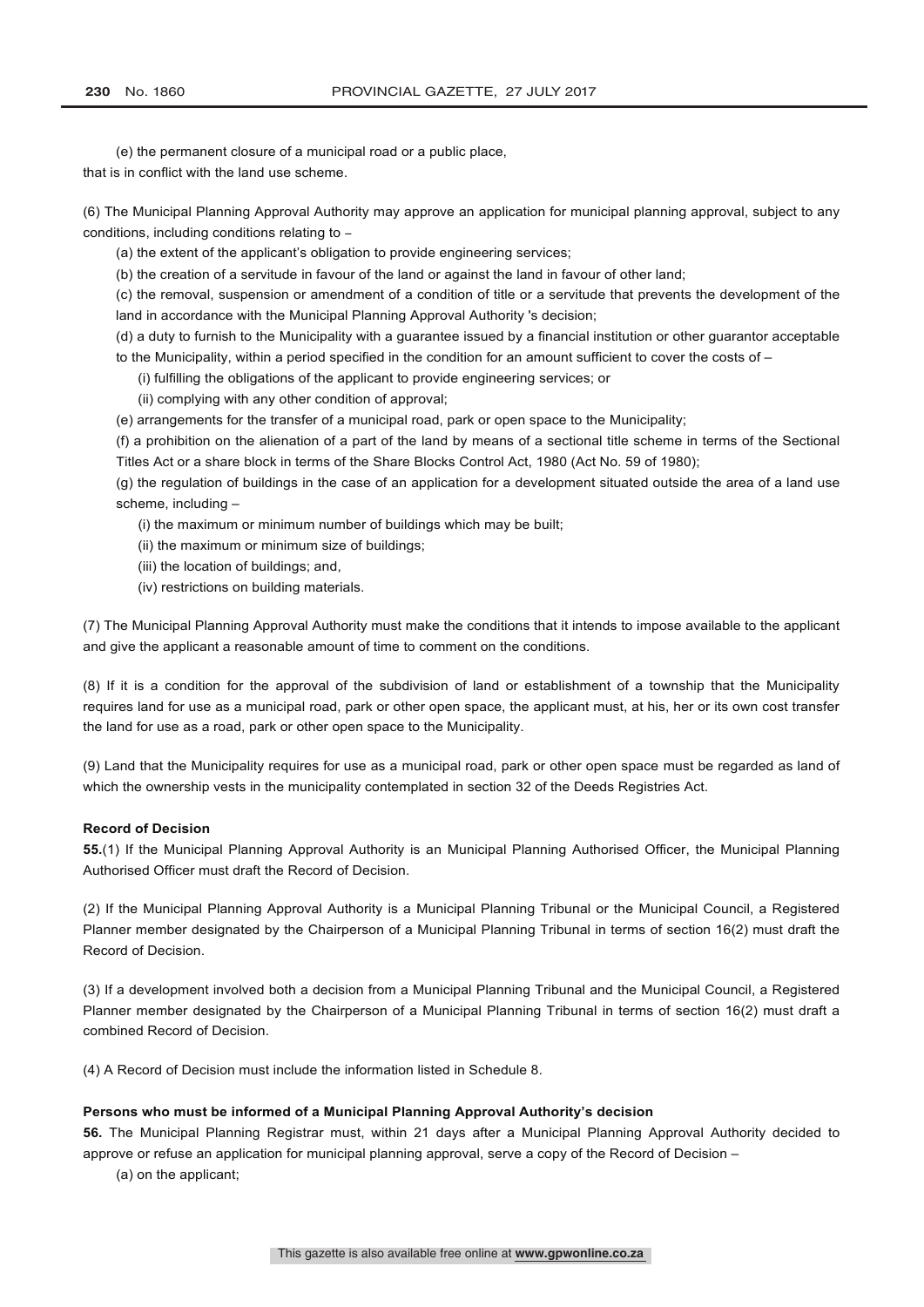(b) on every person who has lodged written comments in response to an invitation to comment on the application by the closing date stated in the invitation contemplated in item 7(f) of Schedule 5, if persons were invited to comment on the application; and,

(c) every person who has been granted leave to intervene in the application for municipal planning approval contemplated in section 125(3)(a).

#### **Appeal against Municipal Planning Approval Authority's decision**

**57.**(1) A person whose rights are affected by a decision by a Municipal Planning Authorised Officer or the Municipal Planning Tribunal to approve or refuse an application for municipal planning approval may appeal against that decision.

(2) A person whose rights are affected by a decision by a Municipal Planning Authorised Officer or the Municipal Planning Tribunal to approve or refuse an application for municipal planning approval include the following persons –

(a) an applicant;

(b) a person, including a person who has been granted leave to intervene in the application for municipal planning approval contemplated in section 125(3)(a), who has –

- (i) a propriety interest;
- (ii) pecuniary interest; or
- (iii) other interest,
- that will be adversely affected by the decision, excluding a reduction in the value of the land; and,
- (c) a municipality in which the land is located.

(3) An appellant must lodge a memorandum of appeal, contemplated in item 1 of Schedule 9, within 30 days of being regarded as having been notified of a Municipal Planning Authorised Officer or Municipal Planning Tribunal's decision.

(4) The right to appeal to the Municipal Planning Appeal Authority against a decision by a Municipal Planning Authorised Officer or the Municipal Planning Tribunal lapses, if an appellant fails to lodge a memorandum of appeal within 30 days of being regarded as having been notified of the decision.

## **Effective date of Municipal Planning Approval Authority's decision on application**

**58.** A decision on an application for municipal planning approval comes into effect upon –

(a) the date of the Record of Decision, if –

(i) no comments were received in response to an invitation for the public to comment on the application;

(ii) no person has applied for leave to intervene contemplated in section 125(1) before the application was decided; and,

(iii) the applicant has waived the right to appeal;

- (b) the expiry of the 30 day period contemplated in section  $57(2)$ , if
	- (i) comments were received in response to an invitation for the public to comment on the application;

(ii) a person has applied for leave to intervene contemplated in section 125(1) before the application was decided; or

(iii) the applicant has not waived the right to appeal;

(c) the date upon which the Presiding Officer of the Municipal Planning Appeal Authority confirmed that an appeal is invalid, if an applicant or a Municipality successfully made an urgent application to declare an appeal invalid, unless the application for municipal planning approval is subject to another valid appeal;

- (d) the date upon which the Presiding Officer of the Municipal Planning Appeal Authority has confirmed that
	- (i) a decision on an application for municipal planning approval may commence in respect of land that is not affected by the appeal; or
	- (ii) parts of a decision for municipal planning approval that are not affected by the appeal may commence,

if an applicant or the Municipality successfully made an urgent application for the partial commencement of a decision to approve an application for municipal approval;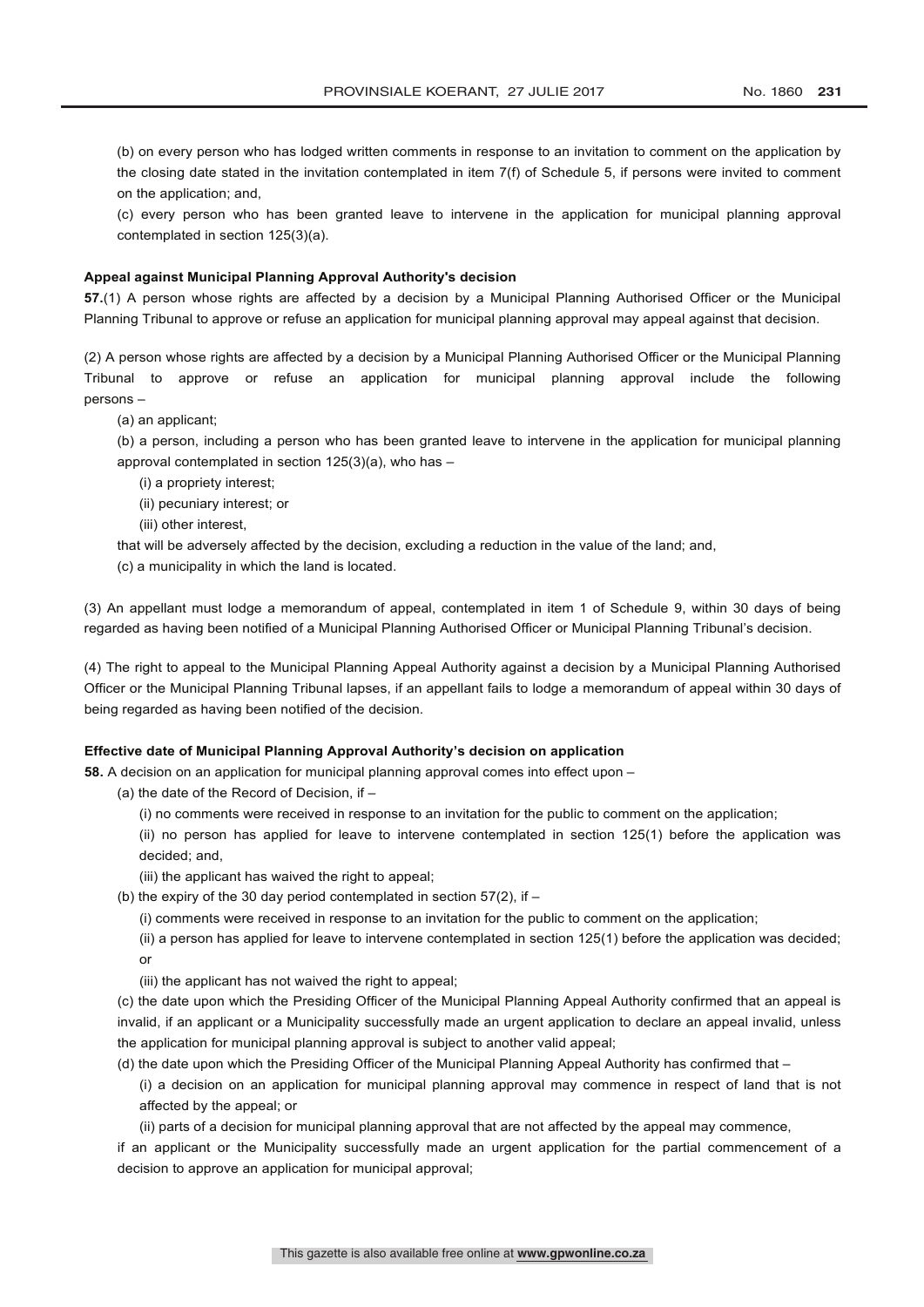(e) the date upon which an appeal is withdrawn, unless the application for municipal planning approval is subject to another appeal;

(f) the finalisation of an appeal, if an appeal was lodged against the decision of a Municipal Planning Authorised Officer or the Municipal Planning Tribunal and –

(i) the Chairperson of the Municipal Planning Appeal Authority has not declared the appeal invalid; or

(ii) granted approval for the partial commencement of the decision of the Municipal Planning Approval Authority in respect of the properties or parts of the decision of the Municipal Planning Approval Authority.

## **Prohibition on making a substantially similar application, if an application was refused**

**59.**(1) If a Municipal Planning Approval Authority refused an application for municipal planning approval, a substantially similar application may not be brought in terms of this By-law, or any other law, within a period of two years after the date of refusal, without its written permission.

(2) A Municipal Planning Approval Authority may grant permission in writing that a substantially similar application for municipal planning approval may be brought in terms of this By-law within a period of less than two years after the date that it refused an application for municipal planning approval, if circumstances have changed to such an extent that there is a reasonable prospect that the application may be approved.

## **Certification of compliance with conditions of approval**

**60.**(1) A Municipality must certify that the conditions of approval that must be complied with –

- (a) before the erection of a structure on land or the use of land in accordance with the approval;
- (b) before the construction of a building on the land;
- (c) before occupation of the land; and,
- (d) before the land may be registered in separate ownership

have been complied with.

(2) The prohibition on the use of land before compliance with the conditions of approval does not prohibit the use of the land for the purposes that it was lawfully used before municipal planning approval was applied for, unless a Municipal Planning Approval Authority directed otherwise in the conditions of approval.

(3) The prohibition on the occupation of a building before compliance with the conditions of approval does not prohibit the occupation of a building that was lawfully in existence on the land before municipal planning approval was granted, unless a Municipal Planning Approval Authority directed otherwise in the conditions of approval.

#### **Transfer of roads, parks and other open spaces**

**61.**(1) If it is a condition for the approval of the subdivision land that the Municipality requires land for use as a municipal road, park or other open space, the applicant must, at his, her or its own cost transfer the land for use as a road, park or other open space to the Municipality.

(2) Land that the municipality requires for use as a municipal road, park or other open space must be regarded as land of which the ownership vests in the Municipality contemplated in section 32 of the Deeds Registries Act.

#### **Disclosure that land is not registrable before compliance with conditions**

**62.** An agreement for the alienation of a subdivision of land or for consolidated land that was approved by a Municipality, but for which it has not issued a certificate that the owner has complied with the conditions of approval before it may be registered in separate ownership, must contain a clause disclosing –

(a) that the owner has not yet complied with the conditions of approval; and,

(b) that the land is not registrable as contemplated in section 1 of the Alienation of Land Act, 1981 (Act No. 68 of 1981).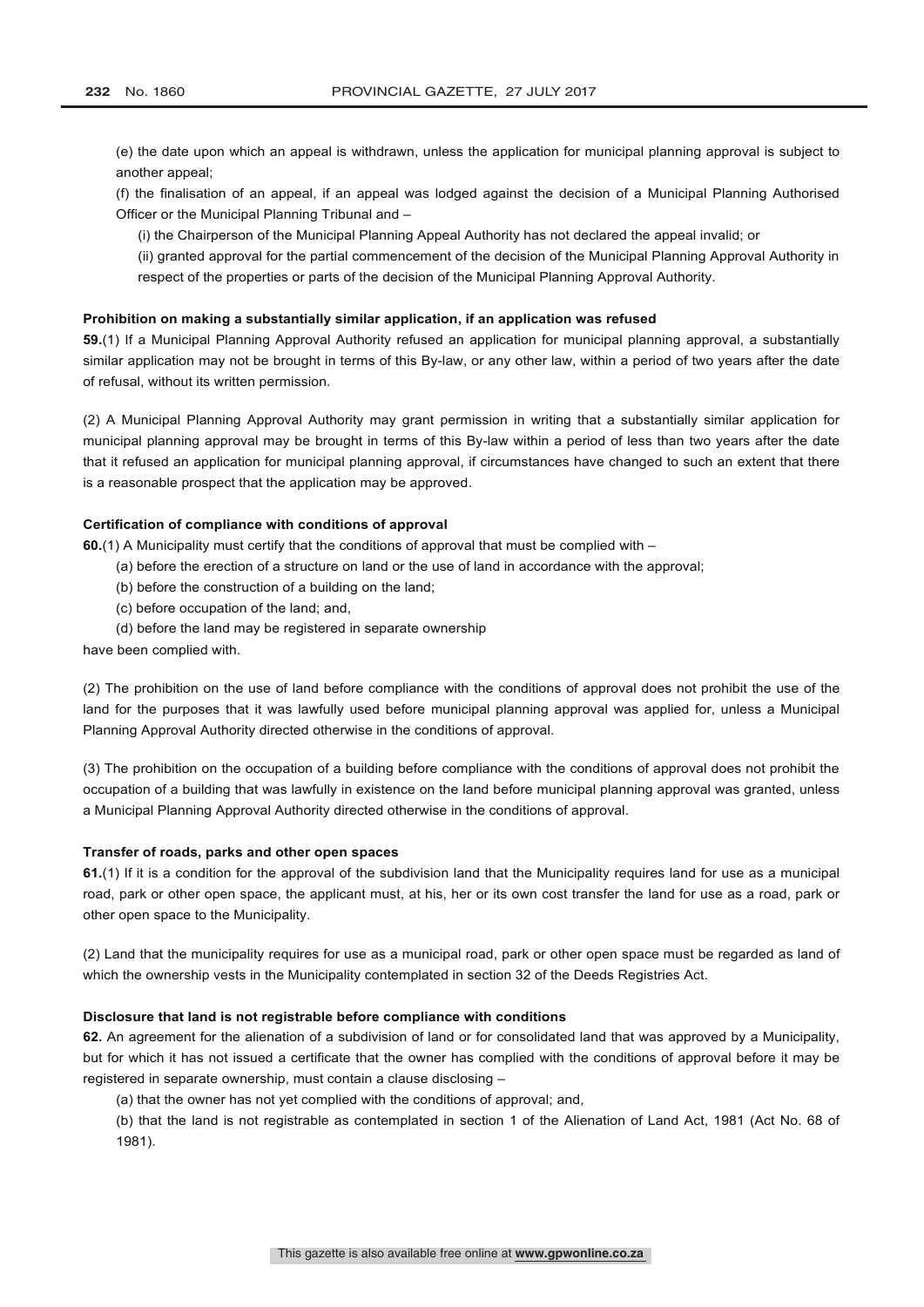#### **Vesting of ownership of land after permanent closure of municipal road or public place**

**63.**(1) The ownership of land that formed part of a municipal road or a public place, must, upon the permanent closure of the municipal road or public place –

- (a) vest in the person in whose name the land was registered before the permanent closure of the municipal road or public place;
- (b) vest in a person agreed to in writing between
	- (i) that person;
	- (ii) the municipality; and,
	- (iii) the person in whose name the land was registered before the permanent closure of the municipal road or public place; or
- (c) vest in the municipality, if the municipality has taken reasonable steps to locate the person in whose name the land was registered before the permanent closure of the municipal road or public place without success.

(2) For the purpose of subsection (1)(c), reasonable steps include the publication of a notice in a local newspaper inviting anyone who has an interest in the ownership of the land to contact the municipality by a date specified in the notice, which date may not be earlier than 30 days, excluding public holidays, after the date that the notice is published.

# **Lodging of plans and documents with Surveyor-General for the subdivision of a land, consolidation of land or the permanent closure of a municipal road or public place**

**64.**(1) An owner must –

(a) ensure that all unapproved diagrams, unapproved general plans, plans and other documents, that the Surveyor-General may require for the registration of the subdivision or consolidation of land, establishment of a township, or recording the permanent closure of a municipal road or a public place that are shown as a road or a public place on a general plan are lodged with the Surveyor-General; and,

(b) submit a certified copy of the approved diagram or general plan, to the Municipality within 30 days after the date on which the Surveyor-General has approved the diagram or general plan, if the applicant is a person or an organ of state, other than the Municipality.

(2) A professional land surveyor who lodges unapproved diagrams, unapproved general plans, plans and other documents on behalf of an owner with the Surveyor-General, must include an affidavit in the submission confirming –

(a) that the decision of the Municipal Planning Approval Authority is authentic and that it was made by a person or body authorised to make the decision; and,

(b) that the layout plan is the layout plan that was approved by the municipal planning approval authority.

## **Diagram and general plan for the subdivision of land or consolidation of land**

**65.**(1) If an approval for the subdivision of land involves the creation of less than ten subdivisions, excluding land that will be used for the purpose of constructing roads, the Surveyor-General may approve a diagram for each property, or a general plan for all the land.

(2) If an approval for the subdivision of a land involves the creation of ten or more subdivisions, excluding land that are used for the purpose of constructing roads, the Surveyor-General may not approve a diagram for each property, but must approve a general plan or general plans for the properties.

**Registration of ownership for subdivision of land, consolidated of land or opening of township register 66.**(1) A land owner who wishes to register land must lodge with the Registrar of Deeds the diagrams or general plan together with the deeds and other documents that the Registrar of Deeds requires for the registration thereof.

(2) Subject to national legislation, the Registrar of Deeds may not register land in separate ownership, unless the Municipality has issued a certificate stating that the conditions of approval for the subdivision of the land, consolidation of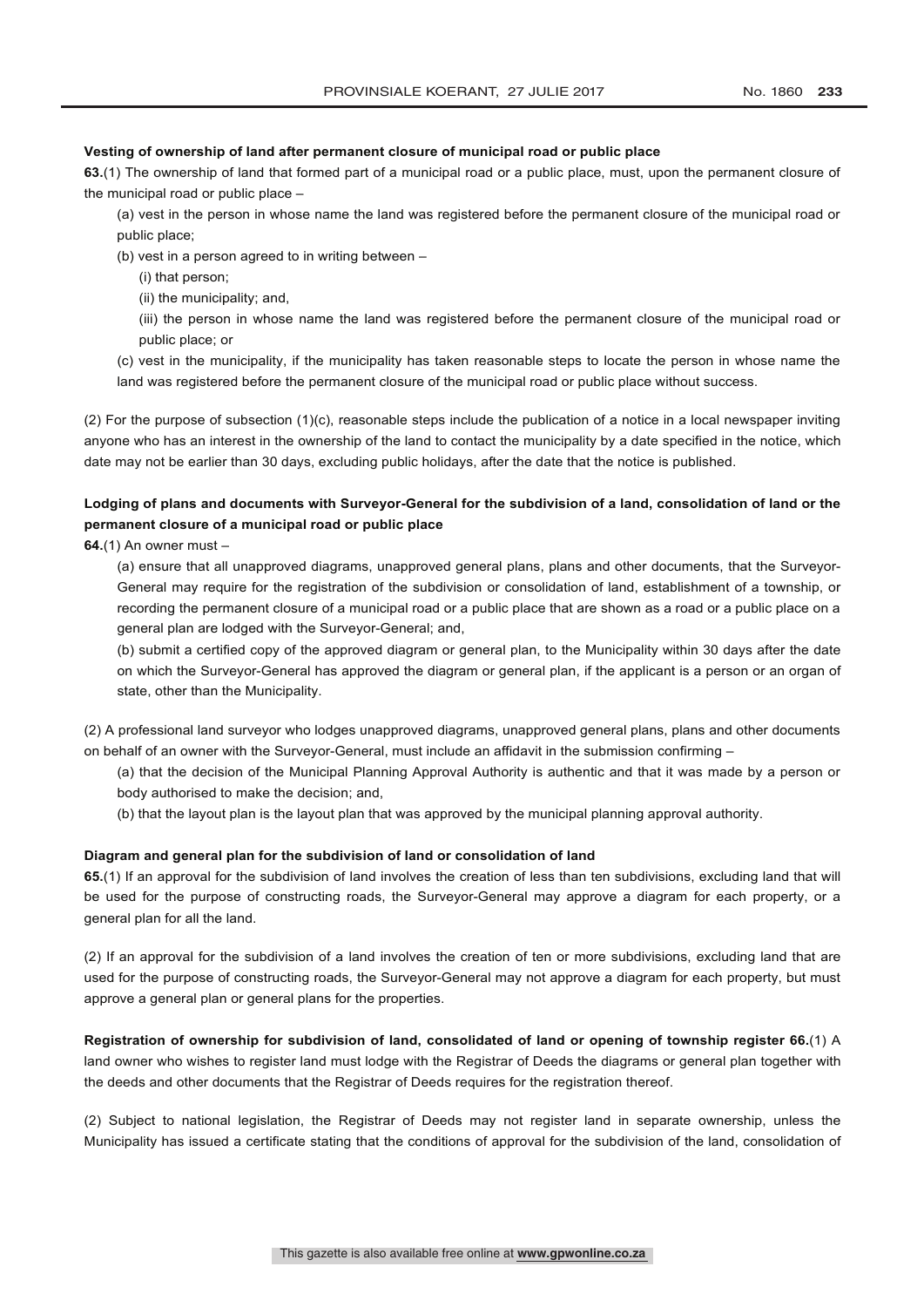the land, or township establishment that must be complied with before the land may be registered in separate ownership as contemplated in item 1(c)(iv) of Schedule 8, have been complied with.

(3) If the subdivision of land, consolidation of land or township establishment is approved subject to the imposition of a condition of title, the condition of title must be registered against the land by the Registrar of Deeds.

(4) If the subdivision of land, consolidation of land or township establishment is approved subject to the imposition of a condition of title –

(a) that must be registered against the remainder of the land; and,

(b) the remainder is to be retained by the transferor,

it must be endorsed against the title of the remainder of the land upon the registration of the last portion of land into separate ownership.

# **Lodging of deeds, plans and documents with Registrar of Deeds for permanent closure of municipal road or public place**

**67.**(1) An owner must ensure that all diagrams, plans and other documents that the Registrar of Deeds may require to record the permanent closure of a municipal road or a public place are lodged with the Registrar of Deeds.

(2) If a Municipality has determined that the ownership of land that formed part of a municipal road or a public place, will, upon the closure thereof vest in it or in another organ of state –

(a) it is not necessary for the land to be transferred to the Municipality or the organ of state; and,

(b) subject to national legislation, the Registrar of Deeds must make the necessary entries to give effect to registration of the land in the name of the Municipality or organ of state.

# **Lodging of deeds, plans and documents with Registrar of Deeds pursuant to an application for the removal, amendment, or suspension of a restrictive condition of title or servitude and certificate of compliance with certain conditions of approval**

**68.**(1) A land owner must ensure that the deeds and other documents that the Registrar of Deeds may require to record the removal, amendment, or suspension of a restrictive condition of title or servitude are lodged with the Registrar of Deeds.

(2) A person may not apply to the Registrar of Deeds to record the removal, amendment, or suspension of a restrictive condition of title or servitude, unless the Municipality has issued a certificate stating that the conditions of approval that have to be complied with before the condition of title or servitude may be removed, amended or suspended have been complied with.

# **Application for an amendment to a Municipal Planning Approval Authority's Record of Decision to correct an error in the wording of the decision, correct a spelling error, update a property description, or update a reference to a law, person, institution, place name or street name**

**69.** An application for an amendment to a Municipal Planning Approval authority's Record of Decision to correct an error in the wording of the decision, correct a spelling error, update a property description, or update a reference to a law, person, institution, place name or street name must follow the process in item 1 of Schedule 5.

# **Application for a non-material amendment to a decision on an application or cancellation of municipal planning approval**

**70.** An application for a non-material amendment to a decision on an application for municipal planning approval or cancellation of municipal planning approval must follow the process in item 3 of Schedule 5.

## **Cancellation or partial cancellation by Municipality of rights that have not been fully exercised**

**71.**(1) A Municipality may unilaterally initiate the cancellation of –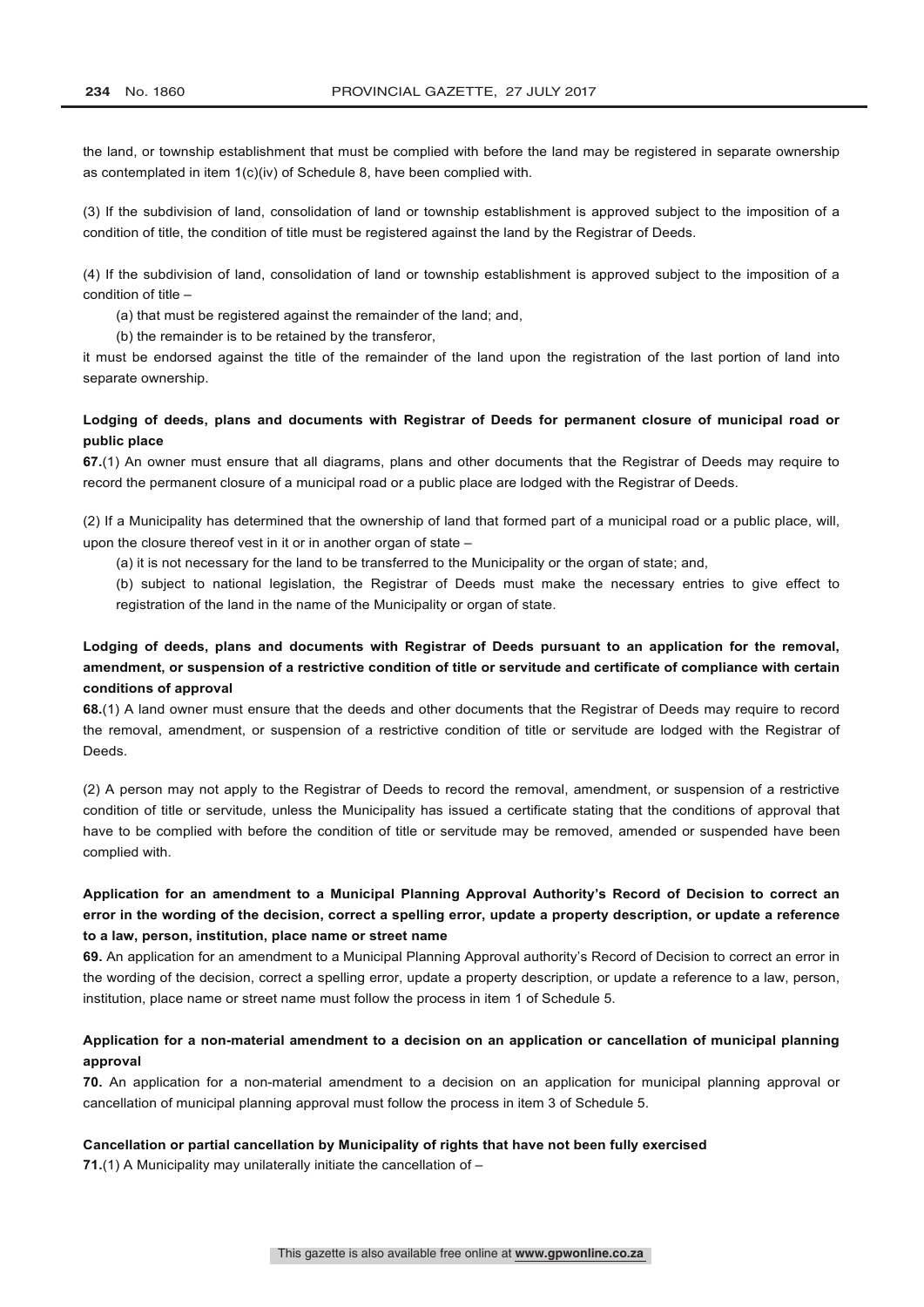- (a) a consent that it has granted in terms of a land use scheme;
- (b) municipal planning approval for the development of a land that is situated outside the area of a land use scheme;
- (c) municipal planning approval for the subdivision of land;
- (d) municipal planning approval for the consolidation of land; and,
- (e) municipal planning approval for the notarial tying of land,

if the rights have not been fully exercised.

(2) A Municipality may only initiate the unilateral cancellation or partial cancellation of –

- (a) a consent that it has granted in terms of a land use scheme;
- (b) municipal planning approval for the development of a land that is situated outside the area of a land use scheme,

ten years after the date on which the Municipality's consent or approval became effective.

(3) A Municipality may only initiate the unilateral cancellation or partial cancellation of –

- (a) municipal planning approval for the subdivision of land;
- (b) municipal planning approval for the consolidation of land; and,
- (c) municipal planning approval for the notarial tying of land,

ten years after the date on which the Municipality's consent or approval became effective.

- (4) A Municipality may not unilaterally initiate the cancellation or partial cancellation of
	- (a) municipal planning approval for the subdivision of land; or
	- (b) municipal planning approval for the consolidation of land,

of properties that have been registered in separate ownership by the Registrar of Deeds.

## **Process for the cancellation or partial cancellation of rights by Municipality that have not been fully exercised**

**72.**(1) A Municipality must serve notice on the owner –

- (a) warning the owner that it may cancel or partially cancel
	- (i) a consent granted in terms of a land use scheme;
	- (ii) the right to development of land situated outside the area of a land use scheme;
	- (iii) the right to subdivide land;
	- (iv) the right to consolidate land; or
	- (v) the right to notarial tie land,
- by unilaterally amending or cancelling its decision; and,
- (b) specifying the period in which the rights must be fully exercised.

(2) A Municipality may withdraw a notice warning the owner of its intention at any time before the expiry of the period stated in the notice.

(3) A notice warning the owner of its intention is of no force if a Municipality fails to act in terms of the notice within a period of six months after the expiry of the period in which the rights must be fully exercised.

- (4) If an owner fails to fully exercise within the period specified
	- (a) a consent granted in terms of a land use scheme;
	- (b) the right to development of land situated outside the area of a land use scheme;
	- (c) the right to subdivide a land;
	- (d) the right to consolidate land; or
	- (e) the right to notarial tie land,

the Municipality may unilaterally cancel or partially cancel the right by amending or cancelling its decision.

(5) A Municipality must notify the Surveyor General and Registrar of Deeds, if it unilaterally cancelled or partially cancelled rights relating to the subdivision, consolidation or notarial tying of properties.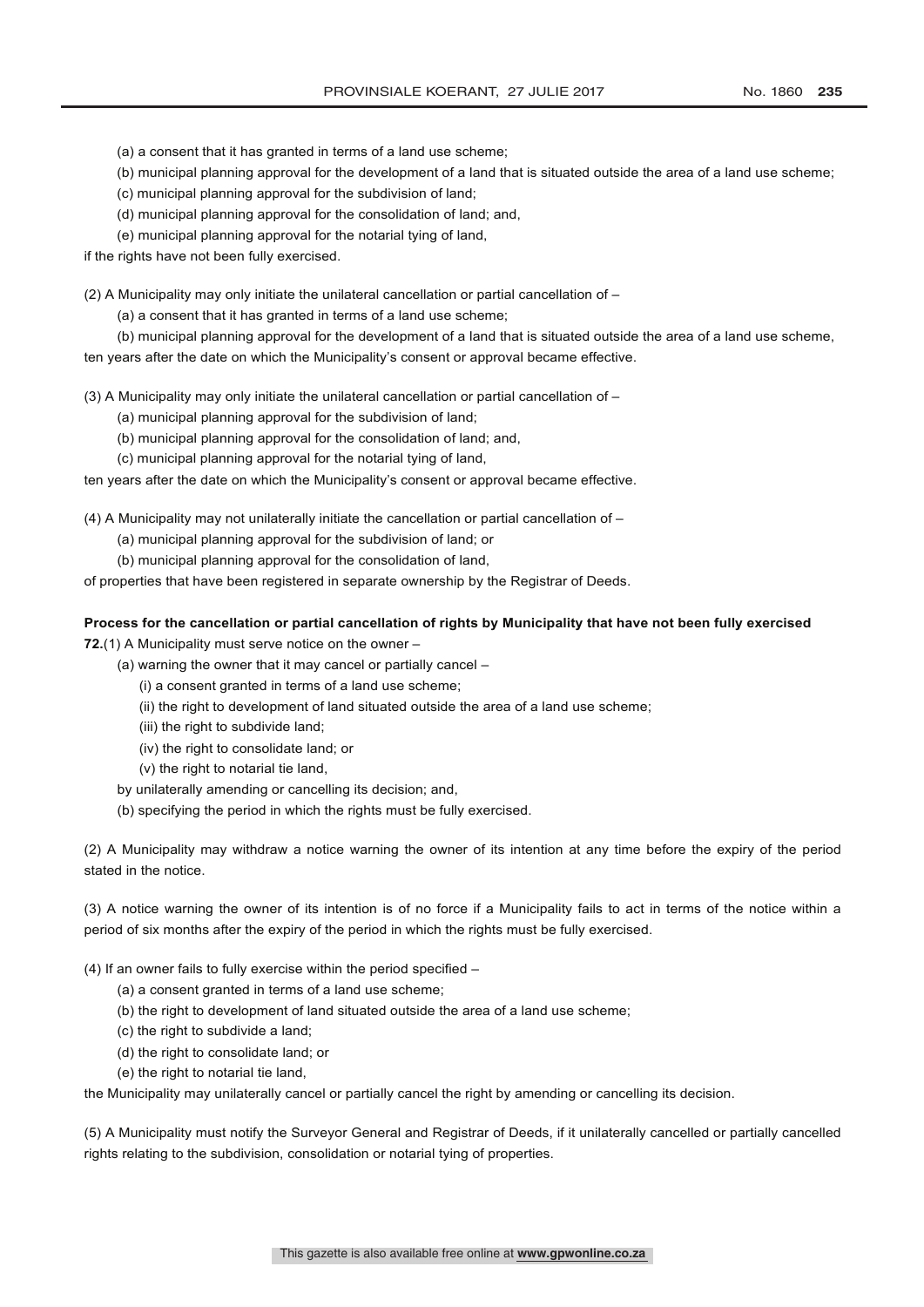#### CHAPTER 5

#### MUNICIPAL PLANNING PROPOSAL BY A MUNICIPALITY

#### **Municipal Planning proposal by a Municipality**

**73.**(1) The Municipality may on its own initiative propose –

- (a) to adopt a land use scheme;
- (b) to amendment a land use scheme;
- (c) to repeal a land use scheme; and,
- (d) a material amendment to its decision to adopt, amend or repeal a land use scheme,

irrespective of who the affected properties belong to.

(2) The Municipality may propose to the Municipal Planning Approval Authority –

(a) to use land for a purpose or in a manner that requires an application for its consent in terms of the land use scheme;

(b) to develop land situated outside the area of a land use scheme;

(c) to subdivide land;

(d) to consolidate land;

(e) to establish a township;

(f) to notarial tie adjacent land;

(g) to extend a sectional title scheme by adding land to the common property in terms of section 26 of the Sectional titles Act;

(h) to remove, amend or suspend a restrictive condition of title or a servitude; and,

(i) to cancel its municipal planning approval,

if it is the owner of the land or in the process of acquiring it.

(3) The Municipality may propose a non-material amendment to the Municipal Planning Approval Authority's decision –

(a) on a proposal contemplated in subsection (1); and,

(b) on a proposal contemplated in subsection (2), if it is the owner of the land or in the process of acquiring it.

#### **Process for municipal planning approval for a proposal by a Municipality**

**74.** The provisions of Chapter 4 apply to municipal planning approval for a proposal by the Municipality, except –

(a) a reference to an applicant must be regarded as a reference to the Municipality; and,

(b) a period in which the Municipality must conclude a step in the application process is the maximum period prescribed, inclusive of the maximum time by which that period may be extended.

## CHAPTER 6

## APPEALS

#### **Appeal processes**

**75.**(1) The procedure contemplated in Schedule 9 must be followed for the lodging and hearing of an appeal.

- (2) The procedure contemplated in Schedule 10 must be followed for the late lodging of a memorandum of appeal.
- (3) The procedure contemplated in Schedule 11 must be followed for
	- (a) an urgent application to confirm that an appeal is invalid; and,
	- (b) the partial commencement of a decision approving an application for municipal planning approval.

#### **Condonation**

**76.**(1) A person can apply for condonation for –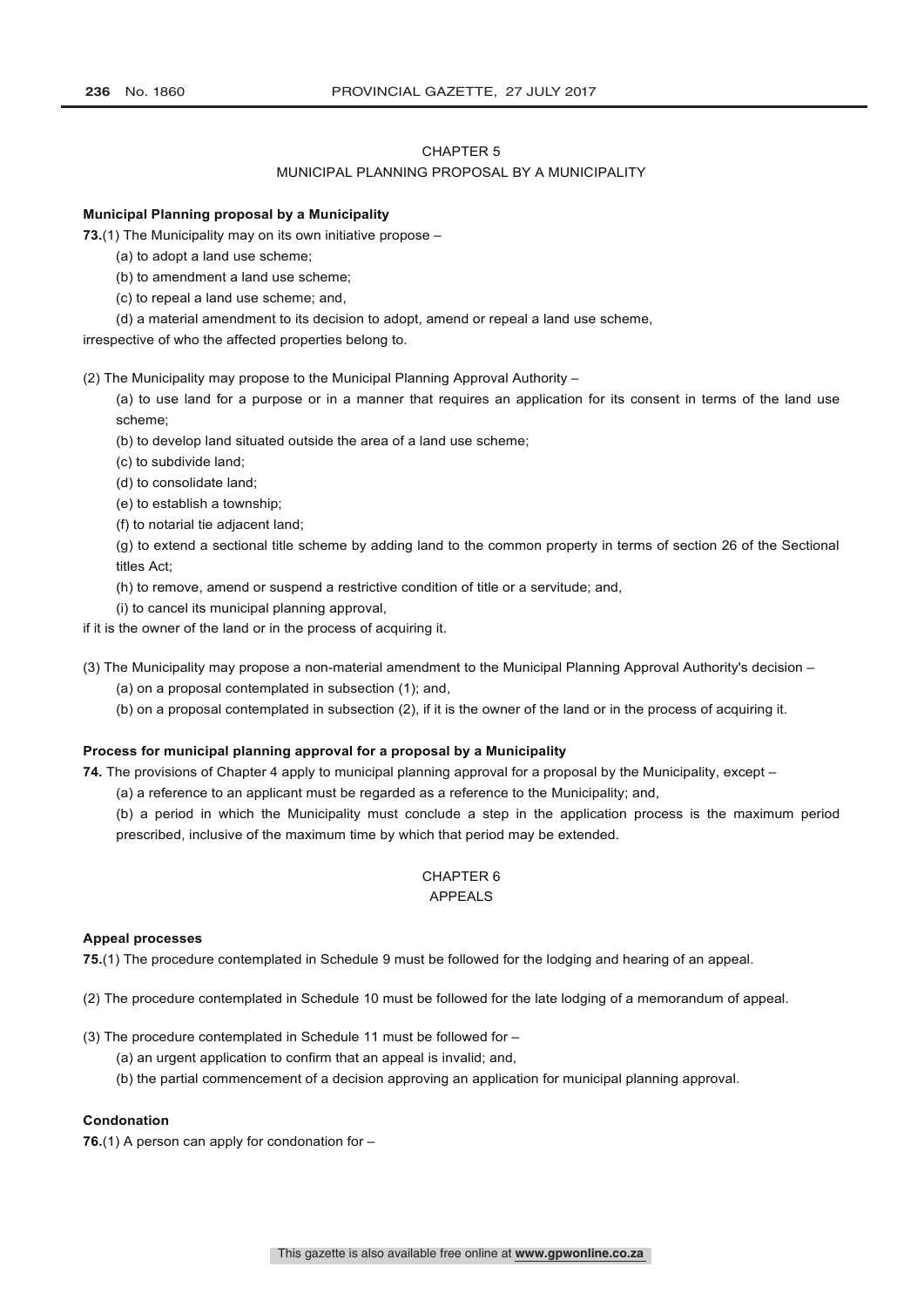(a) failure to lodge a memorandum of appeal within 30 days of being regarded as having been notified of the Municipality's decision; and,

(b) failure to comply with –

(i) the procedure for the lodging and hearing of an appeal contemplated in Schedule 9

(ii) the procedure for the late lodging of a memorandum of appeal contemplated in Schedule 10;

(iii) the procedure for an urgent application to confirm that an appeal is invalid contemplated in Schedule 11; and,

(iv) the procedure for an urgent application for the partial commencement of a decision approving an application for municipal planning approval contemplated in Schedule 11.

(2) If all the other parties to an appeal condoned the failure, the Municipal Planning Appeal Authority must grant condonation.

(3) If all the other parties to an appeal did not condone the failure, the Municipal Planning Appeal Authority must consider the following matters when it decides whether to grant or refuse condonation –

(a) the object of the provisions of item 1 of Schedule 8 relating to the lodging of a memorandum of appeal and item 2 of Schedule 8 relating to the lodging of a responding memorandum;

(b) whether the Municipality informed the applicant for condonation in writing of his or her rights and obligations;

(c) the applicant for condonation's explanation for the failure;

(d) whether it was practical to service a document, if an application for condonation is for condonation for failure to serve a document;

(e) whether the applicant for condonation is the only appellant, or if there are other appellants that also appealed against the decision of the Municipality on similar grounds;

(f) the importance of the appeal;

(g) prejudice that may be suffered by the applicant, the applicant for condonation, or any other person, including the public;

(h) the applicant for condonation's interest in the outcome of the appeal;

(i) the applicant for condonation's prospects of success;

- (j) the degree of lateness;
- (k) avoidance of unnecessary delay in the administration of justice;
- (l) the convenience of the Municipal Planning Appeal Authority; and
- (m) any other relevant factor.

(4) The Municipal Planning Appeal Authority can decide an application for condonation –

(a) when it decides an appeal as contemplated in Schedule 9;

(b) when it decides an application for the late lodging of an appeal contemplated in Schedule 10;

(c) when it decides an urgent application to confirm that an appeal is invalid contemplated in Schedule 11; or

(d) when it decides an application for the partial commencement of a decision approving an application for municipal planning approval contemplated in Schedule 11.

#### **Decision of Municipal Planning Appeal Authority**

**77.**(1) The Municipal Planning Appeal Authority must reach a decision on the outcome of an appeal heard by it within fourteen days after the last day of the hearing.

- (2) If the Municipal Planning Appeal Authority is
	- (a) the executive committee of the Municipality;
	- (b) a committee of councillors, if a Municipality does not have an executive committee or executive mayor; or
	- (c) a committee of municipal officials;

an appeal is decided by a majority of the members who have been designated by the chairperson of the Municipal Planning Appeal Authority to hear the appeal.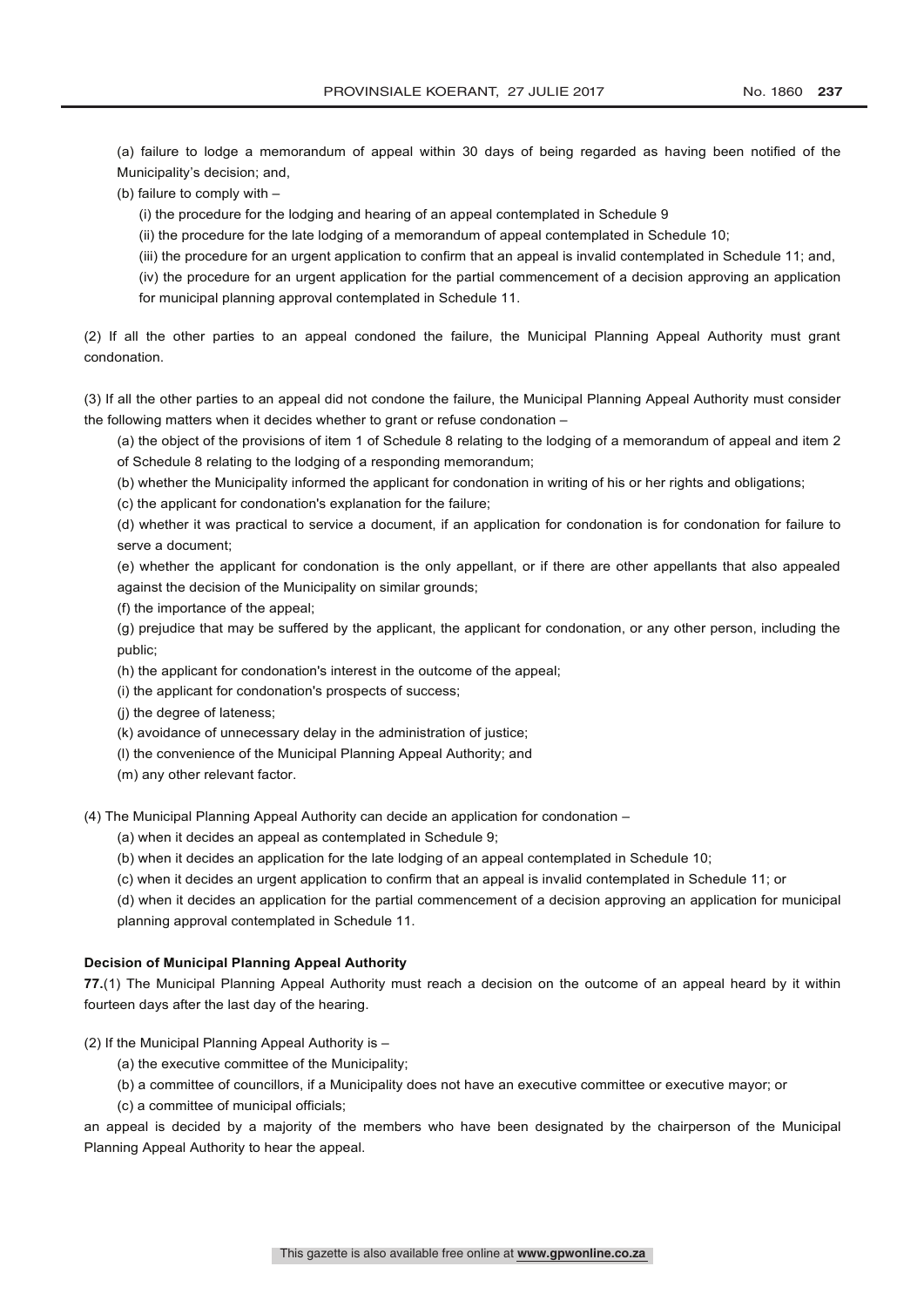(3) The Presiding Officer has a casting vote in the event of an equality of votes.

(4) The Municipal Planning Appeal Authority may –

- (a) uphold and confirm the decision of the Municipality against which the appeal is brought;
- (b) alter the decision of the Municipality;
- (c) set the decision of the Municipality aside, and
	- (i) replace the decision of the Municipality with its own decision; or
	- (ii) remit the matter to the Municipality for reconsideration in the event that a procedural defect occurred; or
- (d) make an order of costs contemplated in section 83.

(5) The decision on the outcome of the appeal may be given together with any order issued by the Municipal Planning Appeal Authority which is fair and reasonable in the particular circumstances.

(6) The Presiding Officer must sign the decision of the Municipal Planning Appeal Authority and any order made by it.

#### **Reasons for decision of Municipal Planning Appeal Authority**

**78.**(1) The Presiding Officer must prepare written reasons for the decision of the Municipal Planning Appeal Authority within 30 days after the last day of the hearing.

- (2) The reasons for the decision must, among other things
	- (a) summarise the decision of the Municipal Planning Appeal Authority and any order made by it; and

(b) in the case of a split decision, summarise the decision and order proposed by the minority and the reasons therefore.

(3) The Presiding Officer must sign the reasons for the Municipal Planning Appeal Authority's decision.

#### **Notification of outcome of appeal**

**79.** The Municipal Planning Appeal Authority Registrar must –

(a) before the conclusion of an appeal hearing, determine the manner in which the parties must be notified of the decision of the Municipal Planning Appeal Authority; and,

(b) notify the parties of the decision of the Municipal Planning Appeal Authority within seven days after the Municipal Planning Appeal Authority handed down its decision, including the reasons for its decision.

#### **Legal effect of decision of Municipal Planning Appeal Authority**

**80**. A decision of the Municipal Planning Appeal Authority is binding on all parties.

#### **Relationship between appeals in terms of this By-law and appeals in terms of section 62 of the Municipal Systems Act**

**81.** No appeal may be lodged in terms of section 62 of the Municipal Systems Act against a decision taken in terms of this By-law.

#### **Proceedings before Municipal Planning Appeal Authority open to public**

**82.**(1) The Presiding Officer may direct that members of the public be excluded from the proceedings, if he or she is satisfied that evidence to be presented at the hearing may –

- (a) cause a person to suffer unfair prejudice or undue hardship; or
- (b) endanger the life or physical well-being of a person.

(2) Any person who fails to comply with a direction issued in terms of this section is guilty of an offence, and on conviction may be sentenced to a fine or to a period of imprisonment not exceeding one year, or to both the fine and the period of imprisonment.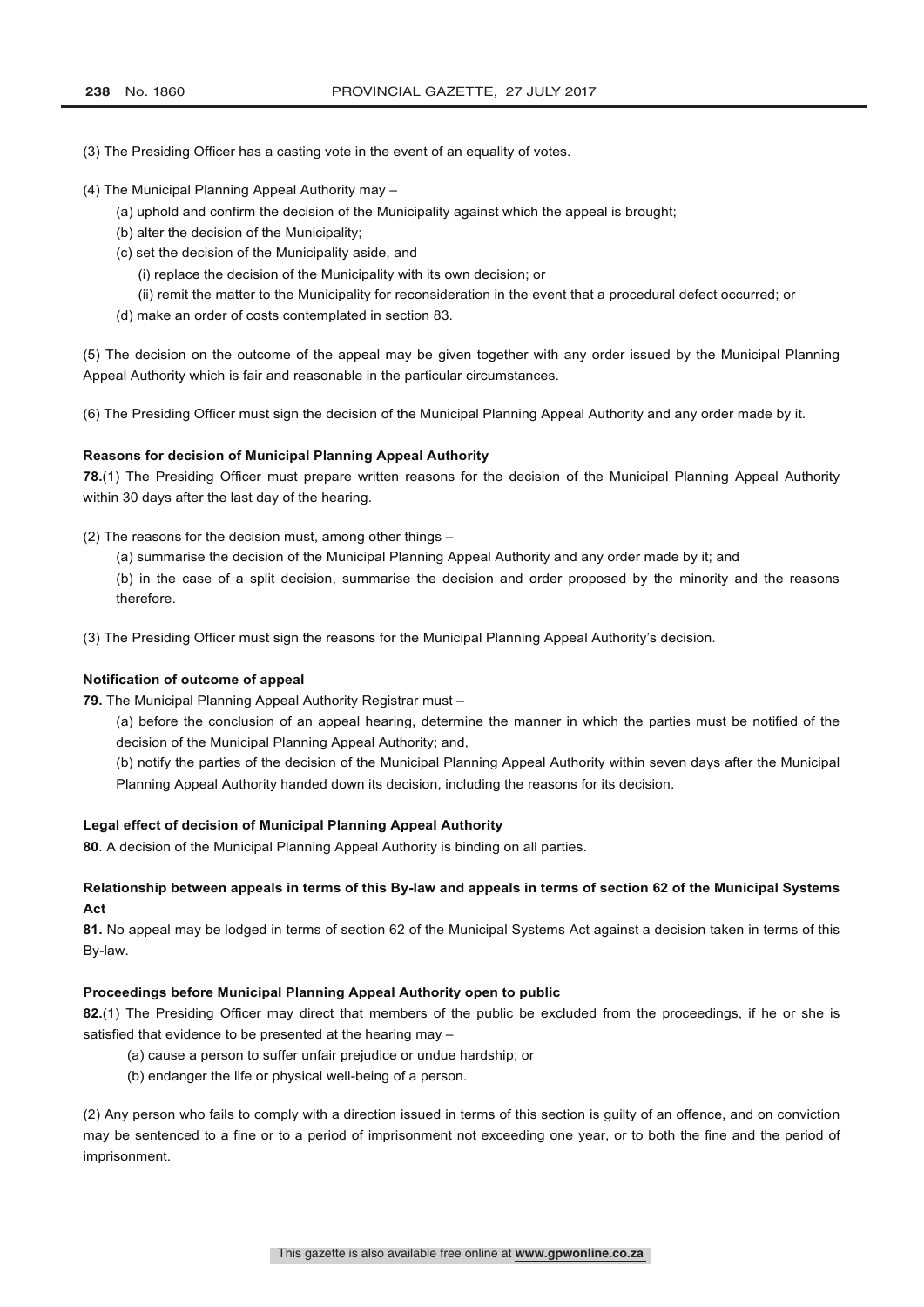#### **Costs**

**83.**(1) The Municipal Planning Appeal Authority may not make any order in terms of which a party in any appeal proceedings is ordered to pay the costs of any other party in those proceedings in prosecuting or opposing an appeal, except as provided for in Schedules 9, Schedule 10 and Schedule 11.

(2) The Presiding Officer must afford the parties an opportunity to make oral or written representations before an order of costs is made.

#### **Offences in connection with proceedings before Municipal Planning Appeal Authority**

**84.**(1) A person is guilty of an offence, if the person –

- (a) without good reason, and after having been subpoenaed to appear at the proceedings to testify as a witness or to produce a document or other object, fails to attend on the date, time and place specified in the subpoena;
- (b) after having appeared in response to the subpoena, fails to remain in attendance at the venue of those proceedings, until excused by the Presiding Officer;
- (c) without good reason fails to produce a document or object in response to a subpoena;
- (d) wilfully hinders or obstructs the Municipal Planning Appeal Authority in the exercise of its powers;
- (e) disrupts or wilfully interrupts the proceedings;
- (f) insult, disparages or belittles any member of the Municipal Planning Appeal Authority; or
- (g) prejudices or improperly influences the proceedings.

(2) A person is guilty of an offence –

(a) when obstructing the Municipal Planning Appeal Authority in exercising a power under this By-law by failing, without good reason, to answer, to the best of that person's ability, a lawful question by the Municipal Planning Appeal Authority;

(b) when obstructing a person who is acting on behalf of the Municipal Planning Appeal Authority; or

(c) when attempting to exercise a power under this By-law on behalf of the Municipal Planning Appeal Authority, without the necessary authority.

(3) A person convicted of an offence in terms of this section is liable on conviction to a fine not exceeding R10 000.

#### **Municipal Planning Appeal Authority Registrar must keep records relating to appeals**

**85.**(1) The Municipal Planning Appeal Authority must keep a record of its proceedings.

(2) The Municipal Planning Appeal Authority Registrar must keep a register in which the following particulars are recorded in respect of every appeal:

- (a) the date on which the appeal was lodged:
- (b) the reference number assigned to the appeal;
- (c) the names of
	- (i) every appellant;
	- (ii) the Municipality against whose decision the appeal is brought; and
	- (iii) every other party to the appeal;

(d) the names of the members of the Municipal Planning Appeal Authority designated by the Chairperson of the Municipal Planning Appeal Authority to hear the appeal; and

- (e) the decision of the Municipal Planning Appeal Authority, including
	- (i) whether the decision was unanimous or was the decision of the majority of the members; and,
	- (ii) the date of the decision.

(3) A copy of the reasons for every decision of the Municipal Planning Appeal Authority and every ruling given by the Chairperson of the Municipal Planning Appeal Authority must be filed by Municipal Planning Appeal Authority Registrar.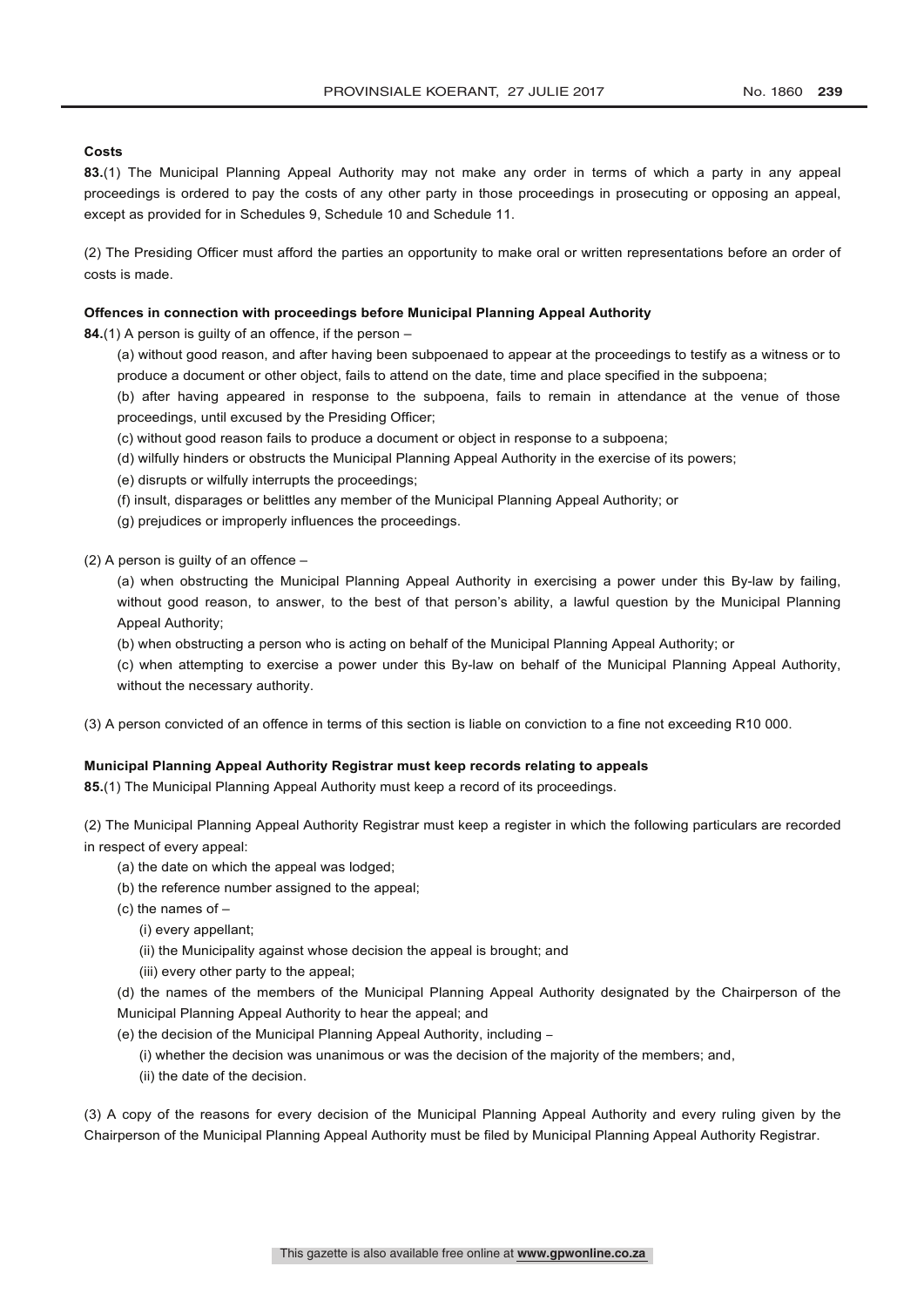(4) The register and records of the Municipal Planning Appeal Authority Registrar must be open for inspection by members of the public during normal office hours.

### CHAPTER 7 ENFORCEMENT

#### *Part 1: Offences, penalties and disconnection of services*

#### **Offences and penalties in relation to municipal planning approval**

**86.**(1) A person who –

(a) uses land, subdivides land, consolidates land, establishes a township, notarially tying adjacent land or erect buildings on land, or transforms land or demolishes buildings or structures for that purpose, without municipal planning approval, if municipal planning approval is required in terms of this By-law;

(b) uses land, subdivides land, consolidates land, establishes a township, notarially tying adjacent land or erect buildings on land, or transforms land or demolishes buildings or structures for that purpose, contrary to a provision of a land use scheme;

(c) uses land, subdivides land, consolidates land, establishes a township, notarially tying adjacent land or erect buildings on land, or transforms land or demolishes buildings or structures for that purpose, contrary to a restrictive condition of title or servitude;

(d) uses land, subdivides land, consolidates land, establishes a township, notarially tying adjacent land or erect buildings on land, or transforms land or demolishes buildings or structures for that purpose, contrary to a Municipality's Record of Decision for municipal planning approval as contemplated in section 54;

(e) fails to disclose that land is not registrable as contemplated in section 62;

(f) removes a site notice declaring that an activity on land is unlawful as contemplated in section 97;

(g) offers or pays a reward for –

(i) the written support of an organ of state in support of an application for municipal planning approval or a nonmaterial amendment to Municipality's decision;

(ii) the written support of a Traditional Council for an application for municipal planning approval or a non-material amendment to Municipality's decision; or

(iii) the approval or refusal of an application for municipal planning approval or a non-material amendment to Municipality's decision;

(h) requests or accepts a reward for –

(i) the written support of an organ of state in support of an application for municipal planning approval or a nonmaterial amendment to Municipality's decision;

(ii) the written support of a Traditional Council for an application for municipal planning approval or a non-material amendment to Municipality's decision; or

(iii) the approval or refusal of an application for municipal planning approval or a non-material amendment to Municipality's decision,

is guilty of an offence.

(2) An owner who permits land to be used in a manner contemplated in subsection (1)(a) to (d) and who does not cease that use or take reasonable steps to ensure that the use ceases is guilty of an offence.

(3) A person convicted of an offence in terms of this section is liable on conviction to a fine not exceeding R1 000 000 or to imprisonment for a period not exceeding 1 year or to both such a fine and such imprisonment.

(4) A person convicted of an offence under this By-law who, after conviction, continues with the conduct in respect of which he or she was so convicted, shall be guilty of a continuing offence and liable on conviction to a term of imprisonment for a period not exceeding three months or to a fine not exceeding R 10 000 or to both a fine and such imprisonment in respect of each day on which he or she so continues or has continued with such conduct.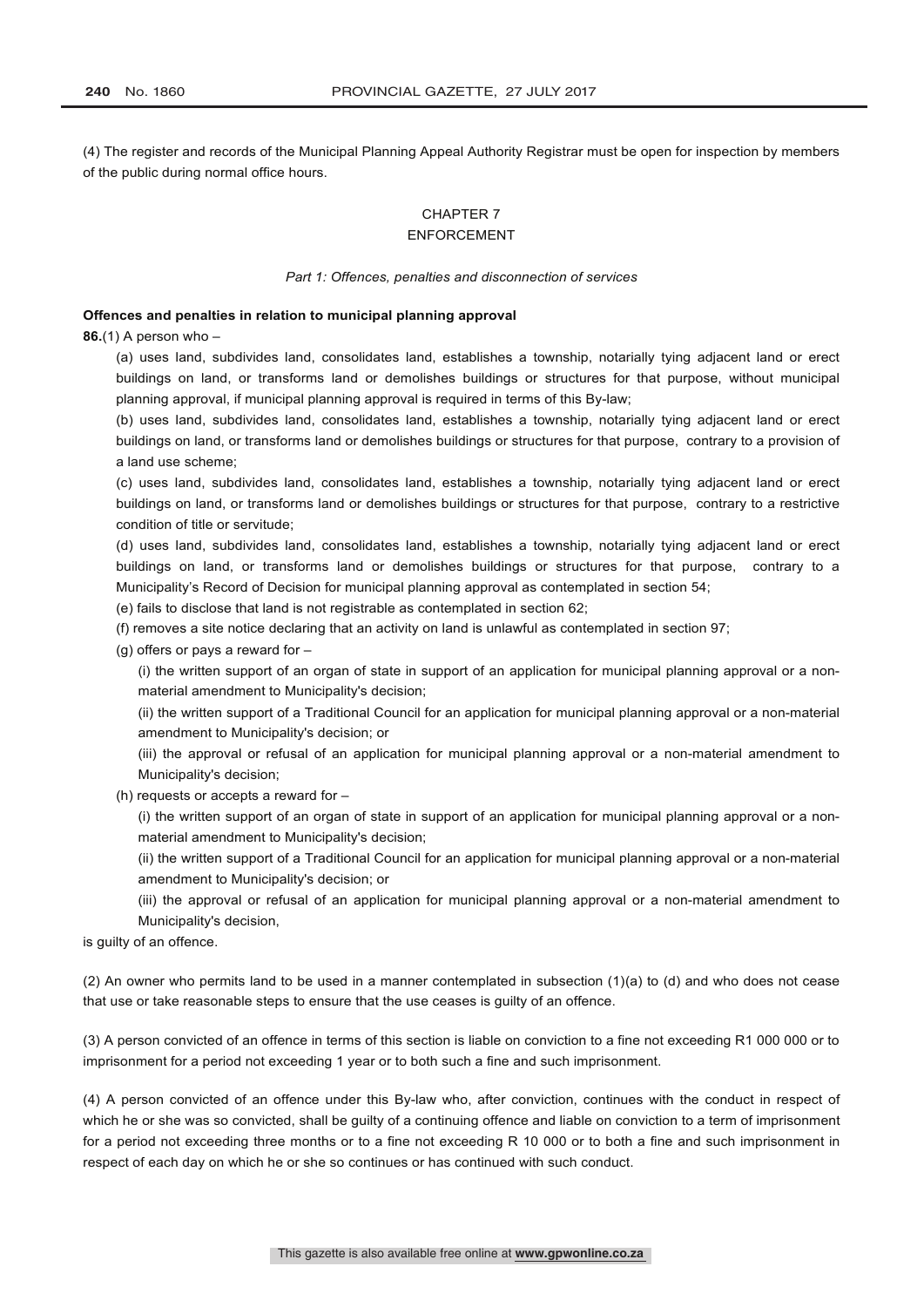(5) The levying of rates in accordance with the use of land as contemplated in section 8(1) of the Municipal Property Rates Act does not render the use of the land lawful for the purposes of this By-law.

#### **Additional penalties**

**87.**(1) When the court convicts a person of an offence contemplated in section 86(1), it may –

(a) at the written request of the Municipality, summarily enquire into and determine the monetary value of any advantage which that person may have gained as a result of that offence; and

(b) in addition to the fine or imprisonment contemplated in section 86(2), order an award of damages, compensation or a fine not exceeding the monetary value of any advantage which that person may have gained as a result of that offence.

(2) The court may sentence a person who fails to pay a fine imposed under this section to imprisonment for a period not exceeding one year.

## **Reduction or disconnection of engineering services to prevent the continuation of activity that constitutes an offence**

**88.**(1) The Municipality must obtain a court order contemplated before it reduces or disconnects engineering services to prevent the continuation of an activity that constitutes an offence contemplated section 86(1)(a)-(d).

(2) The Municipality may reduce or disconnect engineering services to prevent the continuation of an activity that constitutes an offence contemplated in section 86(1)(a)-(d) without a court order contemplated, if irreparable harm will be caused by the illegal activity to land, a building, a structure or the environment.

(3) The Municipality must obtain a court order as soon as possible, after it reduced or disconnected engineering services to prevent irreparable harm to land, a building, a structure or the environment as contemplated in subsection (2).

(4) The Municipality may not disconnect engineering services to prevent the continuation of an activity that constitutes an offence contemplated in section 86(1)(a)-(d), if the land is also used for a lawful activity and it is not possible to disconnect the engineering services serving the unlawful activity without also disconnecting the engineering services serving the lawful activity.

(5) The Municipality may disconnect engineering services to prevent the continuation of an activity that constitutes an offence contemplated in section 86(1)(a)-(d), even if payment for the engineering service is not in arrears.

(6) The right of the Municipality to reduce or disconnect water to prevent the continuation of an activity that constitutes an offence contemplated in section 86(1)(a)-(d) must be regarded as a condition under which water services are provided contemplated in section 21(2)(b)(ii) of the Water Services Act, 1997, (Act No. 108 of 1997).

(7) For the purposes of section 21(5) of the Electricity Regulation Act, 2006 (Act No. 4 of 2006), the use of electricity for an activity that constitutes an offence contemplated in section 86(1)(a)-(d) must be regarded as dishonouring by a customer of the agreement with the licensee.

#### *Part 2: Prosecution*

#### **Lodging of complaint**

**89.**(1) Any person may request the Municipal Planning Enforcement Officer to investigate an alleged offence contemplated in section 87(1).

(2) A written complaint in which it is alleged that a person is committing an offence as contemplated in section 86(1) must be supported by relevant documentation and other evidence.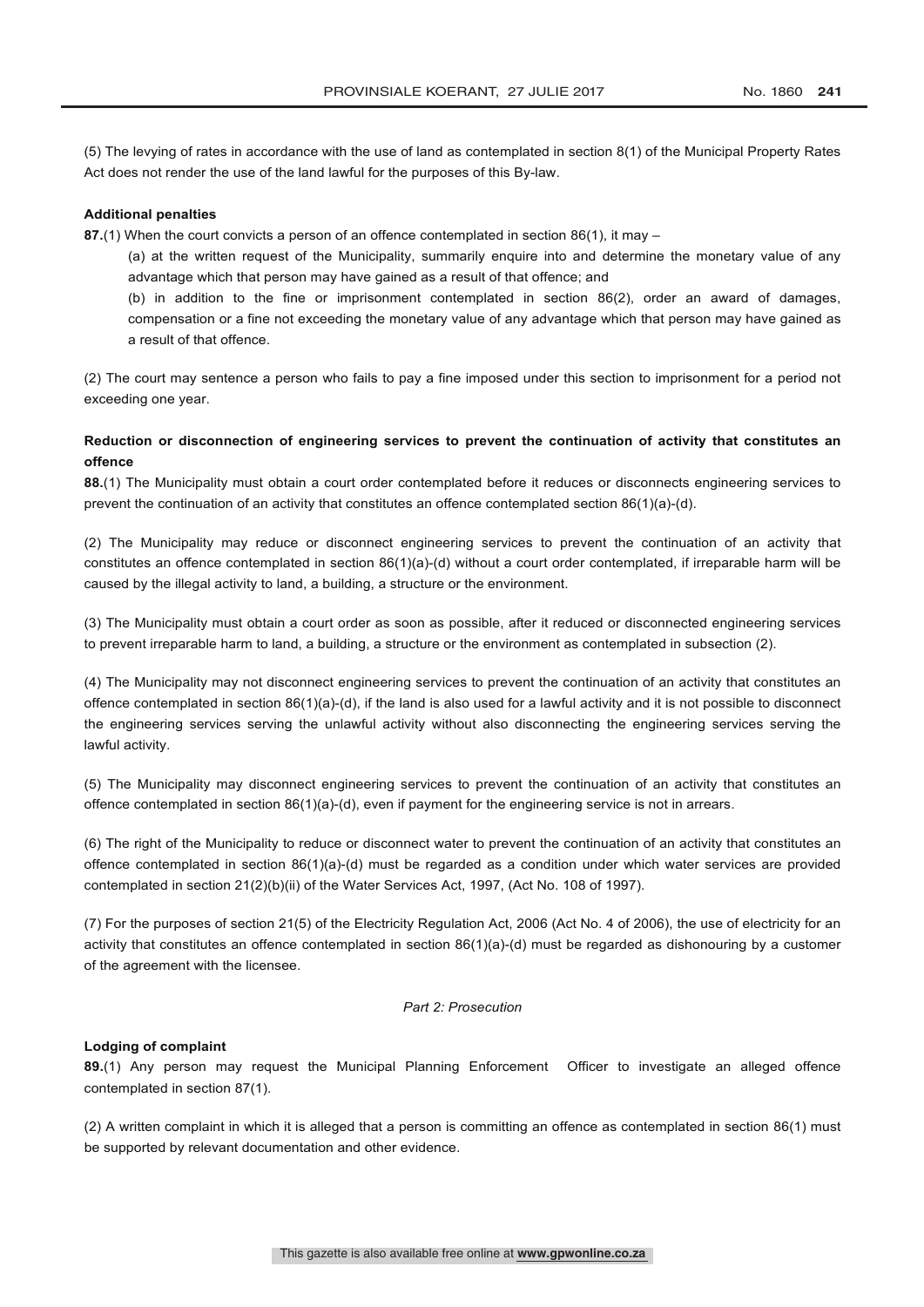- (3) The Municipal Planning Enforcement Officer must within 7 days from the date of the lodgement of the complaint
	- (a) acknowledge receipt of the complaint, if it contains the complainant's name, address or contact number; and,
	- (b) invite the person against whom the compliant is lodged to submit a response within 7 days of being notified of the compliant.

(4) The Municipal Planning Enforcement Officer must complete an investigation into the alleged offence contemplated in section 86(1) within 60 days from the date that the complaint was lodged.

(5) The Municipal Planning Enforcement Officer must inform the complainant of the outcome of the investigation, if the complaint contained the complainant's name, address or contact number.

#### **Powers of Municipal Planning Enforcement Officer**

**90.**(1) A Municipal Planning Enforcement Officer may, with the permission of the occupier or owner of the land, and during the municipality's normal business hours, enter upon the land or enter a building for the purposes of ensuring compliance with –

- (a) this By-law;
- (b) the land use scheme;

(c) a Record of Decision contemplated in section 55 or Municipal Planning Appeal Authority's decision contemplated in section 79; or

(d) a restrictive condition of title or servitude that may be removed, amended or altered in terms of this By-law.

(2) A Municipal Planning Enforcement Officer may enter upon land or enter a building for the purposes of subsection (1) outside its normal business hours –

- (a) with the permission of the occupier or owner of the land; or
- (b) if entering upon the land or entering a building outside the municipality's normal business hours is essential.

(3) A Municipal Planning Enforcement Officer may be accompanied by an interpreter, a police official or any other person who may be able to assist with the inspection.

(4) A person who controls or manages land must provide the facilities that are reasonably required by the Municipal Planning Enforcement Officer to enable the officer to perform his or her functions effectively and safely.

(5) A person who wilfully obstructs a Municipal Planning Enforcement Officer, or any person lawfully accompanying such officer, from entering upon land or entering a building, is guilty of an offence, and is liable on conviction to a fine not exceeding R10 000.

(6) A Municipal Planning Enforcement Officer must leave the land or building as effectively secured against trespassers as he or she found it, if the owner or occupier is not present.

(7) A Municipal Planning Enforcement Officer may question any person on that land who, in his or her opinion, may be able to furnish information on a matter to which this By-law relates.

(8) A Municipal Planning Enforcement Officer may inspect and take a picture or video footage –

- (a) of any article, substance, or machinery which is or was on the land; and,
- (b) of any work performed on the land or any condition prevalent on the land.

(9) A Municipal Planning Enforcement Officer may seize any document, record, article, substance, or machinery which, in his or her opinion, is necessary as evidence at the trial of any person charged with an offence under this By-law or the common law.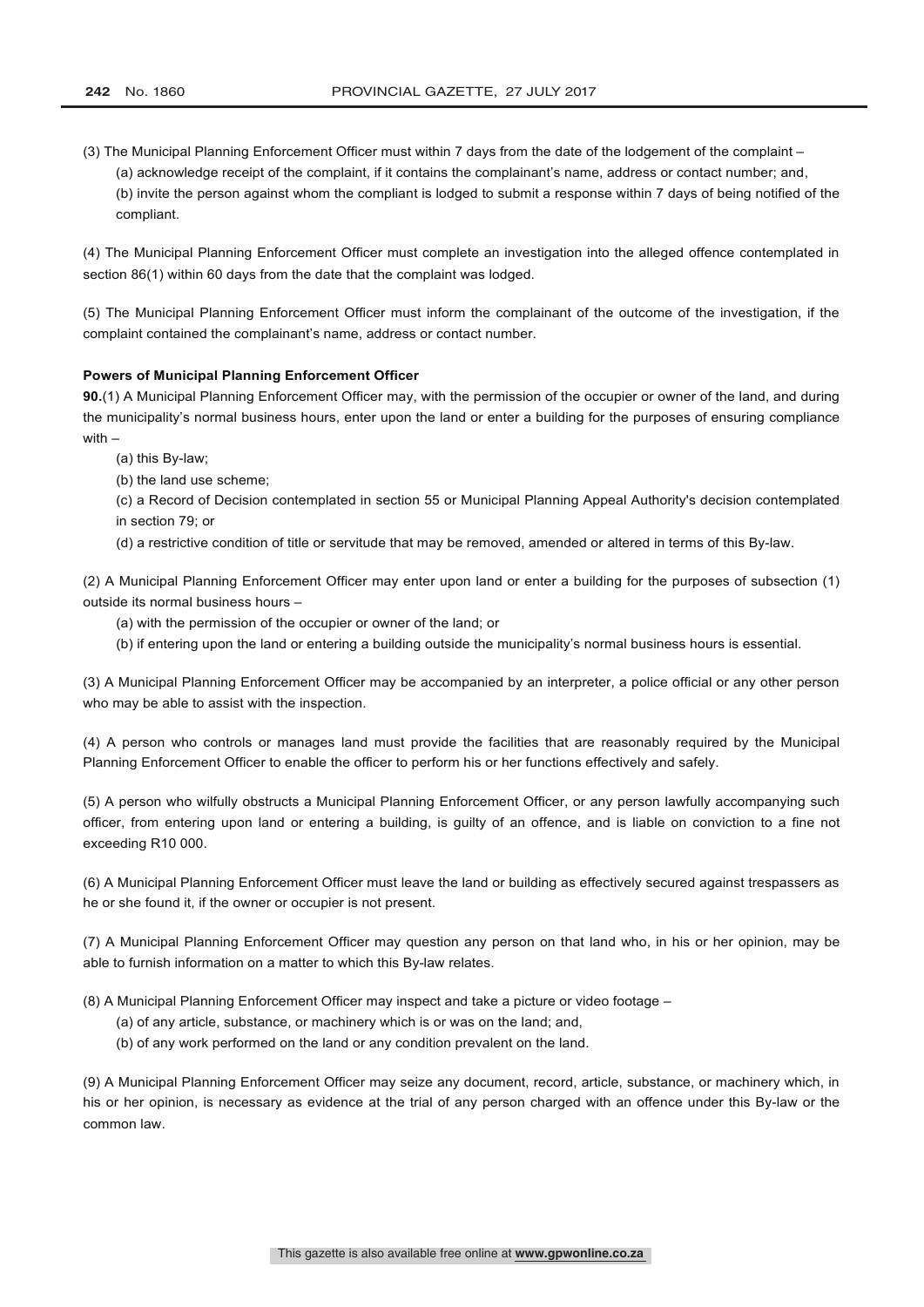(10) A Municipal Planning Enforcement Officer may grant a user of a document or record the right to make copies of the book or record before its seizure.

(11) A Municipal Planning Enforcement Officer must issue a receipt to the owner or person in control of document, record, article, substance, or machinery which he or she has seized.

(12) A Municipal Planning Enforcement Officer may direct any person to appear before him or her at such time and place as may be agreed upon and question the person.

#### **Warrant of entry for enforcement purposes**

**91.**(1) A magistrate for the district in which the land is situated may, at the request of the Municipality, issue a warrant to enter upon the land or enter the building if–

- (a) the prior permission of the occupier or owner of land cannot be obtained after reasonable attempts; or
- (b) the purpose of the inspection would be frustrated by the prior knowledge thereof.

(2) A magistrate may only issue a warrant if the magistrate is satisfied that there are reasonable grounds for suspecting that any activity that is contrary to the provisions of this By-law or the Municipality's land use scheme, has been or is about to be carried out on that land or building.

(3) A warrant authorises the Municipality to enter upon the land or to enter the building on one occasion only, and that entry must occur –

- (a) within one month of the date on which the warrant was issued; and,
- (b) at a reasonable hour, except where the warrant was issued on the grounds of urgency.

#### **Observance of confidentiality pertaining to entry for enforcement purposes**

**92.**(1) A Municipal Planning Enforcement Officer who has entered upon land or entered a building for the purposes of ensuring compliance with this By-law or the Municipality's land use scheme, and who has gained knowledge of any information or matter relating to another person's private or business affairs in the process, must treat that information or matter as confidential and may not disclose it to any other person.

(2) A person is guilty of an offence and liable on conviction to a fine or to a period of imprisonment not exceeding one year, or both, if that person subsequently discloses to any other person trade secrets or any privileged information obtained whilst entering upon land or entering a building for the purposes of ensuring compliance with this By-law or the Municipality's land use scheme, except –

- (a) if the disclosure was made for the purposes of enforcing the Act or the Municipality's land use scheme; or
- (b) if the disclosure was ordered by a competent court or is required under any law.

## **Presumption that member of the managing body of a corporate body or partner in a partnership committed activity that constitutes an offence**

**93.** A person is personally guilty of an offence contemplated in this By-law if –

- (a) the offence was committed by  $-$ 
	- (i) a corporate body established in terms of any law; or
	- (ii) a partnership;

(b) the person was a member of the board, executive committee, close corporation or other managing body of the corporate body or the partnership at the time that the offence was committed; and,

(c) the person failed to take reasonable steps to prevent the offence.

### **Failure by land owner's association, body corporate or share block company to execute obligation in terms of condition of approval**

**94.** If a land owner's association, a body corporate established in terms of section 36(1) of the Sectional Titles Act, or a share block company contemplated in section 1 of the Share Blocks Control Act, fails to execute an obligation imposed on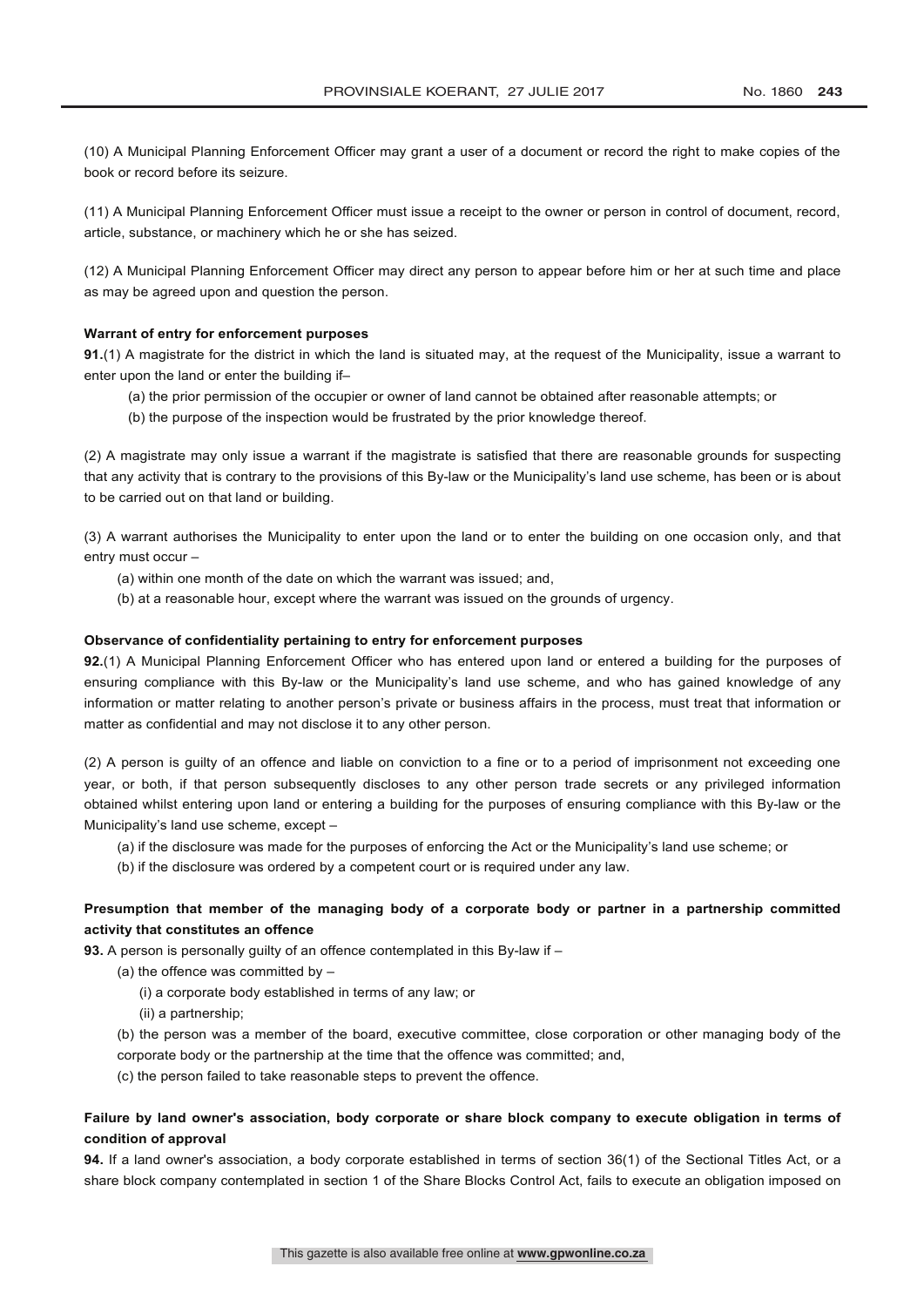it in terms of a condition of approval contemplated in section 54(6) or by the Municipal Planning Appeal Authority, the Municipality may rectify the failure and recover the cost thereof from the members of the land owners association, body corporate or shareholders of the share block company.

#### **Relief by court**

**95.**(1) If the Municipality has instituted proceedings against a person for an offence contemplated in section 86(1) it may simultaneously apply to a court for appropriate relief.

(2) A court may grant any appropriate relief, including –

- (a) a declaration of rights:
- (b) an order or an interdict preventing a person from –

(i) using land, subdividing land, consolidating land, establishing a township, notarially tying adjacent land or erecting buildings on land without municipal planning approval, if municipal planning approval is required in terms of this By-law;

(ii) using land, subdividing land, consolidating land, establishing a township, notarially tying adjacent land or erecting buildings on land contrary to a provision of a land use scheme;

(iii) using land, subdividing land, consolidating land, establishing a township, notarially tying adjacent land or erecting buildings on land contrary to a restrictive condition of title or servitude; or

(iv) using land, subdividing land, consolidating land, establishing a township, notarially tying adjacent land or erecting buildings on land contrary to a Municipality's decision for municipal planning approval as contemplated in section 54 or the Municipal Planning Appeal Authority's decision contemplated in section 78; or

(v) failing to disclose that land is not registrable as contemplated in section 62;

- (c) an order to reduce or disconnect engineering services;
- (d) an order to demolish, remove or alter any building, structure or work illegally erected or constructed;
- (e) an order to rehabilitate the land concerned; or
- (f) any other appropriate preventative or remedial measure.

#### **Relationship between remedies provided for in this By-law and other statutory and common law remedies**

**96.** The remedies provided for in this By-law are in addition to any other statutory or common law criminal or civil remedies that a Municipality or a person may have at their disposal.

#### **Display of notice on land that activity is unlawful**

**97.** The Municipality must display a notice on the land, if it obtained a temporary or final interdict to prevent use of land or erection buildings contrary to this By-law, a land use scheme or a restrictive condition of title or servitude registered against the land, stating that –

- (a) the activity identified in the notice is unlawful;
- (b) a temporary or final interdict has been obtained to prevent the activity;

(c) that any person who continues with the activity will be guilty of an offence; and,

(d) that any person who continues with the activity is liable on conviction to a fine not exceeding R1 000 000 or to imprisonment for a period not exceeding 1 year or to both such a fine and such imprisonment.

## **Persons who may approach High Court for enforcement of rights granted by Act, a land use scheme adopted in terms of this By-law or municipal planning approval in terms of this By-law**

**98.**(1) A person who alleges that a right granted by this By-law, a land use scheme adopted in terms of this By-law, or an approval in terms of this By-law has been infringed or is threatened by another person or an organ of state, may approach the High Court for relief, in the event that the person is acting –

- (a) in his or her own interest;
- (b) on behalf of another person who cannot act in his or her own name;
- (c) as a member of, or in the interest of, a group or category of persons;
- (d) on behalf of an association and in the interest of its members; or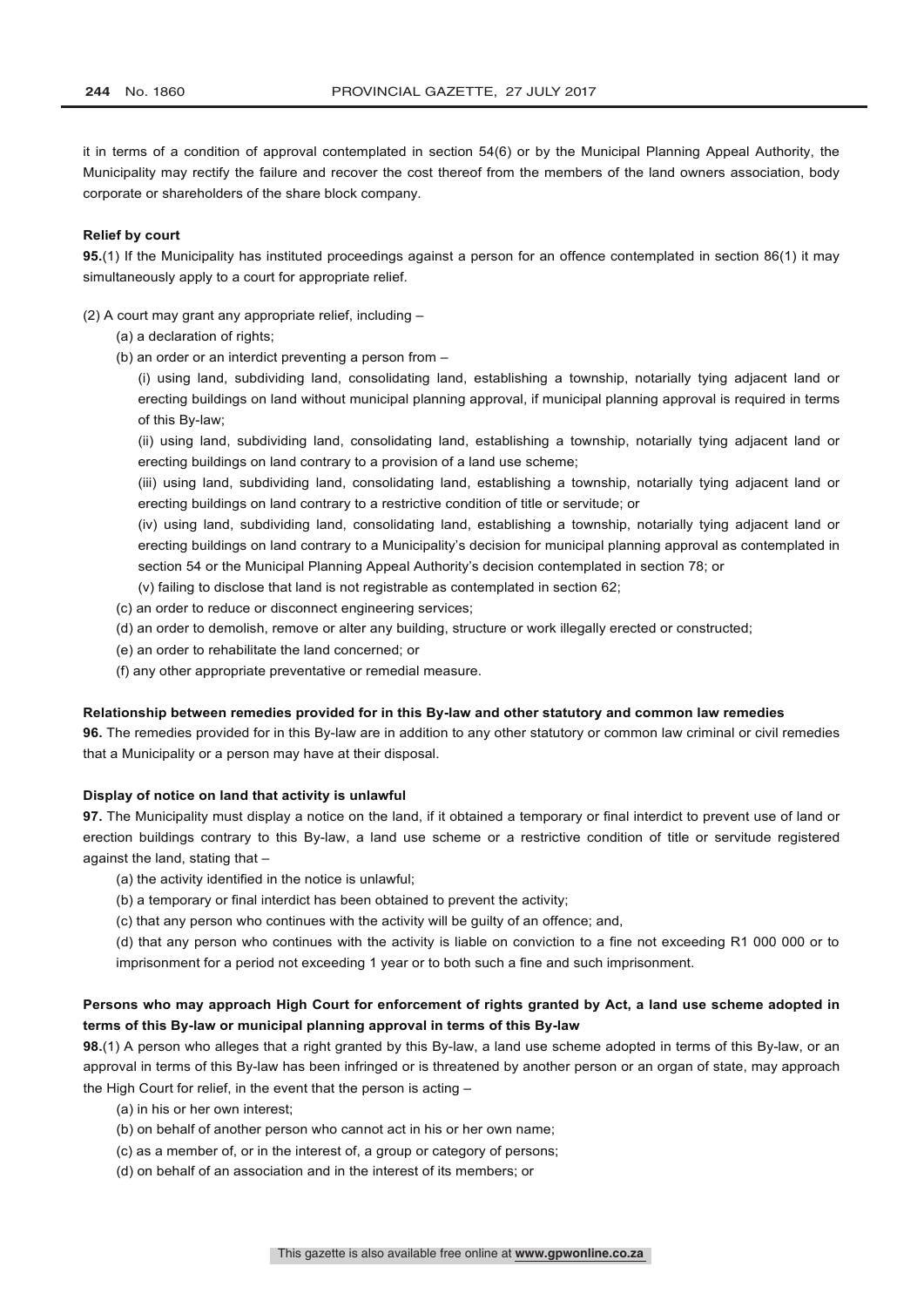(e) in the public interest.

#### *Part 3: Subsequent application for municipal planning approval*

#### **Subsequent application for municipal planning approval**

**99.**(1) A person may make an application for municipal planning approval contemplated in section 46, despite –

- (a) having committed an offence contemplated in section 86(1); or
- (b) a court order contemplated in section 95(2).

(2) If a Municipality approves a subsequent application for municipal planning approval, it must impose a condition –

(a) that the applicant must, within 30 days after notice of approval was served, pay to the Municipality as a civil penalty an amount, not less than 5% and not more than 100%, of the value of any building, construction, engineering, mining or other operation, illegally performed to which the subsequent application for municipal planning approval relates; and,

(b) that the approval lapses if, upon expiry of the period referred to in paragraph (a), the amount of the civil penalty has not been paid in full.

(3) The Municipality may waive the civil penalty for failing to obtain its prior approval in respect of a public benefit organisation registered in terms of section 30 of the Income Tax Act, 1962 (Act No. 58 of 1962).

*Part 4: Misconduct by official approving the use of land or erection buildings or contrary to the Act, a land use scheme or a restrictive condition of title or servitude registered against land*

## **Misconduct by official employed by organ of state who approves the erection of buildings or use of land without prior approval in terms of the Act**

**100.**(1) An official is guilty of misconduct –

(a) when authorising the use of land, subdivision of land, consolidation of land, the establishment of a township, notarially tying adjacent land or erection of buildings on land without municipal planning approval, if municipal planning approval is required in terms of this By-law;

(b) when authorising the use of land, subdivision of land, consolidation of land, the establishment of a township, notarially tying adjacent land or erection of buildings on land contrary to a provision of a land use scheme;

(c) when authorising the use of land, subdivision of land, consolidation of land, the establishment of a township, notarially tying adjacent land or erection of buildings on land contrary to a Municipality's decision for municipal planning approval as contemplated in section 54 or Municipal Planning Appeal Authority's decision contemplated in section 77;

(d) when authorising the use of land, subdivision of land, consolidation of land, the establishment of a township, notarially tying adjacent land or erection of buildings on land contrary to a restrictive condition of title or servitude; or

(e) if the official certified that a condition of approval for municipal planning approval has been complied with, when it has not.

(2) An official is guilty of misconduct in terms of this section, irrespective of whether or not the official was aware that prior approval is required for the erection this of buildings in terms of this By-law.

(3) An official who is guilty of misconduct under this section may be disciplined in accordance with the disciplinary code of the person's employer or the official's profession.

(4) It is a defence for an official charged in terms of this section if it can be proven that the official acted in an emergency to save human life, property or the environment.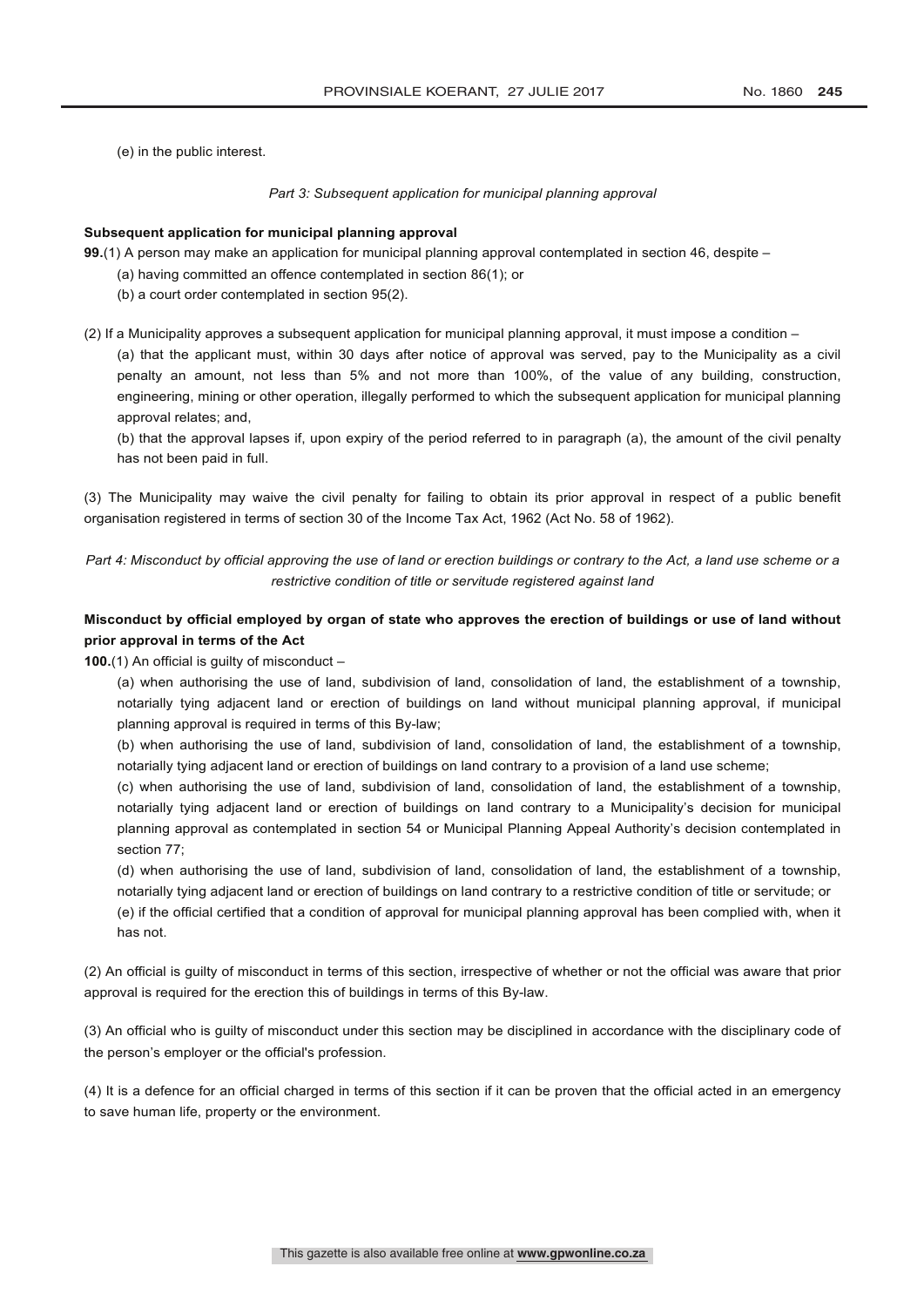## **Offence by owner for failure to lodge diagrams, plans and documents with the Surveyor-General after cancellation or partial cancellation of municipal planning approval for subdivision or consolidation of land or township establishment**

**101.**(1) An owner is guilty of an offence, if the owner fails to ensure that diagrams, plans and other documents that the Surveyor-General required for the cancellation or partial cancellation of an approved diagram or general plan for the subdivision or consolidation of land or township establishment are lodged with the Surveyor-General, within six months after the Municipality cancelled or partial cancelled its municipal planning approval.

(2) An owner who is guilty of an offence in terms of this section is liable on conviction to a fine not exceeding R1 000 000 to imprisonment for a period not exceeding 1 year or to both such a fine and such imprisonment.

## **Offence by owner for failure to lodge deeds, plans and documents with Registrar of Deeds after cancellation or partial cancellation of municipal planning approval for subdivision or consolidation of land or township establishment**

**102.**(1) An owner is guilty of an offence, if the owner fails to ensure that all deeds, plans and other documents that the Registrar of Deeds required to update the records of the Registrar of Deeds that are affected by the cancellation or partial cancellation of a municipal planning approval for the subdivision or consolidation of land or township establishment are lodged with the Registrar of Deeds, within three months after the Surveyor-General updated the records of the Office of the Surveyor-General to reflect the partial cancellation or cancellation of municipal planning approval.

(2) An owner who is guilty of an offence in terms of this section is liable on conviction to a fine not exceeding R1 000 000 or to imprisonment for a period not exceeding 1 year or to both such a fine and such imprisonment.

## CHAPTER 8

#### **COMPENSATION**

## **Compensation arising from a proposal by a Municipality to zone a privately-owned land for a purpose which makes it impossible to develop any part thereof**

**103.**(1) If the Municipality zones land on its own accord for a purpose that makes it impossible for the land owner to develop any part thereof, the land owner may claim compensation from the Municipality –

- (a) within three years after the effective date of the Municipality's decision; and,
- (b) to the extent to which the owner has not already received compensation for the loss of the use of the land.

(2) The Municipality may amend a provision of a land use scheme which prevents an owner from developing any part of his or her land, within six months after the owner has lodged a claim for compensation, in order to avoid being liable for payment of compensation.

(3) When the Municipality has compensated an owner of land under this section, it must take transfer of the land concerned.

#### **Compensation arising from removal, amendment or suspension of a condition of title**

**104.**(1) A person who has suffered any loss or damage, or whose land or real right in land has been adversely affected as a result of the removal, amendment or alteration of a condition of title in terms of this By-law, may claim compensation from the person who, at the time of the removal, amendment or suspension of the condition of title, was the owner of the other land that was burdened by the condition of title.

(2) A claim for compensation is limited to the extent to which the claimant has not already received compensation, and must be instituted within three years after the date of the alteration, suspension or deletion.

#### **Compensation arising from permanent closure of municipal road or public place by Municipality**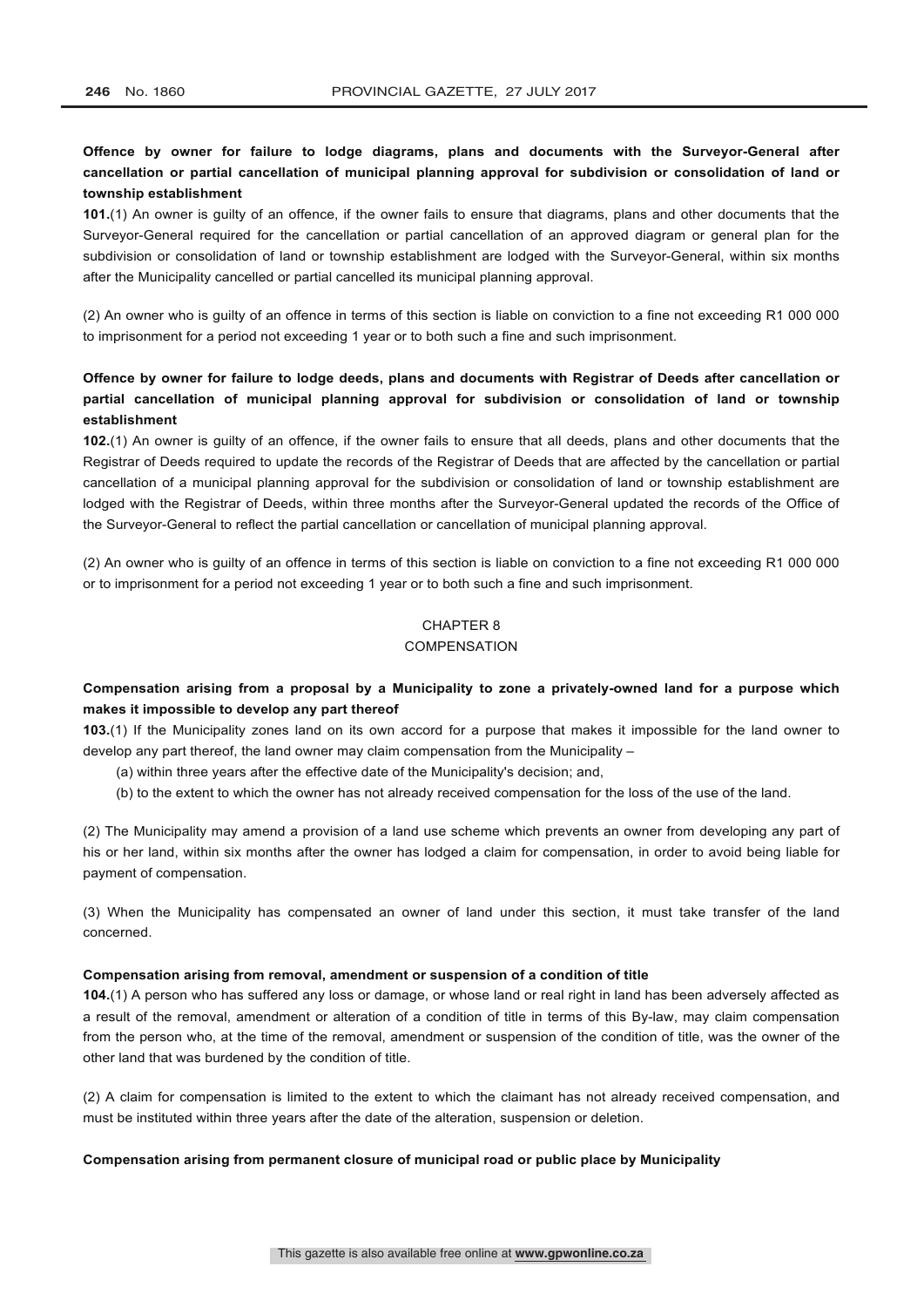**105.**(1) Any owner of land, who has suffered a loss or damage due to the closure of a municipal road or a public place, may claim compensation from a Municipality.

(2) A claim for compensation –

- (a) is limited to the extent to which the claimant has not already received compensation; and,
- (b) must be instituted within a period of three years after the date of the closure of the municipal road or public place.

#### **Amount of compensation**

**106.**(1) The amount of compensation must be agreed upon between –

(a) the claimant and the owner of the land for the benefit of which the restrictive condition of title or servitude was altered, suspended or deleted; or

(b) the claimant and the Municipality for any other claim in terms of this Chapter.

(2) In the event that the parties fail to conclude an agreement for compensation within one year, a court may determine the amount thereof.

## CHAPTER 9

## SERVICE OF DOCUMENTS

#### **Service of documents**

**107.**(1) Any document that needs to be served, on any person or body, other than the Municipal Planning Registrar and Municipal Planning Appeal Authority Registrar, may be served –

- (a) by delivering the document by hand to the person;
- (b) by delivering the document by hand to a person who apparently is over the age of sixteen years and apparently resides or works at the physical address of the person;
- (c) by successful electronic transmission of the document to the e-mail address or telefax number of the person;
- (d) by sending the document by registered post or signature on delivery mail to the person's postal address; or
- (e) by affixing a copy of the document on the outer or principal door of the recipient's residence or place of business.

(2) Service of a document is not invalid by virtue of an intended recipient not receiving a document, if –

(a) the document was hand delivered to a person who apparently is over the age of sixteen years at a valid physical address of the intended recipient;

(b) the document was mailed to a valid e-mail address or transmitted to a valid telefax number of the intended recipient;

(c) the document was posted by registered mail or signature on delivery mail to a valid postal address of the intended recipient; or

(d) a copy of the document was affixed on the outer or principal door of at a valid residence or place of business of the recipient.

(3) A notice to anyone who is a signatory to a joint petition or group representation, may be given to the –

(a) authorised representative of the signatories if the petition or representation is lodged by a person claiming to be the authorised representative; or

(b) person whose name appears first on the document, if no person claims to be the authorised representative of the signatories.

(4) A notice to a signatory to a joint petition or group representation constitutes notice to each person named in the joint petition or group representation.

#### **Service of documents on Municipal Planning Registrar**

**108.** Any document that needs to be served on the Municipal Planning Registrar may be served –

(a) by delivering the document by hand to the Municipal Planning Registrar or a Deputy Municipal Planning Registrar;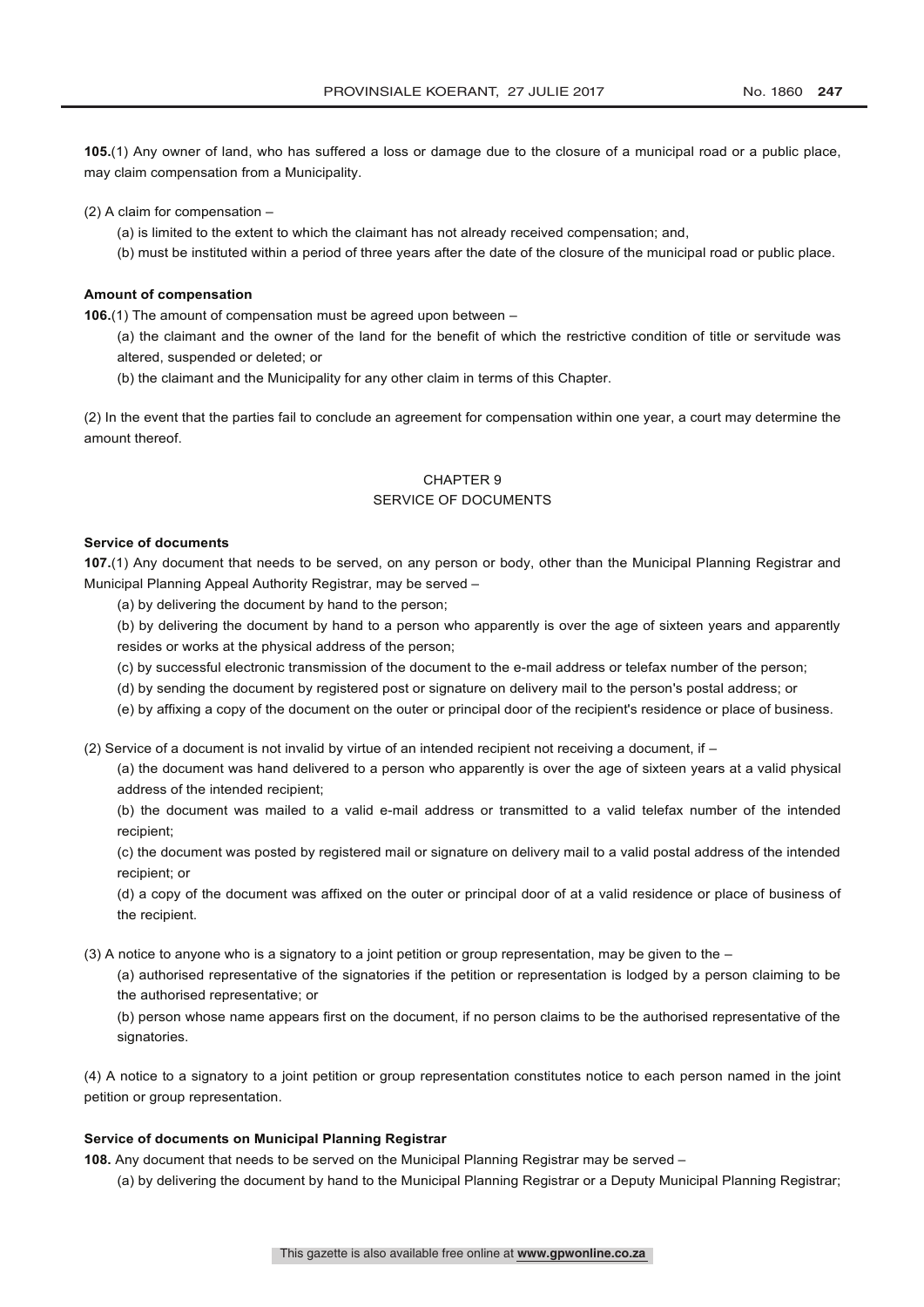- (b) by successful electronic transmission of the document
	- (i) to the e-mail address or telefax number of the Municipal Planning Registrar; or
	- (ii) to the e-mail address or telefax number of the Municipal Manager; or
- (c) by sending the document by registered post or signature on delivery mail
	- (i) to the postal address of the Municipal Planning Registrar; or
	- (ii) to the postal address of the Municipal Manager.

#### **Service of documents on Municipal Planning Appeal Authority Registrar**

**109.** Any document that needs to be served on the Municipal Planning Appeal Authority Registrar must be served –

(a) by delivering the document by hand to the Municipal Planning Appeal Authority Registrar or a Deputy Municipal Planning Appeal Tribunal Registrar; or

- (b) by successful electronic transmission of the document
	- (i) to the e-mail address or telefax number of the Municipal Planning Appeal Authority Registrar; or
	- (ii) to the e-mail address or telefax number of the Municipal Manager.

#### **Date of service of document**

**110.**(1) If a document has been served by delivering the document by hand to the addressee the date on which the document was delivered must be regarded as the date of service of the document.

(2) If a document has been served on a person who apparently is over the age of sixteen years, service must be regarded as having been effected within 14 days of delivery.

(3) If a document has been served by successful electronic transmission of the document to the e-mail address or telefax number of the addressee, the date on which the document was successfully transmitted must be regarded as the date of service of the document.

(4) If a document has been served by registered post or signature on delivery mail, service must be regarded as having been effected within 21 days of posting, irrespective of when or if the mail has been collected.

#### CHAPTER 10

#### DELEGATIONS AND AGENCY AGREEMENTS

#### **Agency agreement between municipalities for performance of functions in terms of Act**

**111.**(1) The Municipality may, after it has applied the criteria contemplated in section 78 of the Municipal Systems Act, enter into an agreement with one or more other municipalities, including the District Municipality, in terms of which the latter is to exercise, as the agent of the Municipality, any of its powers in terms of this By-law.

(2) An agency agreement must clearly specify the powers assigned to the agent municipality and the terms and conditions subject to which the powers must be exercised.

(3) A power exercised by an agent municipality in terms of an agency agreement must be regarded as a power exercised by the Municipality.

(4) The Municipal Manager must keep copies of agency agreements between municipalities for performance of functions in terms of this By-law.

#### **Agency agreement with traditional council**

**112.**(1) The Municipality may enter into an agreement with a traditional council in terms of which the latter is to exercise, as the agent of the Municipality, any of its powers in terms of this By-law, except –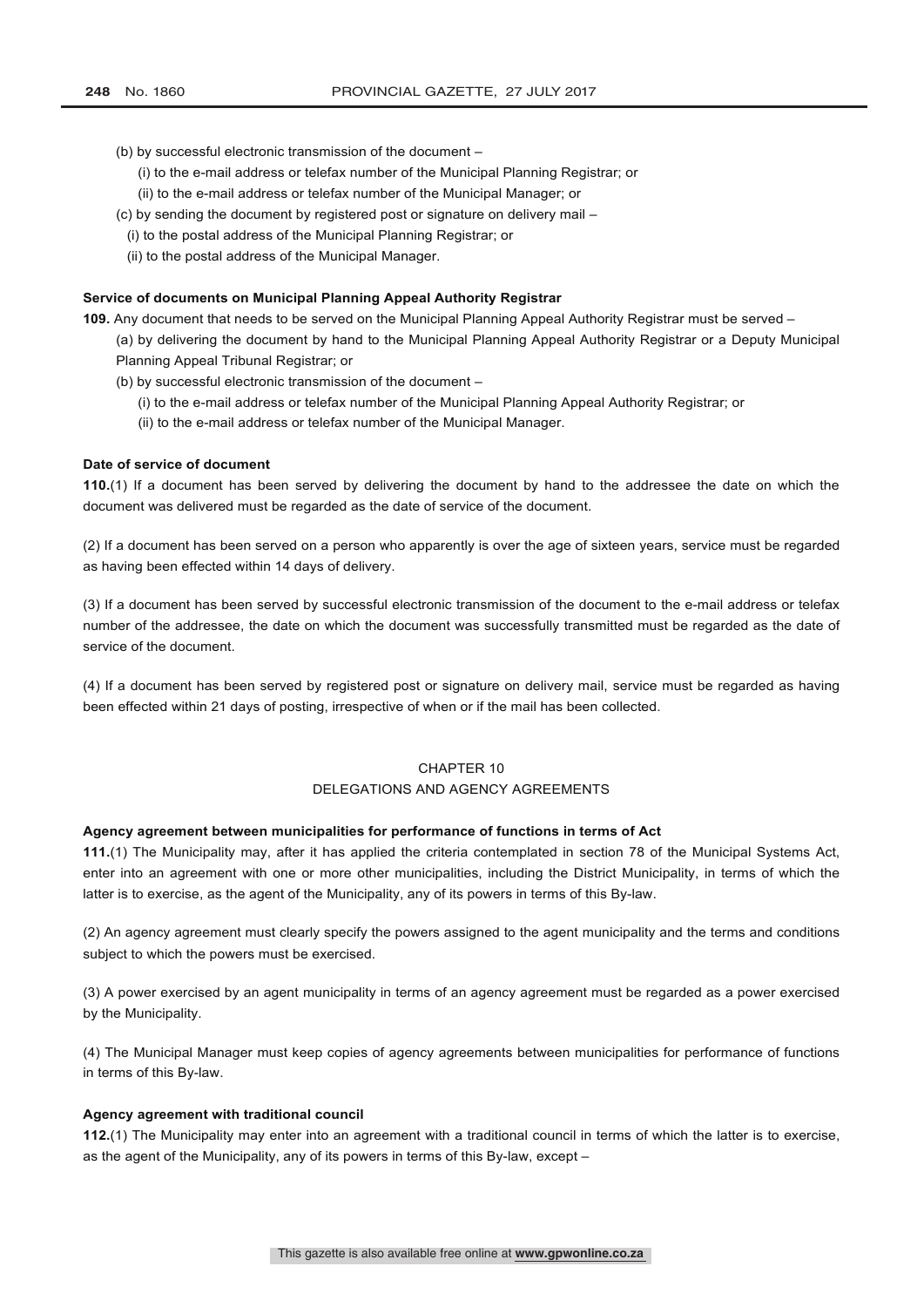(a) a power which requires the person exercising it to have a specific qualification and registration with a profession's controlling body; and,

(b) the power to decide an application for municipal planning approval.

(2) An agency agreement must clearly specify the powers assigned to the traditional council and the terms and conditions subject to which the powers must be exercised.

(3) A power exercised by a traditional council in terms of an agency agreement must be regarded as a power exercised by the Municipality.

(4) The Municipal Manager must keep copies of agency agreements between the Municipality and a traditional council for performance of functions in terms of this By-law.

#### **Delegations by Municipality**

**113.**(1) The Municipal Council may not delegate the following powers –

- (a) the power to decide an application for municipal planning approval for
	- (i) the adoption of a land use scheme;
	- (ii) an amendment to a land use scheme that requires an amendment to the land use scheme clauses;
	- (iii) the repeal of a land use scheme; or

(iv) a material change to the Municipal Council's decision to adopt a land use scheme or to amend the land use scheme clauses.

- (b) the appointment of members of the Municipal Planning Tribunal;
- (c) the determination of the conditions subject to which a member of the Municipal Planning Tribunal holds office;
- (d) the removal of a member of the Municipal Planning Tribunal;
- (e) the designation of a Chairperson and Deputy Chairperson the Municipal Planning Tribunal; and,
- (f) the designation of a Chairperson, if the Chairperson and Deputy Chairperson of the Municipal Planning Tribunal are unable to act.

#### (2) A power conferred on –

- (a) a Municipal Planning Tribunal;
- (b) Chairperson of a Municipal Planning Tribunal;
- (c) Presiding Officer appointed by the Chairperson of a Municipal Planning Tribunal;
- (d) a member of a Municipal Planning Tribunal who is a Registered Planner member, attorney or advocate;
- (f) Tribunal Registrar; or
- (g) Municipal Planning Authorised Officer;

may not be delegated, unless the Act provides expressly otherwise.

(3) A Municipality may delegate any power conferred on it in terms this By-law, other than the powers contemplated in subsections  $(1)$  and  $(2)$  –

(a) to a committee of the Municipality established in terms of sections 60(1)(a), 61(2), 71 or 79(1)(a) of the Municipal Structures Act; or

(b) to an official employed by the Municipality.

#### (4) A power or duty may –

- (a) be delegated to more than one functionary;
- (b) be delegated to a named person or the holder of a specific office or position;
- (c) be delegated subject to any conditions or limitations that the Municipality considers necessary; and,
- (d) at any time be withdrawn or amended in writing by the Municipal Council.

(5) A delegation does not –

(a) prevent the Municipal Council from exercising that power or performing the duty; or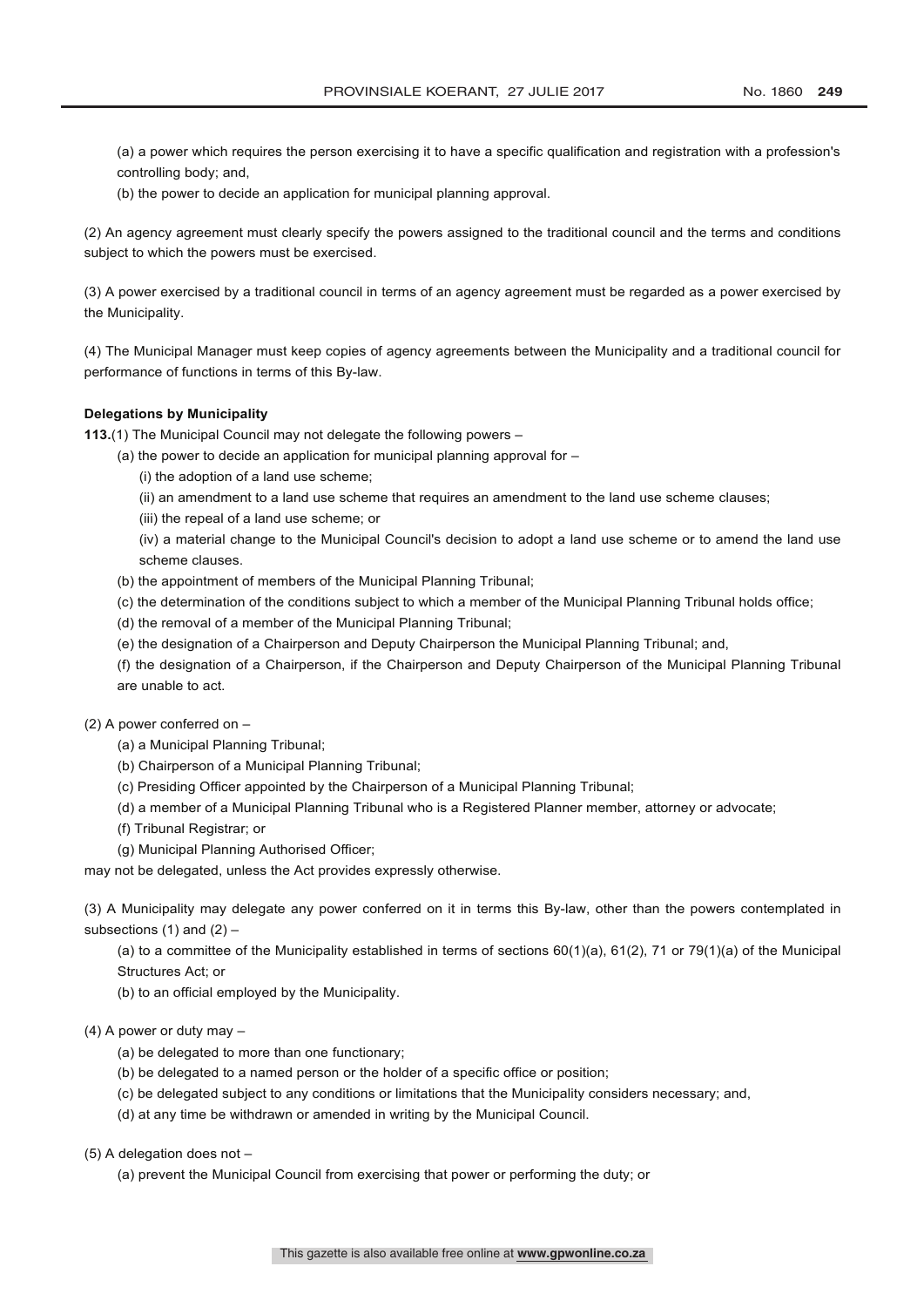(b) relieve the Municipal Council from being accountable for the exercise of the power or the performance of the duty.

(6) An act performed by a delegated authority has the same force as if it had been done by the Municipal Council.

(7) An act performed by a delegated authority, which was done within the scope of the delegation, remains in force and is not invalidated by reason of –

(a) the Municipal Council electing afterwards to exercise that power or performing the function or duty; or

(b) a later amendment or withdrawal of a delegation.

(8) A delegation in terms of this section –

- (a) must be in writing;
- (b) must include the following details
	- (i) the matter being delegated; and,
	- (ii) the conditions subject to which the delegation is made.

(9) The Municipal Council may at any time amend the terms of a delegation, or revoke a delegation made in terms of this section.

(10) A Municipal Manager must keep an updated record of all delegations in terms of this By-law.

(11) Any act done in terms of a power conferred on the Municipality in terms of this By-law that is exercised without the necessary authority is voidable.

#### CHAPTER 11

#### KEEPING OF RECORDS AND ACCESS TO INFORMATION

#### **Record of a land use scheme**

**114.** The Municipality's land use scheme clauses and map must be updated on 1 January and 1 July each year to show amendments to the land use scheme that have been made during the preceding six months.

#### **Record of applications for municipal planning approval**

**115.**(1) The Municipality must keep a register of all applications for municipal planning approval.

(2) The Municipality must keep copies of all documents to which the public has a right of access contemplated section 119 and 121.

#### **Notice of approval of sectional title plan, diagram and general plan**

**116.** The Surveyor-General must notify the Municipality in writing within 14 days of the approval by the Surveyor-General of the following plans –

(a) a sectional plan in terms of section 7(4) of the Sectional Titles Act;

(b) a sectional plan for the subdivision of consolidation of a section in terms of section 21(3) of the Sectional Titles Act;

(c) a sectional plan for the extension of a section in terms of section 24(4) of the Sectional Titles Act;

(d) a sectional plan for the extension of a scheme by the addition of sections and exclusive areas in terms of section 25(8) of the Sectional Titles Act;

(e) a diagram or general plan approved in terms of section 6(1)(b) of the Land Survey Act;

(f) a correction of a registered diagram that affects the extent of land in terms of section 36 of the Land Survey Act; or (g) an alteration or amendment of a general plan that effects the extent land in terms of section 37 of the Land Survey Act.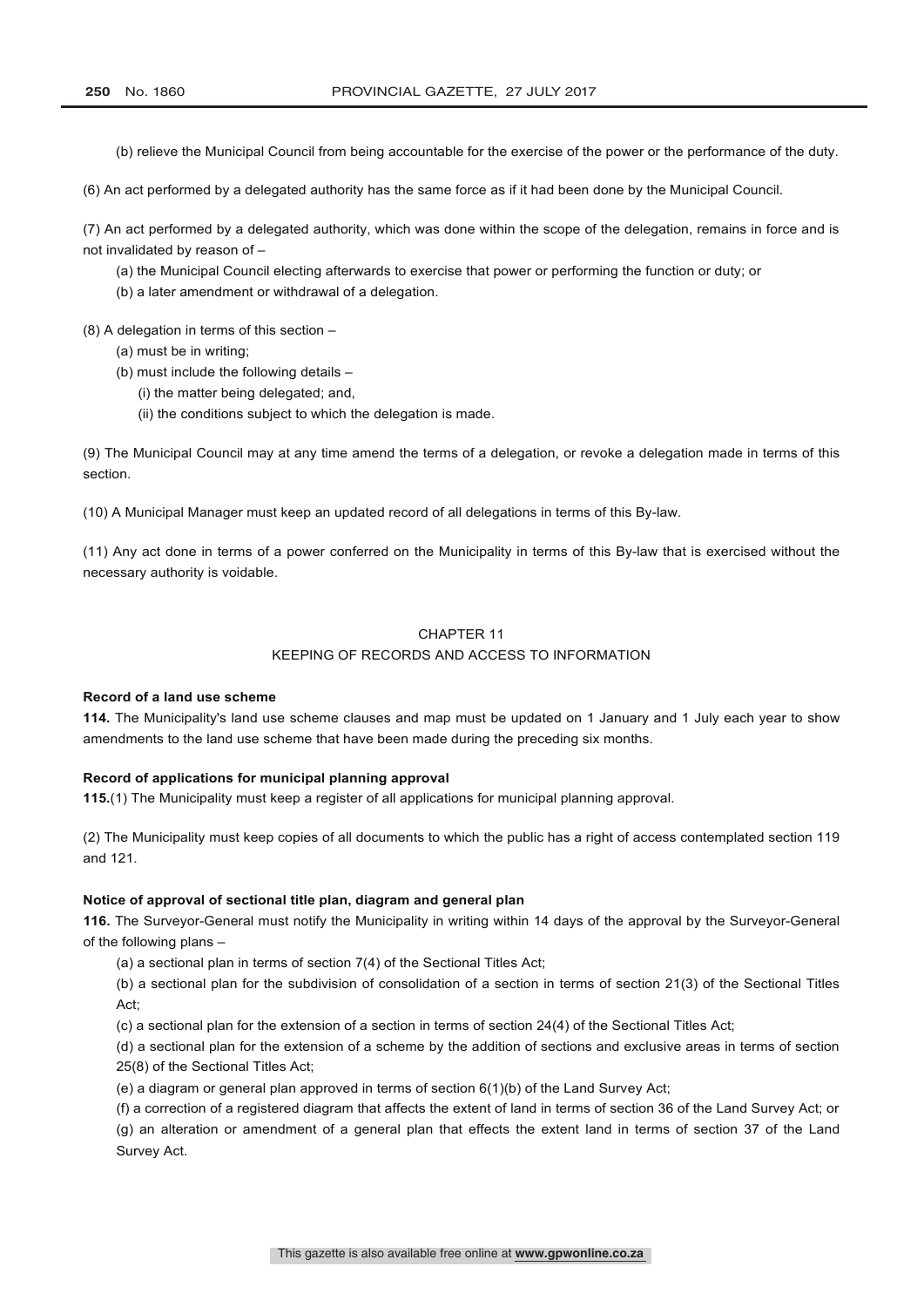#### **Notice of allocation of land in terms of the customary law**

**117.**(1) A traditional council must notify a Municipality in writing within 14 days of –

- (a) any allocation of land in terms of customary law; and,
- (b) any re-allocation of land in terms of customary law.

(2) A traditional council must provide a Municipality with the contact details of the person to whom the land has been allocated or re-allocated.

#### **Access to information held by Municipal Planning Registrar**

**118.** The following records that are held by the Municipal Planning Registrar must be regarded as records that are automatically available as contemplated in section 15 of the Promotion of Access to Information Act –

(a) the land use scheme contemplated in section 40(1);

(b) an application for municipal planning approval contemplated in section 46 or municipal planning proposal by a Municipality contemplated in section 73;

(c) proof that an applicant did give notice of an application for municipal planning approval contemplated in item 11(1) of Schedule 3;

(d) comments received by the Municipality in response to an invitation to comment on an application for municipal planning approval contemplated in item 11(1) of Schedule 3;

(e) the Municipal Planning Registrar's assessment of compliance of an application for municipal planning approval with the application process contemplated in item 13(2)(d) of Schedule 3;

(f) the Registered Planner's assessment and recommendation on an application for municipal planning approval contemplated in item 16(2) of Schedule 3;

(g) the Municipal Planning Tribunal's recommendation on an application for municipal planning approval, if the application is an application–

(i) for the adoption of a land use scheme;

(ii) for an amendment to a land use scheme that requires an amendment to the land use scheme clauses;

(iii) for the repeal of a land use scheme; or

(iv) for a material change to a Municipal Council's decision to adopt a land use scheme or to amend the land use scheme clauses,

contemplated in item18 of Schedule 3;

(h) the Municipal Planning Approval Authority's Record of Decision on an application for municipal planning contemplated in section 55; and,

(i) an applicant's waiver of the right to appeal against the Municipal Planning Approval Authority's decision on an application for municipal planning contemplated in section 58(a)(iii).

#### **Access to information held by Municipal Planning Appeal Authority Registrar**

**119.** The following records that are held by the Municipal Planning Appeal Authority Registrar must be regarded as records that are automatically available as contemplated in section 15 of the Promotion of Access to Information Act –

(a) a memorandum of appeal contemplated in item 1(1) of Schedule 9

(b) a responding memorandum contemplated in item 2(1) of Schedule 9;

(c) a withdrawal of an appeal contemplated in item 4(1) of Schedule 9;

(d) a withdrawal of a opposition to an appeal contemplated in item 4(2) of Schedule 9;

(e) a subpoena requesting a person to testify or produce a document at a site inspection or an appeal hearing contemplated in item 6(1) of Schedule 9;

(f) a subpoena requesting a person to lodge a document with the Municipal Planning Appeal Authority Registrar contemplated in item 7(1) of Schedule 9;

(g) the collated appeal documents contemplated in item 9(3) of Schedule 9;

(h) a notice of a site inspection contemplated in item 12(4) of Schedule 9;

(i) a notice of an appeal hearing contemplated in item 13(1) of Schedule 9;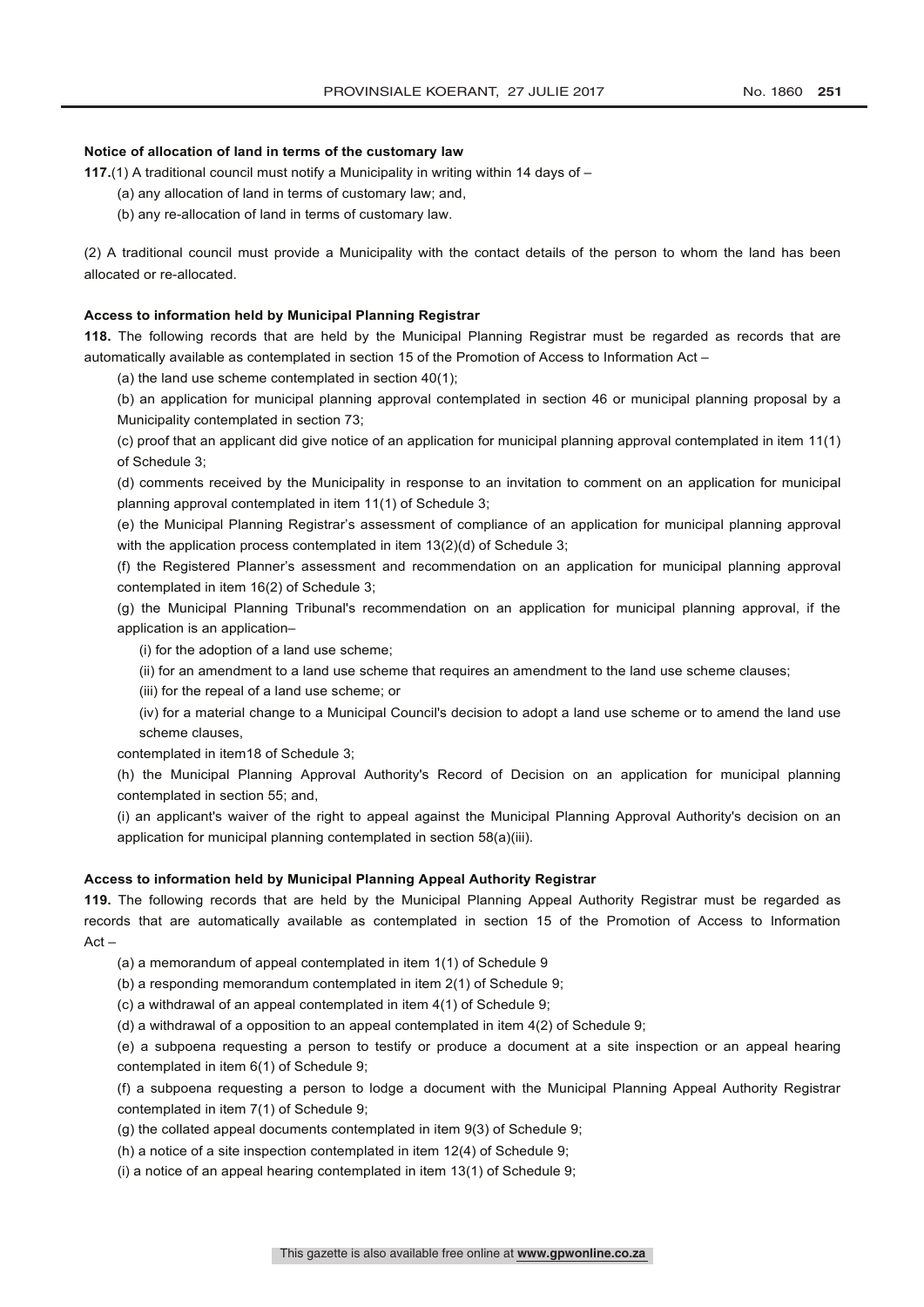(j) an application for the late lodging of a memorandum of appeal contemplated in item 1 of Schedule 10;

(k) opposition to a late appeal contemplated in item 2 of Schedule 10;

(l) a decision on an application for the late lodging of a memorandum of appeal contemplated in item 4 of Schedule 10;

(m) an urgent application to confirm that an appeal is invalid or for the partial commencement of a decision approving an application for municipal planning approval contemplated in item 1 of Schedule 11;

(n) opposition to an urgent application to confirm that an appeal is invalid or for the partial commencement of a decision approving an application for municipal planning approval contemplated in item 2 of Schedule 11;

(o) a decision on an urgent application to confirm that an appeal is invalid or for the partial commencement of a decision approving an application for municipal planning approval contemplated in item 5 of Schedule 11;

(p) a decision of the Municipal Planning Appeal Authority contemplated in section 77(4);

(q) written reasons for a decision of the Municipal Planning Appeal Authority contemplated in section 78(1); and,

(r) a register of appeals contemplated in section 85(2).

#### **Access to information held by Municipal Manager**

**120.**(1) The following records that are held by a Municipal Manager must be regarded as records that are automatically available as contemplated in section 15 of the Promotion of Access to Information Act –

(a) a register of the interests of members of the Municipal Planning Approval Authority, Municipal Planning Appeal Authority and the Municipal Planning Enforcement Authority contemplated in section 33(3);

(b) an agency agreement for performance of functions in terms of this By-law in terms of section 111(4); and,

(c) an updated record of all delegations in terms of this By-law contemplated in section 113(10).

## CHAPTER 12

#### GENERAL PROVISIONS

## **Declaration of land as land for the settlement in an unstructured manner by a traditional community or indigent households**

**121.**(1) The Municipality may declare land as land for the settlement in an unstructured manner by a traditional community or indigent households, if –

(a) the land is occupied or earmarked for occupation by three or more households;

(b) the households are settled on the land or will be settled on it in an unstructured manner;

(c) the majority of the households that are settled on the land or will be settled on it will not be able to afford to comply with the application process contemplated in Schedule 3; and,

(d) the Municipality has designated the land in its Spatial Development Framework as land to which shortened land use development procedures apply as contemplated in section 21(l)(ii) of the Spatial Planning and Land Use Management Act.

(2) The Municipality must map land declared as land for the settlement in an unstructured manner by a traditional community or indigent households.

(3) The Municipality must publish on its website –

(a) its decision declare land as land for the settlement in an unstructured manner by a traditional community or indigent households; and,

(b) mapping showing land that it has declared as land for the settlement in an unstructured manner by a traditional community or indigent households.

#### **Calculation of number of days**

**122.**(1) If this By-law prescribes a period for performing an action, the number of days must be calculated by excluding the first day, and by including the last day, unless the last day happens to fall on a Saturday, Sunday or public holiday, in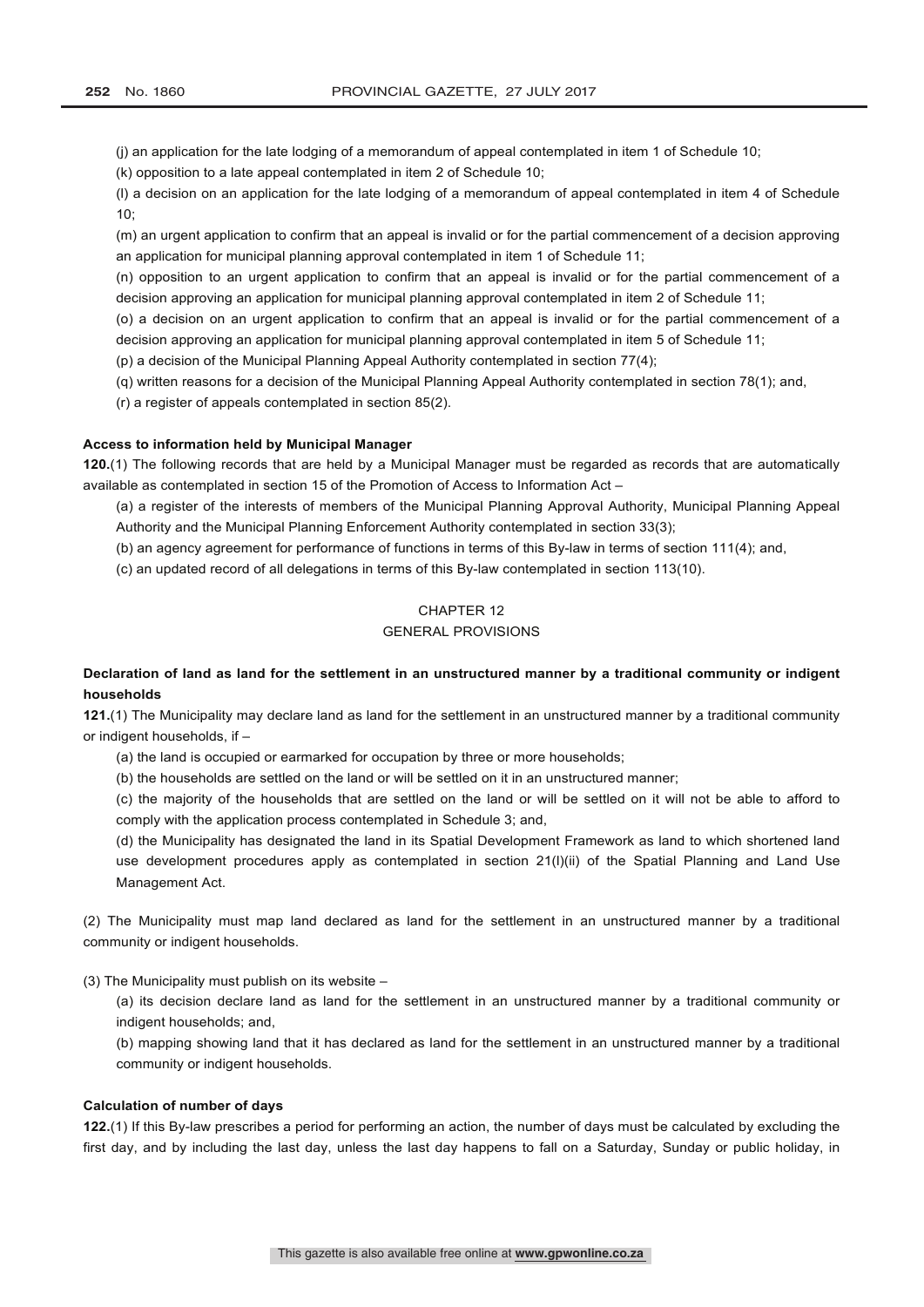which case the first work day immediately following the Saturday, Sunday or public must be regarded as the last day of the period.

(2) Days that a Municipality is officially in recess must be excluded from the period in which a Municipality must perform an action in terms of this By-law, if –

- (a) a Municipality did not delegate the power to perform the action; and,
- (b) the action must be performed in 120 days or less.

#### **Effect of change of ownership of land to which an application for municipal planning approval relates**

**123.**(1) If a land, which is the subject of an application for municipal planning approval, is transferred to a new owner, the new owner may continue with the application as the legal successor-in-title of the previous owner.

(2) A new owner must inform the Municipality in writing that he or she wishes to continue with an application for municipal planning approval and provide the Municipality with his or her contact details.

## **Ceding of rights associated with a person who commented on an application for municipal planning approval to new land owner**

**124.**(1) An owner who commented on an application for municipal planning approval by the closing date stated in the invitation contemplated in item 2(f) of Schedule 4 may, in writing, cede the rights conferred on a person who commented on an application to the new owner of his or her land.

(2) The new owner must provide the applicant and Municipality with a copy of the agreement to cede the rights and his or her contact details.

#### **Application for leave to intervene in application for municipal planning approval or appeal**

**125.**(1) An person may apply in writing for leave to intervene in an existing application for municipal planning approval before the Municipal Planning Approval Authority or the Municipal Planning Appeal Authority.

(2) The Municipal Planning Approval Authority or the Municipal Planning Appeal Authority must consider the following matters when it decides an application for leave to intervene –

- (a) whether public consultation was required for the application for municipal planning approval;
- (b) whether the applicant for intervention was given notice of the application for municipal planning approval;
- (c) the applicant for intervention's motivation for the request to intervene;

(d) the written consent of all the other parties to the application for municipal planning approval or appeal to agree to the party intervening, if they did consent to the party intervening;

- (e) prejudice that may be suffered by the applicant or any other person, including the public;
- (f) the applicant for intervention's prospects of success;
- (g) avoidance of unnecessary delay in the administration of justice;
- (h) the convenience of the Municipal Planning Approval Authority or Municipal Planning Appeal Authority;

(i) if a party applies to intervene in an application for municipal planning approval, whether the applicant for intervention is the only person who wishes to comment on the application, or if there are other persons who also made similar comments on the application;

 $(i)$  if a party applies to intervene in an appeal  $-$ 

(i) whether the applicant for intervention is the only person who wishes to appeal against the decision of the Municipal Planning Approval Authority, or if there are other appellants that also appealed against the decision on similar grounds;

- (ii) the importance of the appeal;
- (iii) the applicant for intervention's interest in the outcome of the appeal; and,
- (k) any other relevant factor.
- (3) The Municipal Planning Appeal Authority or Municipal Planning Appeal Authority must –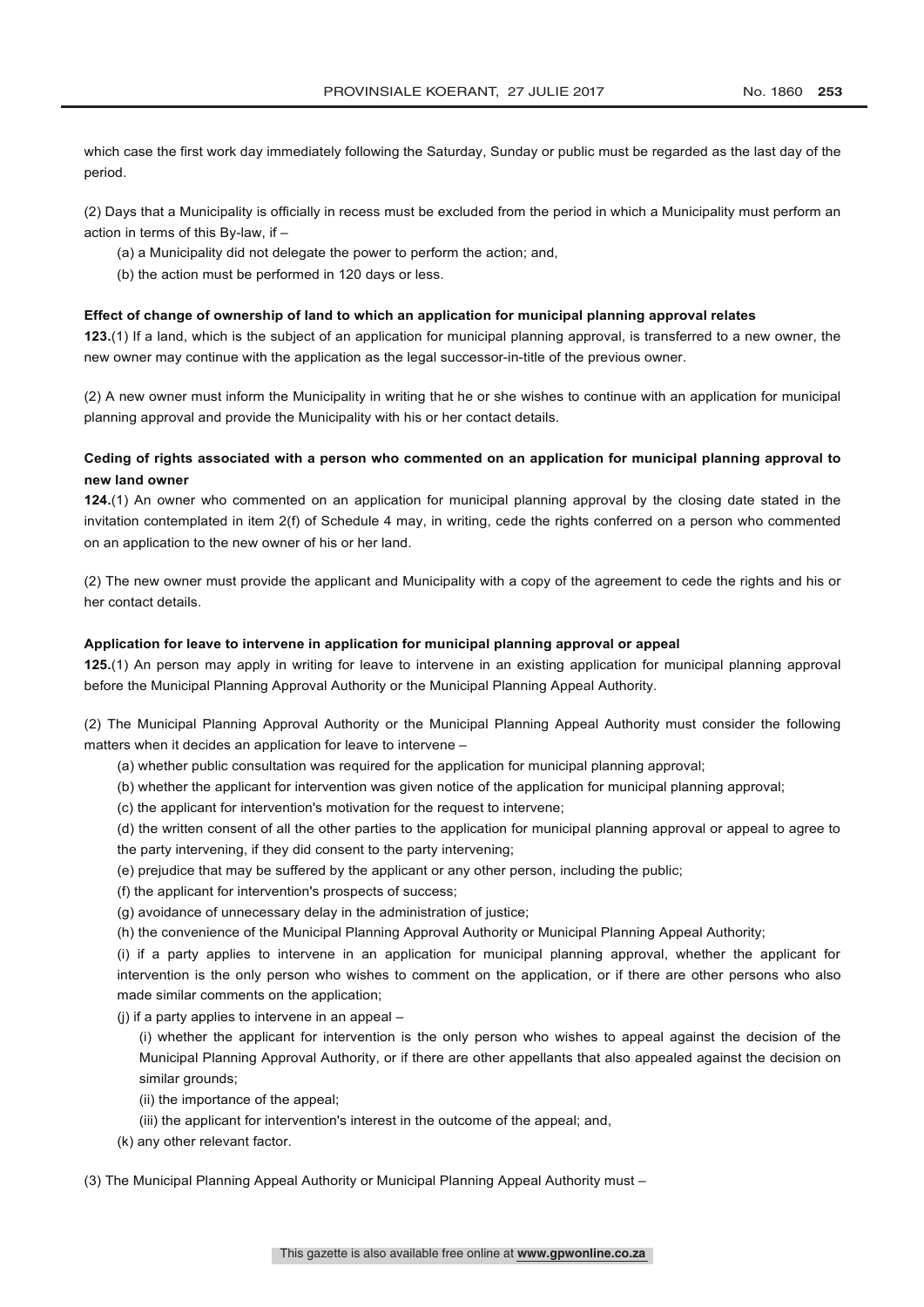(a) approve; or

(b) refuse,

an application for leave to intervene.

(4) The Municipal Planning Appeal Authority or the Municipal Planning Appeal Authority may limit a person who applied for intervention's participation to the issues in which the person's interest has been established in its decision to grant leave to intervene.

(5) If a person was granted leave to intervene in an application for municipal planning approval, the person must submit written comment on the application to the Municipal Planning Approval Authority in the manner and by the date determined by the Municipality in its decision to grant leave to intervene.

(6) If a person was granted leave to intervene in an appeal, the person must participate in the appeal proceedings in the manner determined by the Municipal Planning Appeal Authority in its decision to grant leave to intervene.

(7) A person who was granted leave to intervene in an application for municipal planning approval must be regarded as a person who commented on the application when the public was consulted, irrespective of whether or not public consultation was required for the application.

#### **Transitional arrangements and savings**

**126**. Schedule 12 applies to the transition from the old legislative order to the new legislative order.

#### **Short title**

**127.** This By-law is called the Inkosi Langalibalele Municipality Spatial Planning and Land Use Management By-law, 2017.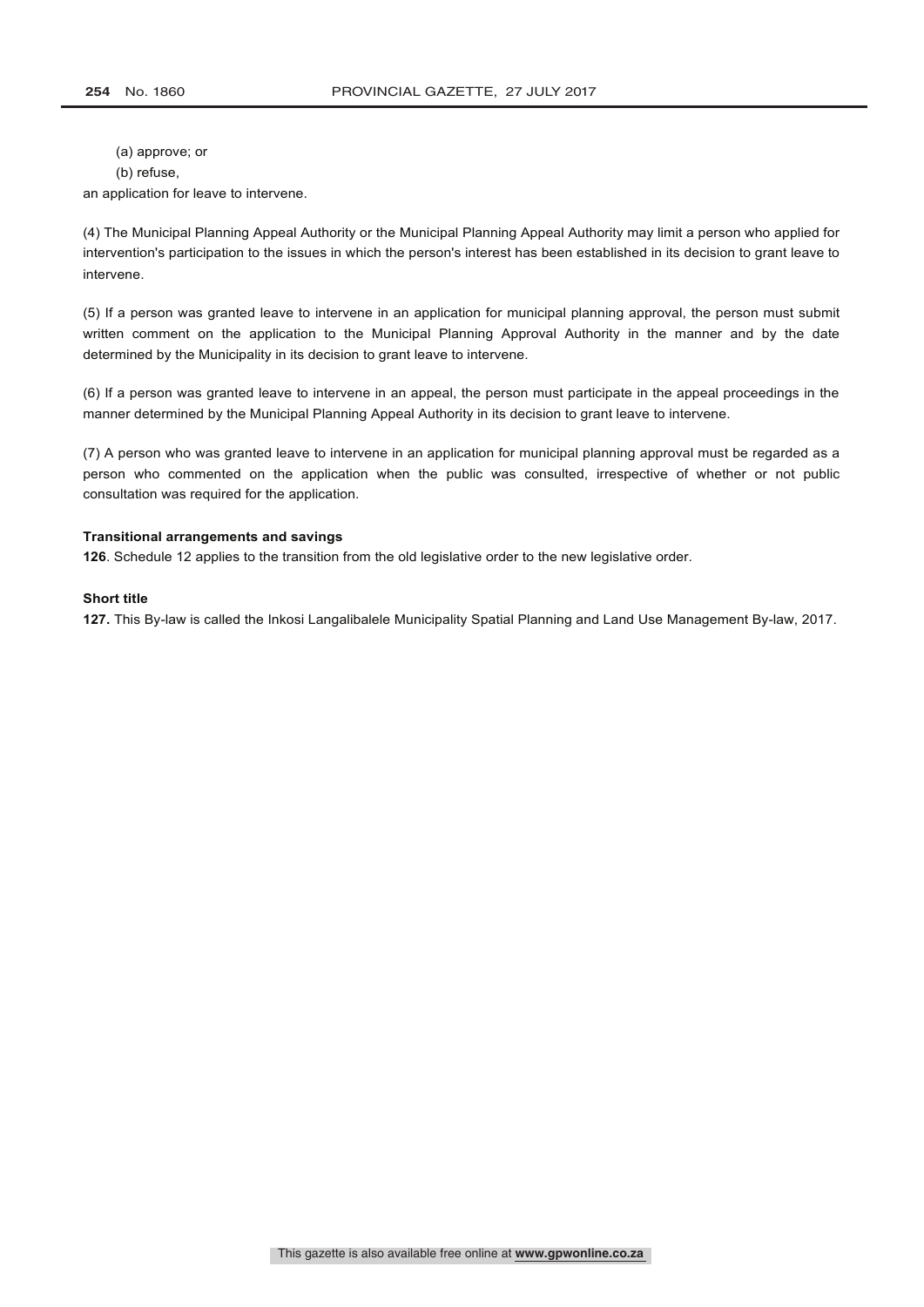#### SCHEDULE 1

## CATEGORISATION OF APPLICATIONS FOR DECISION BY THE MUNICIPAL PLANNING APPROVAL AUTHORITY *(Section 22(1))*

#### **Applications for municipal planning approval that may be decided by a Municipal Planning Authorised Officer**

**1.**(1) A Municipal Planning Authorised Officer may decide the following applications for municipal planning approval –

(a) the granting of consent in terms of land use scheme for the relaxation of a development control, including spaces around buildings;

(b) the subdivision and consolidation of land –

(i) that does not involve a change of land use; and

(ii) of which the end result is the creation of no more than two new properties, excluding properties used exclusively for the accommodation of roads or other engineering services;

- (c) the subdivision and consolidation of land exclusively for the purpose of accommodating engineering services;
- (d) the removal, amendment or suspension of a restrictive condition of title –

(i) that has been imposed in terms of this By-law or a repealed municipal planning law; or

(ii) that has not been imposed in terms of this By-law or a repealed municipal planning law, but is accompanied by the written approval of the person or entity in whose favour the condition is registered;

(e) an amendment to an application in terms of paragraphs (a) to (d), prior to the approval thereof by the Municipal Planning Authorised Officer;

(f) a correction to a decision of a Municipal Planning Authorised Officer on an application in terms of paragraphs (a) to (d) to correct an error in the wording of the decision, correct a spelling error, update land description, or update a reference to a law, person, institution, place name or street name; and,

(g) a non-material amendment to a Municipal Planning Authorised Officer's decision on an application in terms of paragraphs (a) to (d).

## **Applications for municipal planning approval that must be decided by the Chairperson of a Municipal Planning Tribunal or a tribunal member designated by the Chairperson**

**2.**(1) The Chairperson of a Municipal Planning Tribunal must decide an application for municipal planning approval for –

(a) an amendment to an application in terms of paragraphs (a) to (l) of item 3, prior to the approval thereof by the Municipal Planning Tribunal;

(b) a correction to a decision of a Municipal Planning Tribunal on an application in terms of paragraphs (a) to (l) of Item 3 to correct an error in the wording of the decision, correct a spelling error, update land description, or update a reference to a law, person, institution, place name or street name.

(2) The Chairperson of a Municipal Planning Tribunal may designate another member of the Tribunal to decide an application for municipal planning approval for a correction to a decision of a Municipal Planning Tribunal on an application in terms of paragraphs (a) to (l) of Item 3 to correct an error in the wording of the decision, correct a spelling error, update land description, or update a reference to a law, person, institution, place name or street name.

#### **Applications for municipal planning approval that must be decided by the Municipal Planning Tribunal**

**3.** The Municipal Planning Tribunal must decide the following applications for municipal planning approval –

- (a) the zoning or rezoning of land in accordance with an existing zone;
- (b) the granting of consent in terms of land use scheme for land use;
- (c) approval for a development situated outside the area of land use scheme;
- (d) the subdivision and consolidation of land
	- (i) that involves a change of land use; or
	- (ii) of which the end result is the creation of more than two new properties, excluding properties used exclusively
	- for the accommodation of roads or other engineering services;
- (e) township establishment;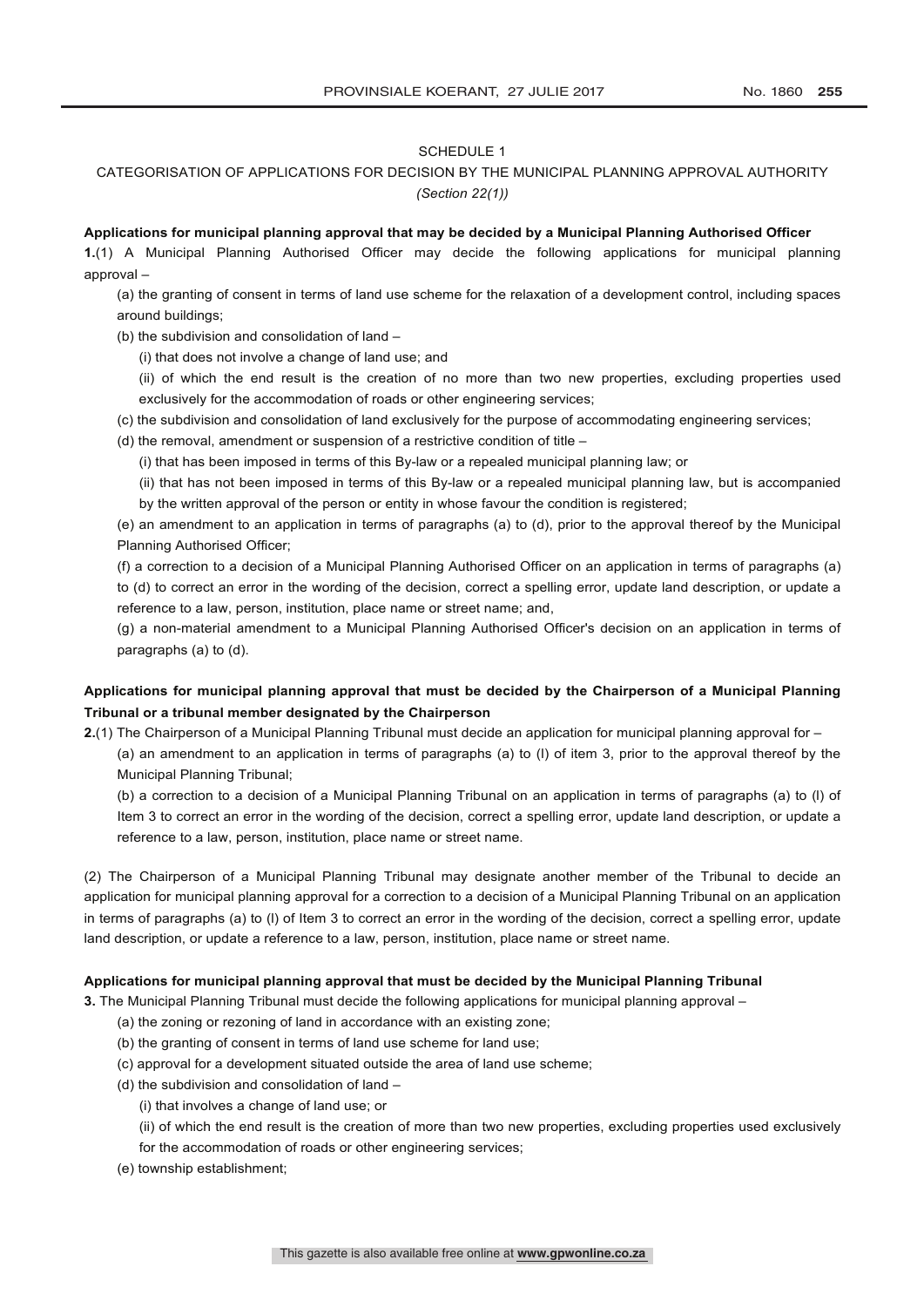# **CONTINUES ON PAGE 258 - PART 3**

This gazette is also available free online at **www.gpwonline.co.za**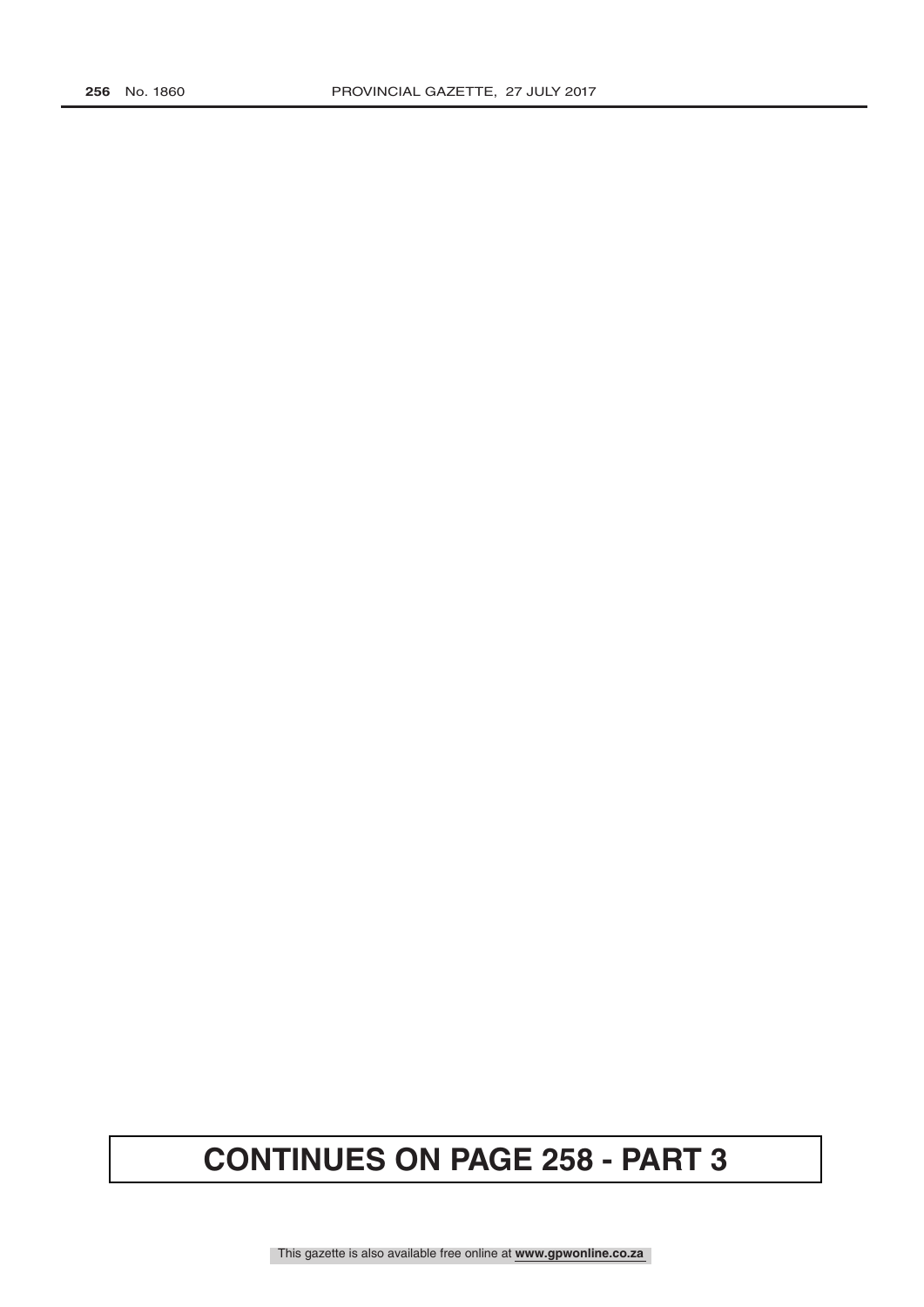

 $(\ )$ 

KwaZulu-Natal Provinsie KwaZulu-Natal Province

Isifundazwe saKwaZulu-Natali

## *Provincial Gazette • Provinsiale Koerant • Igazethi Yesifundazwe*

*(Registered at the post office as a newspaper) • (As 'n nuusblad by die poskantoor geregistreer) (Irejistiwee njengephephandaba eposihhovisi)*

## PIETERMARITZBURG

Vol. 11

27 JULY 2017 27 JULIE 2017 27 KUNTULIKAZI 2017

No. 1860

**PART3 OF 3**

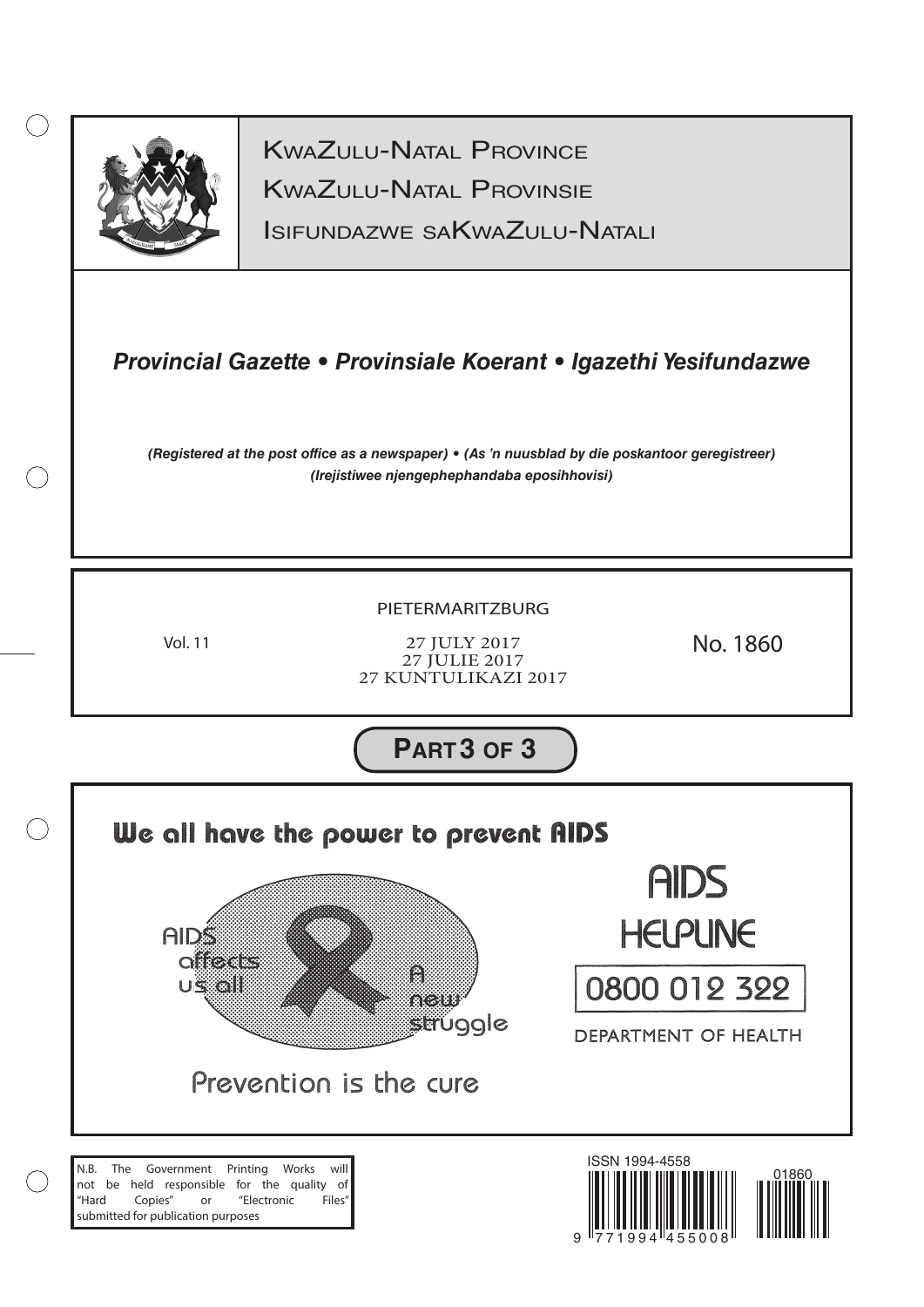(f) the notarial tying of adjacent properties;

(g) the extension of a sectional title scheme by the addition of land to common land in terms of section 26 of the Sectional Titles Act;

(h) the removal, amendment or suspension of a restrictive condition of title –

(i) that has not been imposed in terms of this By-law or a repealed municipal planning law; or

(ii) that is not accompanied by the written approval of the person or entity in whose favour the condition is registered;

(i) the permanent closure of a municipal road or a public place;

(j) an application for municipal planning approval that has been referred to the Municipal Planning Tribunal by a Municipal Planning Authorised Officer;

(l) a non-material amendment to a Municipal Planning Tribunal's decision on an application in terms of paragraphs (a) to (j).

#### **Applications for municipal planning approval that must be decided by the Municipal Council**

**4.** The following applications for municipal planning approval must be decided by a Municipal Council –

(a) the adoption of land use scheme;

(b) an amendment to wording of land use scheme, including development controls contained in it;

(c) the zoning or rezoning of land in accordance with a new zone;

(d) the zoning or rezoning land by the Municipality to achieve the development goals and objectives of the municipal spatial development framework.

(e) an amendment to an application in terms of paragraphs (a) to (d), prior to the approval thereof by a Municipal Council;

(f) a correction to a decision of a Municipal Council on an application in terms of paragraphs (a) to (d) to correct an error in the wording of the decision, correct a spelling error, update land description, or update a reference to a law, person, institution, place name or street name; and,

(g) a non-material amendment to a Municipal Council's decision on an application in terms of paragraphs (a) to (d).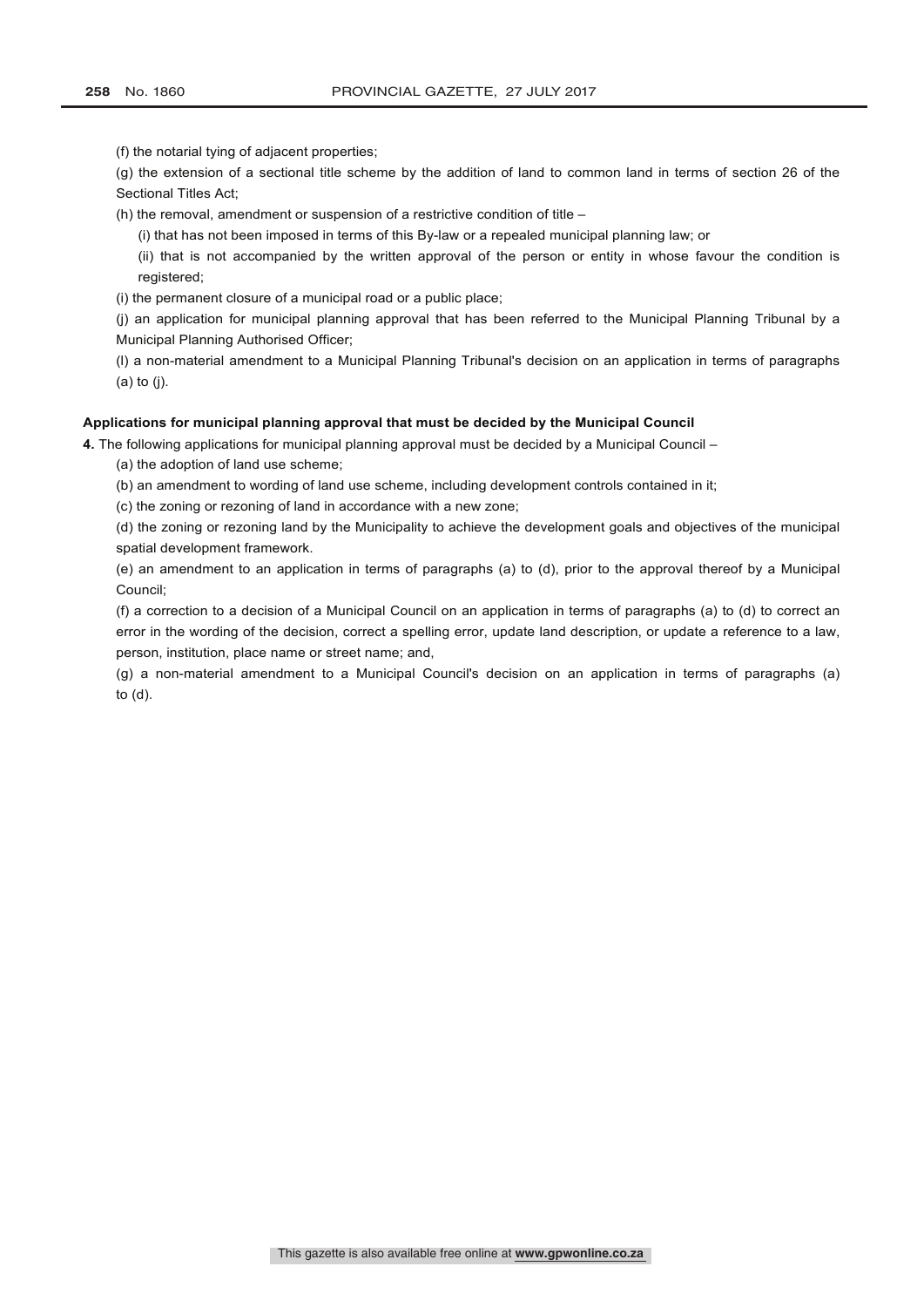#### SCHEDULE 2

## ACTIVITIES IN AREAS SITUATED OUTSIDE THE AREA OF A LAND USE SCHEME THAT REQUIRE MUNICIPAL

PLANNING APPROVAL

*(Section 46(e))*

#### **Activities that require municipal planning approval outside the area of a land use scheme**

**1.** The following activities require municipal planning approval outside the area of a land use scheme –

abattoir adult premises agricultural or forestry building airport betting shop bus depot caravan park car wash casino cemetery court room crematorium dairy day care centre dormitory educational building escort agency factory fast food drive-through fire station funeral parlour government subsidised dwelling health facility kennels launderette mining operation mortuary multiple dwellings office overnight accommodation establishment paper mill parking lot petroleum production operation place of public amusement place of public assembly place of safety police station power generation plant prison recreational building restaurant retirement home saw mill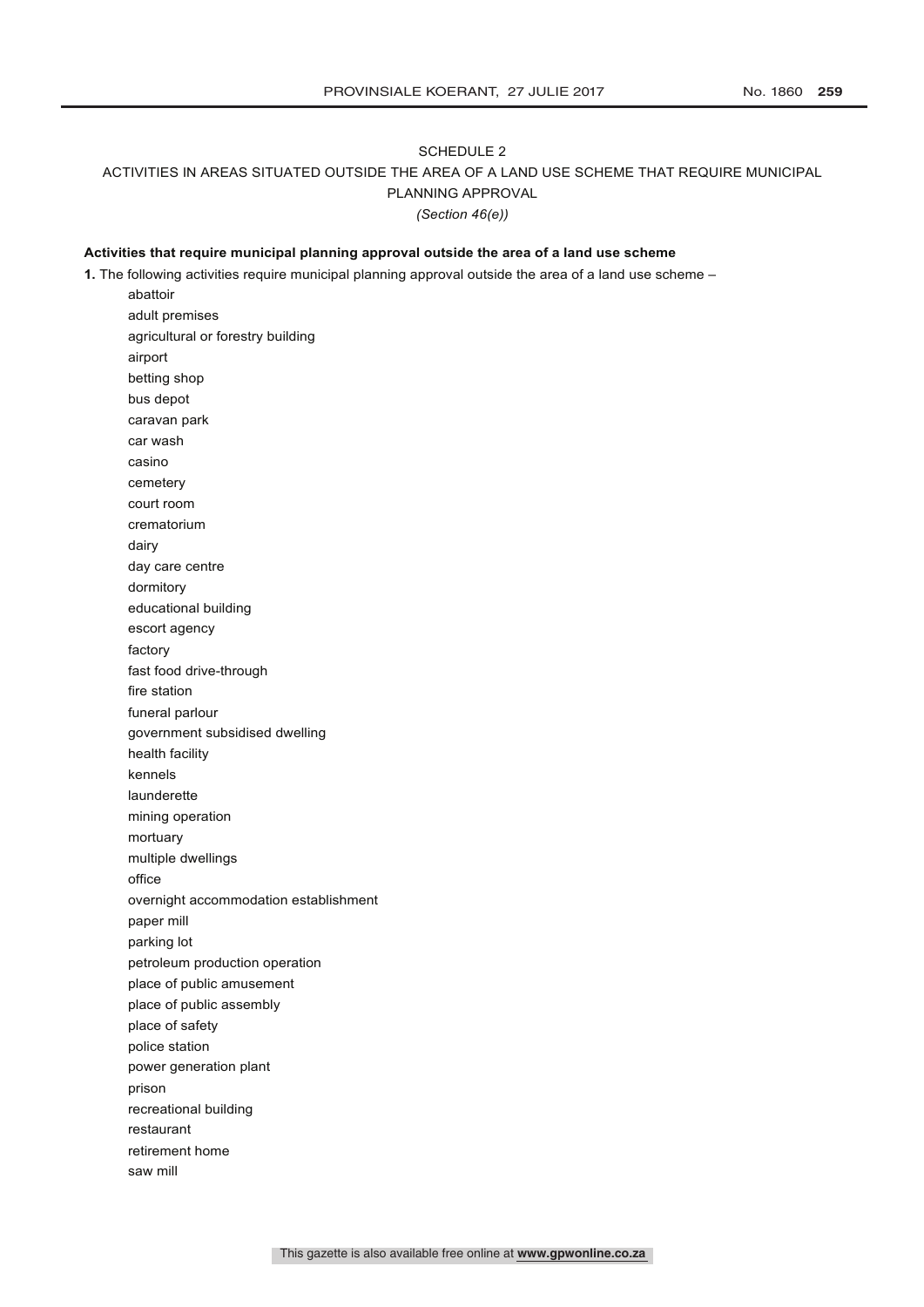scrap-metal yard service industry service station shop shopping mall sugar mill tannery tavern taxi rank telecommunication mast train station vehicle repair workshop vehicle scrap-yard vehicle showroom veterinary clinic warehouse water bottling plant

#### **Land use definitions**

**2.** In this Schedule –

"**abattoir**" means a building used for the slaughtering of animals with a production of 50 or more units of poultry per day or 6 or more units of red meat and game per day;

"**adult premises**" means a building used for the distribution of adult films and publications contemplated in section 24 of the Films and Publications Act, 1996 (Act No. 65 of 1996);

#### "**agricultural or forestry building**" means –

(a) a building or buildings on the same land that is used for the concentration of animals for the purpose of commercial production or sale –

(i) that is 400m² or more in extent or that together are 400m² or more in extent; or

(ii) that is 8 metres or more in height;

(b) a building or buildings on the same land that is used for the cultivation, processing, packaging, storage or sale of crops, flowers or trees –

(i) that is 400m² or more in extent or that together are 400m² or more in extent; or

(ii) that is 8 metres or more in height; and

(c) a building or buildings on the same land that is used for the storage of farm and forestry vehicles and implements–

(i) that is 400m² or more in extent or that together are 400m² or more in extent; or

(ii) that is 8 metres or more in height;

"**airport**" means a tract of levelled land where aircraft can take off and land, equipped with a hard-surfaced landing strip and a control tower;

"**betting shop**" means a building used to handle bets on races and other events;

"**bus depot**" means a building or land where three or more buses load and unload passengers;

"**caravan park**" means land for the accommodation of more than one caravan or mobile homes;

"**car wash**" means a building or land used for the cleaning of vehicles for commercial gain;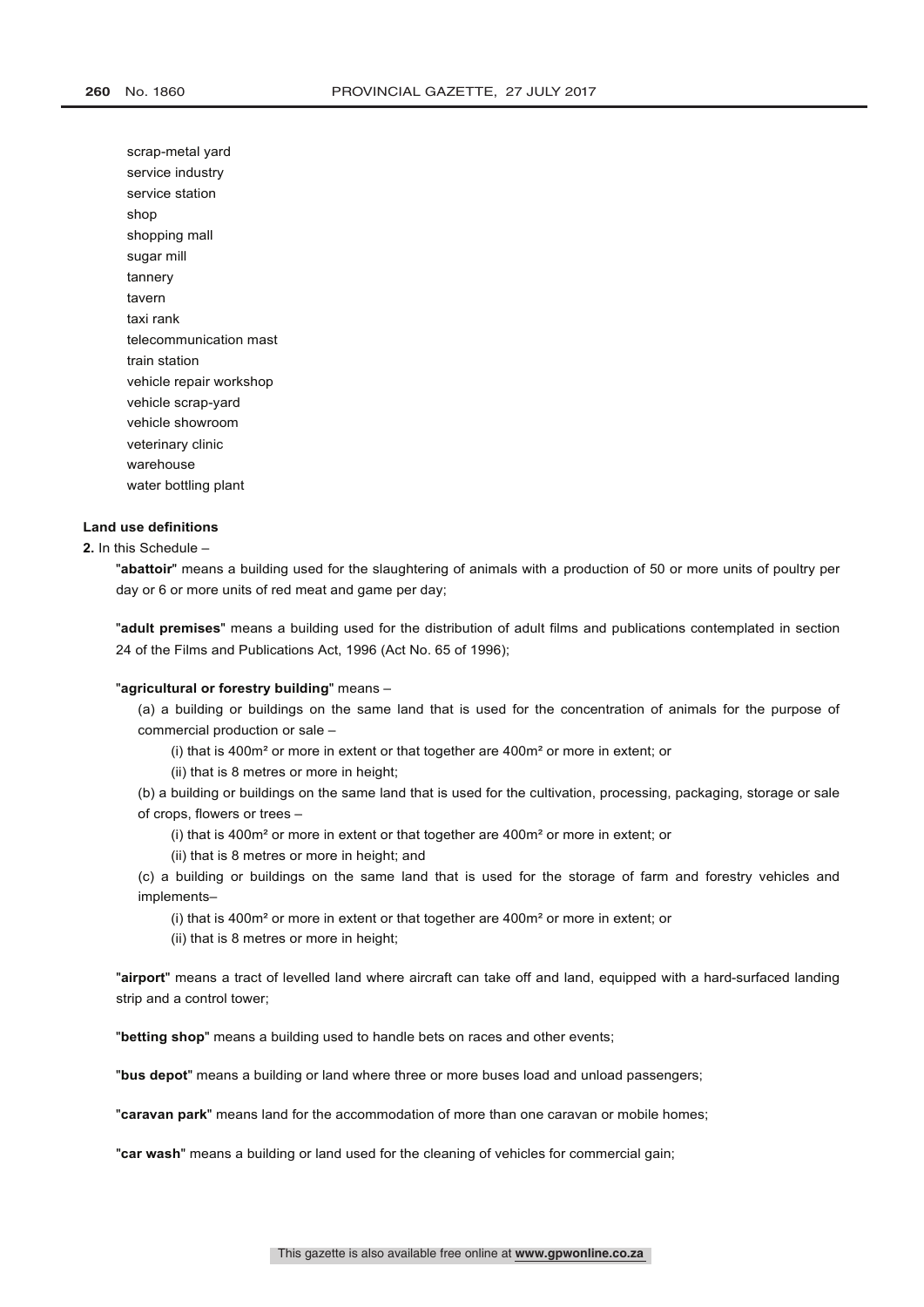"**casino**" means a casino as defined in section 1 of the KwaZulu-Natal Gaming and Betting Act, 2010 (Act No. 8 of 2010);

"**cemetery**" means an area of land that is 1000m² or more in extent, used for burying the dead;

"**child care centre**" means a building used for the daily accommodation and care of 6 or more children under 18 years of age in the absence of their parents or guardians;

"**court room**" means a building in which the proceedings of a court of law are held;

"**crematorium**" means a building or furnace used for burning human or animal bodies to ashes;

"**dairy**" means an area of a building that is 100m² or more in extent, used for the production and processing of milk;

"**day care centre**" means a building used for the care of 6 or more children under 18 years of age during the daytime absence of their parents or guardians;

"**dormitory**" means a building used in conjunction with an educational building for living quarters for seven or more students;

"**educational building**" means a building used as a university, college, technical institute, school, academy, research laboratory, lecture hall, convent, monastery, public library, public art gallery or museum;

"**escort agency**" means a building used to provide an escort service for sexual services;

"**factory**" means an area of a building that is 100m² or more in extent or an area of land that is 100m² or more in extent, used for the manufacturing of goods;

"**fast food drive-through**" means a building used for the sale of food and beverages to customers who remain in their vehicles;

"**fire station**" means a building that houses a fire brigade;

"**funeral parlour**" means a building used for the purpose of funeral management and the sale of coffins and tombstones;

"**government subsidised dwelling**" means a dwelling that is funded or partially funded with funds from the Integrated Residential Development Programme, the Upgrading of Informal Settlements Programme, the Rural Housing Subsidy: Communal Land Rights, or a similar programme of an organ of state, irrespective of where the dwelling is situated;

"**health facility**" means a building used by a health agency or a health establishment as defined in section 1 of the National Health Act for the care and treatment of human illness, including a hospital, clinic and doctor's consulting room;

"**kennels**" means the use of land for the keeping of four or more dogs, cats, or other small domestic animals for financial gain;

"**launderette**" means a building used for the purpose of washing and drying clothing and household fabrics for financial gain;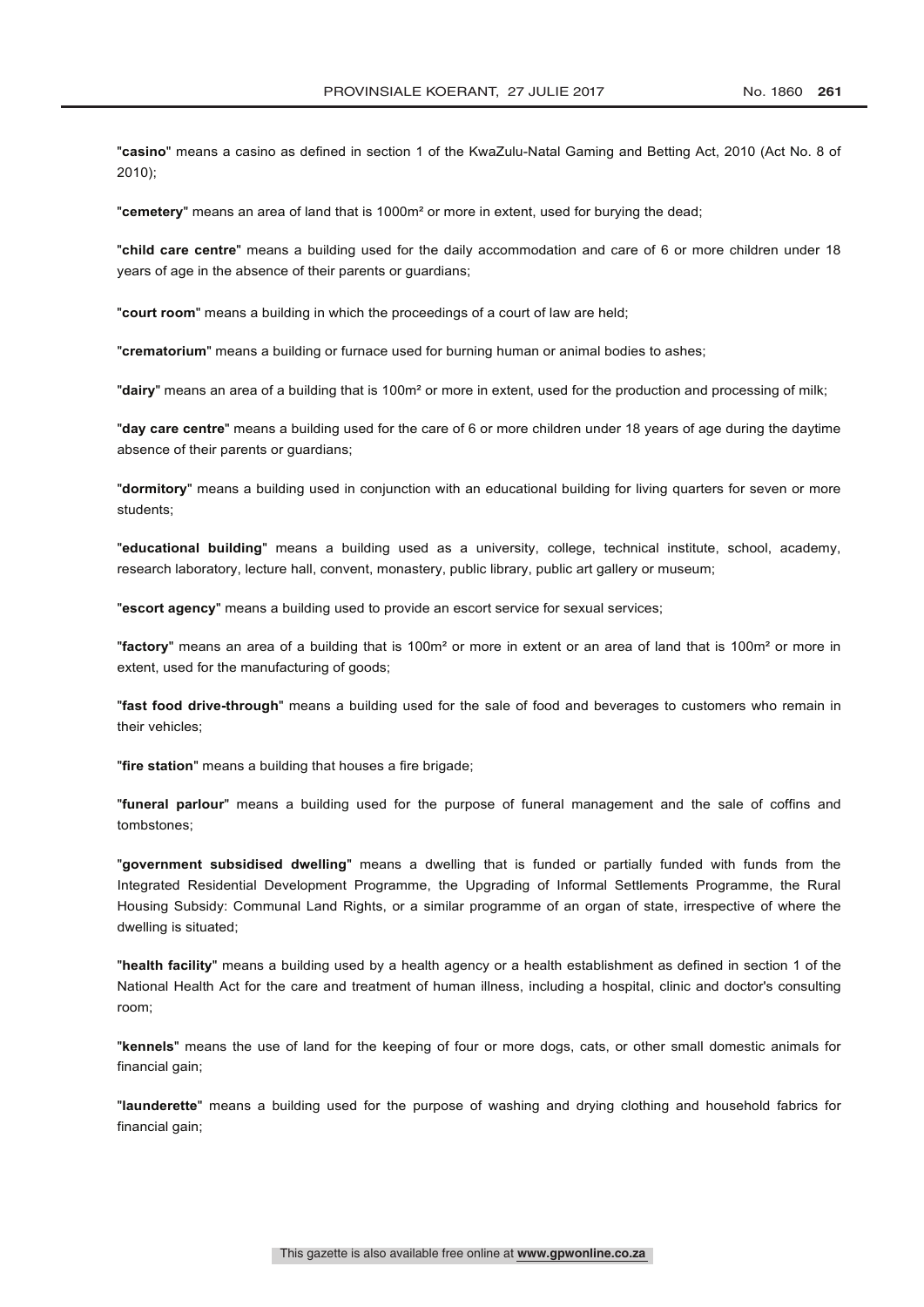"**mining operation**" means the processing of any mineral as defined in section 1 of the Mineral and Petroleum Resources Development Act on, in or under the earth, water or residue deposit, whether by underground or open working or otherwise –

(a) if a mining right contemplated in section 22 of the Mineral and Petroleum Resources Development Act is required or has been granted for the operation, but processing has not commenced by 10 October 2008, or

(b) if a mining right has been granted in terms of a repealed law for the operation, but processing has not commenced by 10 October 2008;

"**mortuary**" means a building where dead bodies are kept and prepared before burial or cremation;

"**multiple dwellings**" means –

(a) a second dwelling on land –

(i) that is 80m² or more in extent, or

- (ii) that is a distance of 20m or more away from the first dwelling on the same land; or
- (b) three or more dwellings on the same land,

unless the land has been declared by the Municipality as land for the settlement in an unstructured manner by a traditional community or indigent households contemplated in section 121(1);

"**nursing home**" means a building used for the accommodation and care of persons with chronic illness or disability, including persons with mobility and eating problems;

"**office**" means an area of a building used for consultations with clients, administration, or clerical services that is 100m² or more in extent;

"**place for overnight accommodation**" means a building where three or more bedrooms are used for the overnight accommodation of guests for financial gain, including a bed and breakfast, a guesthouse, a lodge or a hotel;

"**paper mill**" means a building used for producing paper and cardboard from timber;

"**parking lot**" means a building or land used for the parking or storage of ten or more motorcars or bakkies, or two or more buses or trucks, excluding -

(a) the parking and storage of vehicles used for farming, forestry, game viewing or conservation on a farm or in an area that has been declared a protected in terms of the KwaZulu-Natal Nature Conservation Management Act, 1997 (Act No. 9 of 1997); or

(b) the parking of vehicles in designated parking areas that have been provided in accordance with requirements for a development approval in terms of any planning law;

"**petroleum production operation**" means a production operation as defined in section 1 of the Mineral and Petroleum Resources Development Act –

(a) for which a production right contemplated in section 84 of the Mineral and Petroleum Resources Development Act is required or has been granted, but production has not commenced by 10 October 2008; or

(b) for which a production right has been granted in terms of a repealed law, but production has not commenced by 10 October 2008;

"**place of public amusement**" means a building used for public entertainment and includes a night club, theatre, cinema, music hall, amusement-arcade, skating-rink, race track, sports arena, exhibition hall, billiards room and fun fair;

"**place of public assembly**" means a building used for social gatherings, religious purposes or indoor recreation by 50 or more persons;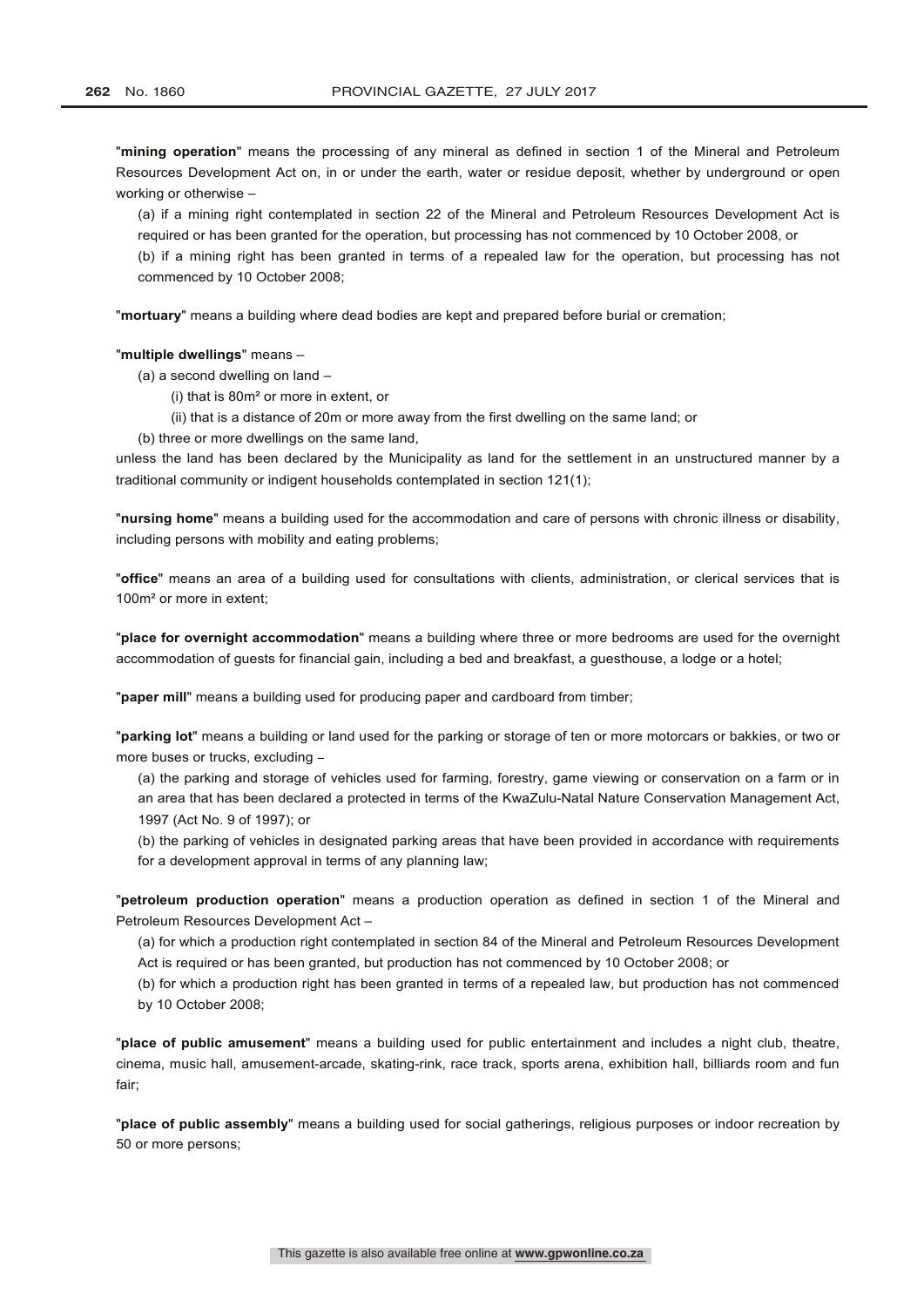"**police station**" means a building that houses the police force;

"**power generation plant**" means land, a building or equipment used for the generation of electric energy from an energy source like fossil fuel, gas, wind, water or solar energy –

- (a) with an electricity output of more than 10 megawatts; or
- (b) a total extent that covers an area in excess of 1 hectare;

"**prison**" means a building used for the confinement of detained persons;

"**recreational building**" means a building used for a gymnasium or clubhouse;

"**restaurant**" means a building used for the preparation and sale of food, confectionery and beverages for consumption on the premises;

"**retirement home**" means a building used for living quarters for more than seven persons who are 65 years or older;

"**saw mill**" means a building used for producing planks and boards from timber;

"**scrap-metal yard**" means a building or land used for the collection of metal objects for recycling purposes;

"**service industry**" means an area of a building that is 100m² or more in extent or an area of land that is 100m² or more in extent, used for the repair, recycling, cleaning or packaging of goods that are not manufactured or produced on the land or the transport of goods that are not manufactured or produced on the land;

"**service station**" means a building used for the sale of fuel for vehicles;

"**shop**" means an area of a building that is 30m² or more in extent or an area of land that is 30m² or more in extent, used for the sale or hire of goods;

"**shopping mall**" means an enclosed building containing a variety of stores connected by common pedestrian passageways that is used for shopping, including the sale of groceries, food, clothes, cosmetics, jewellery, books, music, toys, sport equipment, camping equipment, cell phones, household appliances, décor and furniture and provision of services, including a bank, hairdresser, pharmacy, optometrist, laundrette, pet shop, movie house, videohire, internet café and workshop for the repair of shoes or cell phones;

"**sugar mill**" means a building used for the production of sugar from sugar cane and the processing of sugar;

"**tannery**" means a building where skins and hides are tanned;

"**tavern**" means a building that is used for the sale of alcoholic beverages to be consumed on the premises and "bar" and "pub" have a corresponding meaning;

"**taxi rank**" means a building or land where three or more taxis load or unload passengers;

"**telecommunication mast**" means a mast that is 15 metres or taller that is used to support an antennae for communicating television radio, or telephone signals;

"**train station**" means a building or land operated by Transnet where trains load or unload passengers or goods;

"**vehicle repair workshop**" means a building used for the repair of vehicles;

"**vehicle scrap-yard**" means a building or land used for the dismantling of vehicles or the storage of wrecked vehicles;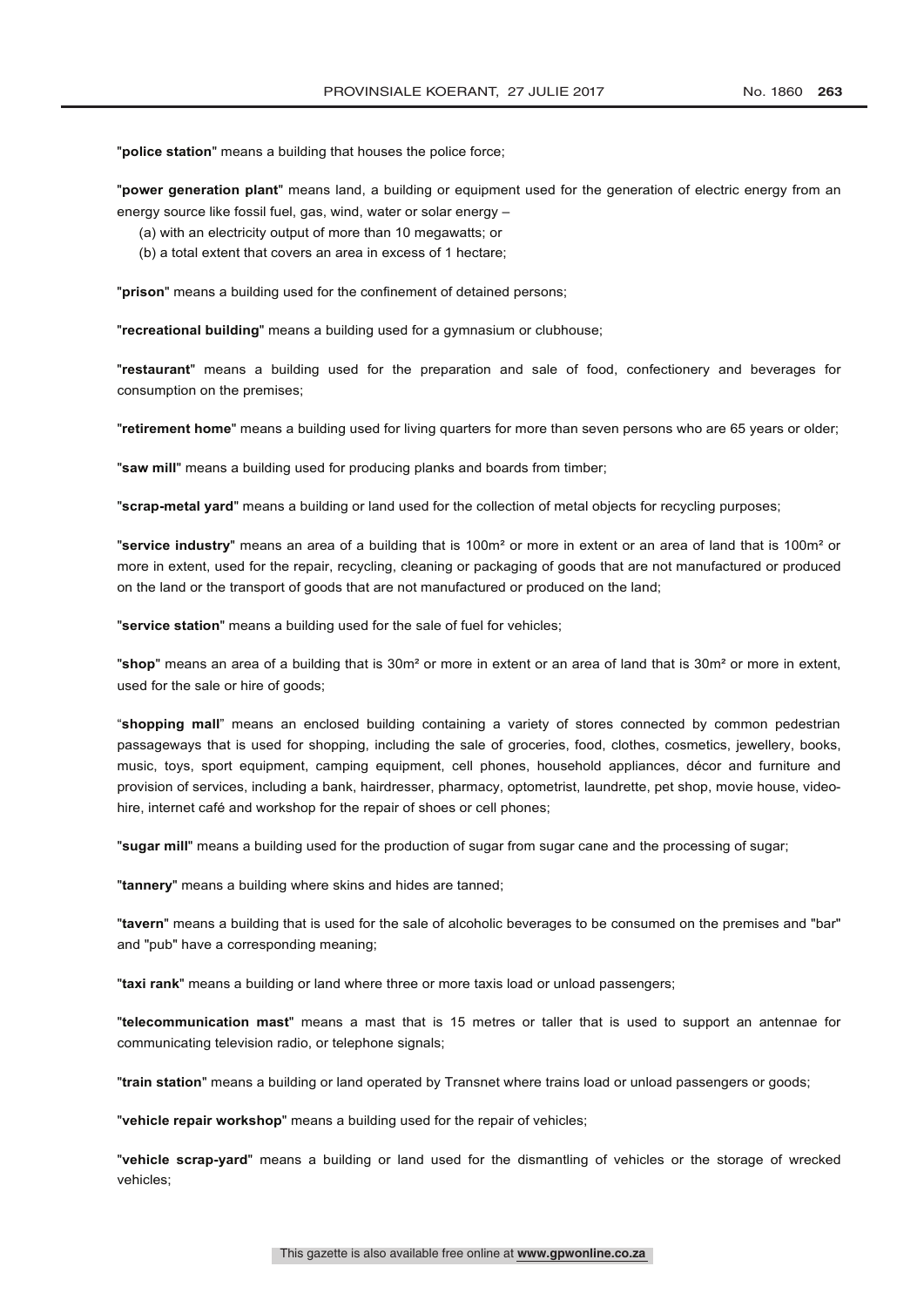"**vehicle showroom**" means a building used for the sale of vehicles;

"**veterinary clinic**" means a building where animals are given medication or surgical treatment and are cared for during the time of such treatment for financial gain;

"**warehouse**" means an area of a building that is 100m² or more in extent, used for the storage of goods, excluding the storage of farm implements on a farm;

"**water bottling plant**" means a building used for the bottling of natural water for financial gain.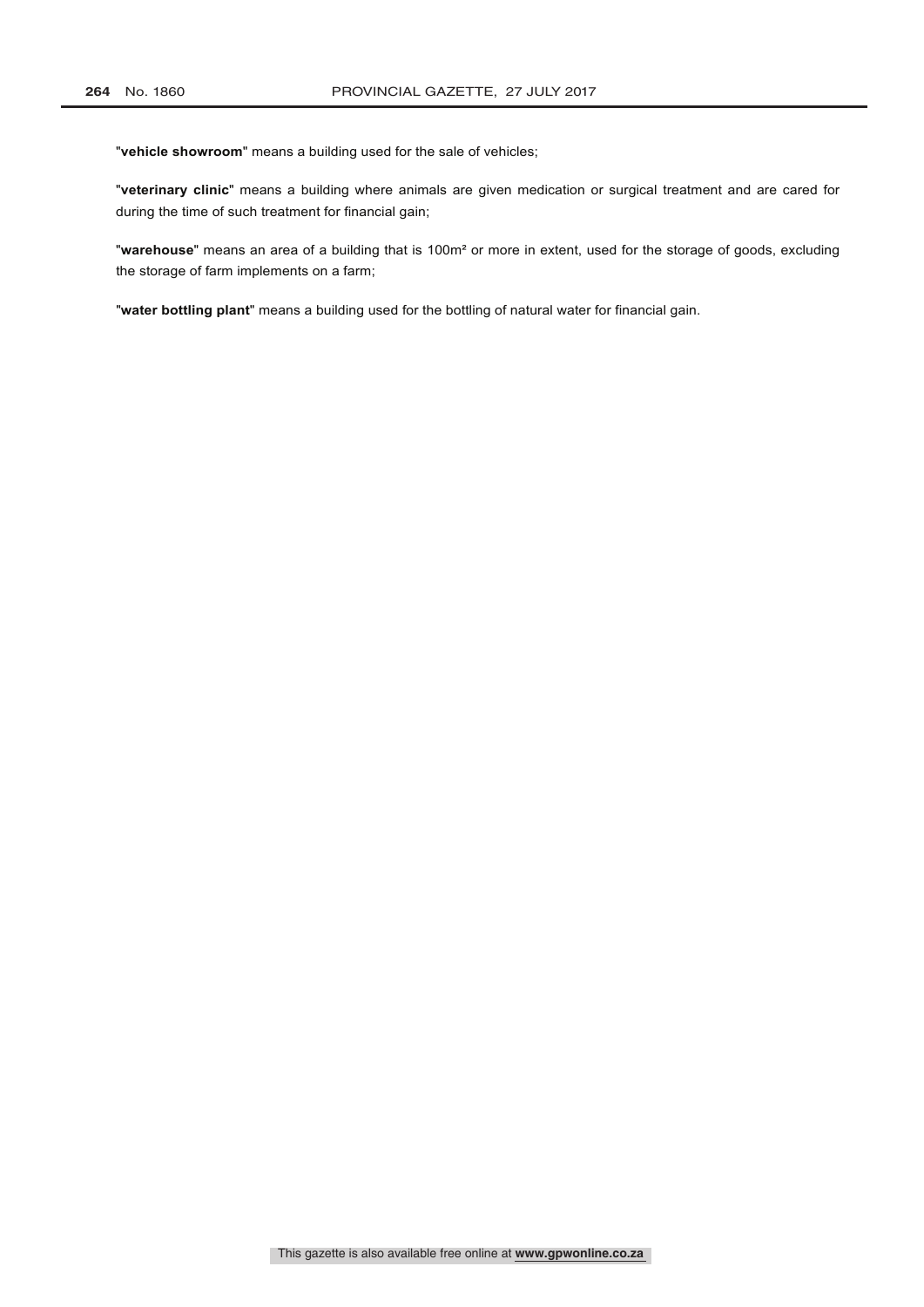#### SCHEDULE 3

## APPLICATION PROCESSES FOR MUNICIPAL PLANNING APPROVAL: ALL APPLICATIONS, EXCEPT AN APPLICATION FOR A DWELLING ON LAND DEMARCATED FOR THE SETTLEMENT IN AN UNSTRUCTURED MANNER BY A TRADITIONAL COMMUNITY OR INDIGENT HOUSEHOLDS (SCHEDULE 7) *(Section 53(1))*

#### **Persons who may make an application**

**1.**(1) An application for municipal planning approval must be made by –

- (a) the owner of the land that is the subject of an application, including an organ of state;
- (b) a person acting with the written consent of the owner of the land that is the subject of the application;
- (c) an organ of state, if it is in the process of acquiring the land that is the subject of the application.

(2) Any person may make application for municipal planning approval for the permanent closure of a municipal road or public place.

#### **Applications that must be prepared by a person with a qualification and experience in land use planning or law**

**2.**(1) The following applications for municipal planning approval must be prepared by a Registered Planner, a person registered in terms of section 18(1)(a) of the Architectural Profession Act, or a person registered in terms of section 13(1)(d) of the Geomatics Professions Act as a Land Surveyor, or under the direction or in association with such a person

- (a) an application for the adoption of a land use scheme;
- (b) an application to amend the wording of a land use scheme, including development controls contained in it;
- (c) an application to zone or rezone land;

–

- (d) an application for consent in terms of land use scheme to use land for a purpose that it may only be used for with the municipality's consent;
- (e) an application for township establishment; and,
- (f) an application for the permanent closure of a municipal road or a public place.

(2) A person under whose direction or with whom a person has prepared an application for municipal planning as contemplated in subitem (1) must sign the application and by their signature assumes responsibility for the application, as if he or she has prepared the application himself or herself.

(3) An application for municipal planning approval that is not listed in subitem (1) may be prepared by any person, but the Municipal Planning Registrar may require that it must be prepared by a Registered Planner, a person registered in terms of section 18(1)(a) of the Architectural Profession Act, a person registered in terms of section 13(1)(d) of the Geomatics Professions as a Land Surveyor, an attorney or advocate, or under the direction or in association with such a person, if it is a complex application that requires such technical expertise.

(4) If the Municipal Planning Registrar is not a Registered Planner, he or she must consult a Registered Planner employed by the Municipality before requiring that an application for municipal planning approval must be prepared or be prepared under the direction of or in association with a person contemplated in subitem (3).

#### **Pre-application procedure**

**3.**(1) An applicant must obtain approvals from organs of state, including municipal departments, and any other information which are necessary for determining an application for municipal planning approval.

(2) Organs of state, including municipal departments, must provide an applicant with the information that he or she needs in order to make an application for municipal planning approval within 60 days from being served with a request for the information, or such further period as agreed upon with the applicant.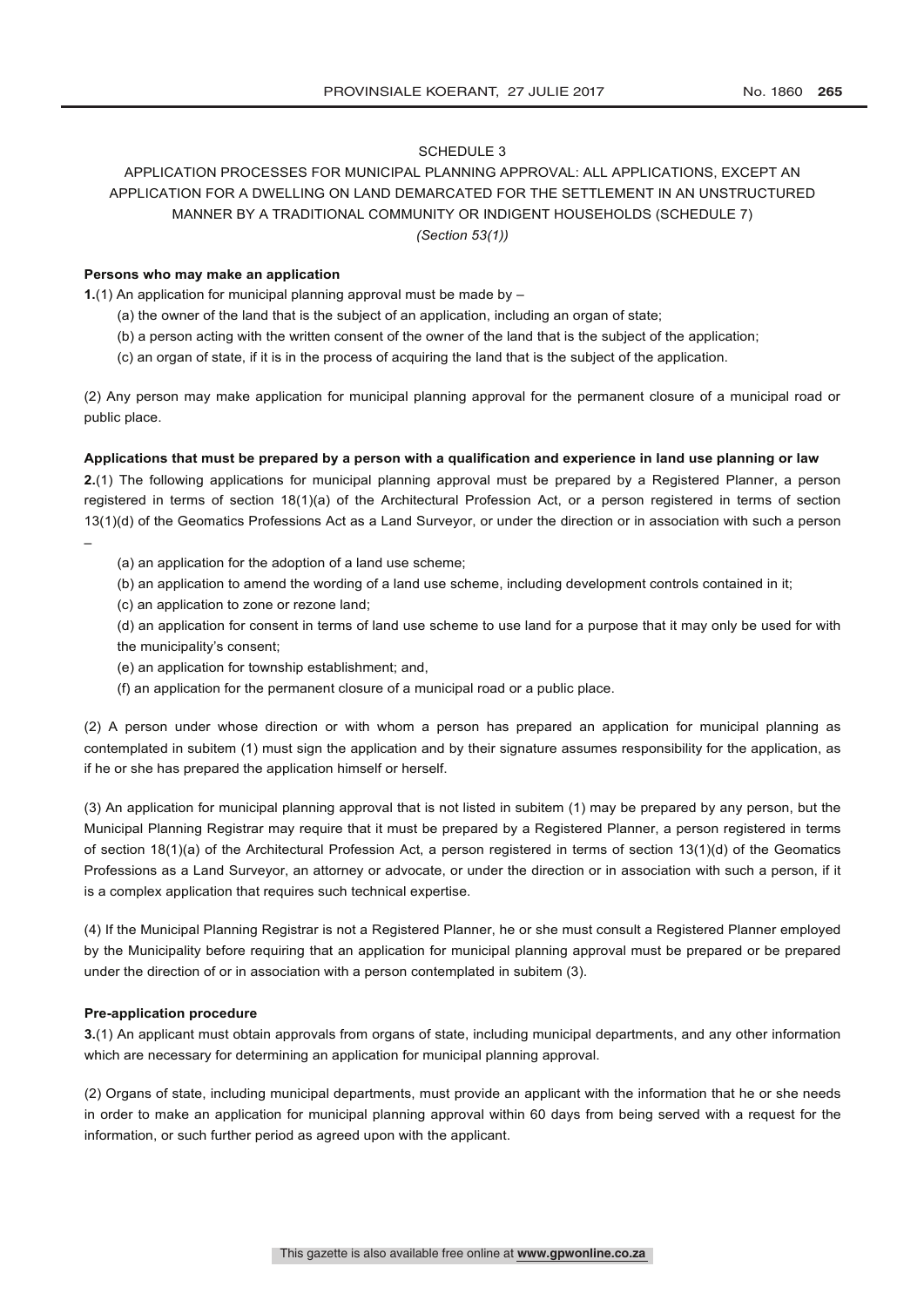(3) The Municipal Planning Registrar may assist an applicant to identify the information that is required to make an application for municipal planning approval.

(4) The Municipal Planning Registrar may not give advice on the merits of an application for municipal planning approval when it assists an applicant.

(5) A Municipal Planning Approval Authority may require an applicant to provide proof of any other statutory approval if, in its opinion, it is necessary to enable it to decide an application for municipal planning approval.

#### **Failure by an organ of state to comment on an application for municipal planning approval**

**4.**(1) An organ of state shall be regarded as having no comment on an application for municipal planning approval, if it did not provide comment on the proposed application within the time permitted, unless the use or development of land is dependent on an engineering service that it must provide.

(2) An organ of state may refuse to comment on an application for municipal planning approval, if a separate application for its approval is required in terms of a law administered by it.

(3) The Municipal Planning Registrar may proceed with the processing of an application for municipal planning approval, if an organ of state failed to provide comment on a proposed application for municipal planning approval within the timeframe specified, or such further period as agreed upon with the organ of state, unless –

(a) the use or development of land is dependent on an engineering service that must be provided by the organ of state;

(b) the organ of state refused to comment on the application because a separate application for its approval is required in terms of a law administered by it; or

(c) another law prohibits the Municipal Planning Registrar from proceeding with the application.

#### **Lodging of application**

**5.**(1) An application for municipal planning approval must be accompanied by –

(a) an application form;

(b) a written motivation by the applicant in support of the application;

(c) proof of registered ownership and a copy of the property diagram, unless the application relates to a general amendment of a land use scheme;

(d) written consent of the registered owner of that land, if the applicant is not the owner thereof, unless the application relates to a general amendment of a land use scheme;

(e) written confirmation by the land owner's association, body corporate established in terms of section 36(1) of the Sectional Titles Act, or a share block company contemplated in section 1 of the Share Blocks Control Act that the application complies with its design guidelines and rules for plan approval, if applicable;

(f) written support of the traditional council for the application, if the land is located in a traditional authority area;

- (g) proof of circulation of an application to organs of state, including municipal departments;
- (h) if an application is an application for the subdivision or consolidation of land or township establishment
	- (i) whether the Surveyor General must approve
		- (aa) a diagram; or
		- (bb) a general plan.

for the subdivision or consolidation of the land or establishment of a township;

(ii) whether the Surveyor-General must approve the land –

- (aa) as a farm or a subdivision of a farm, including a portion or a remainder of a farm;
- (bb) as a subdivision of land that is not a farm;
- (cc) as an erf in an existing township; or
- (dd) as an erf in a new township;

(i) the proposed property descriptions, and,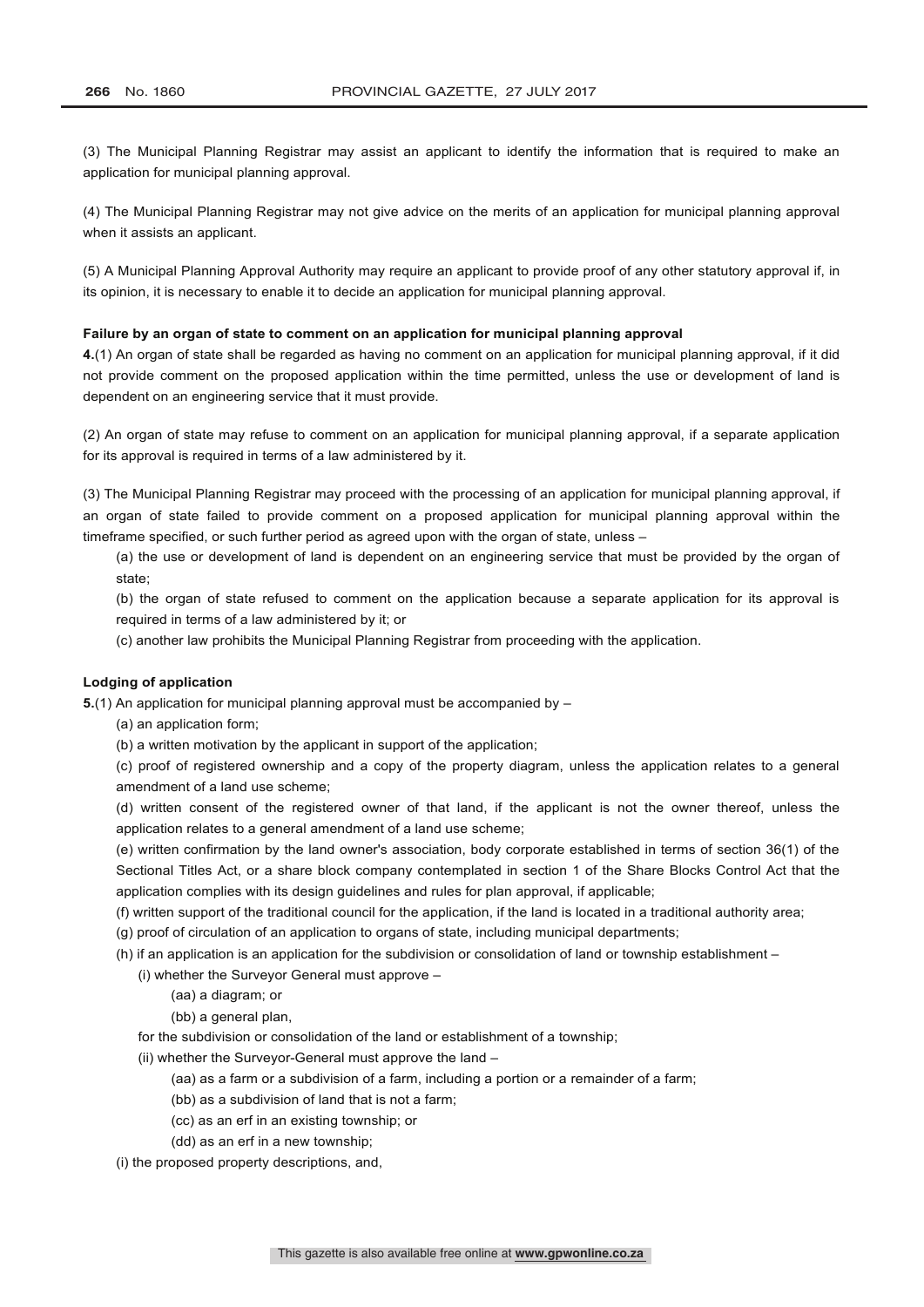(j) any other plans, diagrams, documents, ESRI Shapefiles, information or fees that the Municipal Planning Registrar may require.

(2) An application for municipal planning approval must be lodged with –

(a) the Municipal Planning Registrar;

(b) another person designated by the Municipal Manager to receive applications for municipal planning approval; or

(c) the Municipal Manager, if a Municipality has not appointed the Municipal Planning Registrar and the Municipal Manager has not appointed any other person to receive applications for municipal planning approval.

(3) The Municipal Planning Registrar may not refuse to accept an application for municipal planning approval because the application is incomplete.

## **Records of receipt of application, request for additional information and confirmation that application is complete**

**6.**(1) The Municipal Planning Registrar must –

(a) record receipt of an application for municipal planning approval in writing on the day of receipt; and

(b) notify the applicant in writing within 30 days after receipt of an application, or such further period as agreed upon with the applicant, which may not be more than 60 days after receipt of the application -

(i) that the application is complete; or

(ii) of any additional plans, documents other information or fees required.

(2) An application for municipal planning approval is regarded as complete, if the Municipal Planning Registrar did not request additional information within 30 days, or a further period as agreed upon with the applicant.

#### **Provision of additional information**

**7.**(1) An applicant must provide the Municipal Planning Registrar with the additional information required for the completion of an application for municipal planning approval contemplated in item 6(1)(b)(ii) within 90 days, or such further period as agreed upon with the applicant, which may not be more than 180 days from the request for additional information.

(2) The provisions of item 4 apply to additional information that is required from an organ of state.

(3) An applicant may decline in writing to provide the additional information required, in which case the Municipal Planning Registrar must proceed with the processing of the application for municipal planning approval.

(4) An application for municipal planning approval lapses, if an applicant failed to submit plans, documents or information required by the Municipal Planning Registrar within the time permitted, unless the applicant declined in writing to provide the additional plans, documents or information before the application lapsed.

(5) A may refuse an application for municipal planning approval, if it does not contain information that is necessary for it to make an informed decision contemplated section 6(2)(e)(iii) of the Promotion of Administrative Justice Act, 2000 (Act No.3 of 2000).

#### **Confirmation of lodging of complete application, if additional information was required**

**8.**(1) The Municipal Planning Registrar must notify the applicant in writing within 14 days after receipt of the additional plans, documents or information required –

- (a) that the application is complete; or
- (b) that the additional plans, documents or information do not meet the Municipality's requirements.

(2) If the time in which the applicant must provide the additional plans, documents or information has not yet expired, the applicant may resubmit the improved plans, documents or information, in which case the procedure in subitem (1) must be repeated.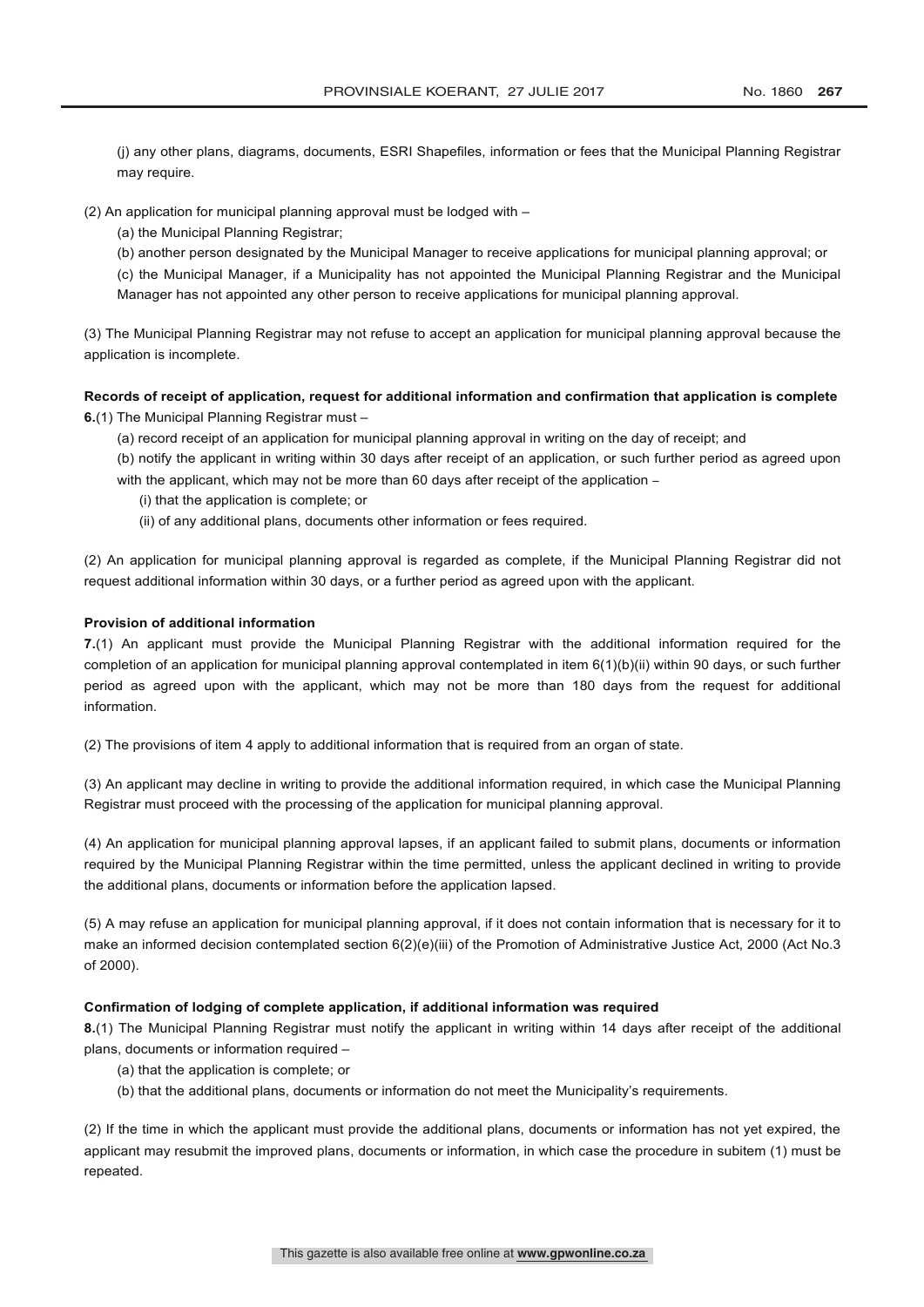(3) An application for municipal planning approval is regarded as a complete, if the Municipal Planning Registrar failed to notify the applicant in writing within 14 days –

- (a) that the application is complete; or
- (b) that the additional plans, documents or information do not meet the Municipality's requirements.

#### **Referral of application affecting the national interest to the Minister of Rural Development and Land Reform**

**9.** If an application for municipal planning approval affects the national interest as contemplated in section 52(1) and (2) of the Spatial Planning and Land Use Management Act, the Municipal Planning Registrar must serve a copy of the application on the Minister –

- (a) upon confirmation that the application is complete; or
- (b) upon the application being regarded as complete.

#### **Monitoring of application by the responsible Member of the Executive Council**

**10.** If the responsible Member of the Executive Council has determined that an application for municipal planning approval must be submitted to him or her for monitoring and support purposes as contemplated in section 105(2) of the Municipal Systems Act, the Municipal Planning Registrar must serve a copy of the application on him or her –

- (a) upon confirmation that the application is complete; or
- (b) upon the application being regarded as complete.

#### **Public consultation**

**11.**(1) The Municipal Planning Registrar must determine if it is necessary to consult the public on an application for municipal planning approval within –

- (a) 14 days of having been notified that the application is complete; or
- (b) 14 days after the application is regarded as complete.

(2) The Municipal Planning Registrar may require an applicant to consult the public at the applicant's expense by means of any combination of the methods of public notice contemplated in item 1 of Schedule 5.

(3) The closing date for submitting comments on an application for municipal planning approval may not be less than 30 days from the date of the notice.

(4) A notice of an application for municipal planning approval must include the items listed in item 2 of Schedule 5.

(5) An applicant may give notice of an application for municipal planning approval jointly with an application for environmental authorisation as contemplated in item 3 of Schedule 5 or with an application for a mining right as contemplated in item 4 of Schedule 5.

(6) An applicant must provide the Municipal Planning Registrar with proof that notice was given of an application for municipal planning approval.

#### **Applicant's right to respond**

**12.**(1) The Municipal Planning Registrar must serve –

(a) copies of all comments received in response to a notice of an application; and,

(b) a notice informing the applicant of the applicant's right to respond to the comments and the right to waive the right to respond to the comments,

on an applicant within 7 days after the closing date for comment.

(2) An applicant may, within 60 days from the date that the Municipal Planning Registrar served the comments and accompanying notice on the applicant, lodge a written response to the comments with the Municipal Planning Registrar.

(3) An applicant may in writing waive the right to respond to comments.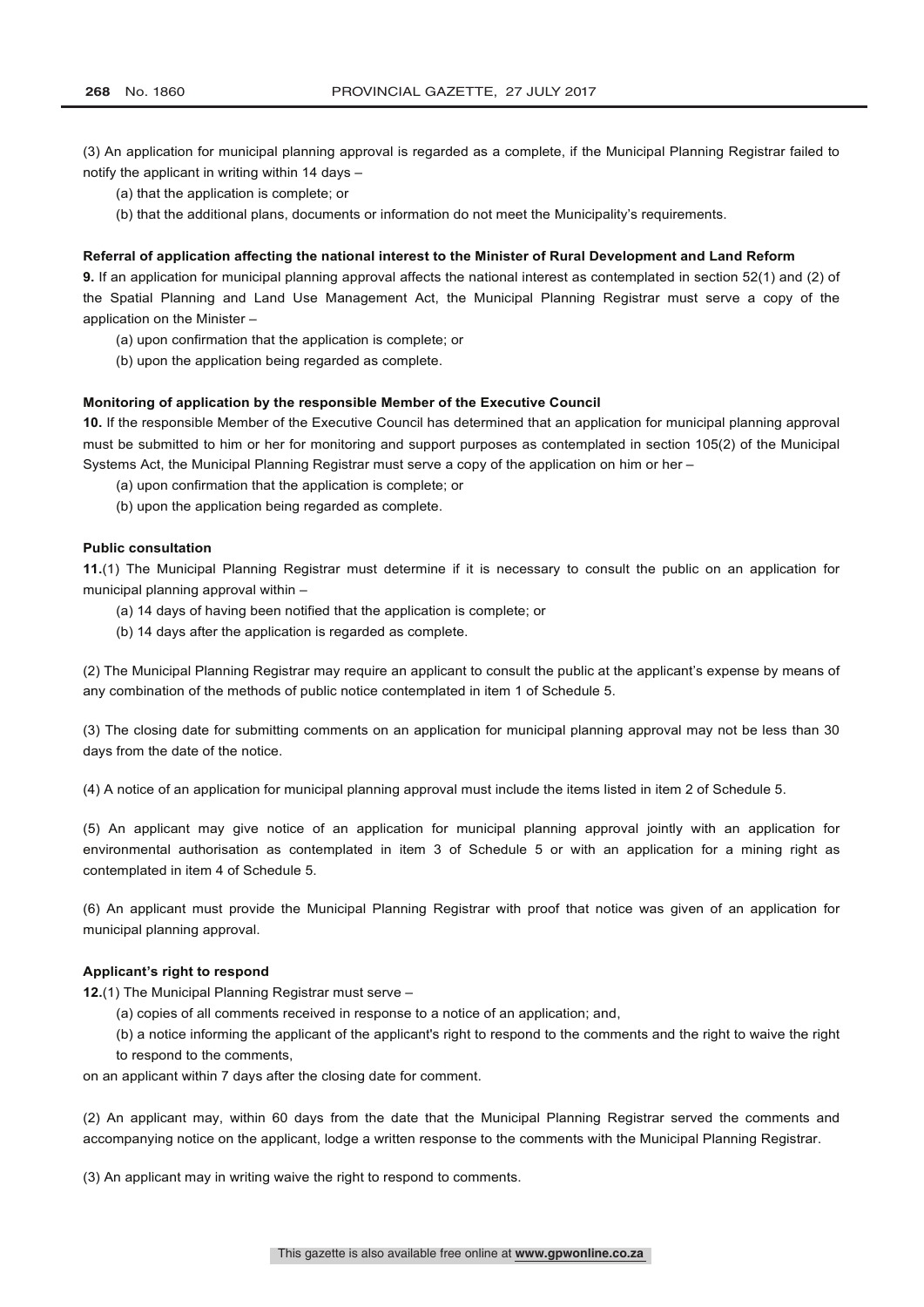#### **Referral of application to Municipal Planning Approval Authority**

**13.**(1) The Municipal Planning Registrar must confirm –

(a) that the application for municipal planning approval complies with items 5 to 12 of this Schedule, and if it does not, provide details of the defect; and,

(b) that the application complies with the Municipality's Spatial Development Framework, and if it does not, provide details of the departure.

(2) The Municipal Planning Registrar must compile the documents for consideration by the Municipal Planning Authorised Officer or Municipal Planning Tribunal, which must include –

(a) the application for municipal planning approval;

(b) proof that the applicant gave notice of the application, if notice was required;

(c) comments received in response to the notice of the application, if any;

(d) the applicant's response to the comments, if any; and,

(e) confirmation that the application complies with items 5 to 11 of this Schedule, or details of the defect, if it does not.

(3) The Municipal Planning Registrar must refer an application for municipal planning approval and the accompanying documents –

(a) that must be decided by a Municipal Planning Authorised Officer to the Municipal Planning Authorised Officer;

(b) that must be decided by the Municipal Planning Tribunal or Chairperson of the Municipal Planning Tribunal to the Chairperson of a Municipal Planning Tribunal;

(c) that must be decided by the Municipal Council to the Chairperson of a Municipal Planning Tribunal for the Municipal Planning Tribunal's technical evaluation and recommendation.

(4) The Municipal Planning Registrar must refer an application for municipal planning approval to the Planning Officer or the Chairperson of a Municipal Planning Tribunal –

(a) if it was not necessary to give notice of an application –

- (i) upon confirming that the application is complete; or
- (ii) upon the application being regarded as complete,
- (b) if notice must be given of an application –

(i) upon the closing date for representations contemplated in item 2(f) of Schedule 5, if no comments were received;

(ii) upon receipt of an applicant's response to comments contemplated in item 12(2);

(iii) upon the expiry of the 60 days within which the applicant may respond to comments contemplated in item 12(2);

(iv) upon receipt of an applicant's waiver of the right to respond to comments contemplated in item 12(3); or

- (v) upon receipt of conformation of
	- (aa) the approval or refusal an application for environmental authorisation; or
	- (bb) the granting or refusal of a mining right,

if joint notice was given of applications as contemplated in items 3 and 4 of Schedule 5,

whichever is the latter.

(5) An application for municipal planning approval that has been referred to a Municipal Planning Authorised Officer or the Chairperson of a Municipal Planning Tribunal must be accompanied by –

(a) proof that the applicant gave notice of the application, if applicable;

(b) comments received in response to the notice, if any; and,

(c) the applicant's response to the comments, if any.

#### **Site inspection**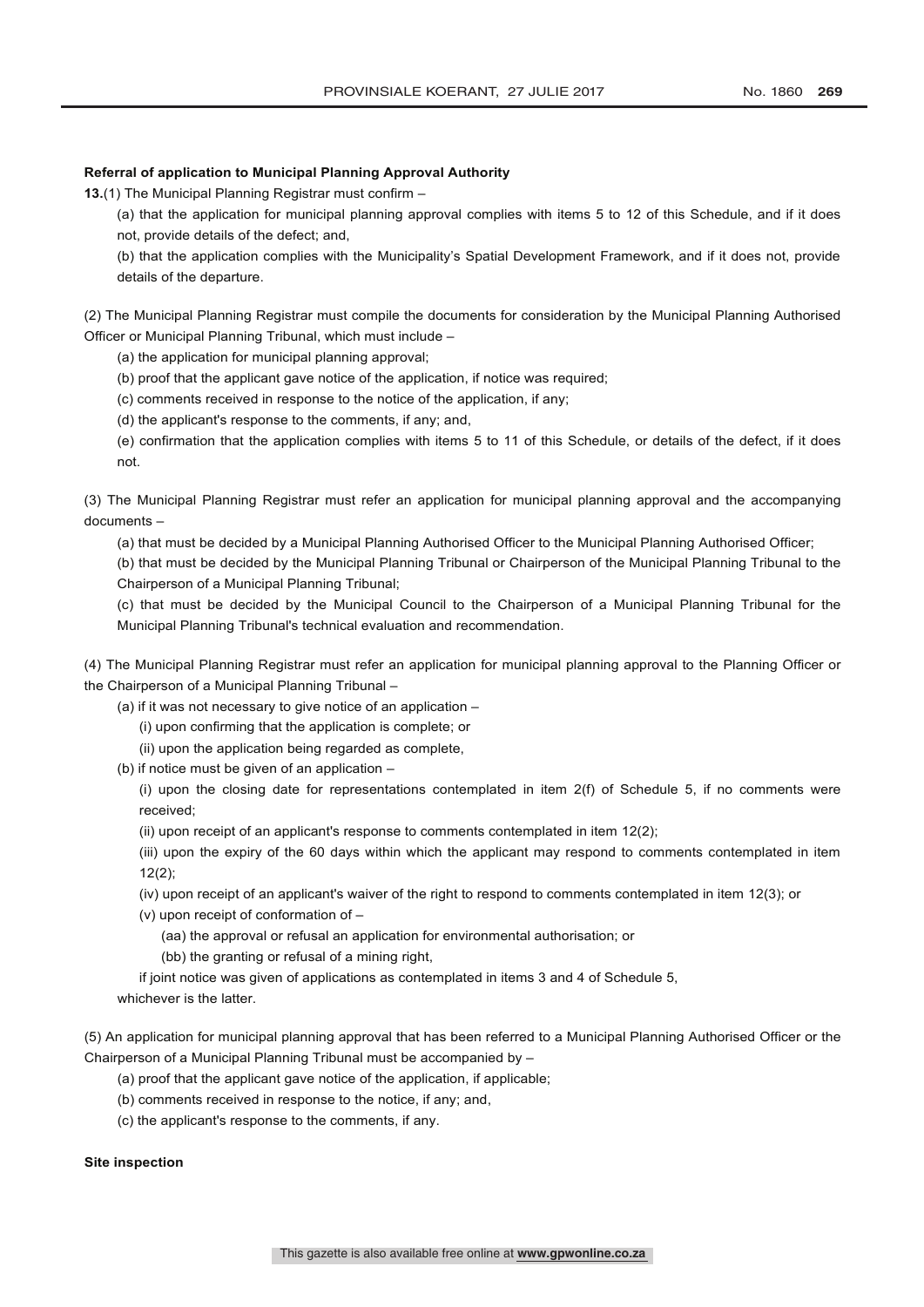**14.**(1) If the Municipal Planning Approval Authority is a Municipal Planning Authorised Officer, he or she must conduct a site inspection within 30 days from the date that an application for municipal planning approval and accompanying documents were referred to him or her.

(2) If the Municipal Planning Approval Authority is a Municipal Planning Tribunal or the Municipal Council –

(a) the Municipal Planning Tribunal must decide whether to conduct a site inspection within 21 days from the date that an application for municipal planning approval and accompanying documents were referred to the Chairperson of the Municipal Planning Tribunal;

- (b) the Municipal Planning Registrar must in writing notify
	- (i) the applicant; and,
	- (ii) any other person identified by the Presiding Officer;
- of the date and time for the site inspection; and,

(c) the site inspection must be conducted within 60 days from the date that an application for municipal planning approval and accompanying documents were referred to the Municipal Planning Tribunal.

(3) A Municipal Planning Authorised Officer or Municipal Planning Tribunal must leave land or a building as effectively secured against trespassers as it found it, if the owner or occupier is not present.

(4) A person who has entered upon land or entered a building for the purposes of this item, who has gained knowledge of any information or matter relating to another person's private or business affairs in the process, must treat that information or matter as confidential and may not disclose it to any other person.

(5) A person is guilty of an offence and liable on conviction to a fine or to a period of imprisonment not exceeding one year, or both, if that person subsequently discloses to any other person trade secrets or any privileged information obtained whilst entering upon land or entering a building, except if the disclosure –

- (a) was made for the purposes of deciding the appeal; or
- (b) was ordered by a competent court or is required under any law.

(6) A person who wilfully obstructs a person from entering upon land or entering a building contemplated in this item is guilty of an offence and is liable on conviction to a fine or to a period of imprisonment not exceeding six months, or both.

#### **Public hearing**

**15.**(1) If the Municipal Planning Approval Authority is the Municipal Planning Tribunal or the Municipal Council, the Municipal Planning Tribunal must decide whether to hold a public hearing within 21 days from the date that an application for municipal planning approval and accompanying documents were referred to the Chairperson of the Municipal Planning Tribunal.

(2) A hearing should only be convened if, in the opinion of the Municipal Planning Tribunal, a hearing will −

(a) assist in resolving disputes of fact or of law;

(b) assist the parties to the application to resolve differences of opinion arising from the application or any objections made thereto; or

(c) promote consensus on any aspect of the application.

(3) The Municipal Planning Tribunal must hold a public hearing, if necessary, within 60 days from the date that an application for municipal planning approval and accompanying documents were referred to it.

(4) The Municipal Planning Registrar must –

- (a) in writing notify
	- (i) the applicant; and,
	- (ii) all parties who commented on an application for municipal planning approval,

of the public hearing;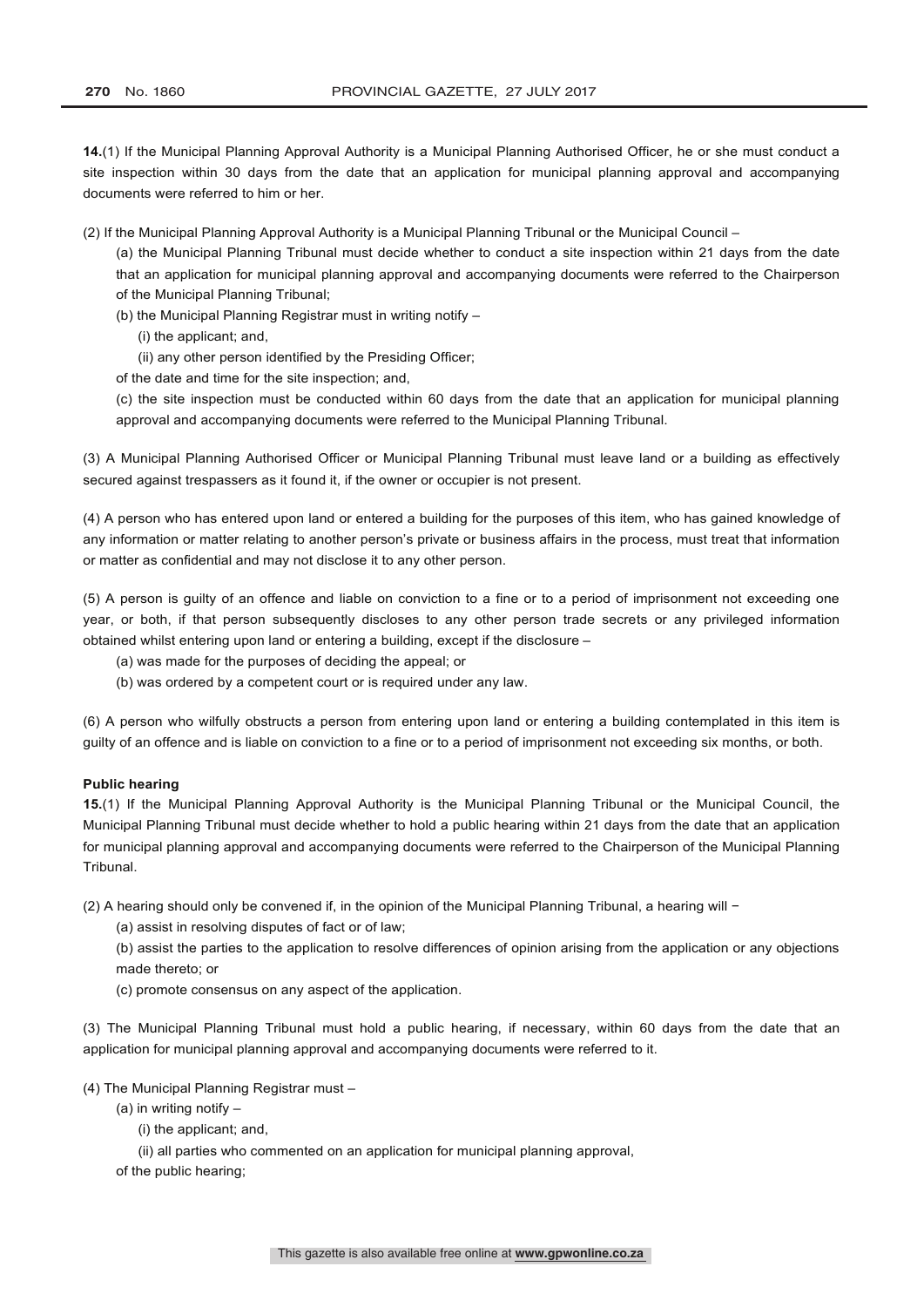(b) display at least four notices of a size at least 210mm X 297mm (A4) on the frontage of the land, or at any other conspicuous and easily accessible place on the land; and,

- (c) publish a notice in a newspaper circulating in the area of the land.
- (5) A notice of a public hearing must
	- (a) specify the place, date and time thereof;
	- (b) state the purpose thereof; and
	- (c) inform parties of their rights contemplated in this item
		- (i) to be present or represented; and,
		- (ii) to state their case or lead evidence in support thereof.

(6) Any person has a right to attend the public hearing or to be represented at the public hearing, and to personally, or through their representative –

- (a) state their case;
- (b) call witnesses to testify and to present other evidence to support their case;
- (c) cross-examine any person called as a witness by any opposite party;
- (d) have access to documents produced in evidence; and,
- (e) address on the merits of the application for municipal planning approval.

(7) Any member of the public may attend a hearing but may not speak at the hearing with the leave of the Chairperson of the hearing who may impose any conditions limiting the person's address.

(8) Any person that disrupts or interrupts the proceedings of a hearing may be asked to leave the hearing.

(9) A Municipal Planning Approval Authority may take cognisance of any evidence produced at a public hearing when it considers an application for municipal planning approval.

#### **Registered planner's report on an application**

**16.**(1) If the Municipal Planning Approval Authority is a Municipal Planning Authorised Officer –

- (a) he or she must assess merits of the application for municipal planning approval in writing; or
- (b) refer the application to a Registered Planner employed by the Municipality to
	- (i) assess the merits of the application in writing; and,
	- (ii) make a recommendation on the application.

(2) If the Municipal Planning Approval Authority is the Municipal Planning Tribunal or Municipal Council –

(a) a Registered Planner designated by the Chairperson of the Municipal Planning Tribunal in terms of section 16(2) must –

- (i) assess the merits of the application in writing; and
- (ii) make a recommendation on the application; or
- (b) the Presiding Officer must refer the application to a Registered Planner employed by the Municipality to
	- (i) assess the merits of the application in writing; and,
	- (ii) make a recommendation on the application.

## **Time in which a Municipal Planning Authorised Officer or a Municipal Planning Tribunal must decide an application**

**17.**(1) If the Municipal Planning Approval Authority is a Municipal Planning Authorised Officer or a Municipal Planning Tribunal, it must decide the application for municipal planning approval –

- (a) within 60 days from the date that the application and accompanying documents
	- (i) were referred to the Municipal Planning Authorised Officer, or
	- (ii) were referred to the Chairperson of the Municipal Planning Tribunal,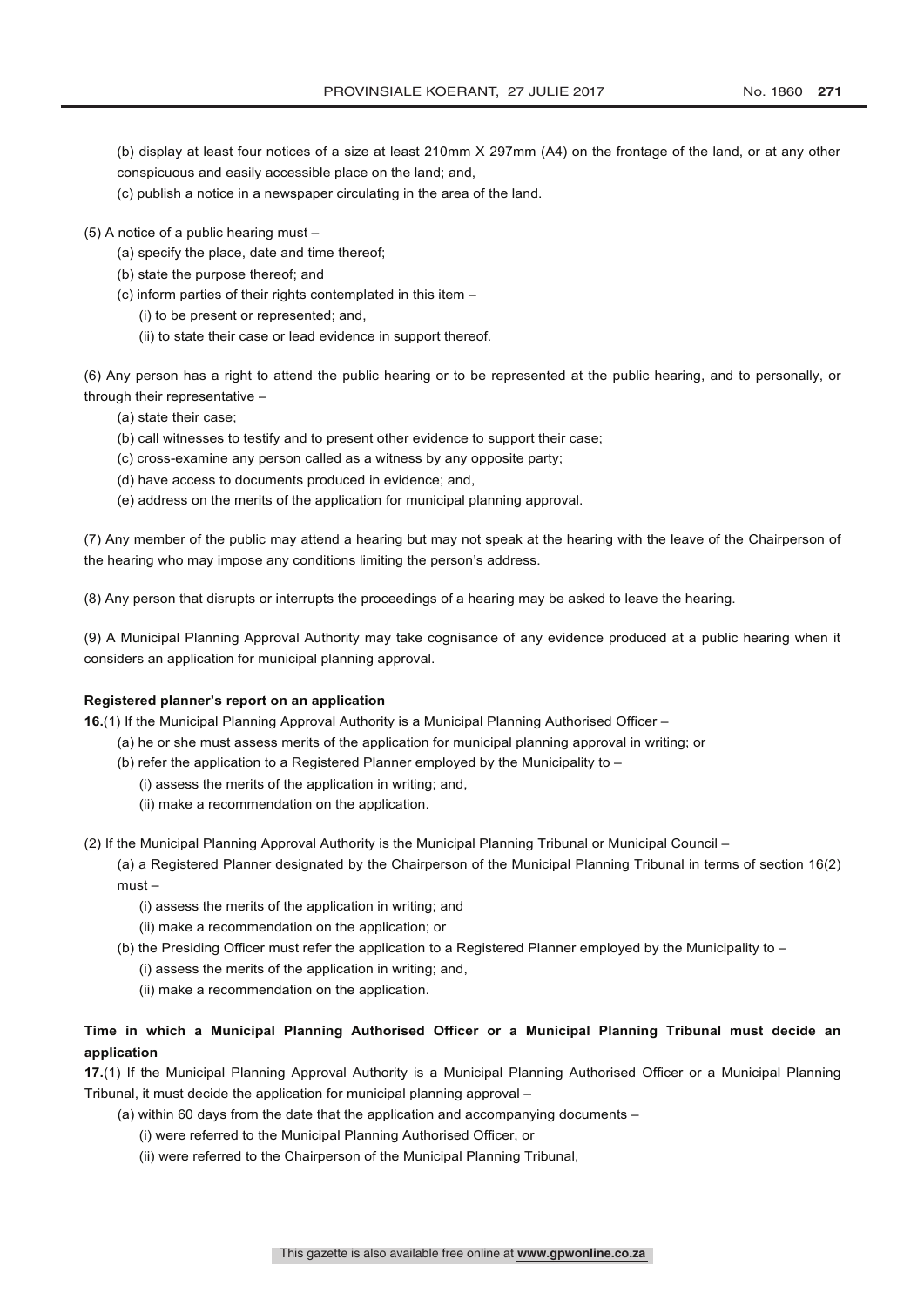if the Municipal Planning Authorised Officer or Municipal Planning Tribunal did not conduct a site inspection or hold a public hearing;

(b) within 30 days after the date of the site inspection or public hearing, whichever is the later date, if Municipal Planning Authorised Officer or Municipal Planning Tribunal did conduct a site inspection or held a public hearing; or (c) such further period as agreed upon with the applicant, which period may not exceed 180 days after the date that the application and accompanying documents were referred to –

- (i) the Municipal Planning Authorised Officer, or
- (ii) the Chairperson of the Municipal Planning Tribunal.

(2) An application for municipal planning approval lapses if a Municipal Planning Authorised Officer or a Municipal Planning Tribunal failed to decide the application within the specified period.

### **Municipal Planning Tribunal's recommendation on an application that must be decided by the Municipal Council**

**18.** If the Municipal Planning Approval Authority is the Municipal Council, a Municipal Planning Tribunal must make a recommendation on the application for municipal planning approval to the Municipal Council –

(a) within 60 days from the date that the application and accompanying documents were referred to the Chairperson of the Municipal Planning Tribunal, if the Municipal Planning Tribunal did not conduct a site inspection or hold a public hearing;

(b) within 30 days after the date of the site inspection or public hearing, whichever is the later date, if the Municipal Planning Tribunal did conduct a site inspection or held a public hearing; or

(c) such further period as agreed upon with the applicant, which period may not exceed 180 days after the date that the application and accompanying documents were referred to the Chairperson of the Municipal Planning Tribunal.

#### **Referral of application that must be decided by the Municipal Council to the council**

**19.**(1) Upon receipt of a Municipal Planning Tribunal's recommendation the Municipal Planning Registrar must refer an application for municipal planning approval to the Municipal Council.

(2) An application for municipal planning approval that is referred to a Municipal Council must be accompanied by –

(a) a summary of the comments received in response to the public consultation process, if any;

- (b) the applicant's response to the comments, if any;
- (c) the Municipal Planning Tribunal's report on the application;
- (d) the Municipal Planning Tribunal's recommendation on the application; and,

(e) the Municipal Planning Tribunal's decision on any application for municipal planning approval relating to the same development that it decided.

#### **Time in which a Municipal Council must decide an application**

**20.**(1) A Municipal Council must decide an application for municipal planning approval –

(a) within 90 days after it received the documents contemplated in item 13; or

(b) within 90 days after a Municipality resolved whether or not to amend its Integrated Development Plan to accommodate an application for municipal planning approval contemplated in section 50(6); or

(c) such further period as agreed upon with the applicant, which period may not exceed 180 days after the date that the application and accompanying documents were referred to the Municipal Council.

(2) An application for municipal planning approval lapses, if a Municipal Council failed to decide the application within the specified period.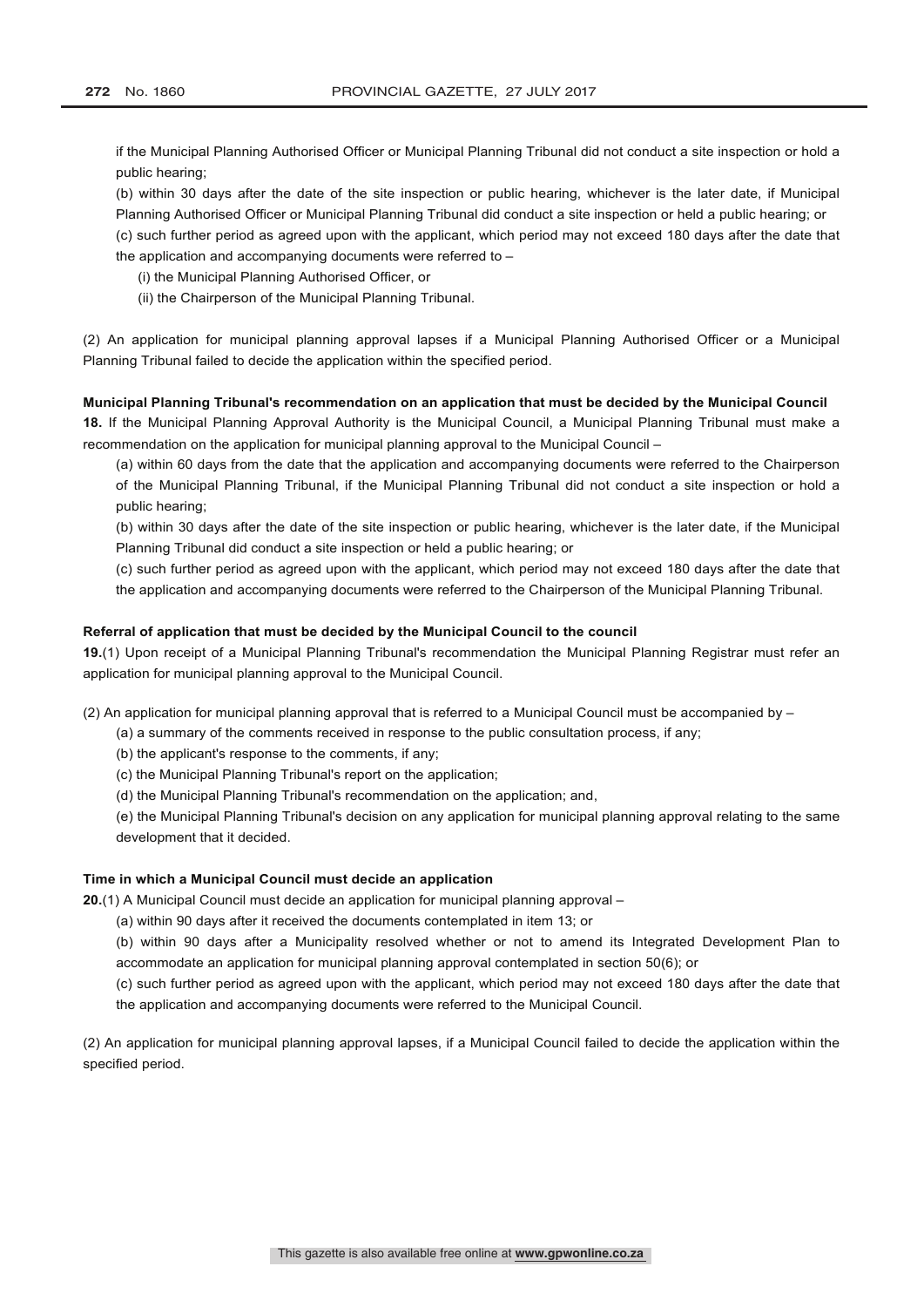# SCHEDULE 4 PUBLIC NOTICE *(Section 53(1))*

## **Methods of public notice**

**1.**(1) Give notice of an application for municipal planning approval in a local newspaper that the Municipality has determined as its newspaper of record contemplated in section 21(1)(b) of the Municipal Systems Act, on a day of the week that the Municipality has determined as its day of the week for the publication of notices in terms of this By-law, and in a language which it has determined in terms of section 21(2) of the Municipal Systems Act as its official language.

(2) Convene a public meeting to inform the public of an application for municipal planning approval.

(3) Make a copy of the application available for inspection at a prominent place at a local shopping mall together with a person who can answer question on the application.

(4) Display a notice on the land or at another other conspicuous and easily accessible place, the number and location of which must be determined by the Municipal Planning Registrar.

# (5) Serve a notice on –

- (a) the owner of adjacent land, if it is not governed by a body corporate or a land owners association;
- (b) the Chairperson of a body corporate that governs adjacent properties who must serve the notice on the members of the body corporate who may be affected by the application;
- (c) the Chairperson of a land owners association of adjacent properties who must serve the notice on the members of the land owners association who may be affected by the application;
- (d) the holder of a servitude registered against the land that may be affected by the application;
- (e) a person in whose favour a condition of title is registered against the land that may be affected by the application;
- (f) the Municipal Councillor of the ward in which the land is situated;
- (g) traditional leaders or other community leaders; or

(h) any other person who may in the opinion of the Municipality have an interest in an application for municipal planning approval.

# **Contents of public notice**

**2.** A notice inviting the public or a person to comment on an application for municipal planning approval must –

- (a) identify the land to which the application relates
	- (i) by stating the physical address of the land, or, if the land has no physical address, by providing a description of its location; and
	- (ii) by giving the property description;
- (b) state the purpose of the application;

(c) state that a copy of the application and its accompanying documents will be open for inspection by interested members of the public during the hours and at the place mentioned in the notice;

(d) invite members of the public to cause written comments to be lodged with the contact person stated in the notice;

(e) state how the comments may be lodged;

(f) state the date by when the comments must be lodged, which date may not be earlier than 30 days, excluding public holidays, after the date that the notice is published, served or displayed;

(g) state that a person's failure so to submit comments in response to the notice or to include contact details, disqualifies the person from the right to receive personal notice of any public hearing and the right to appeal; and,

(h) state that persons who lodged comments before in response to the application do not have to do so again, if notice was given before of the same application.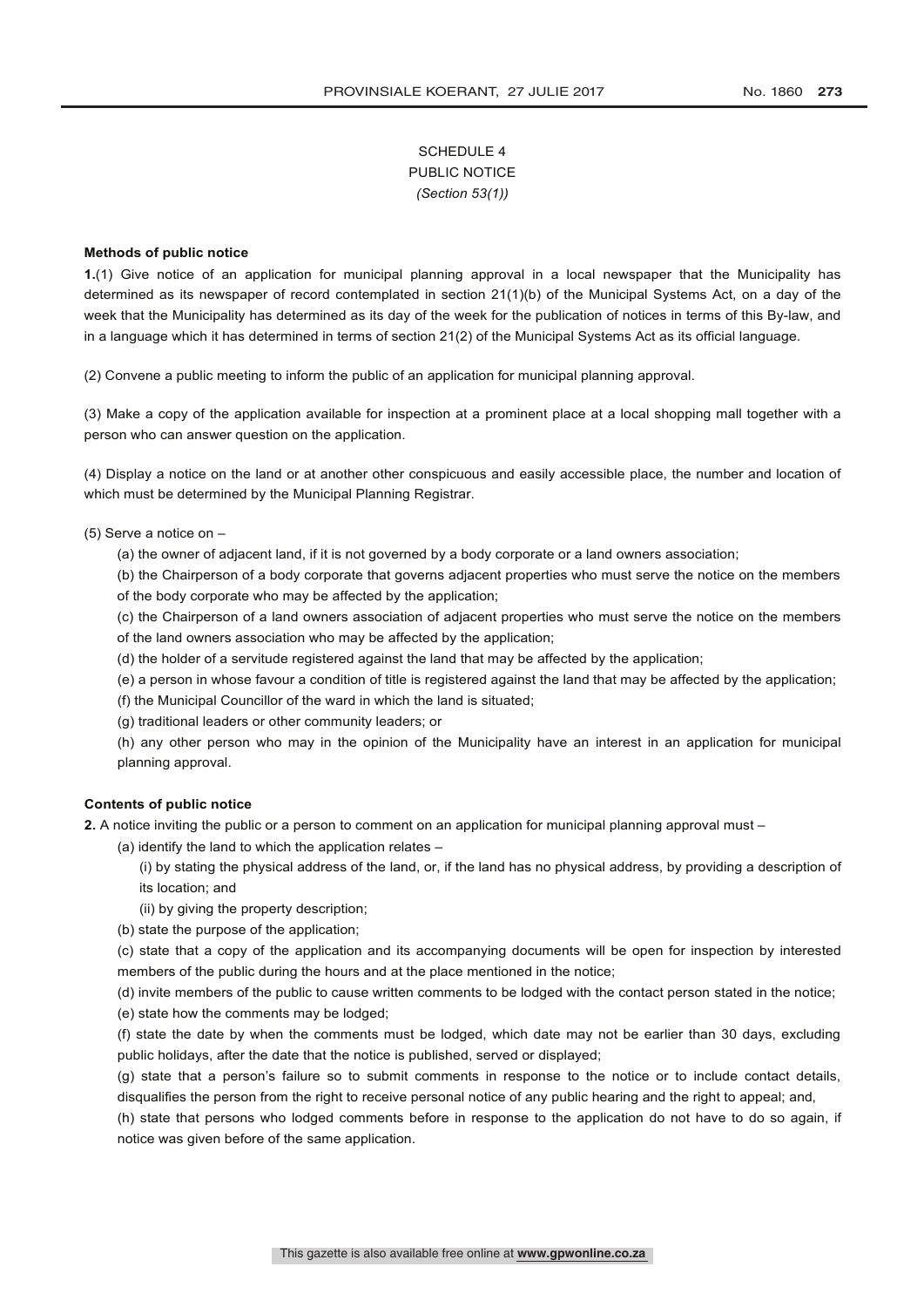# **Joint public notice for an application for municipal planning approval and an application for environmental authorisation**

**3.**(1) An applicant may give notice of both an application for municipal planning approval and an application for environmental authorisation in the same notice.

(2) A joint notice must state that it is a notice in terms of both item 11(1) of Schedule 4 of this By-law and regulations 54 to 57 of the Environmental Impact Assessment Regulations.

(3) A joint notice must comply with the provisions of item 2 of this Schedule and regulations 54 to 57 of the Environmental Impact Assessment Regulations.

# **Joint public notice for an application for municipal planning approval and an application for a mining right**

**4.**(1) An applicant and a Regional Manager contemplated in section 8 or a designated agency contemplated in section 70 of the Mineral And Petroleum Resources Development Act may give notice of both an application for municipal planning approval and an application for a mining right in the same notice.

(2) A joint notice must state that it is a notice in terms of both item 11(1) of Schedule 4 of this By-law and regulation 3(3) of the Mineral and Petroleum Resources Development Regulations.

(3) A joint notice must comply with the provisions of item 2 of this Schedule and regulation 3 of the Mineral and Petroleum Resources Development Regulations.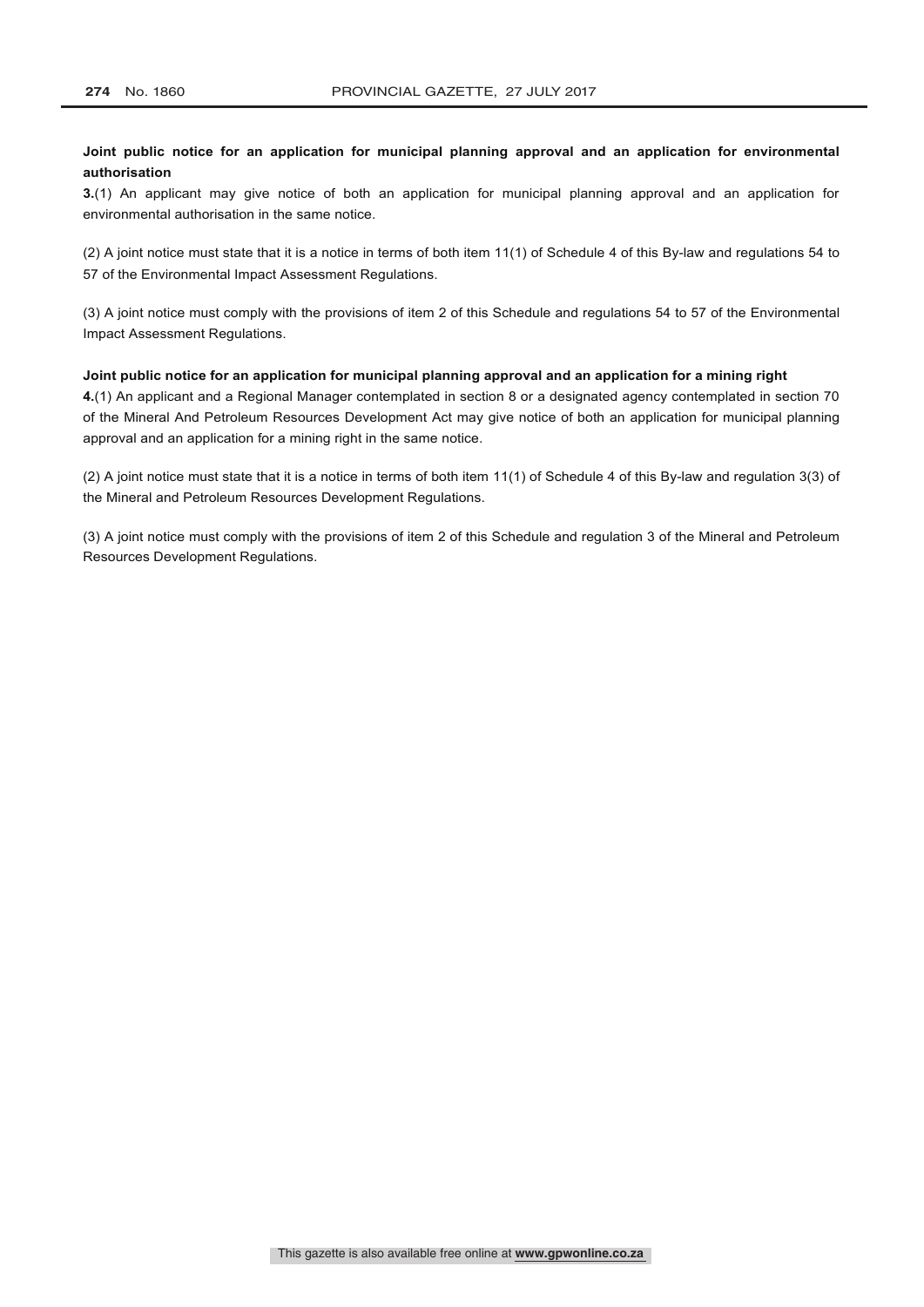# PROCEDURE FOR AMENDING AN APPLICATION OR DECISION FOR MUNICIPAL PLANNING APPROVAL AND CANCELLATION OF MUNICIPAL PLANNING APPROVAL *(Sections 53(4) and 70)*

# **Application for an amendment to an application for municipal planning prior to notice of decision on the main application**

**1.**(1) An applicant may apply to amend an application for municipal planning approval on his or her own initiative or at the request of the Municipal Planning Approval Authority.

(2) A Municipal Planning Approval Authority may instruct an applicant to –

- (a) give written notice of an amendment to an application for municipal planning approval to a person who responded in writing to the invitation to comment on the application for municipal planning approval; or
- (b) to repeat the giving of notice process, if, in the opinion of the Municipal Planning Approval Authority, the amendment to the application constitutes a material change to the application.

(3) Comments received by the Municipal Planning Registrar in response to the original invitation to comment on an application for municipal planning approval remain valid, if the giving of public notice process is repeated.

# **Application for an amendment to a Municipal Planning Approval Authority's Record of Decision to correct an error or update a reference**

**2.**(1) A person contemplated in item 1 of Schedule 4 may apply for an amendment to the wording of a Municipal Planning Approval Authority's Record of Decision in order to –

- (a) correct an error in the wording of the decision;
- (b) rectify a spelling error;
- (c) reflect the correct designation of the land by the Surveyor General;
- (d) update a reference to a law, person, functionary, organ of state, or an institution; or
- (e) update a reference to a street or place name.

(2) The Municipal Planning Registrar must refer an application for a correction to a Municipal Planning Approval Authority's Record of Decision to the Municipal Planning Approval Authority within 14 days after the application was served on him or her.

(3) An application for a correction to a Municipal Planning Approval Authority's Record of Decision must be decided –

(a) by a Municipal Planning Authorised Officer or the Chairperson of a Municipal Planning Tribunal, within 30 days after the application was referred to him or her;

- (b) by the Municipal Council, within 60 days after the application was referred to it.
- (4) A Municipal Planning Approval Authority must
	- (a) approve, including partly approve; or
	- (b) refuse,

an application for a correction to the Record of Decision.

# **Application for a non-material amendment to a decision on an application or cancellation of municipal planning approval**

**3.**(1) An application for a non-material amendment to a decision on an application for municipal planning approval or cancellation of municipal planning approval must follow the procedure contemplated in items 1 to 8, 13 (excluding item 13(2)(b)), 14, and 16 to 20 of Schedule 4, except –

(a) The Municipal Planning Registrar must notify an applicant within 15 days instead of 30 days after receipt of an application that it is complete or that additional information is required as contemplated in item  $6(1)(b)$ ;

(b) the reference to items 5-12 in item 13 must be regarded as a reference to items 5-8;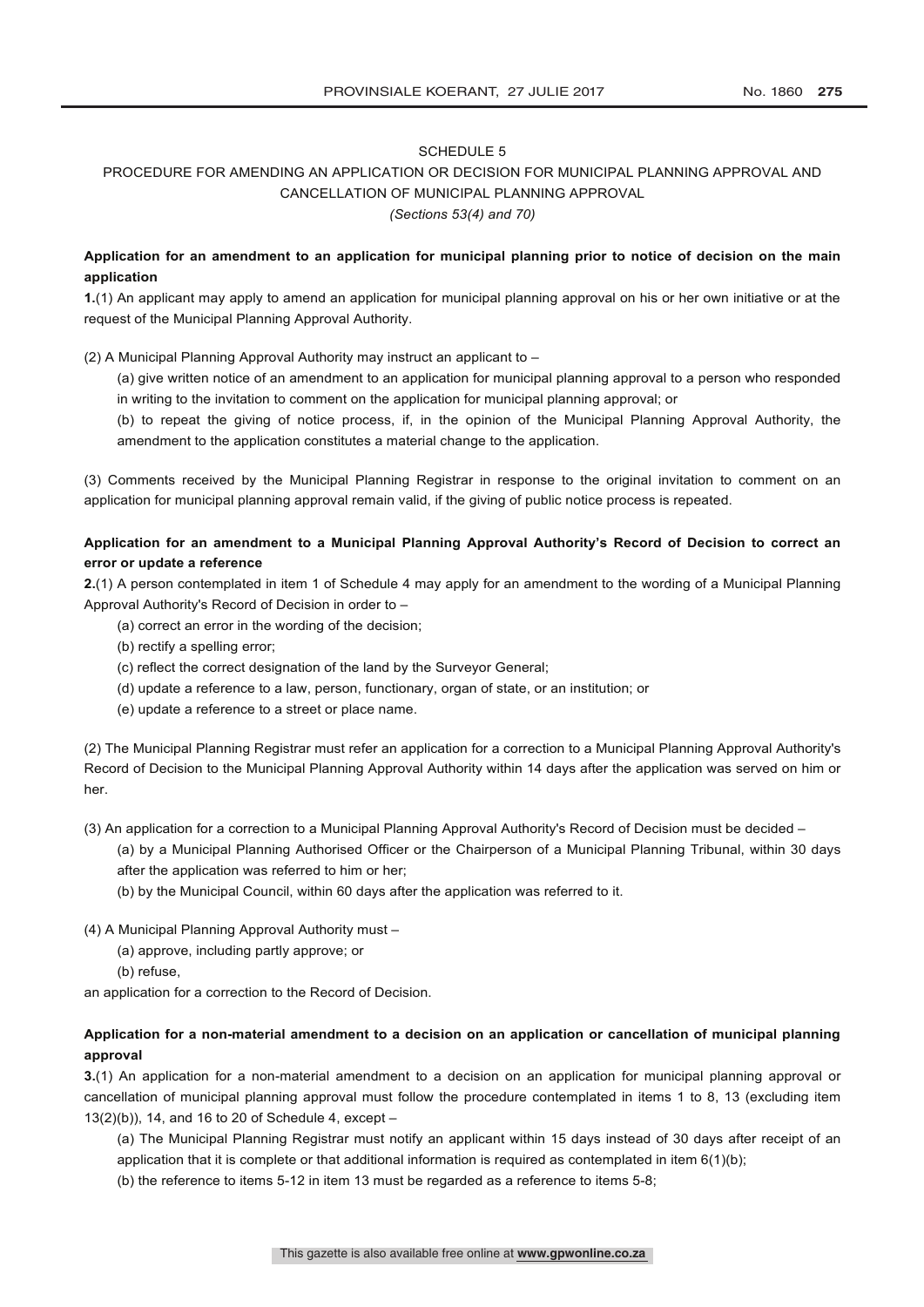- (c) a Municipal Planning Authorised Officer or Municipal Planning Tribunal must decide an application
	- (i) within 30 days instead of 60 days as contemplated in item  $17(1)(a)$ ;
	- (ii) within 15 days instead of 30 days as contemplated in item 17(1)(b); or
	- (iii) within the period contemplated in item  $17(1)(c)$ ;

(d) a Municipal Planning Tribunal must make a recommendation on an application that must be decided by the Municipal Council –

- (i) within 30 days instead of 60 days as contemplated in item 18(a);
- (ii) within 15 days instead of 30 days as contemplated in item 18(b); or
- (iii) within the period contemplated in item 18(c);
- (e) the references to a public hearing in items  $17(1)(b)$  and  $18(b)$  should be ignored.

# **Matters that a Municipal Planning Approval Authority must consider when deciding if an application qualifies as an application for a non-material amendment to a decision**

**4.**(1) A Municipal Planning Approval Authority must determine if an application constitutes an application for a non-material amendment to a decision.

(2) A Municipal Planning Approval Authority must take the following matters into account when deciding if an application qualifies as an application for a non-material amendment to a decision on an application for municipal planning approval, if applicable –

- (a) if the amendment will result in  $-$ 
	- (i) a change in the area covered by a development, particularly the outside boundary;
	- (ii) a change in the area covered by buildings;
	- (iii) a significant increase in the density of a development;
	- (iv) a significant increase in the impact of a development on engineering services;
	- (v) a significant change to the location of buildings;
	- (vi) the location of buildings closer to buildings on adjacent properties;

(vii) greater visual intrusion, audio intrusion, loss of light, feeling of enclosure or any other adverse effect on the living conditions of occupants of the development or occupants of adjacent properties;

(viii) a change in the overall design and appearance of a development, particularly if it is located in an environmentally sensitive area; or

(ix) conflict with a condition of approval imposed by the municipal planning approval authority;

(b) if any relevant objections to the original application for municipal planning approval would be compromised by the proposed amendment;

(c) if the amendment would result in the introduction of new aspects or elements that warrant consultation with adjacent land owners, organs of state or the public;

(d) if the change would have been approved, had it formed part of the original application for municipal planning approval; and,

(e) the volume and frequency of previous amendments to the same decision.

(3) If, in the opinion of the municipal planning approval authority, a proposed amendment to a decision constitutes a material change to a decision, the Municipal Planning Approval Authority must instruct the applicant in writing to make a new application for municipal planning approval.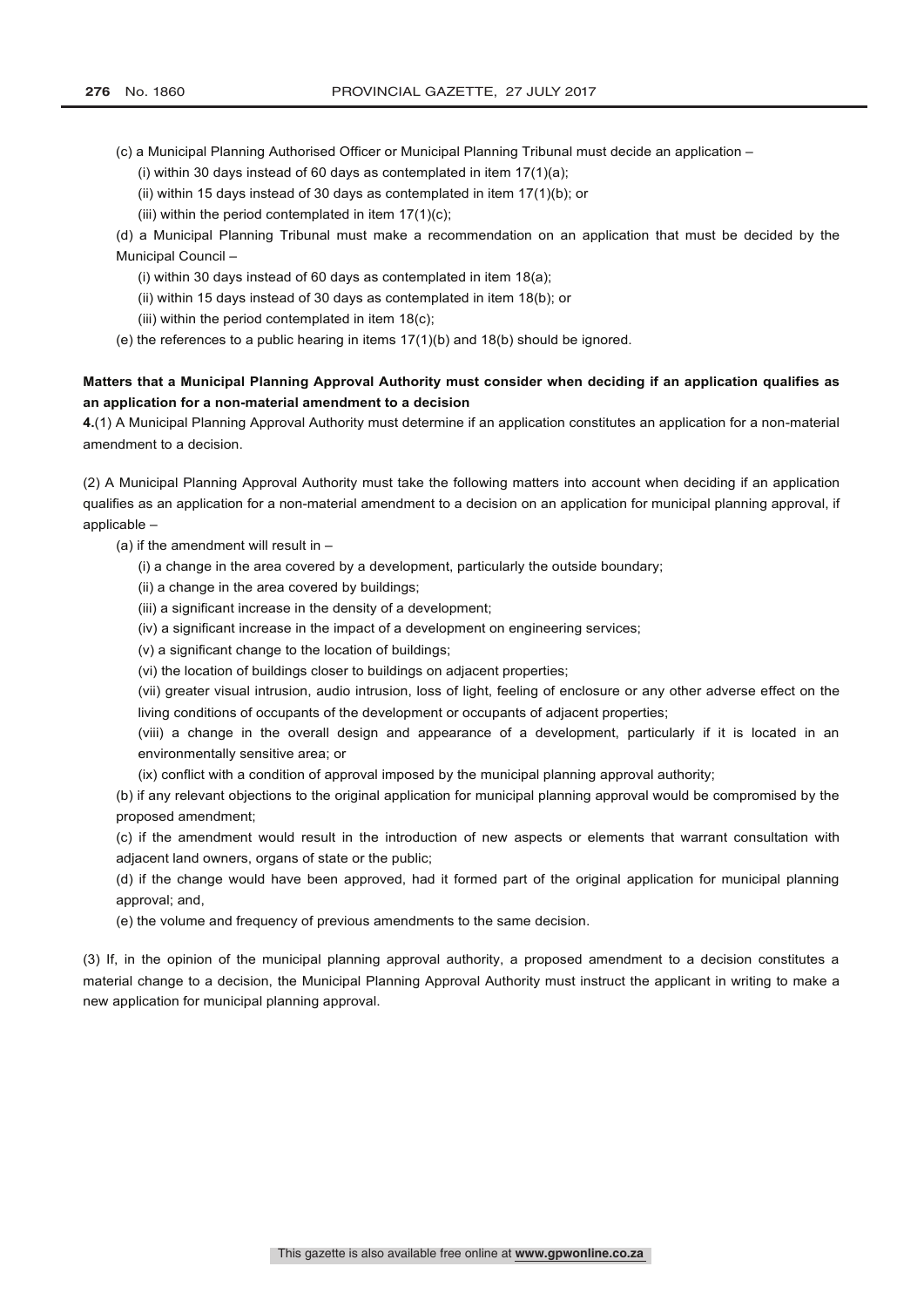# APPLICATION PROCESS FOR A DWELLING ON LAND DEMARCATED FOR THE SETTLEMENT IN AN UNSTRUCTURED MANNER BY A TRADITIONAL COMMUNITY OR INDIGENT HOUSEHOLDS *(Section 53(2))*

#### **Persons who may make an application**

**1.** An application for municipal planning approval for the erection of a dwelling house on land declared by the Municipality as land for the settlement of indigent households must be made by the head of the household.

# **Lodging of application**

**2.**(1) An application for municipal planning approval for the erection of a dwelling house on land declared by the Municipality as land for the settlement in an unstructured manner by a traditional community or indigent households must include –

- (a) the name and contact details of the applicant;
- (b) the name of the household which the applicant represents;
- (c) the name of the traditional area and of the isiGodi where the land is situated, if applicable;
- (d) the name of the Inkosi of such traditional area and of the isInduna of the such isiGodi, if applicable;
- (e) the approval of the Inkosi and isInduna or other community leaders;

(f) the GPS co-ordinates for the site to which the application applies with sufficient details to indicate its approximate extent; and

(g) photographic evidence of the site.

(2) An application for municipal planning approval for the erection of a dwelling house on land declared by the Municipality as land for the settlement in an unstructured manner by a traditional community or indigent households must be lodged with –

(a) the Municipal Planning Registrar;

(b) another person designated by the Municipal Manager to receive applications for municipal planning approval; or

(c) the Municipal Manager, if a Municipality has not appointed The Municipal Planning Registrar and the Municipal Manager has not appointed any other person to receive applications for municipal planning approval.

#### **Confirming availability of the site**

**3.**(1) If the information is complete, the Municipal Planning Registrar must –

(a) verify that the land forms part of land declared by the Municipality as land for the settlement in an unstructured manner by a traditional community or indigent households; and,

- (b) compare the application to the Municipality's records of
	- (i) other applications and approvals for municipal planning approval in the same area; and
	- (ii) land reserved for engineering services or social infrastructure in the area,
- to determine if the land is available for settlement.

(2) If another person has claimed the same site, the Municipal Planning Registrar must inform the applicant accordingly and request the applicant to –

(a) withdraw the application; or

(b) amend the application in consultation with the other person, and the Inkosi and isInduna or other community leaders.

(3) The application is considered withdrawn, if no response to the Municipal Planning Registrar's request have been received within 90 days after the request was made.

#### **Granting of municipal planning approval**

 $4.(1)$  If  $-$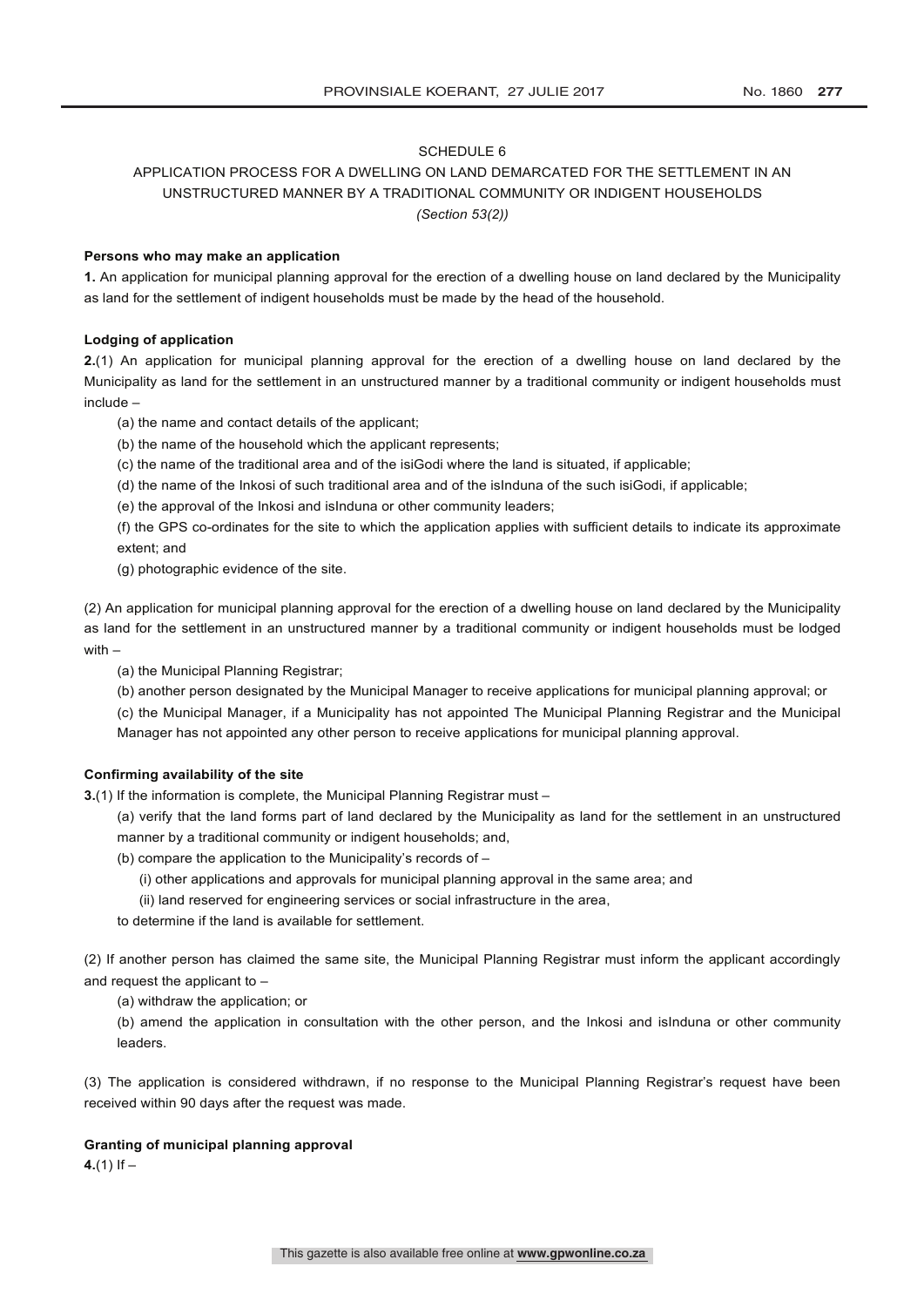(a) the application is complete;

(b) the land forms part of land declared by the Municipality as land for the settlement in an unstructured manner by a traditional community or indigent households;

(c) the land has not been claimed by someone else;

(d) the land is not required for engineering services or social infrastructure;

(e) land t is not prone to flooding of any other conditions that makes it unsafe for human habitation;

(f) the land has not been identified by the Minister responsible for Agriculture as high value agricultural land that is required for national food security; and,

(g) the land is not land that is environmentally sensitive,

the Municipal Planning Registrar must issue the applicant with a certificate permitting the erection of a dwelling house on the land.

(2) The certificate must contain –

(a) the name, identity number and contact details of the applicant;

(b) the name of the household which the applicant represents;

(c) the name of the traditional area and of the isiGodi where the land is situated, if applicable;

(d) the name of the Inkosi of such traditional area and of the isInduna of the such isiGodi, if applicable;

(e) the GPS co-ordinates for the site to which the application applies with sufficient details to indicate its approximate extent; and,

(f) photographic evidence of the site.

(3) The Municipal Planning Registrar must record the information in subitem (2) in the register contemplated in section 114(1).

(4) If the application is incomplete, the site is not available, or it is on land contemplated in subitem (1), the Municipal Planning Registrar may refuse the application.

(5) The Municipal Planning Registrar may grant municipal planning approval subject to any conditions.

# **Transfer of municipal planning approval**

**5.**(1) A certificate permitting the erection of a dwelling house on land declared by the Municipality as land for the settlement in an unstructured manner by a traditional community or indigent households may be transferred to another person.

(2) An application for the transfer of a certificate permitting the erection of a dwelling house on land declared by the Municipality as land for the settlement in an unstructured manner by a traditional community or indigent households must include –

- (a) the name, identity number and contact details of the applicant;
- (b) the name of the household which the applicant represents;
- (c) the name of the traditional area and of the isiGodi where the land is situated, if applicable;
- (d) the name of the Inkosi of such traditional area and of the isInduna of the such isiGodi, if applicable;
- (e) a copy of the certificate to be transferred;
- (f) one of the following documents
	- (i) approval of the holder of the certificate for the transfer of the land use right;
	- (ii) a death certificate confirming that the holder of the certificate is diseased; or
	- (iii) confirmation by the Inkosi and isInduna or other community leaders that the holder of the certificate is diseased or his or her whereabouts and contact details are unknown;
- (g) the approval of the Inkosi and isInduna or other community leaders;

(h) the GPS co-ordinates for the site to which the application applies with sufficient details to indicate its approximate extent; and,

(i) updated photographic evidence of the site.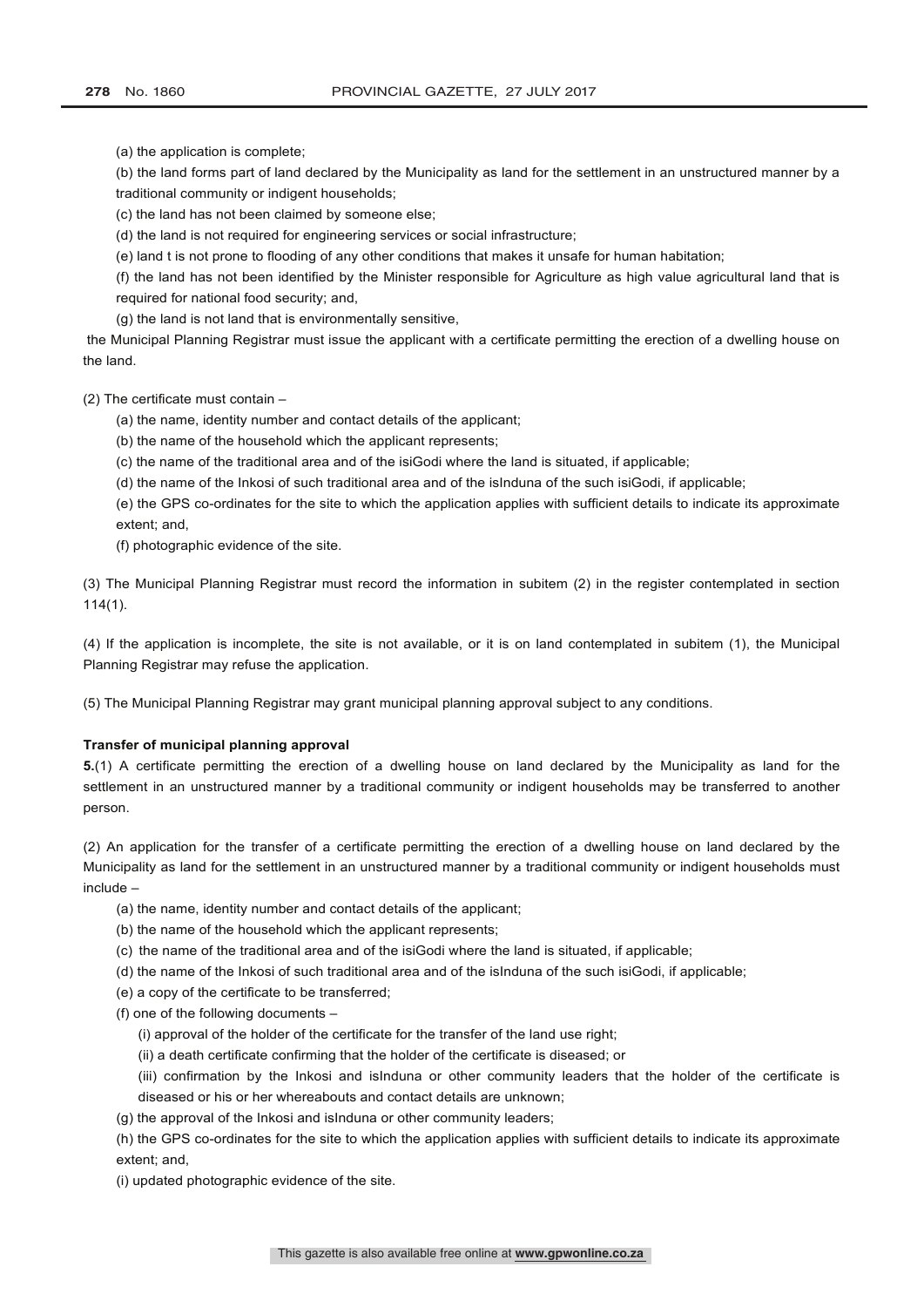- (3) If the application is complete, the Municipal Planning Registrar must
	- (a) issue the applicant with a certificate containing the information in item 5(1); and,
	- (b) update the register contemplated in section 114(1).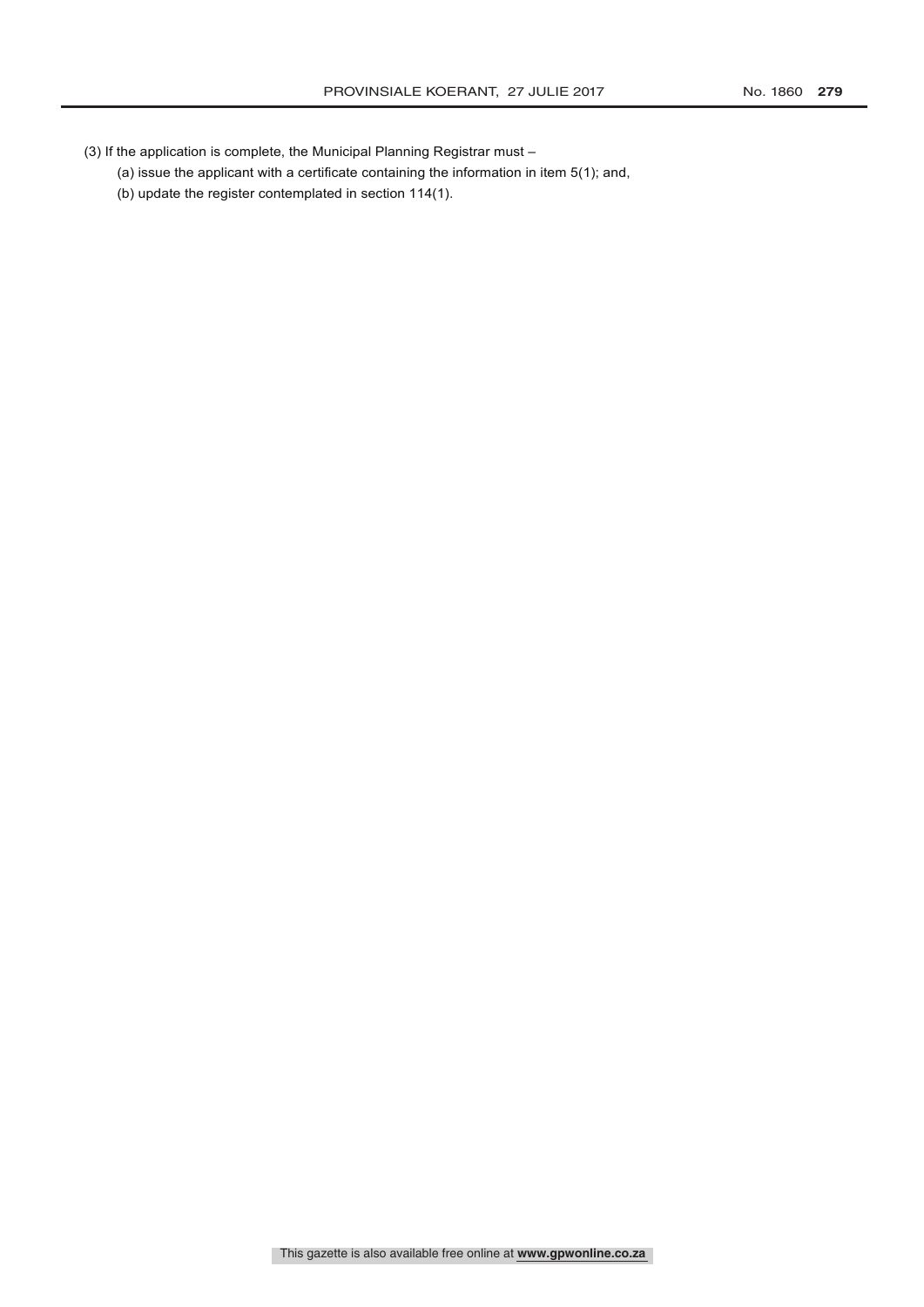# MATTERS THAT A MUNICIPAL PLANNING APPROVAL AUTHORITY MUST CONSIDER WHEN IT DECIDES OR MAKES A RECOMMENDATION ON AN APPLICATION FOR MUNICIPAL PLANNING APPROVAL *(Section 54(1))*

# **Matters that a Municipal Planning Approval Authority must consider when it decides or makes a recommendation on an application for municipal planning approval**

**1.**(1) A Municipal Planning Approval Authority must take the following matters into account when it decides or makes a recommendation on an application for municipal planning approval, if applicable –

- (a) the application;
- (b) comments received in response to the public consultation process;
- (c) the applicant's reply;
- (d) the Municipal Planning Registrar's assessment of compliance of the application with the application process;
- (e) the Registered Planner's report and recommendation on the application, if applicable;
- (f) the development principles in terms of section 7 of the Spatial Planning and Land Use Management Act;
- (g) policies, including national and provincial policies adopted in terms of any law and the Municipality's own policies;
- (h) norms and standards, including –

(i) national norms and standards for land use management and land development in terms of section 8 of the Spatial Planning and Land Use Management Act;

- (ii) provincial planning norms and standards; and,
- (iii) the Municipality's own norms and standards;
- (i) spatial development frameworks, including –

(i) a national spatial development framework adopted in terms of section 13(1) of the Spatial Planning and Land Use Management Act;

(ii) a provincial spatial development framework adopted in terms of section 15(1) of the Spatial Planning and Land Use Management Act;

(iii) a regional spatial development framework adopted in terms of section 18(1) of the Spatial Planning and Land Use Management Act; and,

(iv) the municipal spatial development framework adopted in terms of section 25(1) of the Municipal Systems Act read with section 20(1) of the Spatial Planning and Land Use Management Act;

(j) the Municipality's Integrated Development Plan in terms of section 25(1) of the Municipal Systems Act;

(k) the Municipality's land use scheme, including matters that a Municipality must consider that have been identified in the land use scheme;

(l) the design guidelines and rules for plan approval of the land owner's association, body corporate or share block company that has been deposited with the Municipality;

- (m) the authorisation in terms of the Environmental Impact Assessment Regulations;
- (n) the potential impact, including the cumulative impact, on  $-$ 
	- (i) the environment;
	- (ii) socio-economic conditions;
	- (iii) cultural heritage;
	- (iv) existing developments;
	- (v) existing rights to develop land; and,
	- (vi) mineral rights;

(o) the human and financial resources likely to be available for implementing the municipal planning approval;

(p) the benefits that accrue from the adoption, replacement or amendment of land use scheme compared to the cost of compensation in terms of Chapter 8;

(q) the provision and standard of engineering services;

(t) the impact, including the cumulative impact, of the application on the national, provincial and municipal road networks, public transport, municipal services, sewage and waste water disposal, water and electricity supply, waste management and removal, policing and security;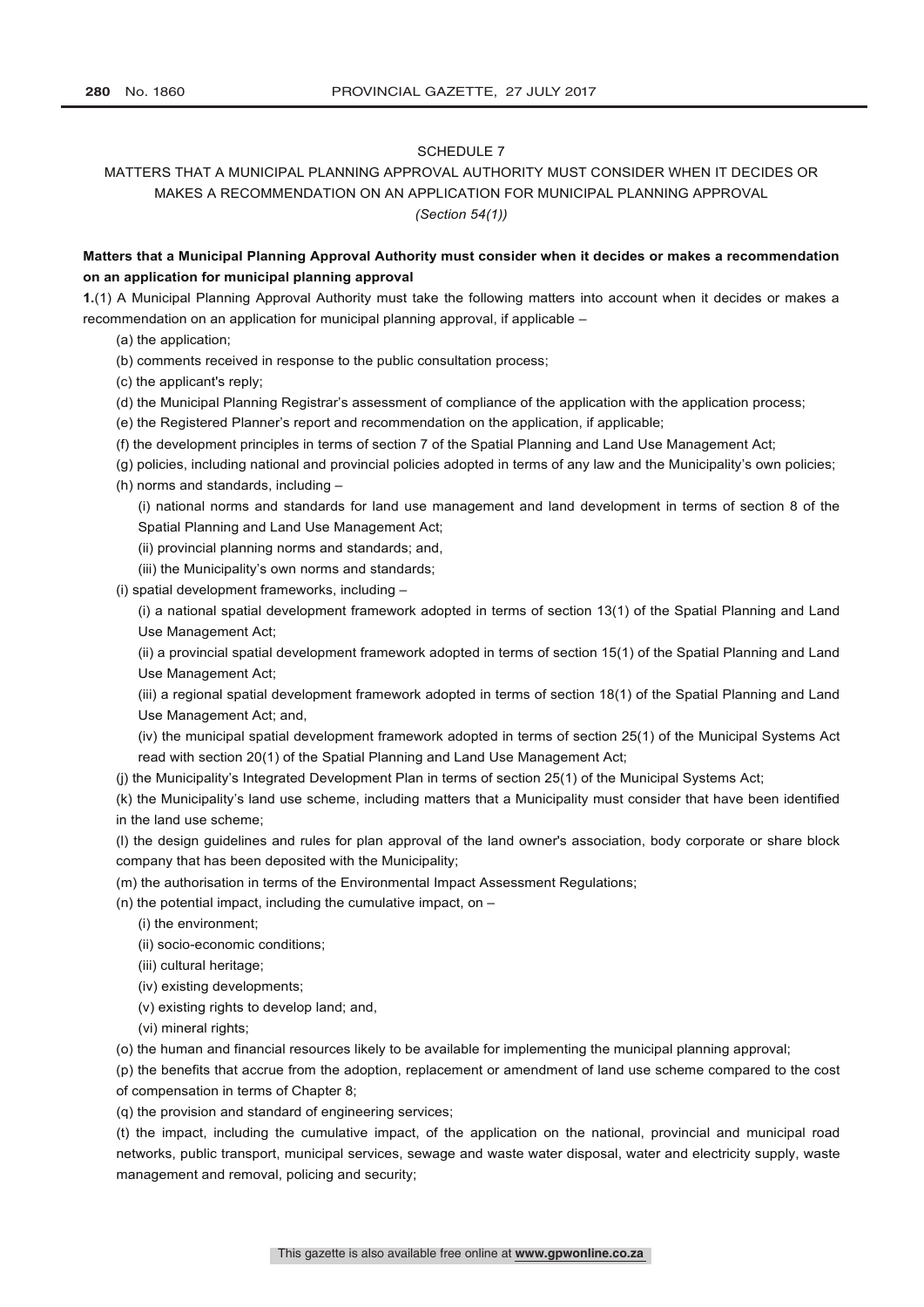(v) the historical effects of past racially discriminatory and segregatory legislation on land ownership, land development and access to engineering services and public facilities, and the need to address the historical imbalances;

(w) the protection or preservation of cultural and natural resources, including agricultural resources, unique areas or features, landscape character and biodiversity;

(x) the natural and physical qualities of that area;

(y) the number and purpose for which properties will be used when a Municipality decides if the Surveyor-General should –

(i) approve a diagram for each property or a general plan for all the properties; and,

(ii) approve the land –

(aa) as a farm, including a portion or a remainder of a farm;

(bb) as a subdivision of land that is not a farm; or

(cc) as an erf in a township;

(z) the need to prohibit the alienation of a part of the land by means of a sectional title scheme in terms of the Sectional Titles Act or a share block in terms of the Share Blocks Control Act, 1980 (Act No. 59 of 1980);

(aa) the provisions of section 13 of the Legal Succession to the South African Transport Services Act, 1989 (Act No. 9 of 1989) relating to the zoning of land owned by Transnet and other laws which regulate the zoning of land;

(ab) any local practice or approach to land use management that is consistent with  $-$ 

(i) the laws of the Republic;

(ii) the provincial planning norms and standards; and,

(iii) the Municipality's Integrated Development Plan; and,

(ac) any other relevant factor.

(2) A reduction in the value of land is not solely a relevant consideration for the purposes of considering the merits of an application for municipal planning approval.

(3) If the Municipal Planning Approval Authority is the Municipal Council –

(a) it may consider a summary of the comments received in response to the public consultation process, instead of the comments; and,

(b) it must consider the Municipal Planning Tribunal's recommendation on the application in addition to the matters in this Schedule.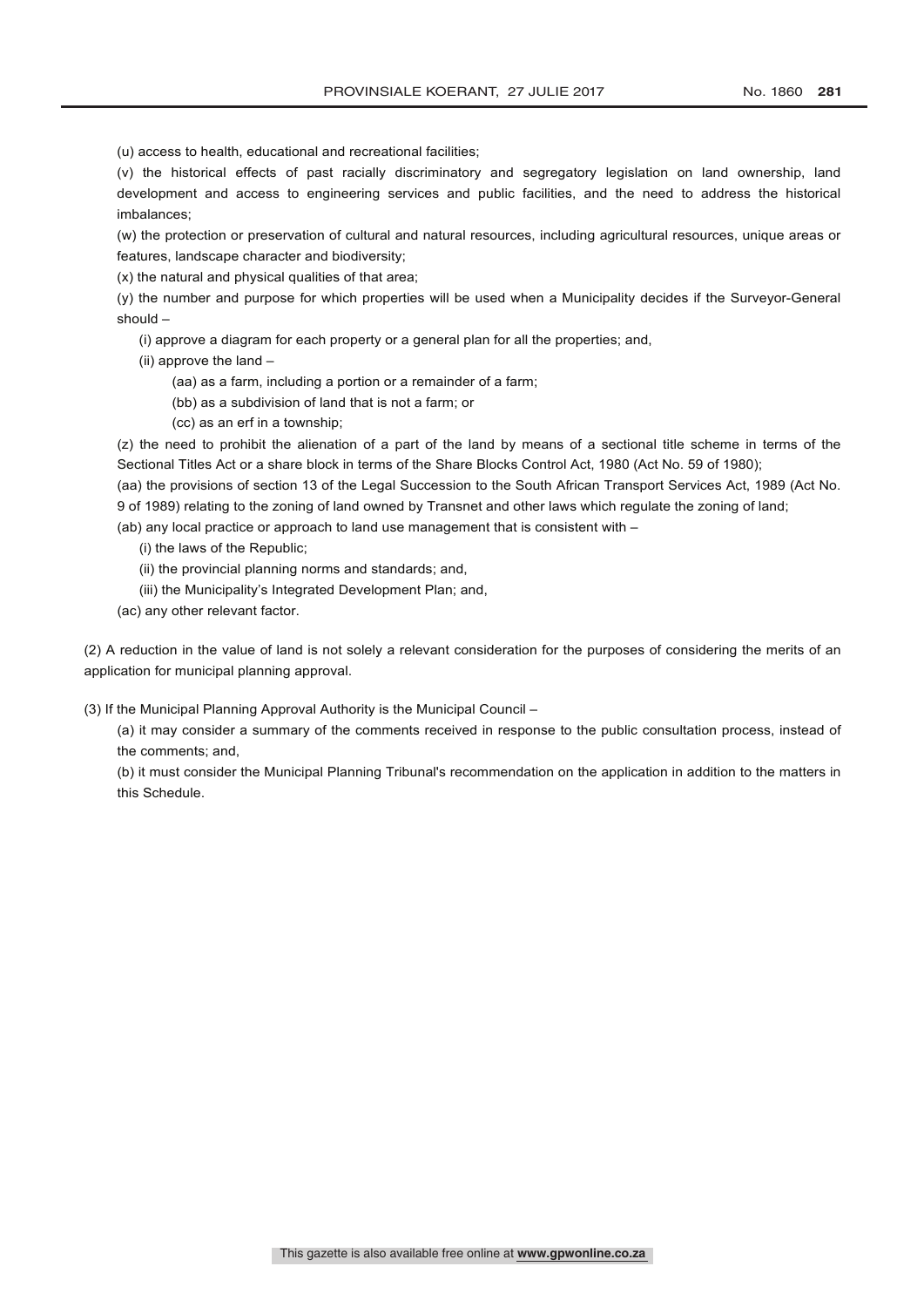# INFORMATION THAT MUST BE INCLUDED IN RECORD OF DECISION

*(Section 55(4))*

#### **Information that must be included in a Record of Decision on an application for municipal planning approval**

**1.** The following information must be recorded in a Record of Decision on an application for municipal planning approval –

- (a) the details of the application, including
	- (i) the nature of the application;
	- (ii) the property descriptions of the properties involved, unless the application is an application for a general land use scheme amendment; and,
	- (iii) the application number;
- (b) its decision;
- (c) the conditions subject to which the application was approved, if it was approved subject to conditions, including (i) which conditions must be complied with before the erection of a structure on the land or the use of the land in accordance with the approval;
	- (ii) which conditions must be complied with before the construction of a building on the land;
	- (iii) which conditions must be complied with before occupation of the land;
	- (iv) which conditions must be complied with before the land may be registered in separate ownership; and,
	- (v) which conditions must be registered against the land;
- (d) if the Surveyor-General must
	- (i) approve a general plan or a diagram for the subdivision or consolidation of the land;
	- (ii) if the Surveyor-General must approve a property
		- (aa) as a farm, including a portion or a remainder of a farm;
		- (bb) as a subdivision of land that is not a farm; or
		- (cc) as an erf in a township;
- (e) the reasons for its decision;
- (f) the reasons for the changes, if changes were made to an application by an applicant or the Municipality;
- (g) the particulars of the public consultation process, including
	- (i) if public consultation was required for the application;
	- (ii) if notice of the application in a newspaper was required, the name of the newspaper in which the notice was published and the date on which it was published;
	- (ii) if a public meeting was held to inform the public of an application, and the date of the meeting;
	- (iii) if a site inspection was held, and the date of the site inspection;
	- (v) if a public hearing was held, and the date of the public hearing;
- (h) if any comments were received in response to an invitation to comment on the application
	- (i) the closing date to lodge a memorandum of appeal;
	- (ii) that a summary of the rights and obligations of appellants can be obtained from the Municipal Planning Appeal Authority Registrar;
	- (iii) the name and contact details of
		- (aa) the applicant;
		- (bb) the Municipal Planning Appeal Authority Registrar;
		- (cc) a person at the Municipality on whom a memorandum of appeal, request for the late lodging of an appeal or a responding memorandum of appeal may be served; and,
- (i) the effective date of the Municipality's decision.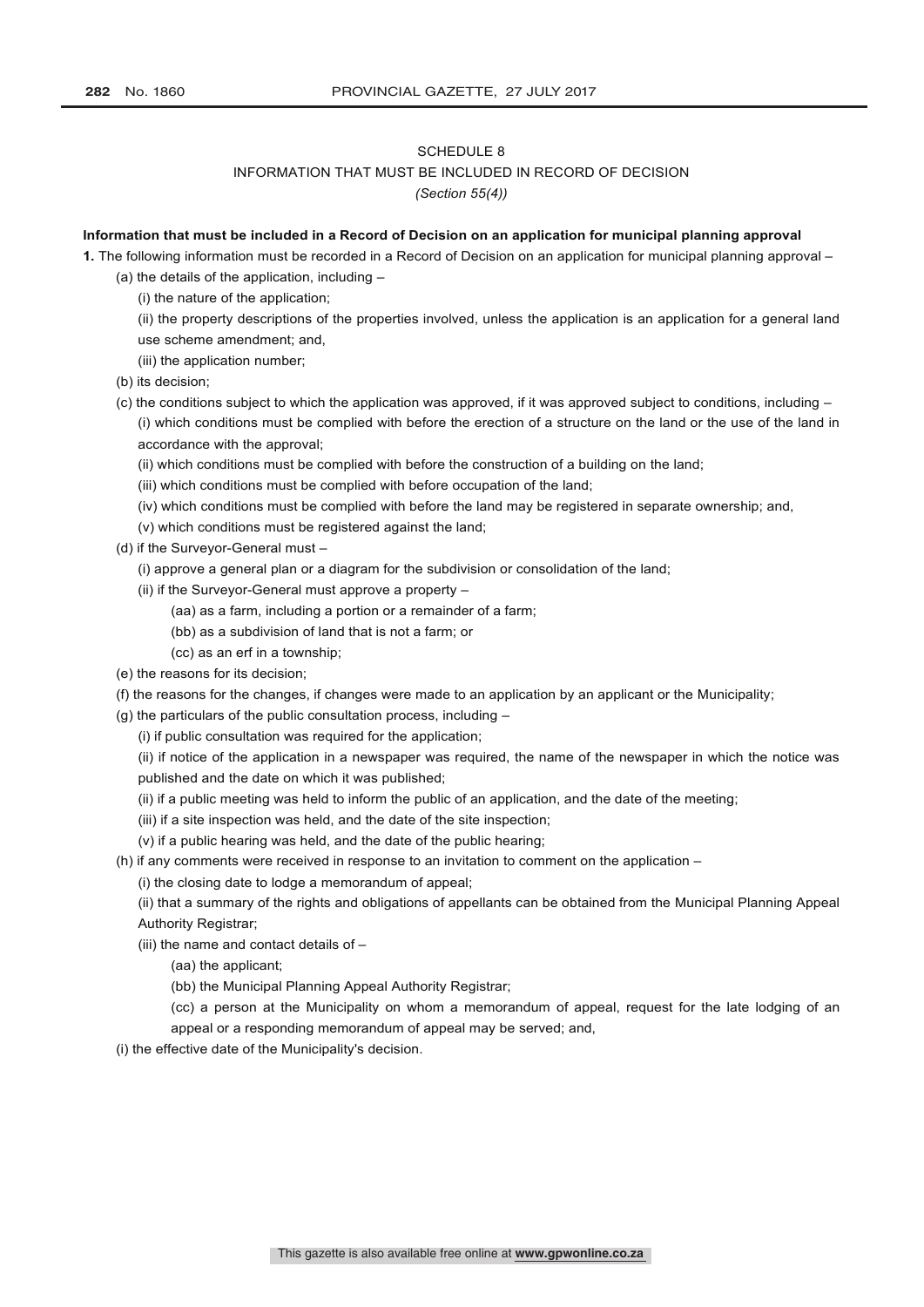# SCHEDULE 9 APPEAL PROCESS *(Section 75(1))*

*Part 1: Lodging of memorandum of appeal, lodging of responding memorandum, summonsing of person to lodge document and collation of documents*

# **Lodging of memorandum of appeal**

**1.**(1) A memorandum of appeal must –

(a) provide the essential facts of the matter;

(b) state the grounds of appeal and the relief sought;

(c) raise any issues, which the appellant wants the Municipal Planning Appeal Authority to consider in making its decision;

- (d) fully motivate an application for condonation; and
- (e) fully motivate an award for costs, if the relief sought includes a request for costs against the Municipality, on the grounds that its decision is –

(i) grossly unreasonable;

(ii) manifestly in disregard of –

(aa) the procedures prescribed in this By-law; or

(bb) the development principles in terms of section 7 of the Spatial Planning and Land Use Management Act;

(cc) policies, including national and provincial policies adopted in terms of any law and the Municipality's own policies; or

(dd) national norms and standards for land use management and land development in terms of section 8 of the Spatial Planning and Land Use Management Act, provincial planning norms and standards or the Municipality's own norms and standards.

(2) If the appellant is an applicant, the appellant must serve the memorandum of appeal on  $-$ 

(a) the Municipal Planning Appeal Authority Registrar;

(b) the Municipal Manager; and,

(c) all the persons who responded in writing to an invitation to comment on the application for municipal planning approval who -

- (i) responded before the closing date for comments; and,
- (ii) have provided their contact details.

(3) If the appellant is a person who lodged a written comment in terms of, the appellant must serve the memorandum of appeal on –

- (a) the Municipal Planning Appeal Authority Registrar;
- (b) the Municipal Manager; and,
- (c) the applicant.

(4) If possible, an appellant must also submit a copy of the memorandum of appeal by electronic mail to the Municipal Planning Appeal Authority Registrar.

#### **Lodging of responding memorandum**

**2.**(1) A person on whom a memorandum of appeal has been served, may lodge a responding memorandum.

(2) A responding memorandum must –

(a) state whether the appeal is opposed or not, and, if opposed, the grounds of opposition;

(b) raise any issues or matters, which that party wants the Municipal Planning Appeal Authority to consider in making its decision;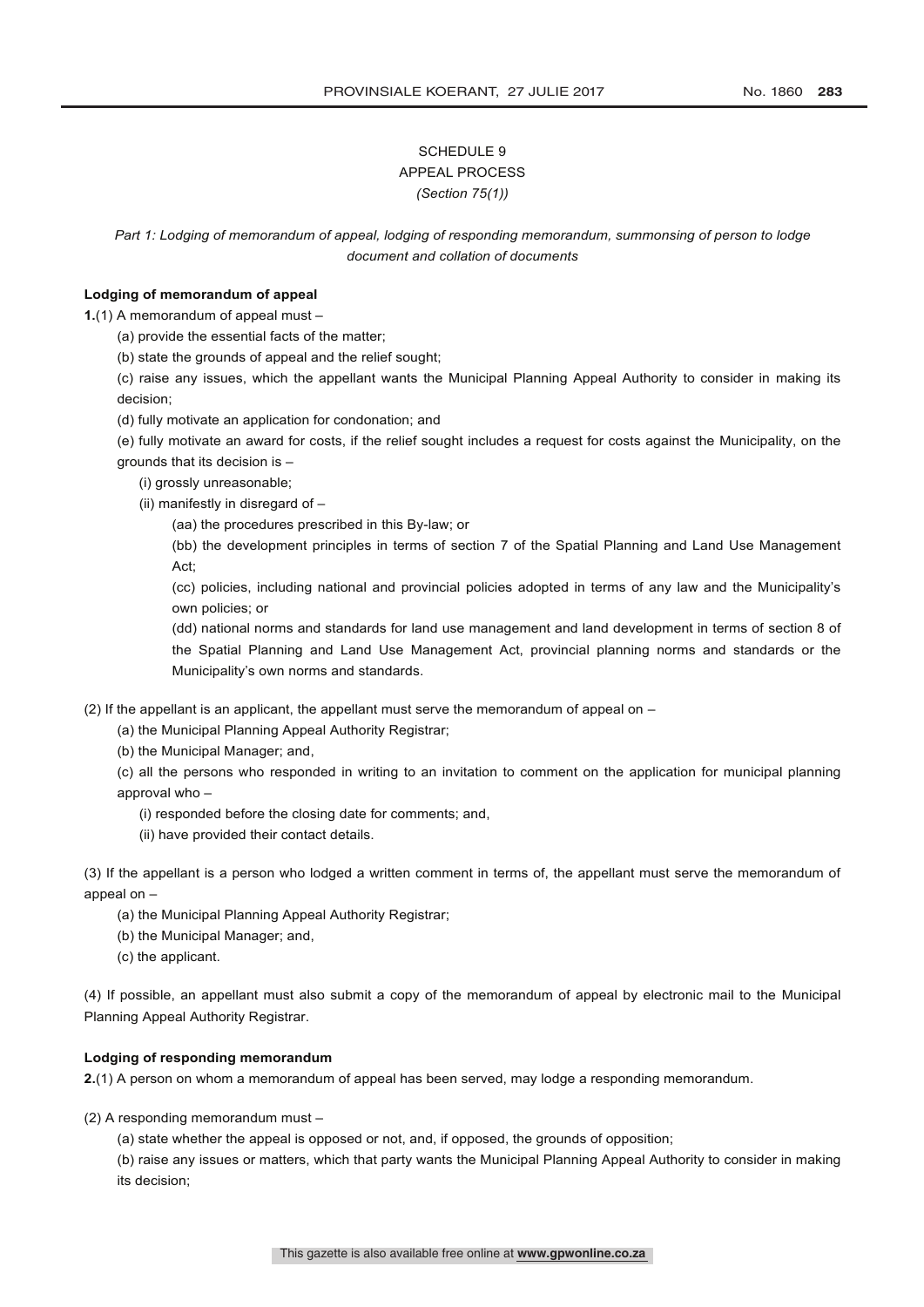(d) fully motivate an application for condonation; and,

(c) include any request for an order for costs against the appellant and the reasons for the request, including an order for costs on the grounds that the appeal is vexatious or frivolous.

(3) A person who wants to lodge a responding memorandum must, within 30 days after the memorandum of appeal was served on that person serve the responding memorandum on –

(a) the Municipal Planning Appeal Authority Registrar; and

(b) the Municipal Manager.

(4) If possible, a person who wants to lodge a responding memorandum must also submit a copy of the responding memorandum by electronic mail to the Municipal Planning Appeal Authority Registrar.

#### **Parties to an appeal hearing**

**3.** Only the following persons shall be parties to an appeal hearing –

- (a) the applicant; and,
- (b) a person who has lodged a written comment in terms of items  $7(d)$  of Schedule 6
	- (i) who has lodged an appeal against the decision of the Municipality; or
	- (ii) who has lodged a responding memorandum.

#### **Withdrawal of appeal or opposition to appeal**

**4.**(1) An appellant may withdraw an appeal by serving written notice of its withdrawal on the Municipal Planning Appeal Authority Registrar, the Municipal Manager and on every other party to the appeal.

(2) A respondent may withdraw its opposition to an appeal by serving a written notice of withdrawal of that opposition on the Municipal Planning Appeal Authority Registrar, the appellant and every other party to the appeal hearing.

(3) A party to an appeal hearing, who is aggrieved by the withdrawal of an appeal by an appellant, may apply to the Municipal Planning Appeal Authority for an award of costs against the appellant.

# **Powers of Municipal Planning Appeal Authority with regard to witness**

**5.**(1) The Presiding Officer may subpoena any person to attend the site inspection or appeal hearing, in order –

- (a) to testify and be questioned as a witness with regard to any relevant matter; or
- (b) to produce any document or object in the possession or under the control of that person, and to be questioned with regard thereto.

(2) A person who has been subpoenaed or called by a party as a witness at the site inspection or appeal hearing may be required by the Presiding Officer to take an oath or make an affirmation as a witness before testifying or being questioned.

(3) The law relating to privilege in a civil court of law applies to a witness subpoenaed or called to give evidence or to produce a document.

#### **Issuing and service of subpoena to secure attendance of witness**

**6.**(1) A subpoena contemplated in item 5(1) of this Schedule must be issued by the Presiding Officer under his or her signature, and must –

- (a) specifically require the person named in it to appear before the Municipal Planning Appeal Authority to testify or produce a document or any other object to the Municipal Planning Appeal Authority;
- (b) state the reasons why the person is required to appear before the Municipal Planning Appeal Authority to testify
- or produce a document or any other object to the Municipal Planning Appeal Authority;
- (c) if applicable, sufficiently identify the document or object which the person is required to produce; and,
- (d) state the date, time and place at which the person must appear before the Appeal Authority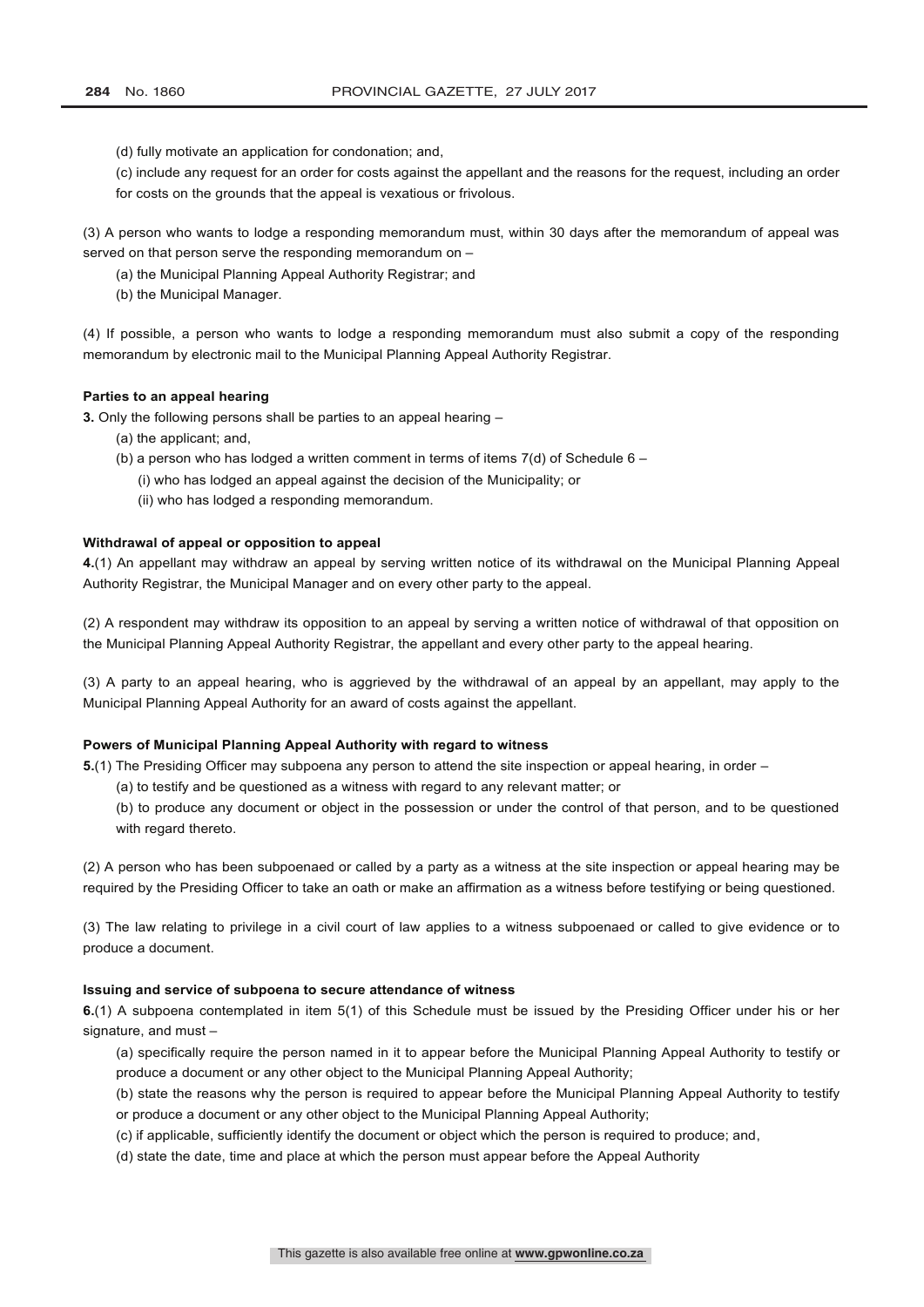(2) A subpoena must be served on a person by a person who has been authorised in writing by the Municipal Planning Appeal Authority Registrar to serve it.

(3) A person who is serving a subpoena must display to the person who is served with a subpoena the original subpoena or the written authorisation to serve the subpoena, if requested to do so.

(4) A person who is serving a subpoena must provide a written return of service to the Municipal Planning Appeal Authority Registrar, including the manner in which the subpoena was served.

#### **Powers of Municipal Planning Appeal Authority with regard to document required to decide appeal**

**7.**(1) The Presiding Officer, upon request of members of the Municipal Planning Appeal Authority or of any party to the appeal hearing, may subpoena any person to lodge any document in the possession or under the control of that person with the Municipal Planning Appeal Authority Registrar.

(2) A person who has been subpoenaed to lodge a document with the Municipal Planning Appeal Authority Registrar must serve the document on the Municipal Planning Appeal Authority Registrar at least 21 days before the appeal hearing commences.

(3) If the Presiding Officer has subpoenaed a Municipality to lodge a document that the Municipality relied on when it decided an application for municipal planning approval, and the Municipality fails to serve the document on the Municipal Planning Appeal Authority Registrar, the Municipal Planning Appeal Authority may uphold the appeal on the ground that the Municipality did not apply its mind when it decided the application.

(4) The law relating to privilege in a civil court of law applies to a person subpoenaed to lodge a document with the Municipal Planning Appeal Authority Registrar.

# **Issuing and service of subpoena to obtain document**

**8.**(1) A subpoena contemplated in item 5(1) of this Schedule must be issued by the Presiding Officer under his or her signature, and must –

(a) specifically require the person named in it to lodge the document with the Municipal Planning Appeal Authority Registrar;

(b) state the reasons why the document is required by the Municipal Planning Appeal Authority;

(c) sufficiently identify the document which the person is required to lodge with the Municipal Planning Appeal Authority Registrar:

(d) state to how, where and by which date the document must be lodge with the Municipal Planning Appeal Authority Registrar.

(2) If the Presiding Officer has subpoenaed the Municipal Planning Approval Authority to lodge a document that it relied on when it decided an application for municipal planning approval, a warning that if it fails to serve the document on the Municipal Planning Appeal Authority Registrar, the Municipal Planning Appeal Authority may uphold the appeal on the ground that the Municipal Planning Approval Authority did not apply its mind when it decided the application.

(3) A subpoena must be served on a person by a person who has been authorised in writing by the Municipal Planning Appeal Authority Registrar to serve it.

(4) A person who is serving a subpoena must display to the person who is served with a subpoena the original subpoena or the written authorisation to serve the subpoena, if requested to do so.

(5) A person who is serving a subpoena must provide a written return of service to the Municipal Planning Appeal Authority Registrar, including the manner in which the subpoena was served.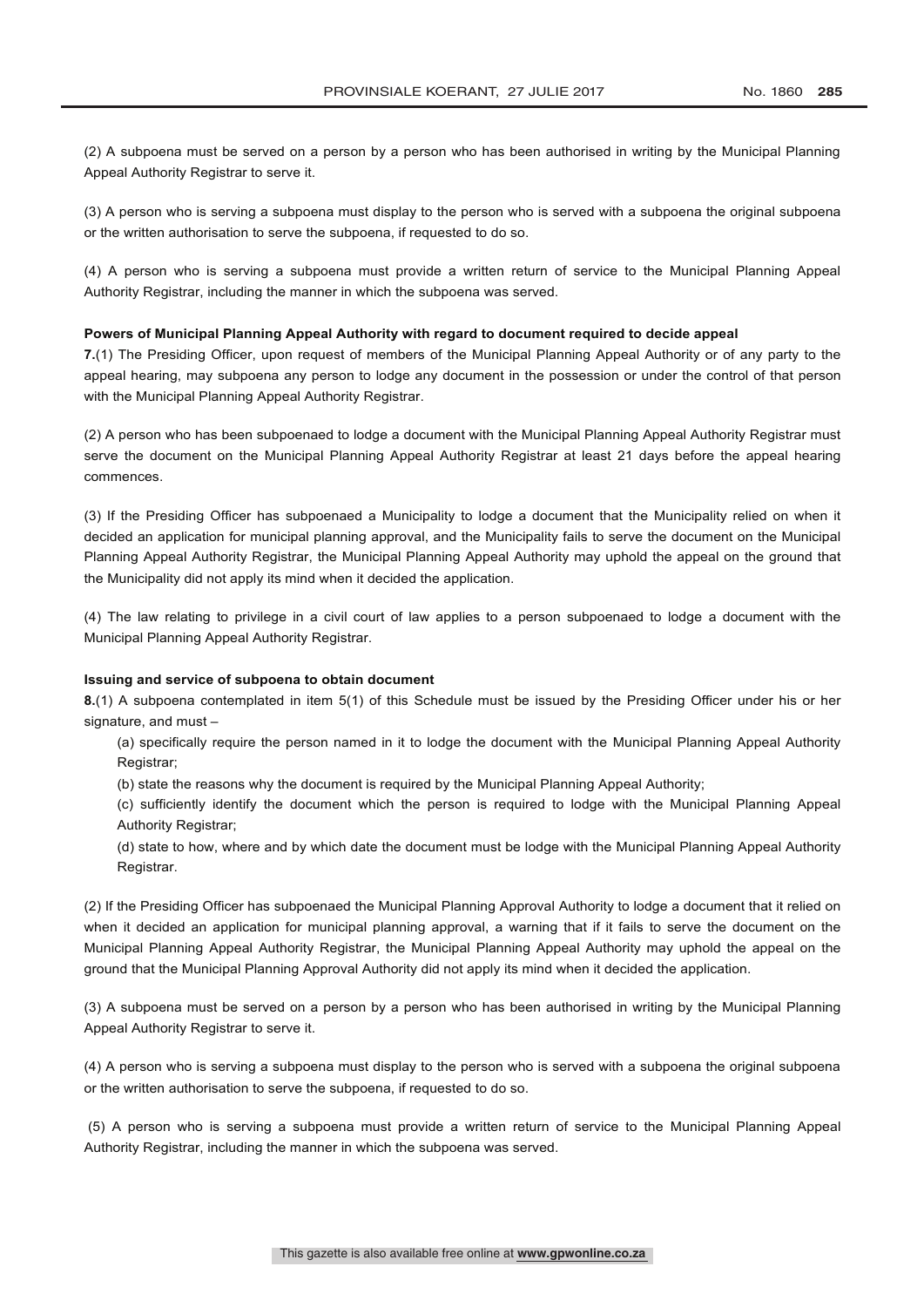(6) The law relating to privilege in a civil court of law applies to a person subpoenaed to lodge a document with the Municipal Planning Appeal Authority Registrar.

#### **Collation of documents required to decide appeal**

**9.**(1) A party to an appeal hearing must serve every document on which the party intends to rely on at an appeal hearing on the Municipal Planning Appeal Authority Registrar at least 21 days before the appeal hearing commences.

(2) If possible, a party to the appeal hearing must also submit copies of the documents by electronic mail to the Municipal Planning Appeal Authority Registrar.

(3) The Municipal Planning Appeal Authority Registrar must collate all the memoranda and any other documents received from a party to an appeal hearing or requested by the Presiding Officer and post the collated documents on the Internet at least 14 days before the appeal hearing commences.

(4) If a party to an appeal hearing does not have access to the Internet, the party may obtain a copy of the collated documents from the Municipal Planning Appeal Authority Registrar at the cost of reproduction and posting.

*Part 2: Setting down of appeal for hearing, site inspection and hearing of appeal*

# **Setting down of appeal for hearing**

**10.**(1) The Municipal Planning Appeal Authority Registrar must forward the memoranda to the Presiding Officer –

- (a) upon expiry of the period allowed by item 2(3) for the lodging of responding memorandum; or
- (b) as soon as the Municipal Planning Appeal Authority Registrar has been advised in writing by the parties entitled

to lodge responding memoranda, that they do not intend to do so,

whichever occurs first.

(2) The Municipal Planning Appeal Authority Registrar must –

(a) within 21 days after receipt by the Presiding Officer of the memoranda contemplated in item 1(1) of this Schedule, set the date, time and place for the hearing of the appeal, which date may not be later than -

(i) 90 days after the date on which the memorandum of appeal was lodged with the Municipal Planning Appeal Authority Registrar; or

(ii) such extended date as may be agreed upon between the parties to the appeal and the Registrar;

(b) in writing, notify all the parties to the appeal of the date, time and place set for the hearing thereof.

# **Rescinding of an appeal due to undue delay by appellant**

**11.** The Presiding Officer may in writing rescind an appeal, if he or she is satisfied –

(a) that the Municipal Planning Appeal Authority Registrar has made at least three attempts to set a date, time and place to hear the appeal;

(b) that the appellant has been warned that failure to agree to a date, time and place to hear the appeal can lead to the appeal being rescinded; and,

(c) the appellant had sufficient opportunity to agree to a date, time and place to hear the appeal.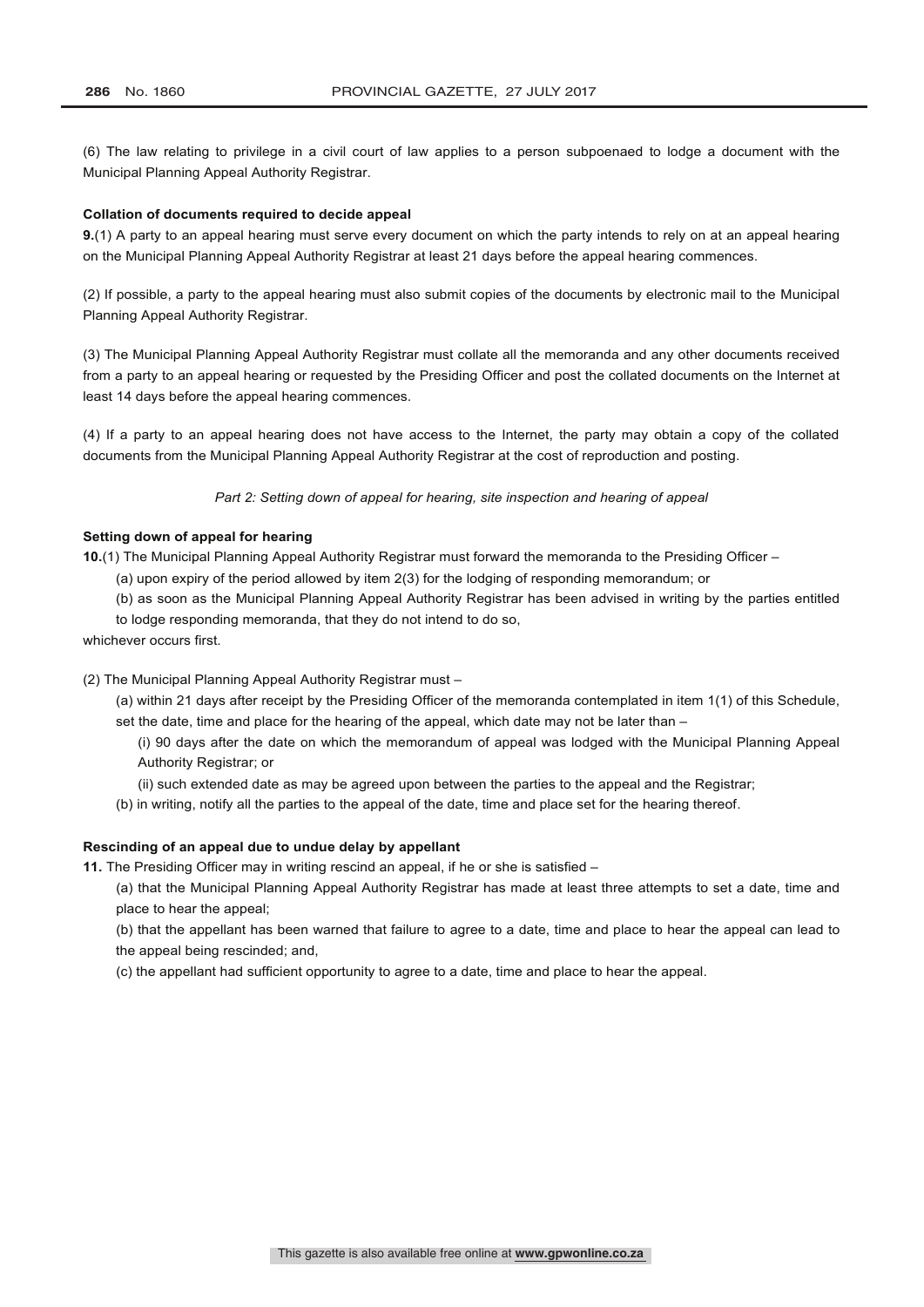## **Postponement of site inspection or hearing**

**12.** (1) Any party to an appeal may request in writing that the site inspection or hearing be postponed at least 10 days prior to the site inspection or hearing.

(2) The presiding officer may grant a postponement upon good cause shown and must notify the parties of his or her decision within 5 days of the party's request.

(3) If the postponement is opposed, the presiding officer may request the parties to the appeal to make representations before ruling on the matter.

# **Site inspection**

**13.**(1) Members of the Municipal Planning Appeal Authority may enter upon land or a building relevant to an appeal before it, during normal business hours or at any other reasonable hour, to conduct an inspection of the site.

(2) All the parties to an appeal hearing are entitled to attend an inspection and may be represented at the inspection.

(3) The Municipal Planning Appeal Authority Registrar must notify all parties to the appeal hearing in writing, of the Municipal Planning Appeal Authority's intention to carry out an inspection.

(4) The notice of the inspection must –

- (a) specify the place, date and time of the inspection;
- (b) state the purpose of the proposed inspection; and,
- (c) invite all parties to the appeal hearing to be present during the inspection.

(5) The date and time of the inspection must be determined by the Municipal Planning Appeal Authority Registrar after consultation with the occupiers of the land or buildings concerned.

(6) In the event that the owner or occupier is not present during the inspection, the members of the Municipal Planning Appeal Authority must leave the land or building as effectively secured against trespassers as they found it.

(7) Any person who enters upon land or enters a building to attend a site inspection by the Municipal Planning Appeal Authority, who gains knowledge of another person's private or business affairs in the process, must treat that information as confidential and may not disclose it to any other person.

(8) A person who discloses knowledge of another person's private or business affairs that has been gained in the process of attending a site inspection of the Municipal Planning Appeal Authority is guilty of an offence, and liable upon conviction to a fine or to a period of imprisonment not exceeding one year, or both, unless the disclosure –

- (a) was made for the purposes of deciding the appeal;
- (b) was ordered by a competent court; or
- (c) is required under any law.

(9) A person who wilfully obstructs the Municipal Planning Appeal Authority from entering upon land or a building contemplated in this item, is guilty of an offence and is liable upon conviction to a fine of R10 000.

#### **Hearing**

**14.**(1) The Municipal Planning Appeal Authority Registrar must notify all parties to an appeal hearing in writing of the time and place of the appeal hearing.

(2) The Presiding Officer –

- (a) determines the procedure of the appeal hearing; and,
- (b) decides all questions and matters arising with regard to the procedure at the appeal hearing.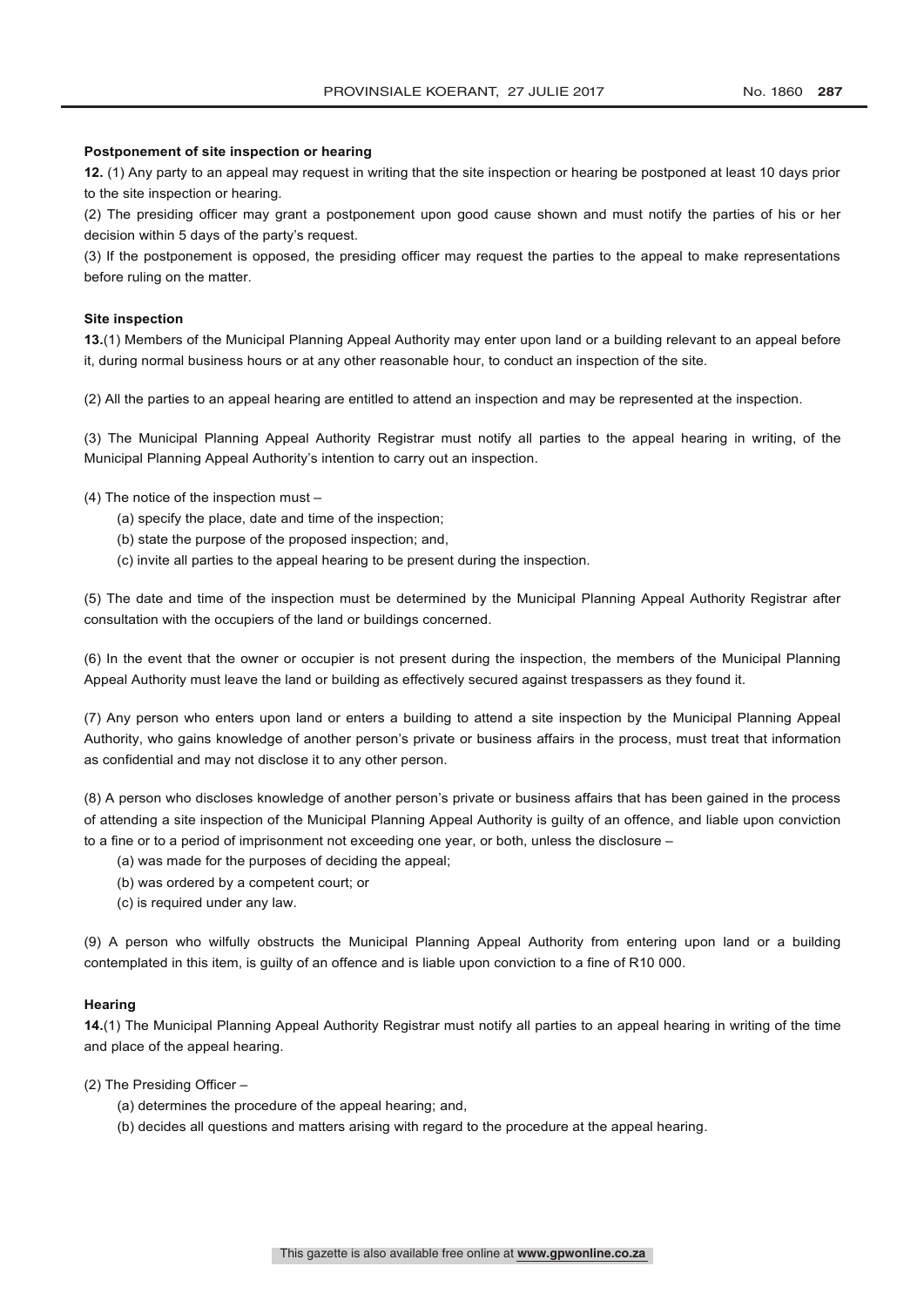(3) The Municipal Planning Appeal Authority must consider the merits of the matter on appeal, and to that end the Presiding Officer may allow the appellant and other parties in the appeal to raise new issues and to introduce new evidence, whether oral or documentary.

(4) A party to an appeal hearing is entitled to be present at the hearing of the appeal, and to  $-$ 

- (a) be represented by a legal representative or any other person;
- (b) state a case and lead evidence in support thereof or in rebuttal of the evidence;
- (c) call witnesses to testify and question those witnesses;
- (d) present other evidence;
- (e) cross-examine any person called as a witness by any other party; and,
- (f) address the Municipal Planning Appeal Authority on the merits.

(5) A party to an appeal hearing may object to the opposite party raising any issue or relying on any document not relied on in that party's memorandum on the ground that –

(a) the opposite party has not established good reason for the introduction of that issue or document in the proceedings; or

(b) the introduction thereof in the proceedings is likely to cause the objecting party unfair prejudice.

(6) The Presiding Officer must make a ruling as to whether or not the objection to the raising of the new issue or reliance on a new document is to be upheld, and, in the light of that ruling, may make any appropriate order, including an order for the –

- (a) payment of the costs relating to the determination of the objection, or
- (b) adjournment of the hearing for a period stipulated in the order.

#### **Hearing of appeal in absence of parties**

**15.** (1) The Municipal Planning Appeal Authority may, after a notice of hearing has been served on all the parties, hear an appeal in the absence of an appellant or any other party if −

(a) it is satisfied that the reasons provided to it by the appellant or other party are not of a nature that necessitate his or her attendance;

- (b) the party has notified the appeal authority that he or she does not wish to be present at the hearing; or
- (c) the party fails to attend the hearing without providing any reasons for non-attendance.

# **Circumstances in which hearing may be dispensed with**

**16.** The Municipal Planning Appeal Authority may decide an appeal by considering the documents lodged with it without holding a hearing if –

(a) the Municipal Planning Appeal Authority is of the view that the issues for determination of the appeal can be adequately determined in the absence of the parties; and

(b) the parties consent in writing to the appeal being determined without a hearing.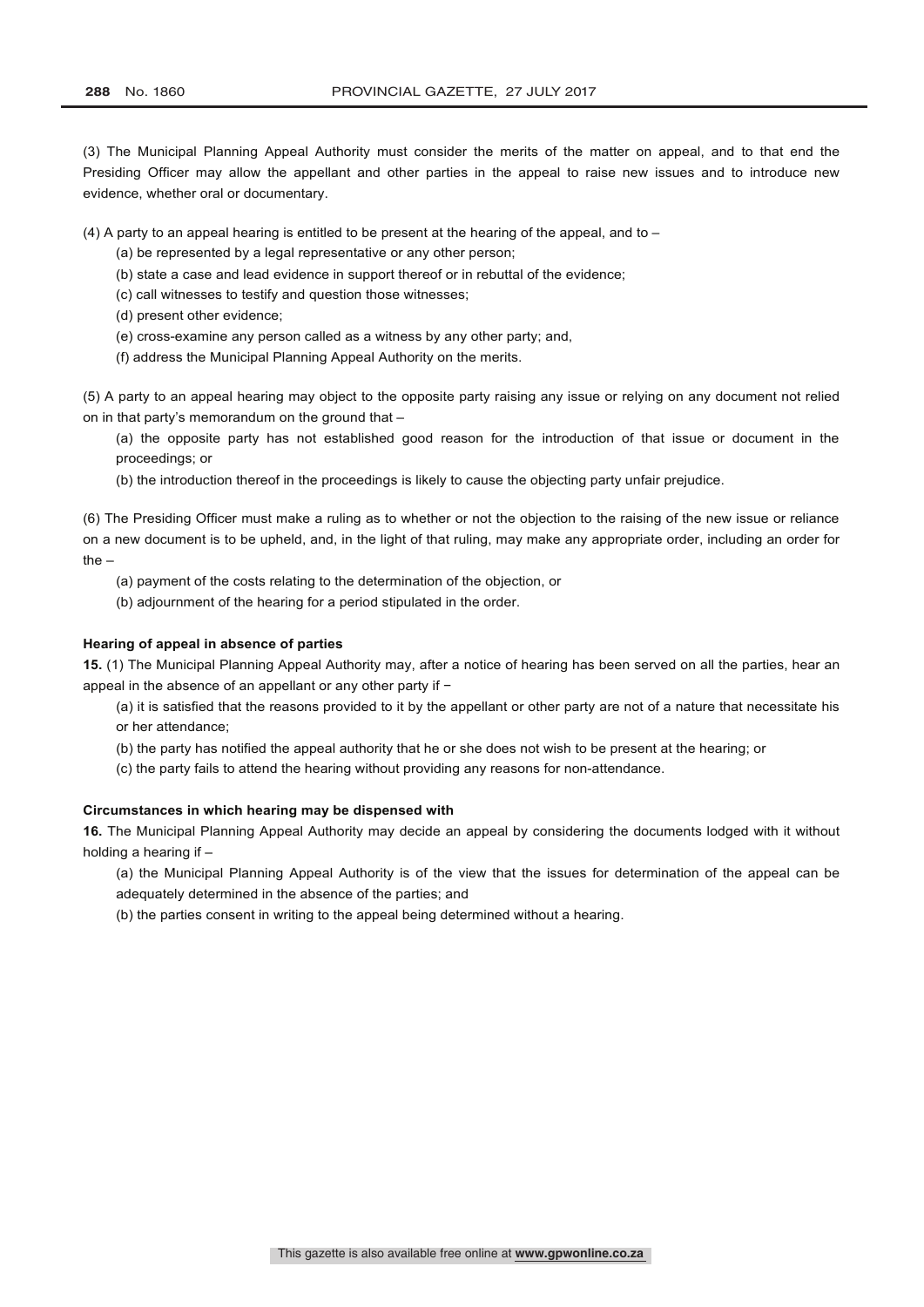# APPLICATION FOR LATE LODGING OF MEMORANDUM OF APPEAL

*(Section 75(2))*

## **Application for late lodging of memorandum of appeal**

**1.**(1) An applicant or a person who has a right of appeal, may, within the 30 days allowed for the lodging of an appeal, apply to the Chairperson for an extension of the period within which to lodge a memorandum of appeal.

(2) An application for an extension of the period within which to lodge a memorandum of appeal must be in the form of an affidavit, showing good cause as to why the application should be granted.

(3) An application for an extension of the period within which to lodge a memorandum of appeal must be served on –

(a) the Municipal Planning Appeal Authority Registrar;

(b) the Municipality; and,

(c) the applicant, if the person lodging the application for the late lodging of a memorandum of appeal is not the applicant

## **Opposition by an applicant to late lodging of a memorandum of appeal**

**2.**(1) An opposition by an applicant to the late lodging of a memorandum of appeal must be in the form of an affidavit, showing good cause why the application for the late lodging of an appeal should not be granted.

(2) An applicant that intends to oppose an application for the late lodging of an appeal must serve an affidavit opposing the application for the late lodging of an appeal within 14 days after having been served with an application for the late lodging of a memorandum of appeal on –

- (a) the Municipal Planning Appeal Authority Registrar;
- (b) the Municipality; and,

(c) the person who lodged the application for an extension of the period within which to lodge a memorandum of appeal.

# **Matters relevant in determining merits of late lodging of a memorandum of appeal**

**3.** The Presiding Officer must consider the following matters, in so far as they may be relevant, in deciding on an application for the late lodging of a memorandum of appeal –

- (a) the information and reasons contained in the application for the late lodging of a memorandum of appeal;
- (b) the information and reasons contained in the affidavit opposing the late lodging of a memorandum of appeal;
- (c) the underlying facts and circumstances for the application for the late lodging of a memorandum of appeal;
- (d) the potential prejudice to any party to the appeal; and,
- (e) the time that has elapsed from the date of notice of the Municipality's decision.

#### **Decision on application for late lodging of a memorandum of appeal**

**4.** The Presiding Officer must –

(a) rule on an application for late lodging of a memorandum of appeal within 30 days of the expiry of the period for the lodging of an application for the late lodging of a memorandum of appeal, which ruling may include an order as to costs as the Presiding Officer considers fair and appropriate;

(b) in the event that an application for late lodging of a memorandum of appeal is granted, review and adjust the time limits relating to the lodging of memoranda and the hearing of the appeal by the Municipal Planning Appeal Authority.

#### **Notice of decision on application for late lodging of a memorandum of appeal**

**5.** The Municipal Planning Appeal Authority Registrar must, within seven days after the Chairperson has made a ruling on an application for the late lodging of a memorandum of appeal, serve written notice of the ruling on –

(a) the Municipality;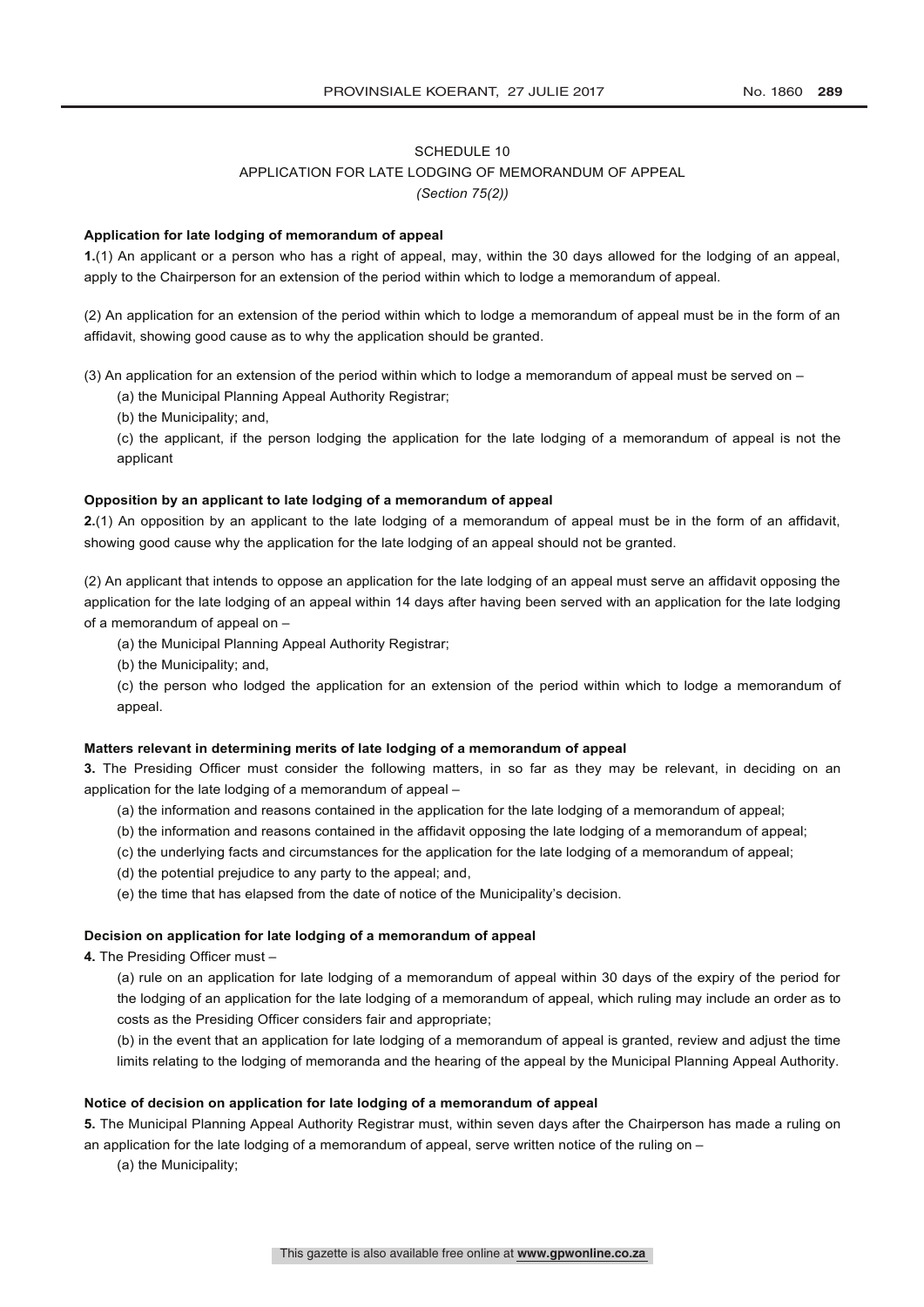(b) the person who lodged the application for an extension of the period within which to lodge a memorandum of appeal; and,

(c) the applicant, if the applicant was not the person who lodged the application for an extension of the period within which to lodge a memorandum of appeal.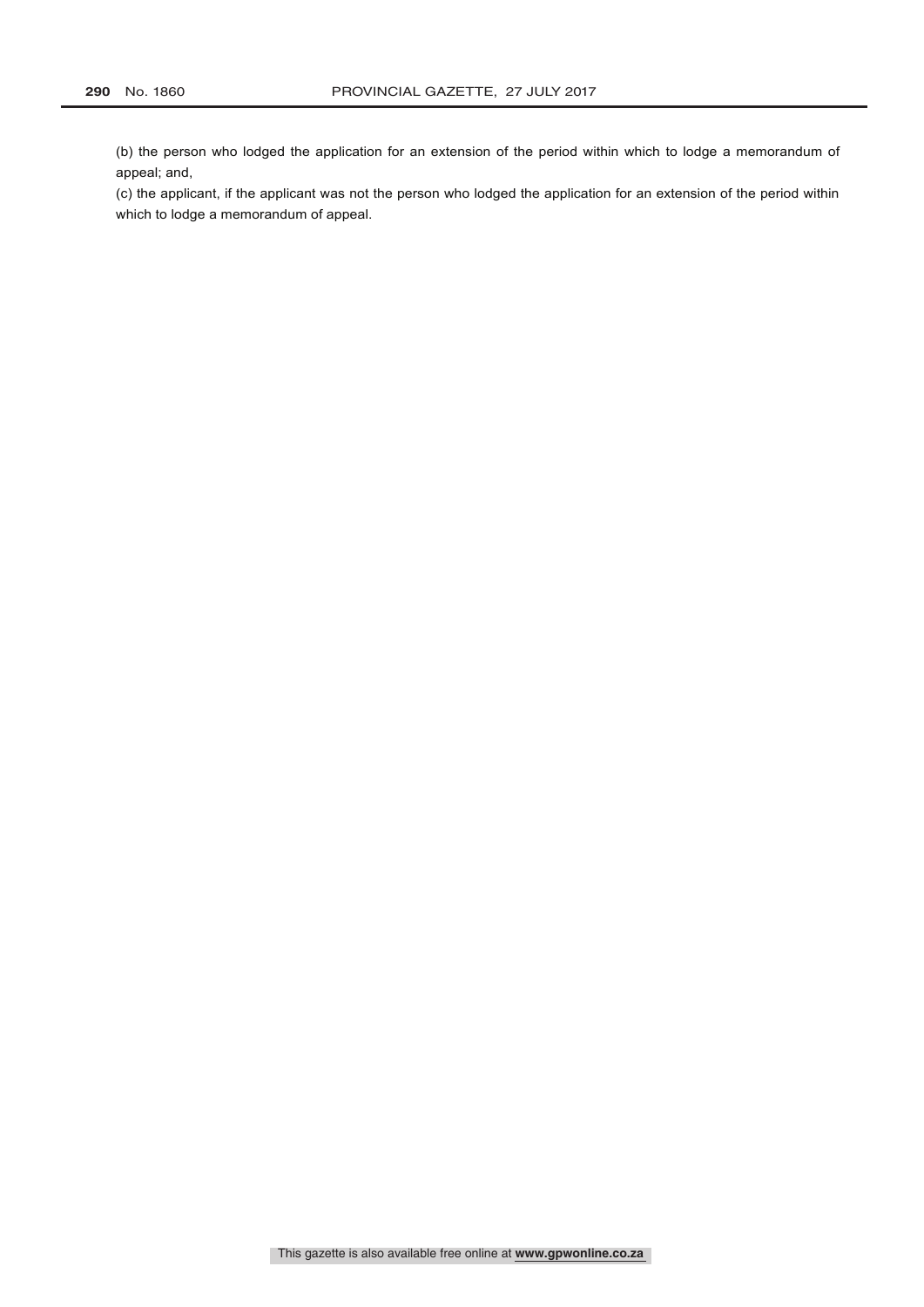# URGENT APPLICATION TO THE MUNICIPAL PLANNING APPEAL AUTHORITY TO CONFIRM THAT AN APPEAL IS INVALID OR FOR THE PARTIAL COMMENCEMENT OF A DECISION APPROVING AN APPLICATION FOR MUNICIPAL PLANNING APPROVAL

*(Section 75(3))*

**Urgent application to the Municipal Planning Appeal Authority to confirm that an appeal is invalid or for the partial commencement of a decision approving an application for municipal planning approval**

**1.**(1) An applicant may apply to the Presiding Officer before the appeal is heard −

(a) to confirm that an appeal is invalid, if –

(i) the appeal was lodged by a person who is not entitled to lodge an appeal to the Municipal Planning Appeal Authority; or

(ii) if the appellant is an applicant, he or she failed to serve a copy of the memorandum on a person contemplated in item 1(2) of Schedule 10;

(iii) if the appellant is a person who lodged a written comment in terms of item 2(d) of Schedule 5, he or she failed to serve a copy of the memorandum on a person contemplated in item 1(3) of Schedule 10;

(b) for the commencement of –

(i) a decision on an application for municipal approval in respect of land that is not affected by the appeal; or

(ii) the parts of a decision on an application for municipal planning approval that are not affected by the appeal.

(2) An urgent application must be in the form of an affidavit, showing good cause as to why the application should be granted.

(3) An urgent application must be served on –

(a) the Municipal Planning Appeal Authority Registrar;

(b) the Municipality; and,

(c) the person who lodged the appeal.

#### **Opposition to an urgent application**

**2.**(1) An opposition to an urgent application must be in the form of an affidavit, showing good cause why the urgent application should not be granted.

(2) An appellant who intends to oppose an urgent application must serve an affidavit opposing the urgent application within 14 days after having been served with the urgent application on –

- (a) the Municipal Planning Appeal Authority Registrar;
- (b) the Municipality; and,
- (c) the applicant.

#### **Matters relevant in determining merits of an urgent application to confirm that an appeal is invalid**

**3.** The Presiding Officer must consider the following matters, in so far as they may be relevant, in deciding on an urgent application to confirm that an appeal is invalid –

- (a) the information and reasons contained in the application;
- (b) the underlying facts and circumstances for the application; and,
- (c) the potential prejudice to any party to the application.

# **Matters relevant in determining merits of an urgent application for the partial commencement of a decision approving an application for municipal planning approval**

**4.** The Presiding Officer must consider the following matters, in so far as they may be relevant, in deciding on an urgent application for the partial commencement of a decision approving an application for municipal planning approval –

(a) the information and reasons contained in the application;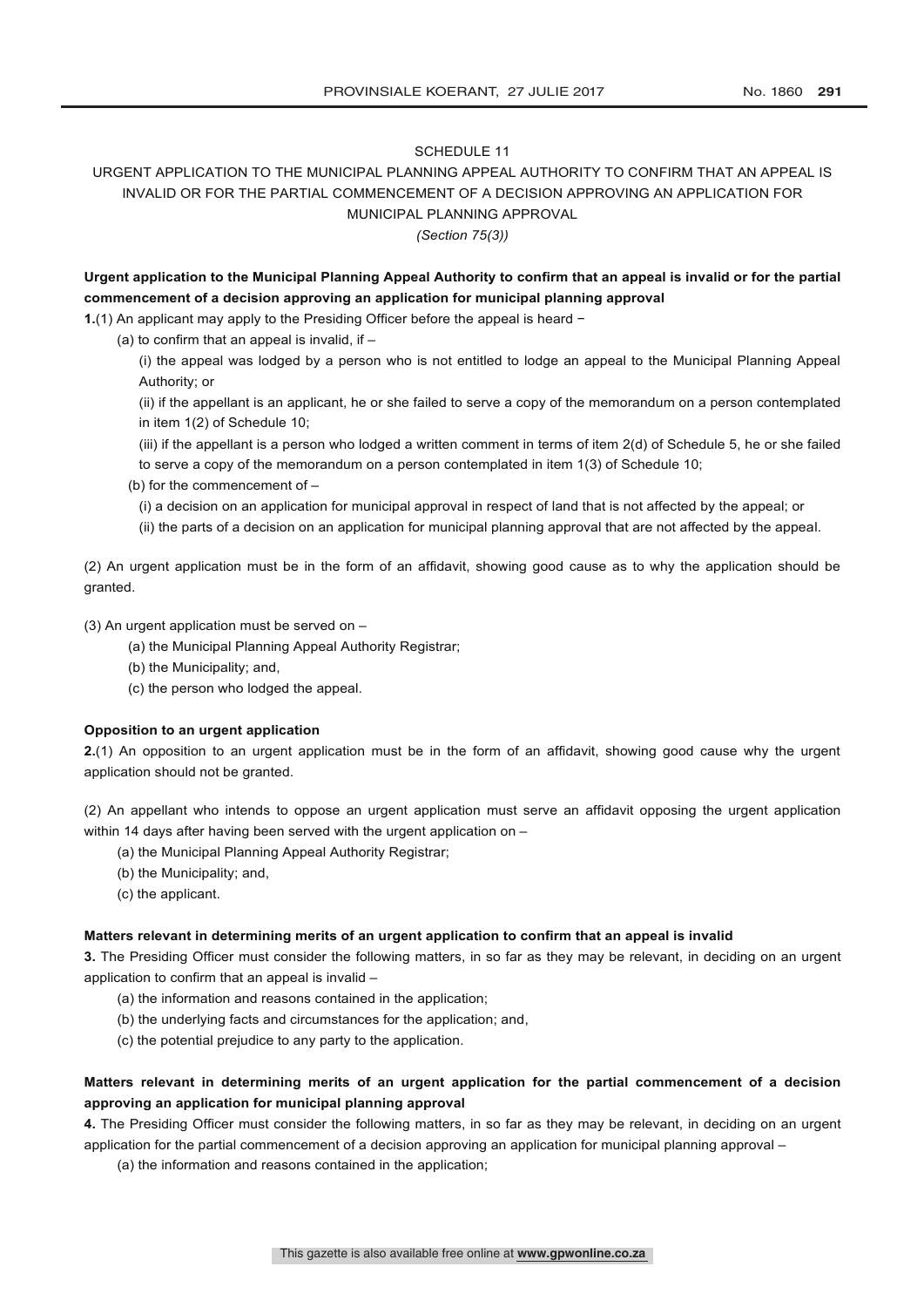- (b) the extent to which the land that will remain subject to the appeal will be affected by a decision to allow the commencement of the decision to grant municipal approval in respect of the balance of the land;
- (c) the extent to which it is possible to distinguish between the parts of the decision to grant municipal approval that may commence and the parts that may not;
- (d) the underlying facts and circumstances for the application; and,
- (e) the potential prejudice to any party to the application.

# **Decision on urgent application**

**5.** A Presiding Officer must rule on an urgent within 14 days of the expiry of the period for the lodging of an opposition to the application, which ruling may include an order as to costs as the Chairperson considers fair and appropriate.

# **Notice of decision on urgent application**

**6.** The Municipal Planning Appeal Authority Registrar must, within seven days after a Presiding Officer has made a ruling on an urgent application, serve written notice of the ruling on –

- (a) the appellant whose appeal was the subject of the urgent application; and,
- (b) the applicant.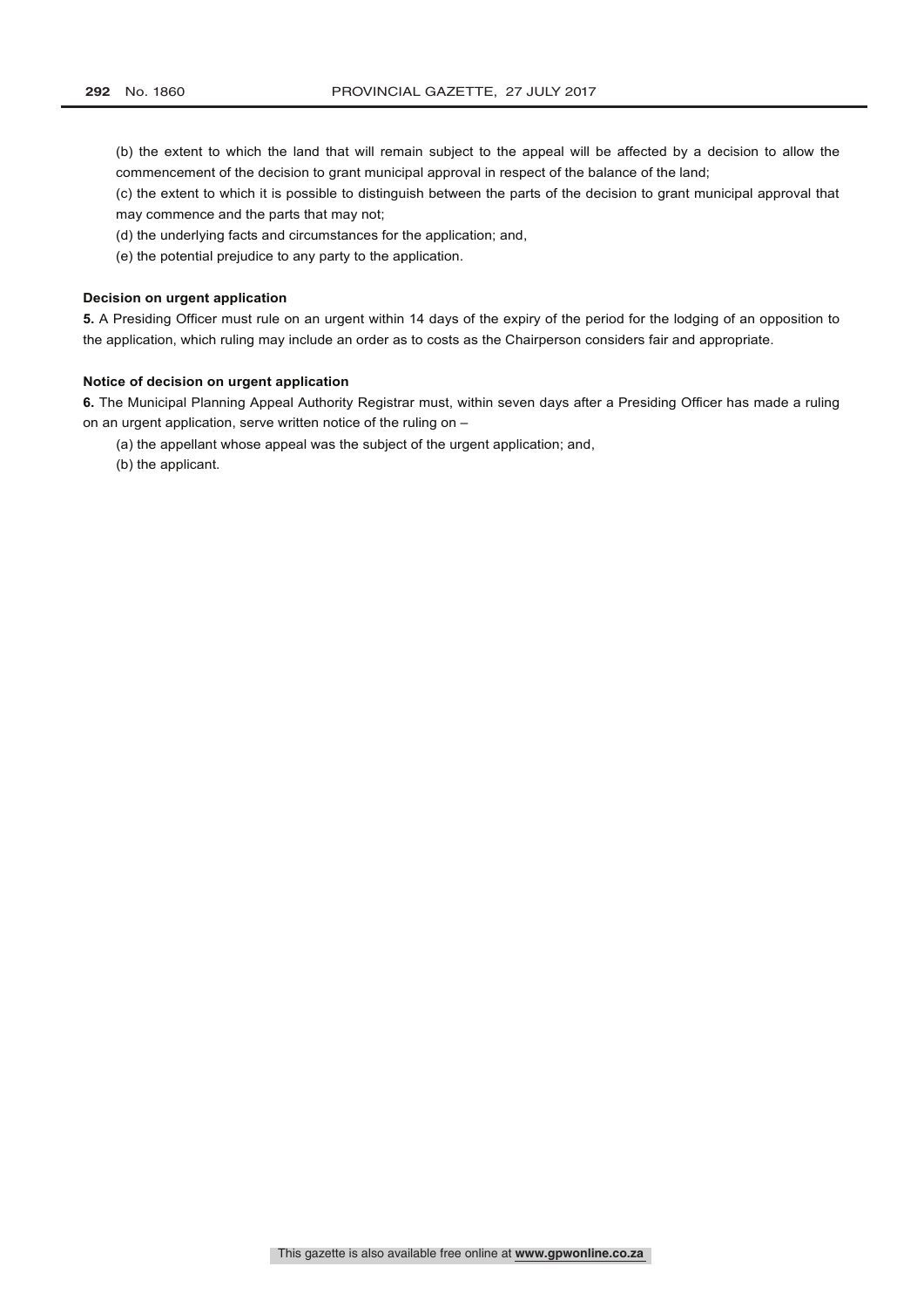# SCHEDULE 12 TRANSITIONAL MEASURES *(Section 126)*

#### *Part 1: Town Planning Ordinance*

# **Application for special consent approved in terms of the Town Planning Ordinance**

**1.**(1) An approval for special consent in terms of section 67*bis* of the Town Planning Ordinance must be regarded as consent by the Municipality in terms of the land use scheme contemplated in section 54(3)(a) of this By-law.

(2) For the purposes of section 60(2) of this By-law, the effective date of a Municipality's special consent contemplated in section 67*bis* of the Town Planning Ordinance is –

(a) the date of expiry of the 28 day period referred to section 67*ter* of the Town Planning Ordinance, if no appeal was lodged against the decision of the Municipality; or

(b) the date that the appeal was decided, if an appeal was lodged against the decision of the Municipality in terms of section 67*ter* of the Town Planning Ordinance.

# **Pending application for special consent in terms of the Town Planning Ordinance**

**2.**(1) A pending application for special consent in terms of section 67*bis* of the Town Planning Ordinance must be continued in terms of this By-law.

(2) The Municipal Planning Registrar must confirm the corresponding provision in the application process from which the application for municipal planning approval must be continued.

(3) An applicant does not have to comply with a requirement in terms of this By-law that are more onerous than the requirements of the Town Planning Ordinance in respect of a provision of this By-law that precedes the provision from which the application for municipal planning approval must be continued.

(4) An applicant does not have to comply with a requirement of the Town Planning Ordinance that is more onerous than the requirements of this By-law.

# *Part 2: Local Authorities Ordinance*

## **Application for permanent closure of a municipal road approved in terms of the Local Authorities Ordinance**

**3.**(1) An approval for the permanent closure of a municipal road in terms of section 211(2) of the Local Authorities Ordinance must be regarded as an approval by the Municipality in terms of section 54(3)(a) of this By-law.

(2) For the purposes of section 60(2) of this By-law, the effective date of a Municipality's approval contemplated in section 211(2) of the Local Authorities Ordinance is the date upon which the Administrator approved the permanent closure of the municipal road as contemplated in section 211(2)(f) of the Local Authorities Ordinance.

#### **Application for permanent closure of a public place approved in terms of the Local Authorities Ordinance**

**4.**(1) An approval for the permanent closure of a public place in terms of section 212(1)(a) of the Local Authorities Ordinance must be regarded as an approval by the Municipality in terms of section 54(3)(a) of this By-law.

(2) For the purposes of section 60(2) of this By-law, the effective date of a Municipality's approval contemplated in section 212(1)(a) of the Local Authorities Ordinance is the date upon which the Administrator approved the permanent closure of the public place as contemplated in section 212(1)(b) read with 211(2)(f) of the Local Authorities Ordinance.

# **Pending application for permanent closure of a municipal road in terms of the Local Authorities Ordinance**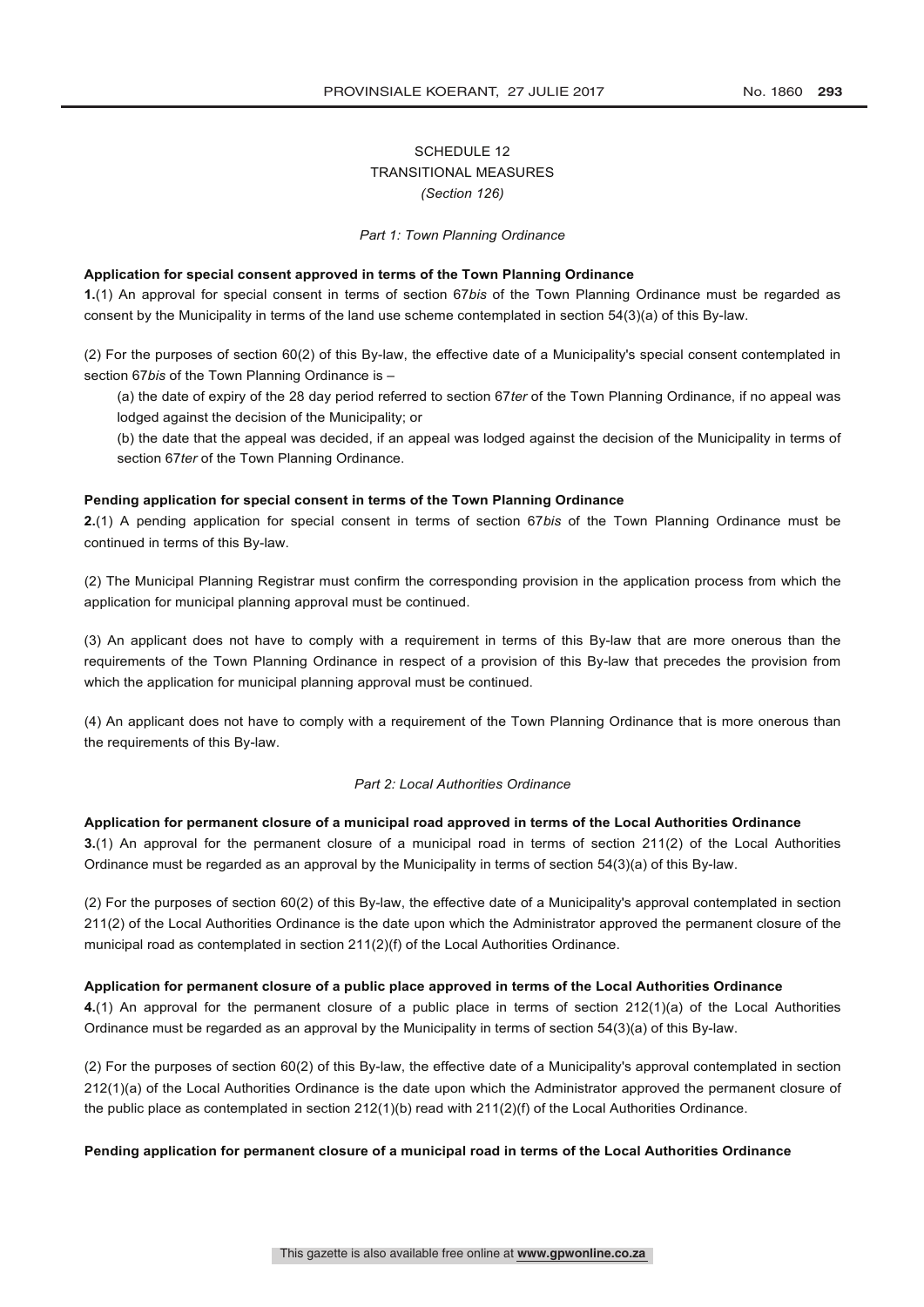**5.**(1) A pending application for the permanent closure of a public place in terms of section 211 of the Local Authorities Ordinance must be continued in terms of this By-law.

(2) The Municipal Planning Registrar must confirm the corresponding provision in the application process from which the application for municipal planning approval must be continued.

(3) An applicant does not have to comply with a requirement in terms of this By-law that are more onerous than the requirements of the Local Authorities Ordinance in respect of a provision of this By-law that precedes the provision from which the application for municipal planning approval must be continued.

(4) An applicant does not have to comply with a requirement of the Local Authorities Ordinance that is more onerous than the requirements of this By-law.

(5) The Municipality does not require the Administrator's consent as contemplated in section 211(2)(f) of the Local Authority's Ordinance.

**Pending application for permanent closure of a public place in terms of the Local Authorities Ordinance 6.**(1) A pending application for the permanent closure of a public place in terms of section 212 of the Local Authorities Ordinance must be continued in terms of this By-law.

(2) The Municipal Planning Registrar must confirm the corresponding provision in the application process from which the application for municipal planning approval must be continued.

(3) An applicant does not have to comply with a requirement in terms of this By-law that are more onerous than the requirements of the Local Authorities Ordinance in respect of a provision of this By-law that precedes the provision from which the application for municipal planning approval must be continued.

(4) An applicant does not have to comply with a requirement of the Local Authorities Ordinance that is more onerous than the requirements of this By-law.

(5) The Municipality does not require the Administrator's consent as contemplated in section 212(1)(b) read with 211(2)(f) of the Local Authority's Ordinance.

#### *Part 3: Less Formal Township Establishment Act*

## **Less formal settlement or township approved in terms of the Less Formal Township Establishment Act**

**7.**(1) An application for a settlement approved in terms of section 3(1) or a township approved in terms of section 14(1) of the Less Formal Township Establishment Act, that has been approved –

(a) subject to a layout plan; and

(b) subject to conditions for the development thereof,

must be regarded as a township approved in terms of section 54(3)(a) this By-law.

## $(2)$  Despite  $-$

(a) the provisions of section 3(5)(b), (e) and (g) of the Less Formal Township Establishment Act; or

(b) a decision to the contrary by the Administrator in terms of section 12(1) of the Less Formal Township Establishment Act,

this Act applies to land designated as a less formal settlement in terms of section 3(1) or a township approved in terms of section 14(1) of the Less Formal Township Establishment Act.

(3) An application is not required in terms of this By-law for  $-$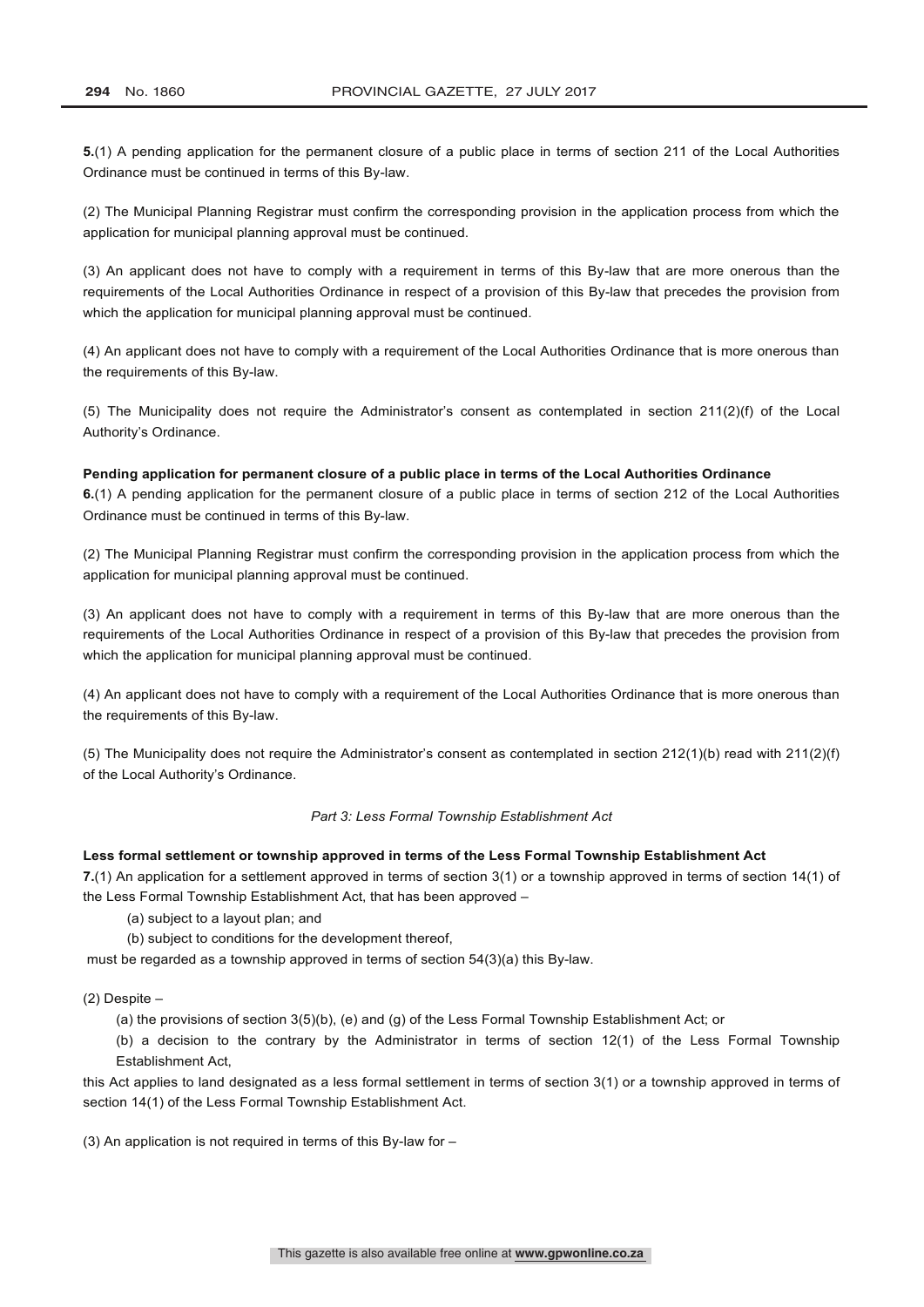(a) the development of a less formal settlement in accordance with an approved layout plan and conditions of approval contemplated in section 4(1) of the Less Formal Township Establishment Act; or

(b) the development of less formal township in accordance with an approved layout plan and conditions of approval contemplated in section 14(1)(a) of the Less Formal Township Establishment Act.

(4) An application is required in terms of this By-law for the subdivision of land or establishment of a township on land that has been designated as a less formal settlement in terms of section 3(1) of the Less Formal Township Establishment Act, it the land was not designated-

(a) subject to a layout plan; or

(b) subject to conditions for the development thereof.

#### *Part 4: Development Facilitation Act*

#### **Development approved in terms of the Development Facilitation Act**

**8.**(1) All applications, appeals or other matters pending before a Tribunal established in terms of section 15 of the Development Facilitation Act, 1995 (No 67 of 1995) at the commencement of the Spatial Planning and Land Use Management Act ( $1^{\text{st}}$  July 2015) that have not been decided or otherwise disposed of, must be continued and disposed of in terms of the Spatial Planning Land Use Management Act.

(2) An application for development approved in terms of section 33(1) or 51(1) of the Development Facilitation Act must be regarded as an application for municipal planning approval approved in terms of section 47(2)(a) and 54(3)(a) of this By-law.

#### **Functions of designated officer may be performed by Municipality**

**9.**(1) Despite the repeal of the Development Facilitation Act, the Municipality must continue to perform the following functions conferred on a designated officer in terms of the Development Facilitation Act -

(a) to publish the conditions of establishment imposed by the Development Tribunal or the Development Municipal Planning Appeal Tribunal that must be published in the Gazette, as contemplated in sections 33(4) and 51(3) of the Development Facilitation, in the Gazette;

(b) to inform the Registrar of Deeds that the conditions of establishment which have to be complied with prior to the commencement of registration, have been complied with, contemplated in section 38(1)(c) of the Development Facilitation Act; and,

(c) to inform the Registrar of Deeds that the applicant and the Municipality have fulfilled their obligations relating to the provision of services, contemplated in section 38(1)(d) of the Development Facilitation Act.

(2) The Municipality must appoint a municipal official to perform the functions conferred on a designated officer as contemplated in this item.

# **Power reserved by Development Tribunal or Development Appeal Tribunal in a decision on an application in terms of the Development Facilitation Act**

**10.**(1) A power reserved by the Development Tribunal or Development Appeal Tribunal in a decision on an application in terms of the Development Facilitation Act must be regarded as a power that must be exercised by the Municipality.

(2) The Municipality must comply with the provisions of this By-law, including the procedure for the amendment of a notice of a decision on an application for municipal planning approval, when exercising a power contemplated in this item.